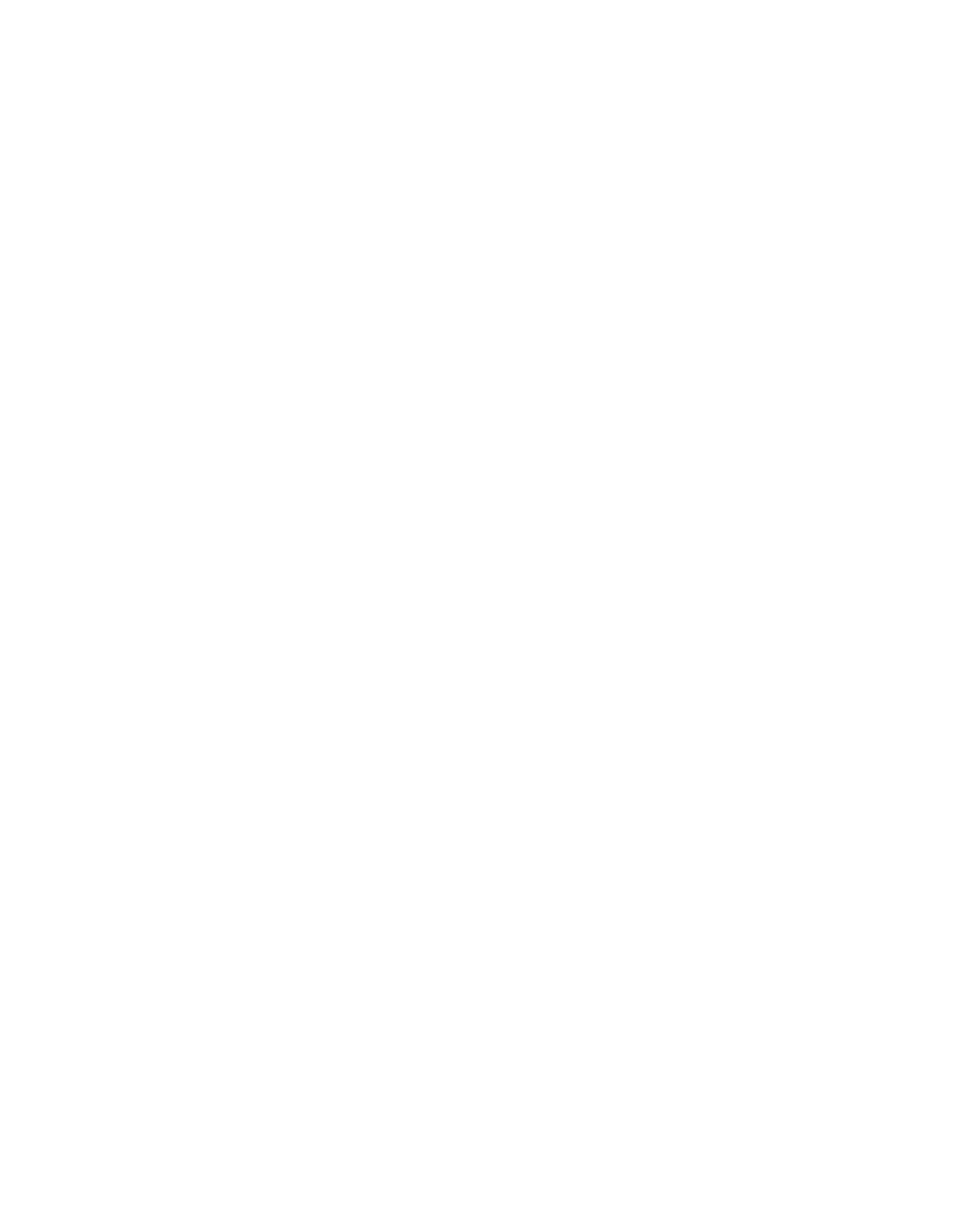# **Table of Contents**

| <b>EXECUTIVE SUMMARY</b>                            | 5              |
|-----------------------------------------------------|----------------|
| <b>RESUMEN EJECUTIVO</b>                            | 11             |
| <b>INTRODUCTION</b>                                 | 1              |
| <b>LITERATURE REVIEW</b>                            | 3              |
| Governance and Disaster Risk Management             | 3              |
| What is Governance?                                 | 3              |
| <b>Information Sharing</b>                          | 5              |
| Roles of/Relationships Among Stakeholders           | $\overline{7}$ |
| Conclusion                                          | 8              |
| <b>RESEARCH &amp; METHODOLOGY</b>                   | 9              |
| <b>Analytical Framework</b>                         | 9              |
| Research Design                                     | 10             |
| Methodology                                         | 11             |
| Limitations                                         | 11             |
| <b>CASE STUDY SUMMARIES</b>                         | 12             |
| Introduction                                        | 12             |
| Christchurch, New Zealand                           | 12             |
| Miami, USA                                          | 16             |
| San Francisco, USA                                  | 21             |
| Santiago de Chile                                   | 26             |
| <b>ANALYSES &amp; FINDINGS OF CASE STUDIES</b>      | 32             |
| <b>City Context</b>                                 | 32             |
| Policy and Legal Context                            | 33             |
| <b>Coordination for DRM</b>                         | 35             |
| Information                                         | 37             |
| Communication                                       | 40             |
| <b>LESSONS LEARNED &amp; CONCLUSIONS</b>            | 43             |
| Considerations                                      | 43             |
| <b>Lessons Learned</b>                              | 44             |
| Appendix A: City Context Matrix                     | 49             |
| Appendix B: Legal & Policy Context Matrix           | 51             |
| Appendix C: Organizational Structure for DRM Matrix | 52             |
| Appendix D: Coordination Matrix                     | 54             |
| Appendix E: Information Matrix                      | 56             |
| Appendix F: Communication Matrix                    | 58             |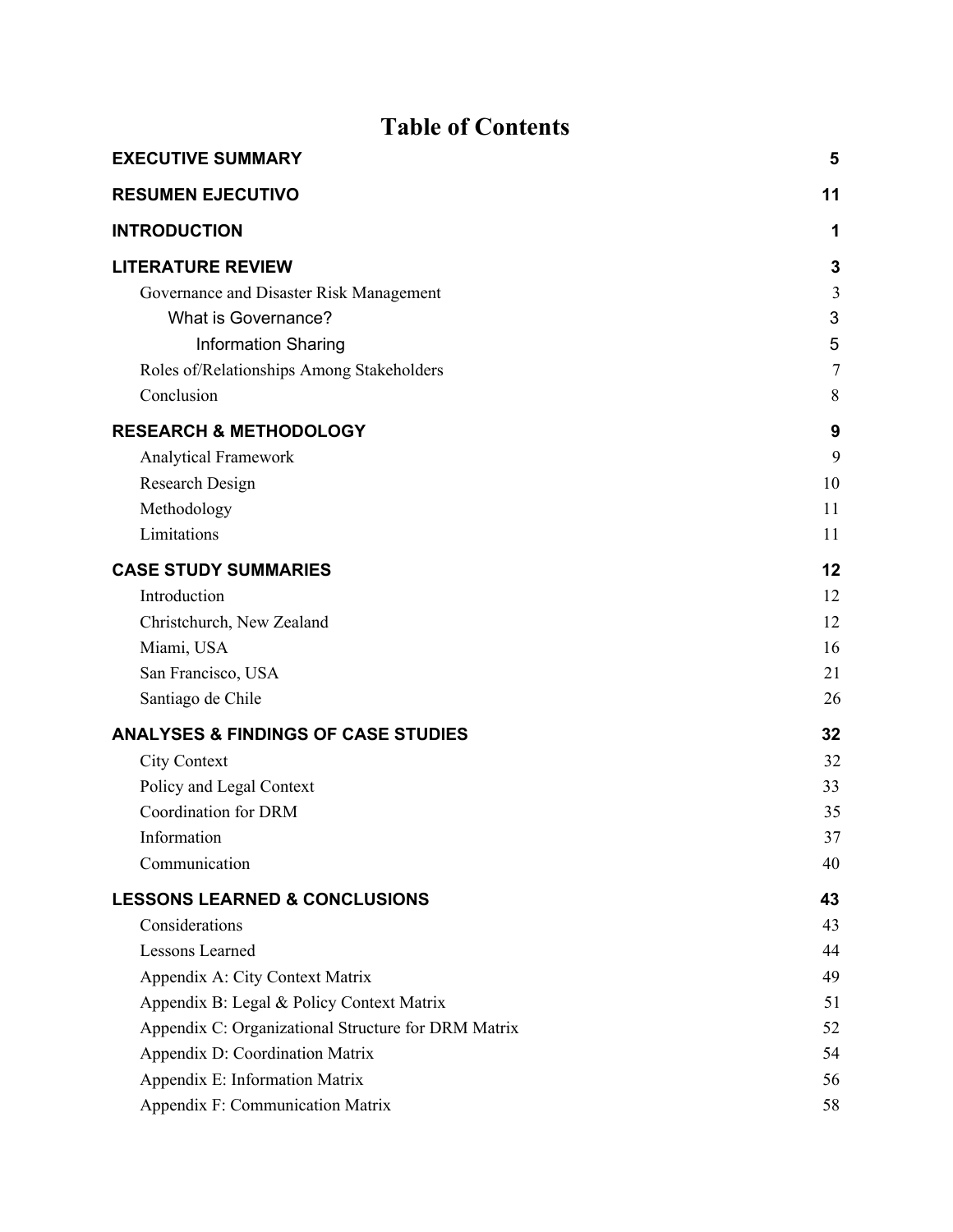| Appendix G: Case Study Interviews                              | 60 |
|----------------------------------------------------------------|----|
| Appendix H: Case Study Interview Questions                     | 61 |
| Appendix I: List of Meetings - Mexico City Trip (January 2020) | 63 |
| Appendix J: Important Links                                    | 64 |
| <b>REFERENCES</b>                                              | 69 |
| <b>General References</b>                                      | 69 |
| <b>Case Study References</b>                                   | 72 |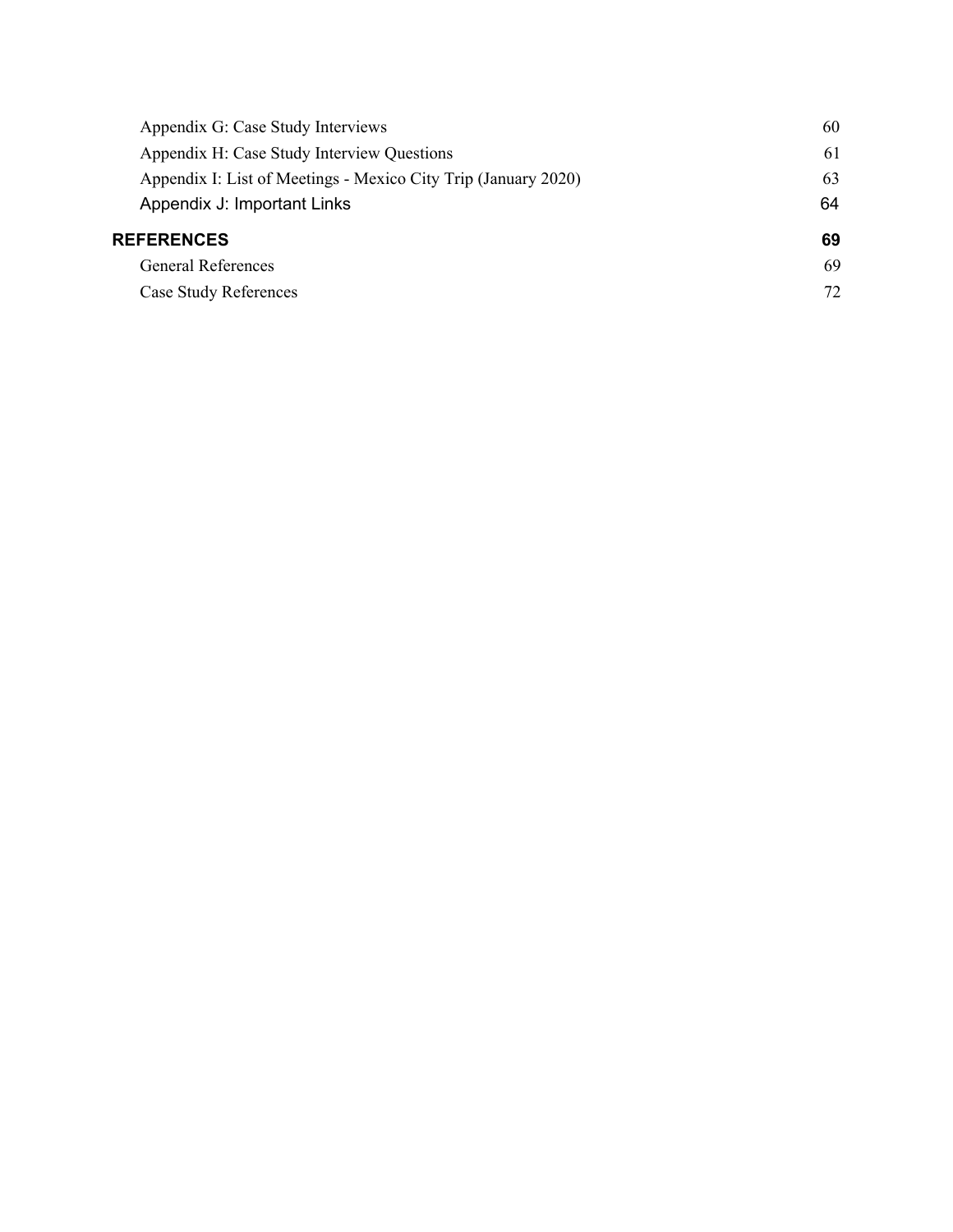## <span id="page-4-0"></span>**EXECUTIVE SUMMARY**

### **Introduction**

Disaster risk management (DRM) has never been as essential to Mexico City as today. Three years ago, the city was hit with its largest earthquake in over 30 years. It killed 219 people, caused billions of dollars in infrastructure damages, and left a vibrant city in disarray. While Mexico City and its surrounding communities continue to recover, the aftermath of the earthquake confronts its residents, businesses, and local leaders daily.

A year prior to the earthquake, the city underwent a shift in its political arrangement and government power, gaining the status of state, rather than federal district. That change brought the opportunity to remake its governing institutions. As the 2017 earthquake occurred while many institutions were in transition or not yet in place, it challenged the CDMX government and illuminated the importance of establishing robust risk management strategies.

Ruta Cívica, as a local nonprofit, grassroots organization in Mexico City, works with citizens and other partners to push for citizen participation in urban issues and governance, and it has a special focus currently on risk management in the city. To aid Ruta Cívica in its efforts, the Bush School of Government and Public Service's Ruta Cívica Capstone Team conducted research on local governance of risk management in four cities that face comparable natural hazards--Christchurch, Miami, San Francisco, and Santiago-- provide international perspectives on governance for disaster risk management.

This report includes a review of relevant literature, the research design and methodology, summaries of the four case studies, findings and analysis, and conclusions and lessons learned.

## **Literature Review**

The literature provided an in-depth understanding of elements that academic sources found necessary for the successful implementation of plans to improve public safety. The team reviewed research in the areas of Governance and DRM and the roles/relationships among stakeholders. This literature review does not represent the complete scope of the multitude of elements involved in good governance. However, it enhances the understanding of critical components needed for strong DRM and governance.

Bevir (2012) defines governance as revealing that there are formal and informal government arrangements that guide how norms, laws, and policies are implemented in different situations, such as during a crisis. Identifying types of formal and informal government arrangements opened the door to understanding disaster theory and the DRM cycle. There are four phases in the cycle: preparedness, response, recovery, and mitigation. Preparedness pertains to the creation of preventative measures and systems to protect people from a disaster. Response highlights the actions aimed to secure citizens and provide them with immediate assistance and life-saving strategies during and shortly after a disaster. Recovery is the long-term process to re-establish a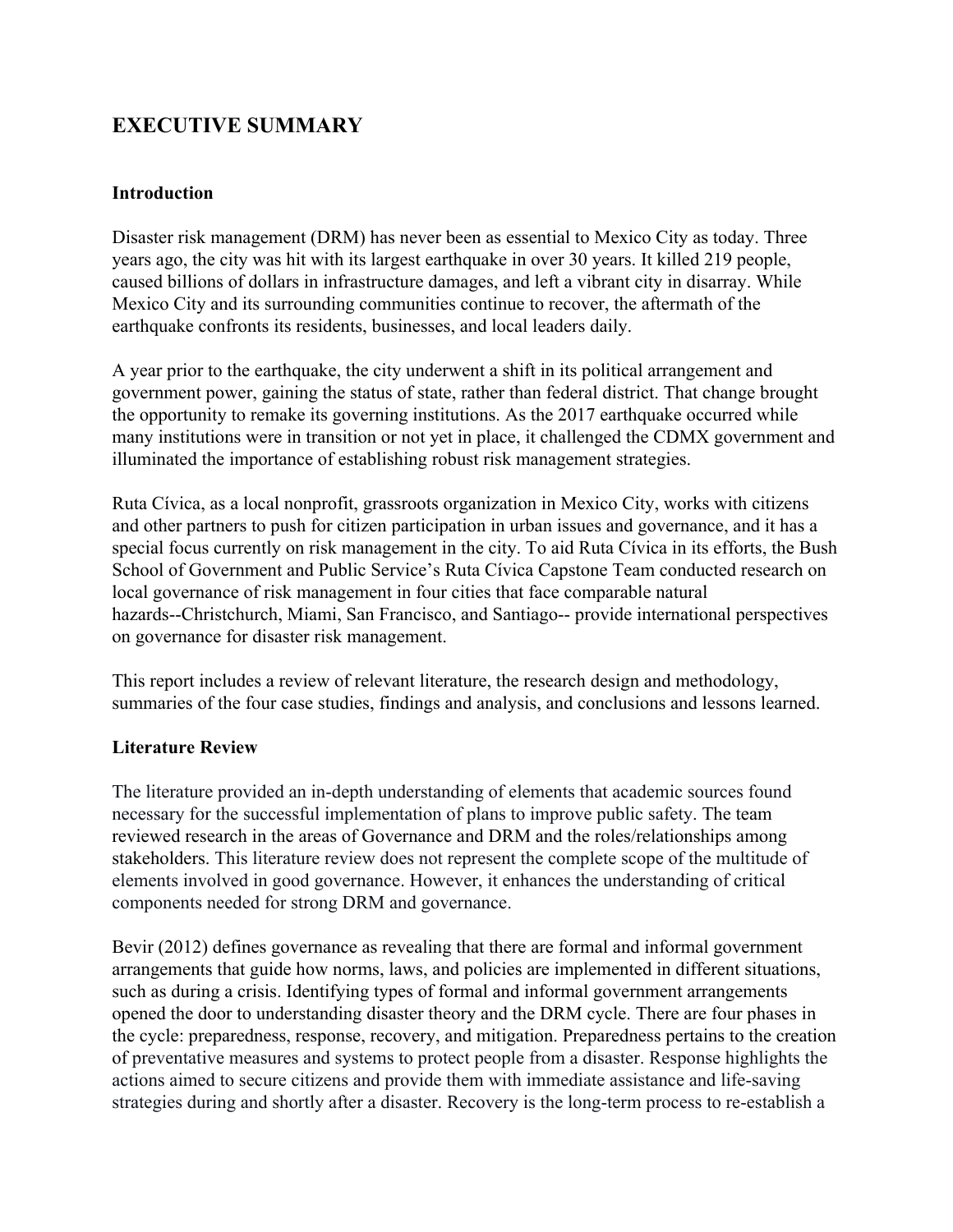healthy, functioning, and sustainable community (Becker, 2009). Lastly, mitigation focuses on key steps to minimize the harmful effects of a future disaster.

Within each of the phases, there are three important elements that enable effective governance: collaboration/coordination, information sharing, and communication. Collaboration typically focuses on organizations in long-term relationships co-createring policy solutions to issues, while coordination is about organizations being mobilized to tackle one specific problem in the short-term. Information sharing is about communicating vital pieces of information with various stakeholders to gain an understanding of the situation at hand. Communication explores how vital information is relayed to key decision-makers and the public.

Conceptualizing the phases of DRM and the important elements that foster effective governance within these phases led the team to conduct further research on the roles/relationships among stakeholders, focusing on how local government interacts with nonprofits, the private sector, and experts. Nonprofits tend to promote citizen engagement and spread awareness while acting as an avenue of communication to bolster support and promote a grassroots approach to the legislative process. The private sector supplements government action, invests in continuity and vulnerability reduction, and ensures the delivery of goods and services in the wake of a disaster. Experts offer information, data, and resources to assist with risk assessment and mitigation planning.

## **Research and Methodology**

The framework guides the analysis and divides the information gathered from each city into six components: city context, legal and policy context, organizational structure for DRM, coordination, information, and communication.

The team employed qualitative research methods to fill out the components across the case studies. A review of various online sources provided specific information for each city in regard to disaster risk management and its governance. The interviews were used primarily to supplement and corroborate the information gathered from the content analysis. The research team found various organizational bodies that were involved in disaster risk management and reached out to affiliates of those organizations. The research in this report includes information given by respondents from governmental organizations, nonprofits, universities, and other institutions. Once the elements of the analytical framework were complete, the team examined and analyzed the data collected from each city.

## **Case Study Summaries**

## Christchurch

Christchurch, New Zealand, operates under a unitary government that allows for integrative and consistent DRM practices to flourish. The region's direct plans and strategies for addressing DRM are managed by its Civil Defence and Emergency Management Plans, which are divided between national and regional guidance. Coordination is achieved through the use of a series of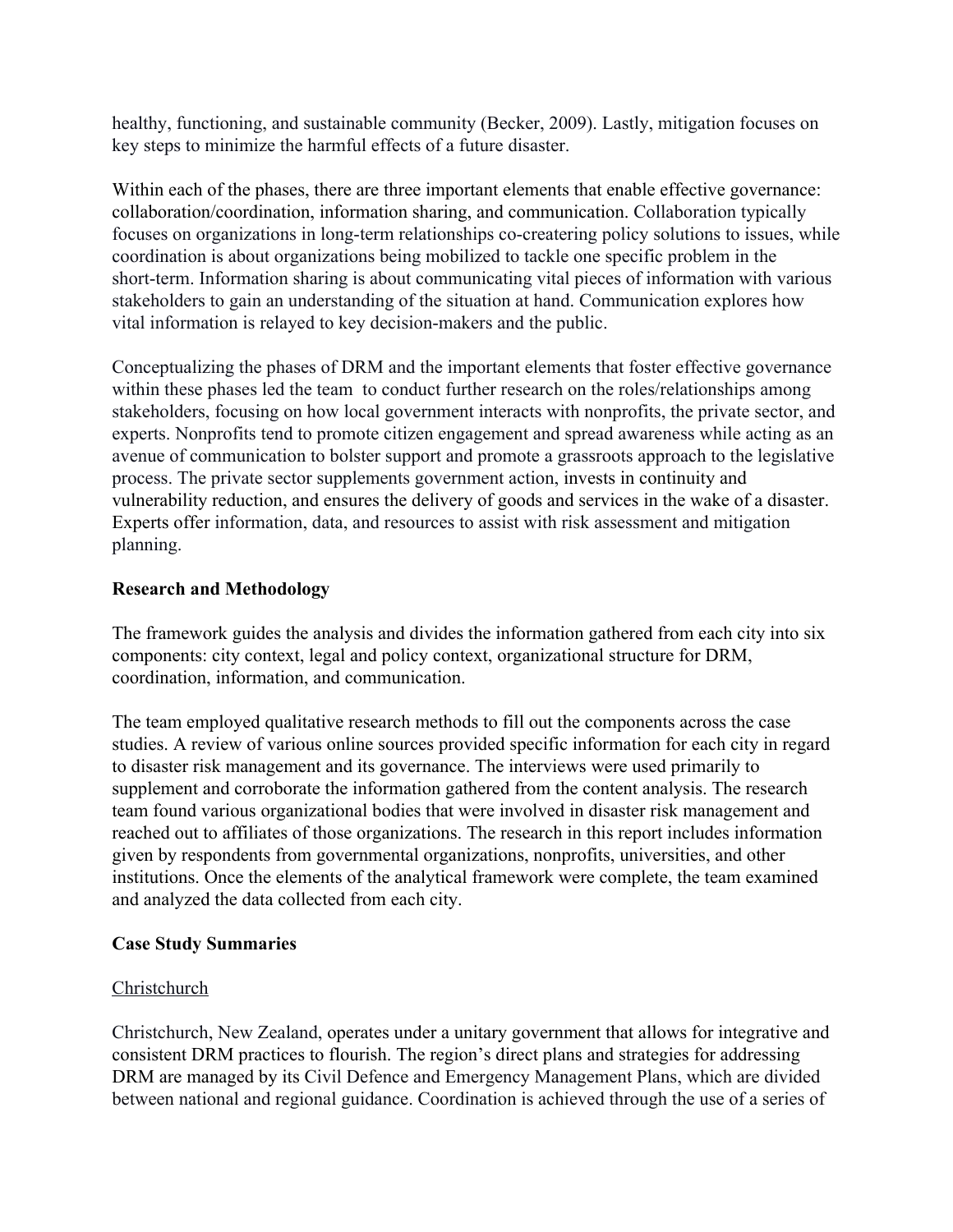inter-related organizations and committees that allows government agencies, nonprofits, business leaders, and citizens to participate. Christchurch promotes information and communication tools by placing strong emphasis on open source material online, public meetings/forums, and education campaigns. These key areas speak strongly to Christchurch's ability to invest in its community and build trust to ensure credible, applicable, and effective DRM methods are put into action.

## Miami

The city of Miami is susceptible to hurricanes and flooding resulting from sea level rise. To mitigate these risks, the county and city Offices' of Resilience along with supporting actors coordinate to carry out DRM. The formal and informal networks in place promote coordination and result in the creation of an array of plans, programs, and tools to better support and protect its residents. These resources are primarily found online, and include information about the risks the area faces. While it is beneficial to have this information available to residents it is often communicated in a highly technical, complex manner, which limits its useability. In an attempt to address this limitation, the Offices' of Resilience are partnering with local nonprofits to better communicate risks to communities. This has proven to be a beneficial strategy more Miami. Overall, Miami's decentralized structure allows for intergovernmental and cross-sector collaboration which increases multi-lateral communication channels and the amount of information being disseminated.

## San Francisco

San Francisco operates under a decentralized, federal system, giving the local government autonomy over its DRM. The city faces a number of hazards, but there is considerable government attention and resources dedicated towards earthquake mitigation due to the city's history and the potential for future occurrences. To mitigate the effects of future earthquakes and climate changes, San Francisco has developed a significant number of plans, programs, and tools through its relationships with the private, nonprofit, and academic sectors.

Additionally, these resources are accessible to the public via websites, apps, and other mobile platforms. San Francisco's cross-sectoral relationships have not only resulted in a more well-rounded understanding of the risks, but it has also enabled the city to be more transparent about what needs to be done in order to prevent deaths and structural damages in the face of them. These resources and the transparency of mitigation mechanisms are useful to Mexico City, given its similar goal to mitigate the effects of earthquakes and climate changes.

## **Santiago**

Similar to Mexico City, Santiago de Chile not only faces the threat of natural hazards caused by sitting on the ring of fire, but also floods, landslides, droughts, and wildfires. Santiago operates under a unitary government, which means that the framework for DRM stems mainly from national-level plans. However, municipalities have the power to develop their own DRM plans and dedicate funds towards prevention and mitigation activities, yet the degree to which they do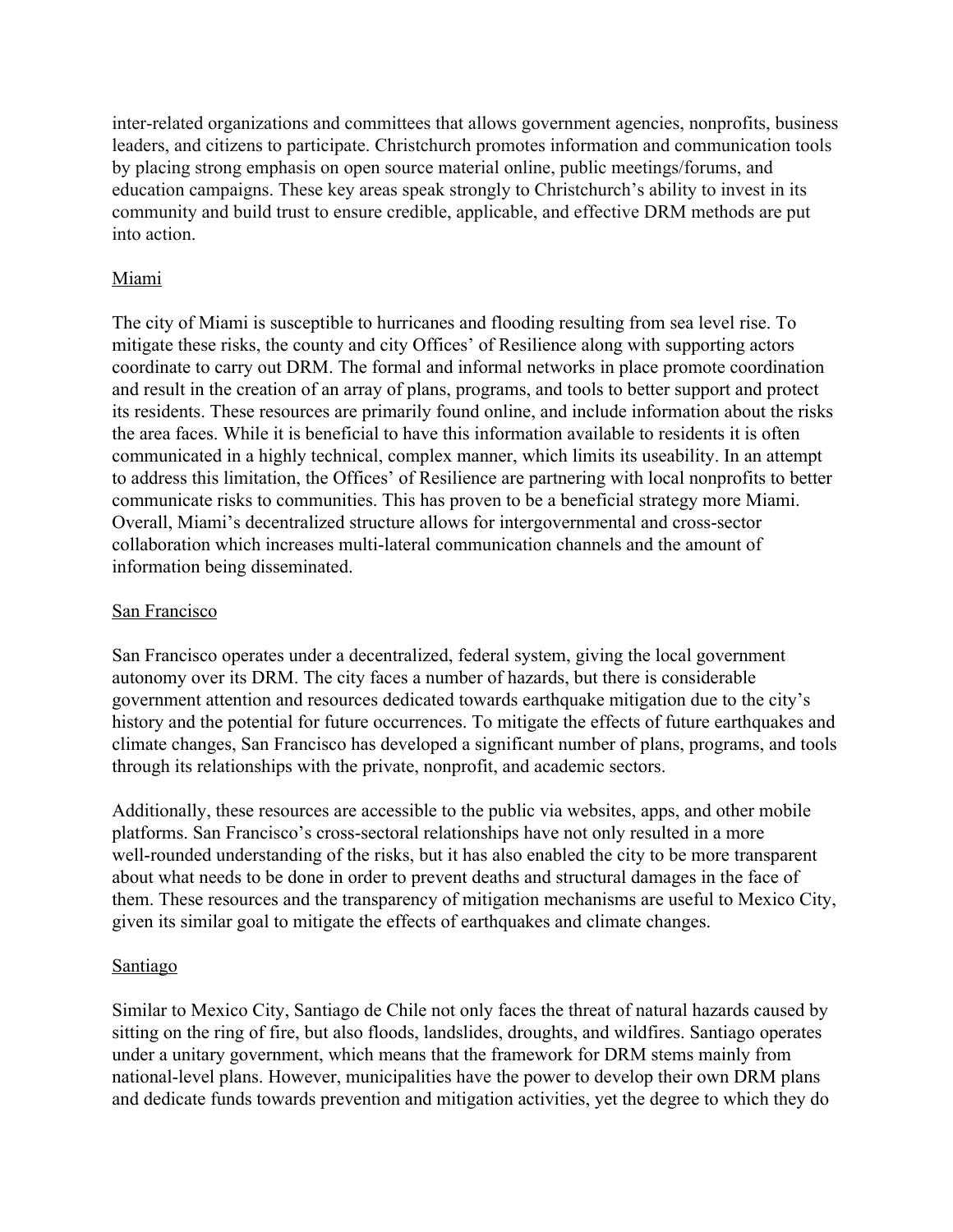so varies. The System provides an integrated framework through which public, private, and nonprofit actors can collaborate on disaster prevention and mitigation efforts. As a whole, Santiago has a myriad of information available to the general population to improve decision-making through education and transparency. However, there seems to be limited useability due to the complex nature of the webpages and data sets.

Finally, the centralized nature of the country characterizes much of its communication. National plans state that "inclusive participation that is non-discriminatory and accessible" is a guiding principle. Multiple channels of communication are available to stakeholders and community members in Santiago as well including conventional methods such as print and broadcast media, and online communications such as through social media platforms and official websites. Chile's DRM practices generally have preserved traditional approaches to DRM, focusing primarily on emergency management. More recent events have led Chile and Santiago to shift the focus towards risk reduction.

## **Analyses and Findings**

Taking into account the challenges identified in Mexico City, this section analyzes the main aspects of disaster risk management governance: coordination, information, and communication while also including city context, policy and legal, and organizational structures. The purpose is to identify the range of approaches utilized in these cities and identify approaches and innovations that may provide insights relevant for Mexico City.

Understanding the context of the different cities is important because how cities address disaster resilience is affected by the context within which they operate. We looked specifically at population size, income level, social vulnerabilities, natural risks, and government structure of the case study cities. All the cities, except for Christchurch, are part of major metropolitan areas. Miami and Santiago are the closest to Mexico City with populations of over 5 million. The U.S. and New Zealand are wealthy countries, and among the Latin American countries, Chile is an upper middle-income country like Mexico. Populations with low incomes or living below the poverty line were a concern for most case study cities, with significant poor communities in both Santiago and Miami. This affects resources available to governments and to citizens. Finally, in terms of government structure, New Zealand and Chile are both unitary systems, while the United States, like Mexico, is a federal system. These different government structures impact how policy is created. Consolidated plans and policies are created under a unitary system, while a Federal system creates multiple plans and policies.

Coordination. The complexity of coordination depends substantially on whether the local government is part of a unitary or federal system. Those under a unitary system seem to have fewer coordination issues amongst stakeholders; however, the system also appears to limit non-formal membership participation of stakeholders. Meanwhile, in the federal system, it seems that coordination amongst all the stakeholders is more of a struggle. However, this struggle can give way to interesting and innovative coordination arrangements in Miami and San Francisco. The cities under a federal structure are similar to Mexico City, so the experiences and approaches are likely to be more relevant.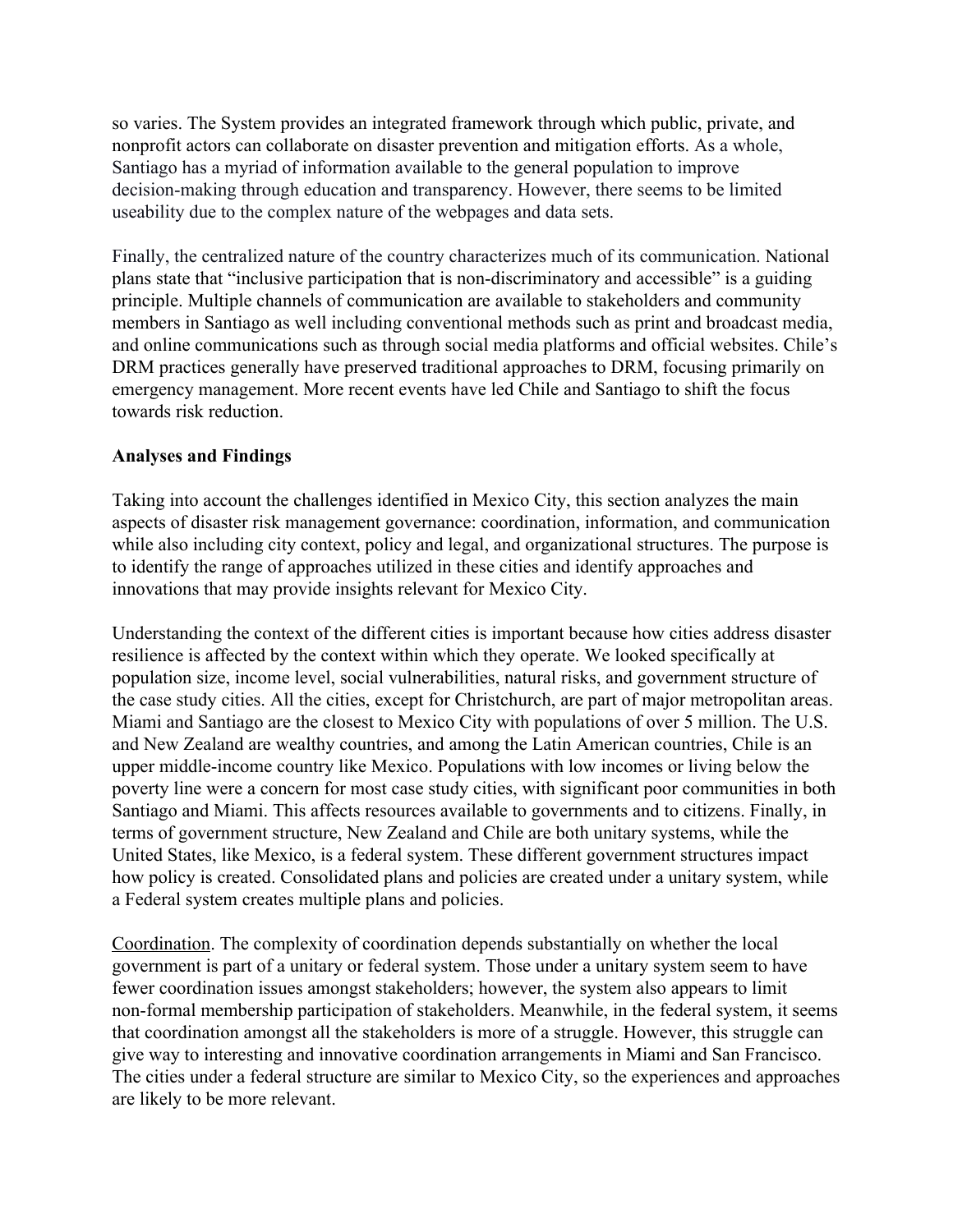Information. A common theme throughout information was the availability of information online. All case studies have a robust online presence and many different technical tools, such as risk maps or a building registry, available in this medium. This robust online presence, however, left all case studies one-dimensional on the dissemination of risk, especially to marginalized communities. The creation of these tools and information, local governments relied on themselves, as well as a plethora of other stakeholders from universities to nonprofits.

Communication. Ensuring effective communication is an essential dimension of governance for risk management. As the analysis indicates there are a variety of different communication structures that could be implemented to ease in the flow of communication. Tools such as forums or 311 call centers can aid in the flow of information between both local government and its citizens. Meanwhile, different top-down or bottom-up techniques, such as citizen education or multiple languages used for information sharing, are implemented.

## **Conclusions and Lessons Learned**

In this concluding section of the report, we seek to draw out key learning from the study. We found three sets of factors that were important in shaping DRM and its governance: economy and inequality, size and heterogeneity of population, and government structure. Miami and Santiago are the closest to Mexico City in size, Santiago is more of a peer on income level. All the cities except Christchurch face similar challenges of vulnerable populations due to low-income and socio-economic vulnerability. The U.S. cities have the same overarching government structure of federalism, which we found to be a major influence on DRM governance, suggesting that the approaches adopted by Miami and San Francisco may be of particular relevance to Mexico City.

For each of the areas of governance—coordination, information sharing, and communication—we considered what the case studies had shown to be the major challenges in the area, with particular reference to prevention and mitigation of disaster. We then identified what came out of the experiences as good practices that helped address the challenges.

Coordination. In our case studies, we found that vertical coordination was generally addressed fairly comprehensively in the unitary systems, while national-local coordination in the U.S. cities was often a matter of a mix of funding as incentives for policy change at the local level. Coordination across the local level was also more planned and controlled in the unitary systems. It was more complex and messy in the federal systems, especially in Miami, but essentially functional. We found, though, that the issue of engaging with key stakeholders was both important and one of the most difficult aspects of coordination. Establishing inclusive decision-making bodies, developing meaningful relationships, and building social capital are highlighted as good practices aimed at increasing coordination.

Information. Our studies showed that every city had risk-related information available for decision makers. The main challenges were not there, but were instead with making needed information available for citizens and communities. San Francisco most adequately addressed the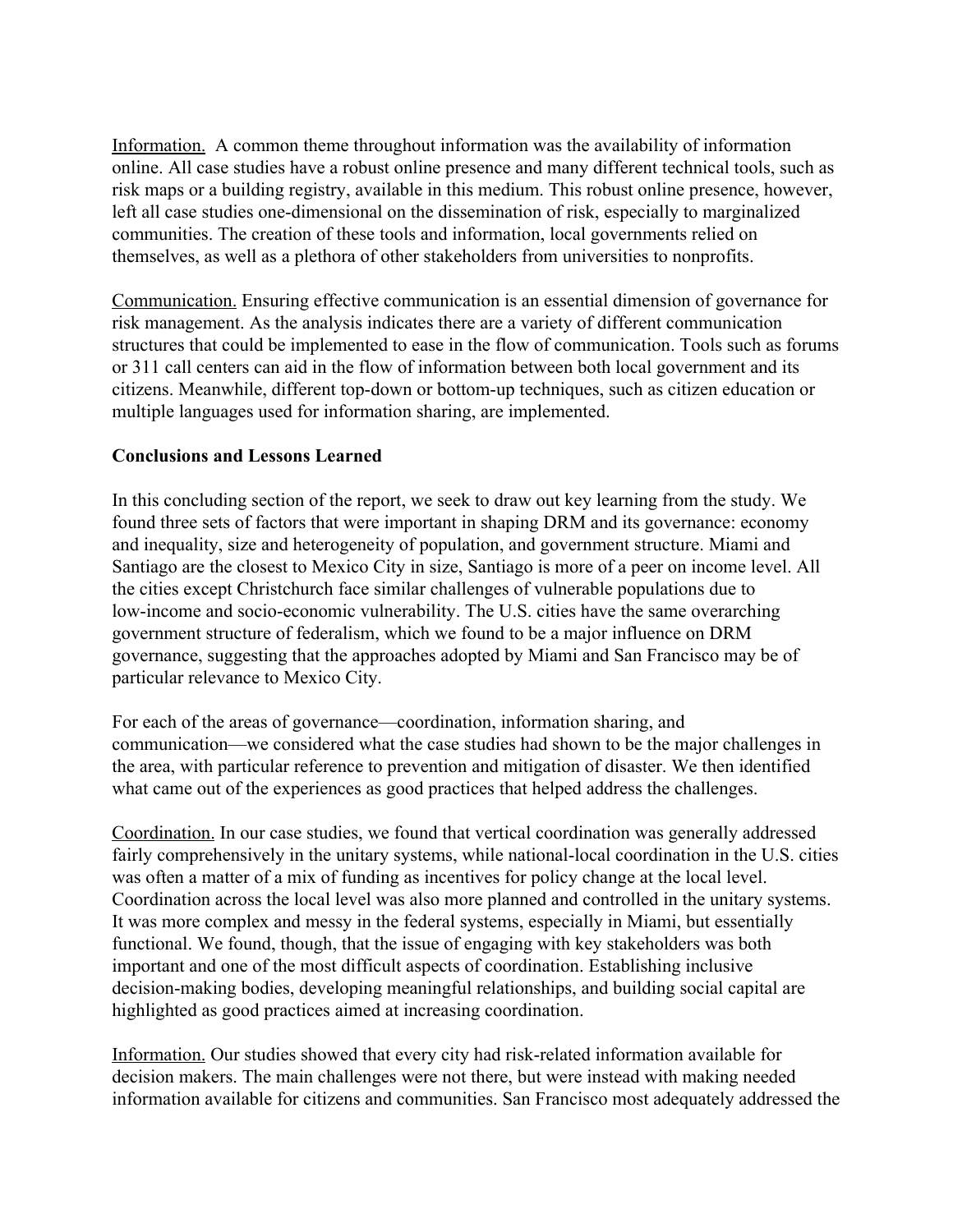challenge of making risk related information available and usable for communities. They provide various examples of cross-sector collaboration resulting in the creation of information tools intentionally designed with community members as targeted users.

Communication. The case studies showed there are major challenges associated with effectively communicating risk-related information with the public in a way that is easily accessible, usable, and reliable. The cities also struggled to communicate with marginalized communities, which are often in more vulnerable or risk-prone positions than the public at large. Diversifying communication channels, utilizing a bottom up approach, and partnering with nonprofits were good practices illustrated throughout the cases.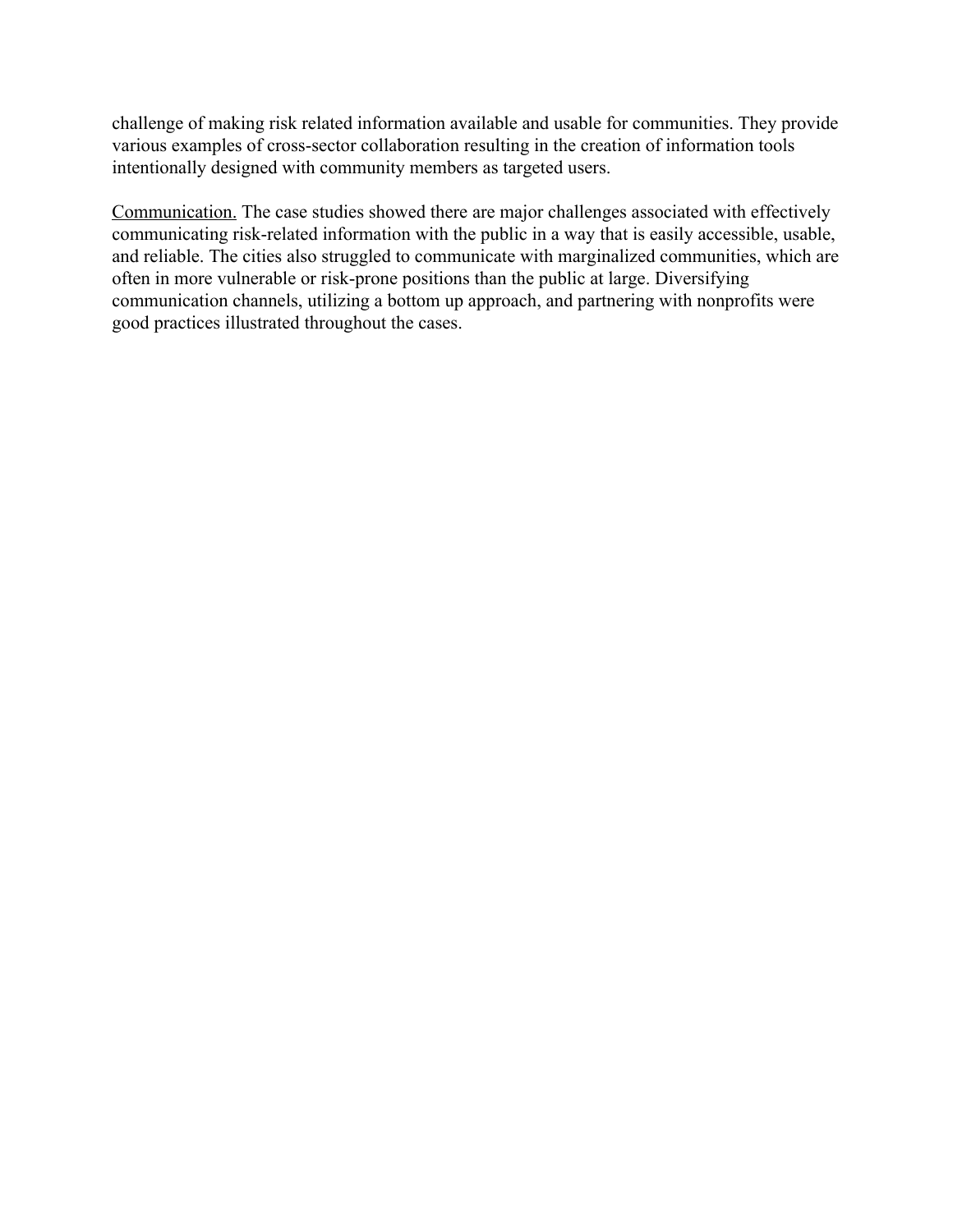## <span id="page-10-0"></span>**RESUMEN EJECUTIVO**

#### **Introducción**

La gestión del riesgo de desastres (DRM) nunca ha sido tan esencial para la Ciudad de México como hoy. Hace tres años, la ciudad sufrió el mayor terremoto en más de 30 años. Mató a 219 personas, causó miles de millones de dólares en daños a la infraestructura y dejó una ciudad vibrante en desorden. Mientras que la Ciudad de México y sus comunidades aledañas continúan recuperándose, las secuelas del terremoto enfrentan diariamente a sus residentes, empresas y líderes locales.

Un año antes del terremoto, la ciudad cambio en su disposición política y poder gubernamental, ganando el estado de estado, en lugar del distrito federal. Ese cambio trajo la oportunidad de rehacer sus instituciones de gobierno. Como el terremoto de 2017 ocurrió mientras muchas instituciones estaban en transición o aún no estaban estabilizadas, desafió al gobierno de CDMX e iluminó la importancia de establecer estrategias sólidas de gestión de riesgos.

Ruta Cívica, como organización local sin fines de lucro y de base en la Ciudad de México, trabaja con ciudadanos y otros socios para impulsar la participación ciudadana en los asuntos urbanos y la gobernanza, y actualmente tiene un enfoque especial en la gestión de riesgos en la ciudad. Para ayudar a Ruta Cívica en sus esfuerzos, el Equipo de Ruta Cívica Capstone de la Escuela de Gobierno y Servicio Público de Bush realizó una investigación sobre la gobernanza local de la gestión de riesgos en cuatro ciudades que enfrentan peligros naturales comparables: Christchurch, Miami, San Francisco y Santiago -- perspectivas internacionales sobre gobernanza para la gestión del riesgo de desastres.

Este informe incluye una revisión de la literatura relevante, el diseño y la metodología de la investigación, resúmenes de los cuatro estudios de caso, hallazgos y análisis, y conclusiones y lecciones aprendidas.

#### **Revisión de literatura**

La literatura proporcionó una comprensión profunda de los elementos que las fuentes académicas encontraron necesarias para la implementación exitosa de planes para mejorar la seguridad pública. El equipo revisó la investigación en las áreas de Gobierno y DRM y los roles / relaciones entre las partes interesadas. Esta revisión de la literatura no representa el alcance completo de la multitud de elementos involucrados en el buen gobierno. Sin embargo, mejora la comprensión de los componentes críticos necesarios para una GRD y una gobernanza sólidas.

Bevir (2012) define la gobernanza como una revelación de que existen acuerdos gubernamentales formales e informales que guían la forma en que las normas, leyes y políticas se implementan en diferentes situaciones, como durante una crisis. La identificación de los tipos de arreglos gubernamentales formales e informales abrió la puerta a la comprensión de la teoría de desastres y el ciclo DRM. Hay cuatro fases en el ciclo: preparación, respuesta, recuperación y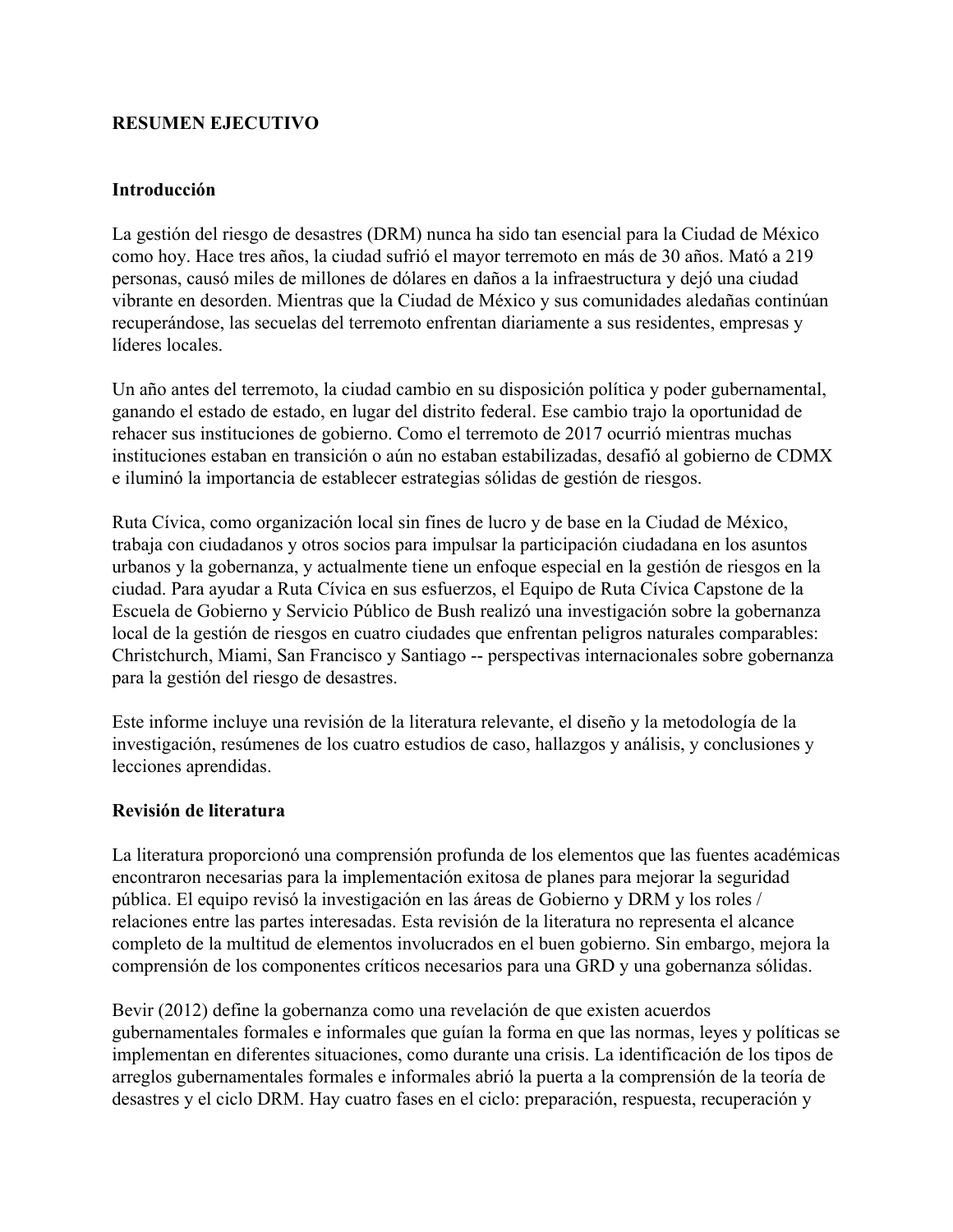mitigación. La preparación se refiere a la creación de medidas y sistemas preventivos para proteger a las personas de un desastre. Response destaca las acciones destinadas a asegurar a los ciudadanos y brindarles asistencia inmediata y estrategias para salvar vidas durante y poco después de un desastre. La recuperación es el proceso a largo plazo para restablecer una comunidad sana, funcional y sostenible (Becker, 2009). Por último, la mitigación se centra en los pasos clave para minimizar los efectos nocivos de un desastre futuro.

Dentro de cada una de las fases, hay tres elementos importantes que permiten una gobernanza efectiva: colaboración / coordinación, intercambio de información y comunicación. La colaboración generalmente se enfoca en organizaciones en relaciones a largo plazo que crean soluciones de políticas para problemas, mientras que la coordinación se trata de organizaciones que se movilizan para abordar un problema específico a corto plazo. El intercambio de información consiste en comunicar piezas vitales de información con varias partes interesadas para comprender la situación en cuestión. La comunicación explora cómo se transmite la información vital a los tomadores de decisiones clave y al público.

La conceptualización de las fases de DRM y los elementos importantes que fomentan una gobernanza efectiva dentro de estas fases llevó al equipo a realizar más investigaciones sobre los roles / relaciones entre las partes interesadas, centrándose en cómo el gobierno local interactúa con las organizaciones sin fines de lucro, el sector privado y los expertos. Las organizaciones sin fines de lucro tienden a promover la participación ciudadana y a difundir la conciencia mientras actúan como una vía de comunicación para reforzar el apoyo y promover un enfoque de base para el proceso legislativo. El sector privado complementa la acción del gobierno, invierte en la continuidad y la reducción de la vulnerabilidad, y asegura la entrega de bienes y servicios a raíz de un desastre. Los expertos ofrecen información, datos y recursos para ayudar con la evaluación de riesgos y la planificación de la mitigación.

## **Investigación y metodología**

El marco guía el análisis y divide la información recopilada de cada ciudad en seis componentes: contexto de la ciudad, contexto legal y de políticas, estructura organizativa para DRM, coordinación, información y comunicación.

El equipo empleó métodos de investigación cualitativa para completar los componentes en los estudios de caso. Una revisión de varias fuentes en línea proporcionó información específica para cada ciudad con respecto a la gestión del riesgo de desastres y su gobernanza. Las entrevistas se utilizaron principalmente para complementar y corroborar la información recopilada del análisis de contenido. El equipo de investigación encontró varios organismos organizativos que participaron en la gestión del riesgo de desastres y se acercó a las afiliadas de esas organizaciones. La investigación en este informe incluye información dada por los encuestados de organizaciones gubernamentales, organizaciones sin fines de lucro, universidades y otras instituciones. Una vez que se completaron los elementos del marco analítico, el equipo examinó y analizó los datos recopilados de cada ciudad.

#### **Resúmenes de estudios de caso**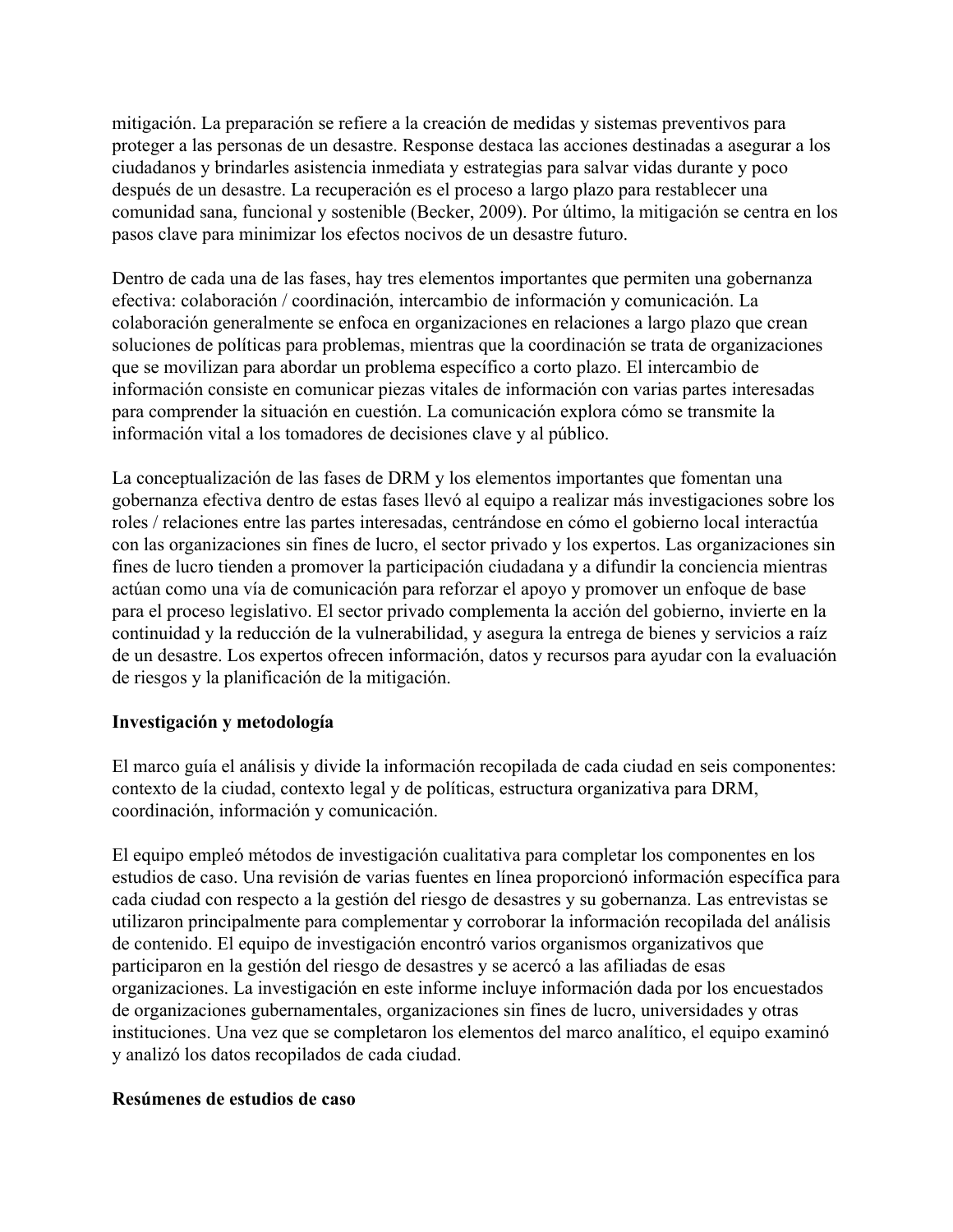## **Christchurch**

Christchurch, Nueva Zelanda, opera bajo un gobierno unitario que permite que prosperen prácticas integradas y consistentes de DRM. Los planes y estrategias directas de la región para abordar la GRD son administrados por sus Planes de Defensa Civil y Manejo de Emergencias, que se dividen en orientación nacional y regional. La coordinación se logra mediante el uso de una serie de organizaciones y comités interrelacionados que permiten la participación de agencias gubernamentales, organizaciones sin fines de lucro, líderes empresariales y ciudadanos. Christchurch promueve herramientas de información y comunicación poniendo un fuerte énfasis en el material de código abierto en línea, reuniones / foros públicos y campañas educativas. Estas áreas clave hablan enérgicamente de la capacidad de Christchurch para invertir en su comunidad y generar confianza para garantizar que se pongan en práctica métodos DRM creíbles, aplicables y efectivos.

## Miami

La ciudad de Miami es susceptible a los huracanes e inundaciones resultantes del aumento del nivel del mar. Para mitigar estos riesgos, las Oficinas de Resiliencia del condado y la ciudad junto con los actores de apoyo se coordinan para llevar a cabo la GRD. Las redes formales e informales establecidas promueven la coordinación y dan como resultado la creación de una variedad de planes, programas y herramientas para apoyar y proteger mejor a sus residentes. Estos recursos se encuentran principalmente en línea e incluyen información sobre los riesgos que enfrenta el área. Si bien es beneficioso tener esta información disponible para los residentes, a menudo se comunica de una manera altamente técnica y compleja, lo que limita su utilidad. En un intento por abordar esta limitación, las Oficinas de Resiliencia se asocian con organizaciones locales sin fines de lucro para comunicar mejor los riesgos a las comunidades. Esto ha demostrado ser una estrategia beneficiosa más Miami. En general, la estructura descentralizada de Miami permite la colaboración intergubernamental e intersectorial, lo que aumenta los canales de comunicación multilaterales y la cantidad de información que se difunde.

#### San Francisco

San Francisco opera bajo un sistema federal descentralizado, que le da autonomía al gobierno local sobre su DRM. La ciudad enfrenta una serie de peligros, pero hay una considerable atención del gobierno y recursos dedicados a la mitigación de terremotos debido a la historia de la ciudad y el potencial de sucesos futuros. Para mitigar los efectos de futuros terremotos y cambios climáticos, San Francisco ha desarrollado una cantidad significativa de planes, programas y herramientas a través de sus relaciones con los sectores privado, sin fines de lucro y académico.

Además, el público puede acceder a estos recursos a través de sitios web, aplicaciones y otras plataformas móviles. Las relaciones intersectoriales de San Francisco no solo han resultado en una comprensión más completa de los riesgos, sino que también han permitido que la ciudad sea más transparente sobre lo que se debe hacer para evitar muertes y daños estructurales ante ellos.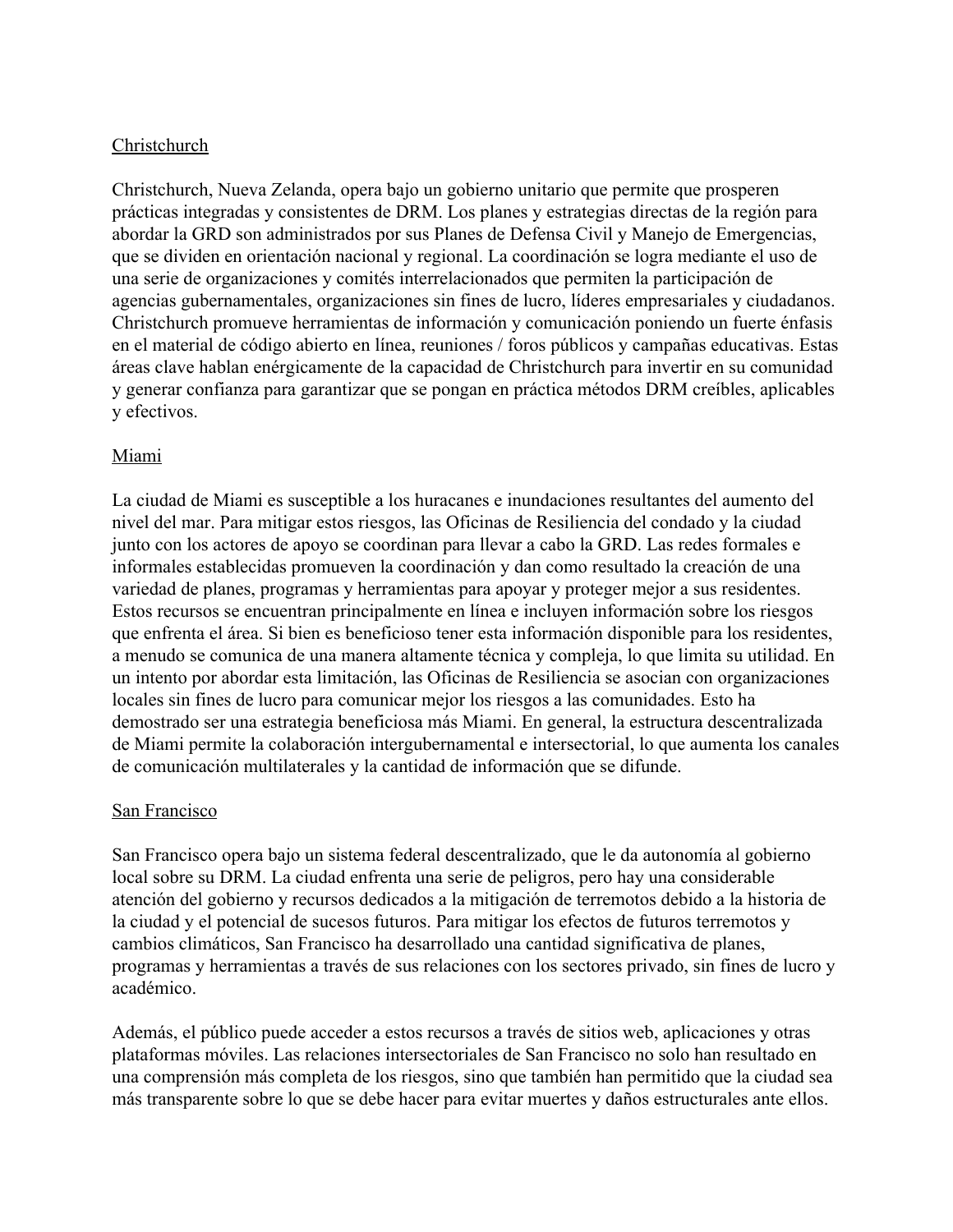Estos recursos y la transparencia de los mecanismos de mitigación son útiles para la Ciudad de México, dado su objetivo similar para mitigar los efectos de los terremotos y los cambios climáticos.

### Santiago

Similar a la Ciudad de México, Santiago de Chile no solo enfrenta la amenaza de los peligros naturales causados por sentarse en el anillo de fuego, sino también inundaciones, deslizamientos de tierra, sequías e incendios forestales. Santiago opera bajo un gobierno unitario, lo que significa que el marco para la GRD se deriva principalmente de los planes a nivel nacional. Sin embargo, los municipios tienen el poder de desarrollar sus propios planes de GRD y dedicar fondos a actividades de prevención y mitigación, aunque el grado en que lo hacen varía. El sistema proporciona un marco integrado a través del cual los actores públicos, privados y sin fines de lucro pueden colaborar en los esfuerzos de prevención y mitigación de desastres. En general, Santiago tiene una gran cantidad de información disponible para la población en general para mejorar la toma de decisiones a través de la educación y la transparencia. Sin embargo, parece que la usabilidad es limitada debido a la naturaleza compleja de las páginas web y los conjuntos de datos.

Finalmente, la naturaleza centralizada del país caracteriza gran parte de su comunicación. Los planes nacionales establecen que "la participación inclusiva que no sea discriminatoria y accesible" es un principio rector. Múltiples canales de comunicación están disponibles para las partes interesadas y los miembros de la comunidad en Santiago, incluidos los métodos convencionales, como los medios impresos y de transmisión, y las comunicaciones en línea, como a través de plataformas de redes sociales y sitios web oficiales. Las prácticas de DRM en Chile generalmente han conservado los enfoques tradicionales de DRM, centrándose principalmente en la gestión de emergencias. Eventos más recientes han llevado a Chile y Santiago a cambiar el enfoque hacia la reducción de riesgos.

## **Análisis y hallazgos**

Teniendo en cuenta los desafíos identificados en la Ciudad de México, esta sección analiza los principales aspectos de la gestión de la gestión del riesgo de desastres: coordinación, información y comunicación, al tiempo que incluye el contexto de la ciudad, las políticas y las estructuras legales y organizativas. El propósito es identificar el rango de enfoques utilizados en estas ciudades e identificar enfoques e innovaciones que puedan proporcionar información relevante para la Ciudad de México.

Comprender el contexto de las diferentes ciudades es importante porque la forma en que las ciudades abordan la resiliencia ante desastres se ve afectada por el contexto en el que operan. Analizamos específicamente el tamaño de la población, el nivel de ingresos, las vulnerabilidades sociales, los riesgos naturales y la estructura gubernamental de las ciudades de estudio de caso. Todas las ciudades, excepto Christchurch, son parte de las principales áreas metropolitanas. Miami y Santiago son los más cercanos a la Ciudad de México con poblaciones de más de 5 millones. Estados Unidos y Nueva Zelanda son países ricos, y entre los países latinoamericanos,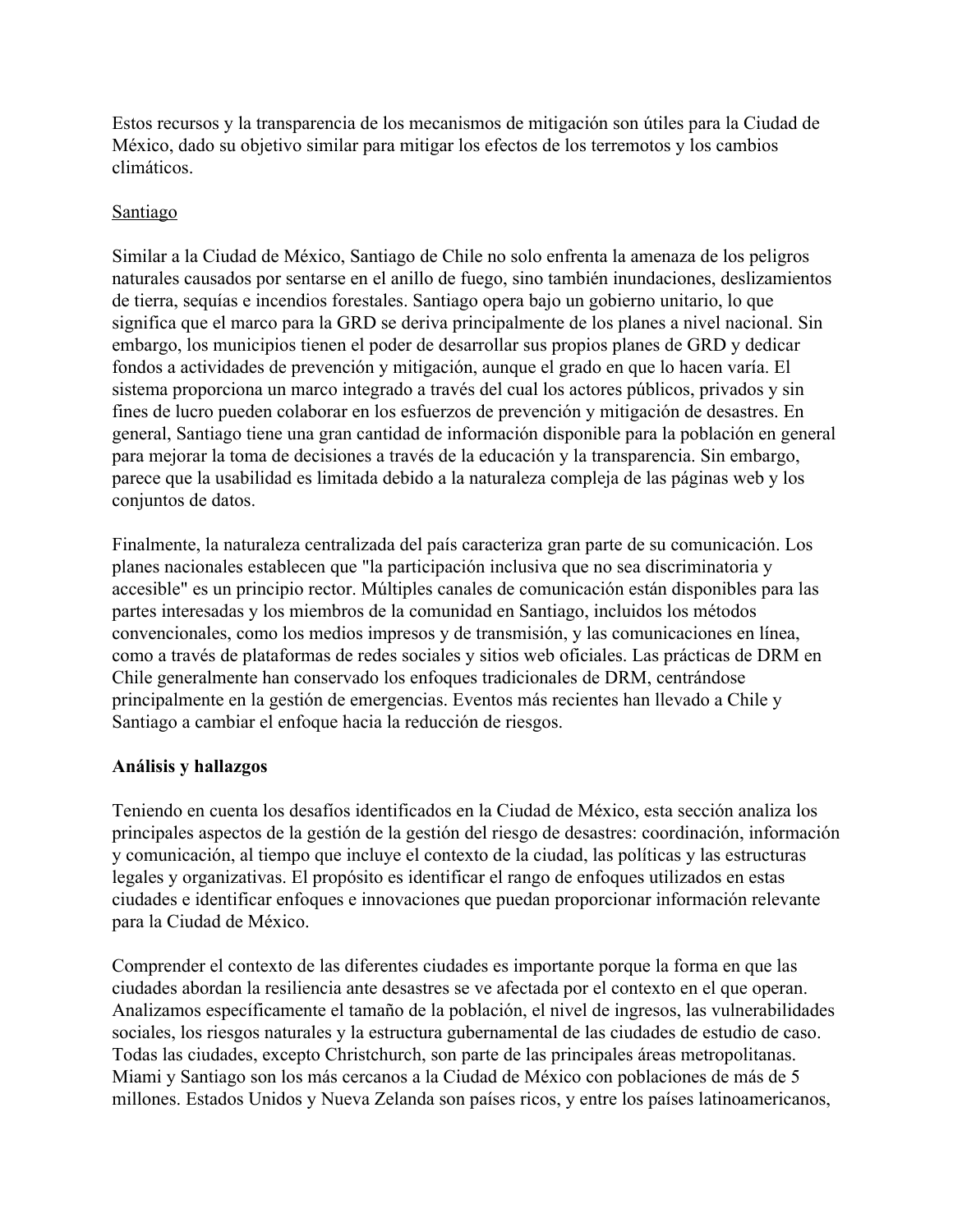Chile es un país de ingresos medios altos como México. Las poblaciones con bajos ingresos o que viven por debajo del umbral de pobreza eran una preocupación para la mayoría de las ciudades de estudio de caso, con comunidades pobres significativas tanto en Santiago como en Miami. Esto afecta los recursos disponibles para los gobiernos y los ciudadanos. Finalmente, en términos de estructura gubernamental, Nueva Zelanda y Chile son sistemas unitarios, mientras que Estados Unidos, como México, es un sistema federal. Estas diferentes estructuras gubernamentales afectan la forma en que se crean las políticas. Los planes y políticas consolidados se crean bajo un sistema unitario, mientras que un sistema federal crea múltiples planes y políticas.

Coordinación. La complejidad de la coordinación depende sustancialmente de si el gobierno local es parte de un sistema unitario o federal. Aquellos bajo un sistema unitario parecen tener menos problemas de coordinación entre las partes interesadas; sin embargo, el sistema también parece limitar la participación no formal de miembros de las partes interesadas. Mientras tanto, en el sistema federal, parece que la coordinación entre todos los interesados es más difícil. Sin embargo, esta lucha puede dar paso a arreglos de coordinación interesantes e innovadores en Miami y San Francisco. Las ciudades bajo una estructura federal son similares a la Ciudad de México, por lo que es probable que las experiencias y los enfoques sean más relevantes.

Información. Un tema común en toda la información fue la disponibilidad de información en línea. Todos los estudios de caso tienen una sólida presencia en línea y muchas herramientas técnicas diferentes, como mapas de riesgos o un registro de edificios, disponibles en este medio. Sin embargo, esta sólida presencia en línea dejó todos los estudios de caso unidimensionales sobre la difusión del riesgo, especialmente a las comunidades marginadas. La creación de estas herramientas e información, los gobiernos locales se basaron en sí mismos, así como en una gran cantidad de otras partes interesadas, desde universidades hasta organizaciones sin fines de lucro.

Comunicación. Garantizar una comunicación efectiva es una dimensión esencial de la gobernanza para la gestión de riesgos. Como indica el análisis, hay una variedad de diferentes estructuras de comunicación que podrían implementarse para facilitar el flujo de comunicación. Herramientas como foros o centros de llamadas 311 pueden ayudar en el flujo de información entre el gobierno local y sus ciudadanos. Mientras tanto, se implementan diferentes técnicas de arriba hacia abajo o de abajo hacia arriba, como la educación ciudadana o múltiples idiomas utilizados para compartir información.

#### **Conclusiones y lecciones aprendidas**

En esta sección final del informe, buscamos extraer el aprendizaje clave del estudio. Encontramos tres conjuntos de factores que fueron importantes en la configuración de la GRD y su gobernanza: economía y desigualdad, tamaño y heterogeneidad de la población y estructura del gobierno. Miami y Santiago son los más cercanos en tamaño a la Ciudad de México, Santiago es más un par en el nivel de ingresos. Todas las ciudades, excepto Christchurch, enfrentan desafíos similares de poblaciones vulnerables debido a la vulnerabilidad socioeconómica y de bajos ingresos. Las ciudades de EE. UU. Tienen la misma estructura general de federalismo del gobierno, que consideramos que es una influencia importante en la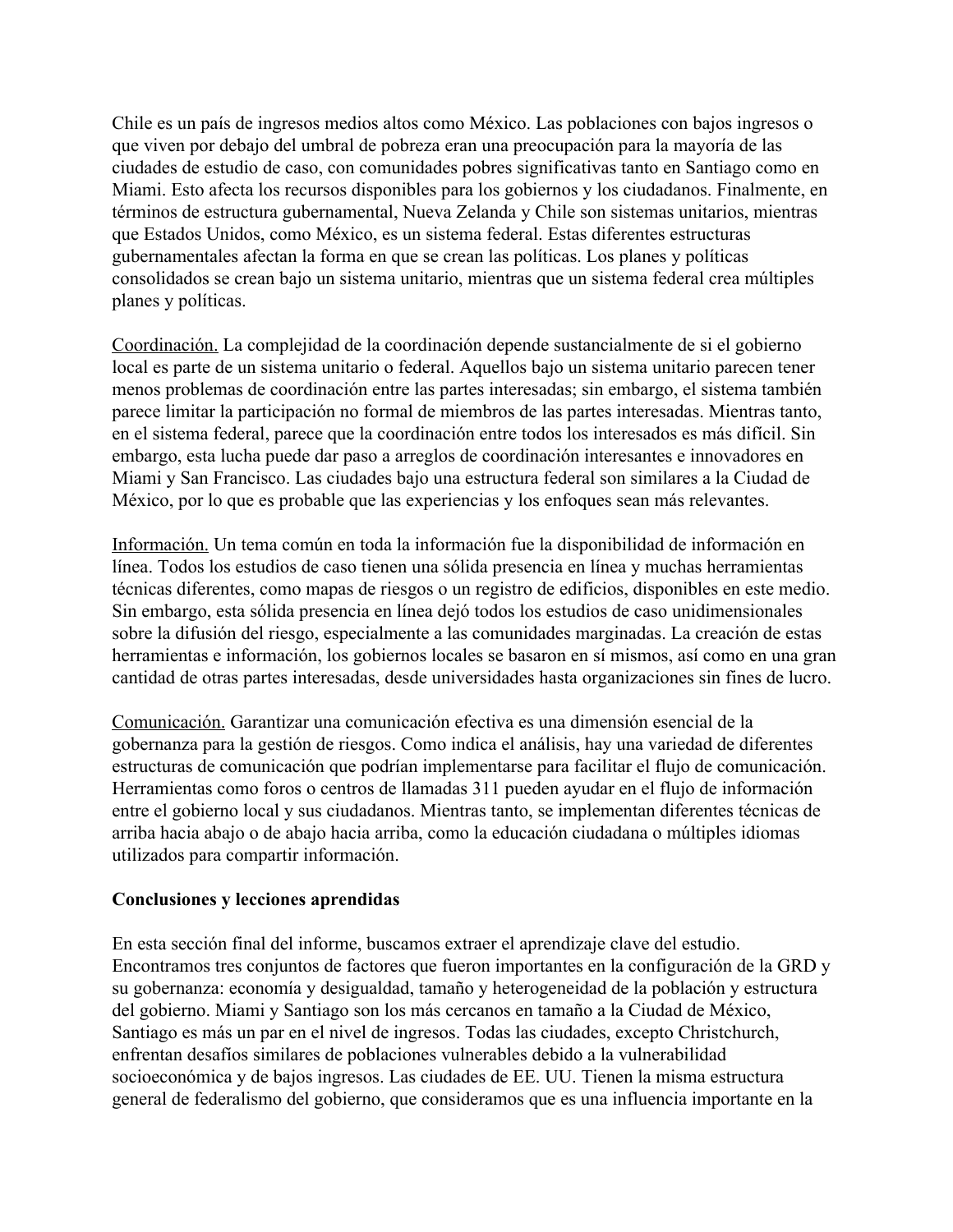gobernanza de DRM, lo que sugiere que los enfoques adoptados por Miami y San Francisco pueden ser de particular relevancia para la Ciudad de México.

Para cada una de las áreas de gobernanza (coordinación, intercambio de información y comunicación), consideramos cuáles de los estudios de caso habían demostrado ser los principales desafíos en el área, con especial referencia a la prevención y mitigación de desastres. Luego identificamos lo que surgió de las experiencias como buenas prácticas que ayudaron a abordar los desafíos.

Coordinación. En nuestros estudios de caso, descubrimos que la coordinación vertical generalmente se abordaba de manera bastante integral en los sistemas unitarios, mientras que la coordinación nacional-local en las ciudades de los EE. UU. A menudo era una combinación de fondos como incentivos para el cambio de políticas a nivel local. La coordinación a nivel local también fue más planificada y controlada en los sistemas unitarios. Era más complejo y desordenado en los sistemas federales, especialmente en Miami, pero esencialmente funcional. Sin embargo, descubrimos que la cuestión de relacionarse con las partes interesadas clave era importante y uno de los aspectos más difíciles de la coordinación. El establecimiento de órganos de toma de decisiones inclusivos, el desarrollo de relaciones significativas y la creación de capital social se destacan como buenas prácticas destinadas a aumentar la coordinación.

Información. Nuestros estudios mostraron que cada ciudad tenía información relacionada con el riesgo disponible para los tomadores de decisiones. Los principales desafíos no estaban allí, sino que consistían en poner la información necesaria a disposición de los ciudadanos y las comunidades. San Francisco abordó de manera más adecuada el desafío de hacer que la información relacionada con el riesgo esté disponible y sea utilizable para las comunidades. Proporcionan varios ejemplos de colaboración intersectorial que dan como resultado la creación de herramientas de información diseñadas intencionalmente con miembros de la comunidad como usuarios específicos.

Comunicación. Los estudios de caso mostraron que existen desafíos importantes asociados con la comunicación efectiva de la información relacionada con el riesgo con el público de una manera que sea fácilmente accesible, utilizable y confiable. Las ciudades también tuvieron problemas para comunicarse con las comunidades marginadas, que a menudo se encuentran en posiciones más vulnerables o propensas al riesgo que el público en general. Diversificar los canales de comunicación, utilizar un enfoque ascendente y asociarse con organizaciones sin fines de lucro fueron buenas prácticas ilustradas en todos los casos.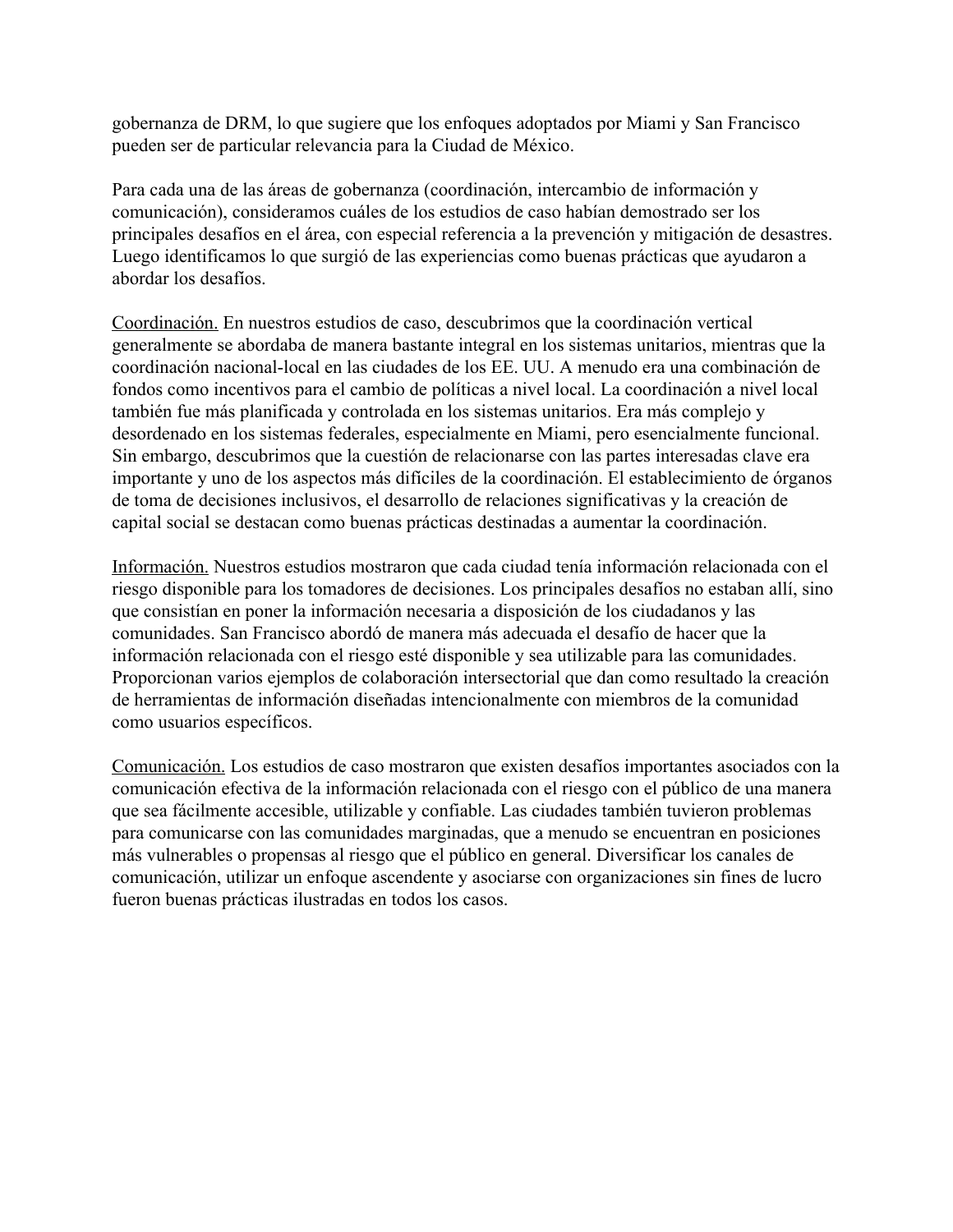## <span id="page-16-0"></span>**1. INTRODUCTION**

Mexico City faces environmental, social, and economic challenges to disaster risk management. These challenges are rooted in Mexico City's geographic location and the significant socio-environmental transformations that have occurred over the city's history. Rapid population growth into a former lake bed has exacerbated problems in long-term planning and metropolitan coordination (CDMX Resilience Office, 2016, p. 11).

The City is subject to multiple natural and human-created risks, including droughts, floods, and earthquakes. It also suffers from social and economic inequality that has resulted in unequal access to urban amenities and public services. Furthermore, aquifer overexploitation has resulted in water supply issues as well as increased subsidence in some areas of the city.

The shortcomings of Mexico City's disaster risk management (DRM) efforts were brought to the forefront by the earthquake on September 19, 2017, exactly 32 years after 1985 Earthquake. The 2017 earthquake resulted in 219 deaths and destroyed or damaged 20,000 structures. By 2019, the status of more than 12,000 buildings and homes remained unchanged (ABC News, 2019). These statistics underscore the need for improvement in the way that Mexico deals with disaster risk and vulnerability at all institutional levels (Alcántara-Ayala et al., 2018, pp. 3-5).

According to the Congressional Scientific and Technological Information Office, Mexico's biggest challenge, in terms of DRM, is to make a shift from a reactive disaster management paradigm to a comprehensive DRM paradigm that includes strategic, long-term, and forward-looking measures. Additionally, the Office identified the understanding of disaster risks, prevention efforts, and planning for human protection as areas of needed improvement for Mexico's DRM (Oficina de Información Científica y Tecnológica para el Congreso de la Unión, 2019, p. 6). Mexico's DRM efforts up to this point have primarily focused on emergency response and have neglected the kind of medium- and long-term plans needed to reduce risk vulnerability and exposure (Alcántara et al., 2018, p. 3). This is an important barrier to improved DRM for Mexico City.

In 2016, Mexico City underwent a significant political change and became an official state in Mexico's federation. This change allowed Mexico City to form its own congress, constitution, local government, and fiscal rules. It also provided local authorities with more autonomy from the federal government than under its previous designation as a Federal District (DF). (Rios, 2016). This change provided new opportunities to mitigate disaster risks, promote risk management and resilient institutions, and improve the quality of life for citizens through effective governance.

In light of these needs and opportunities in Mexico City, Ruta Cívica desires to advise local leaders and government officials on effective institutional arrangements. To aid Ruta Cívica in this process, the Bush School of Government and Public Service's Ruta Cívica Capstone Team supported Ruta Cívica's work by providing international perspectives on governance of DRM.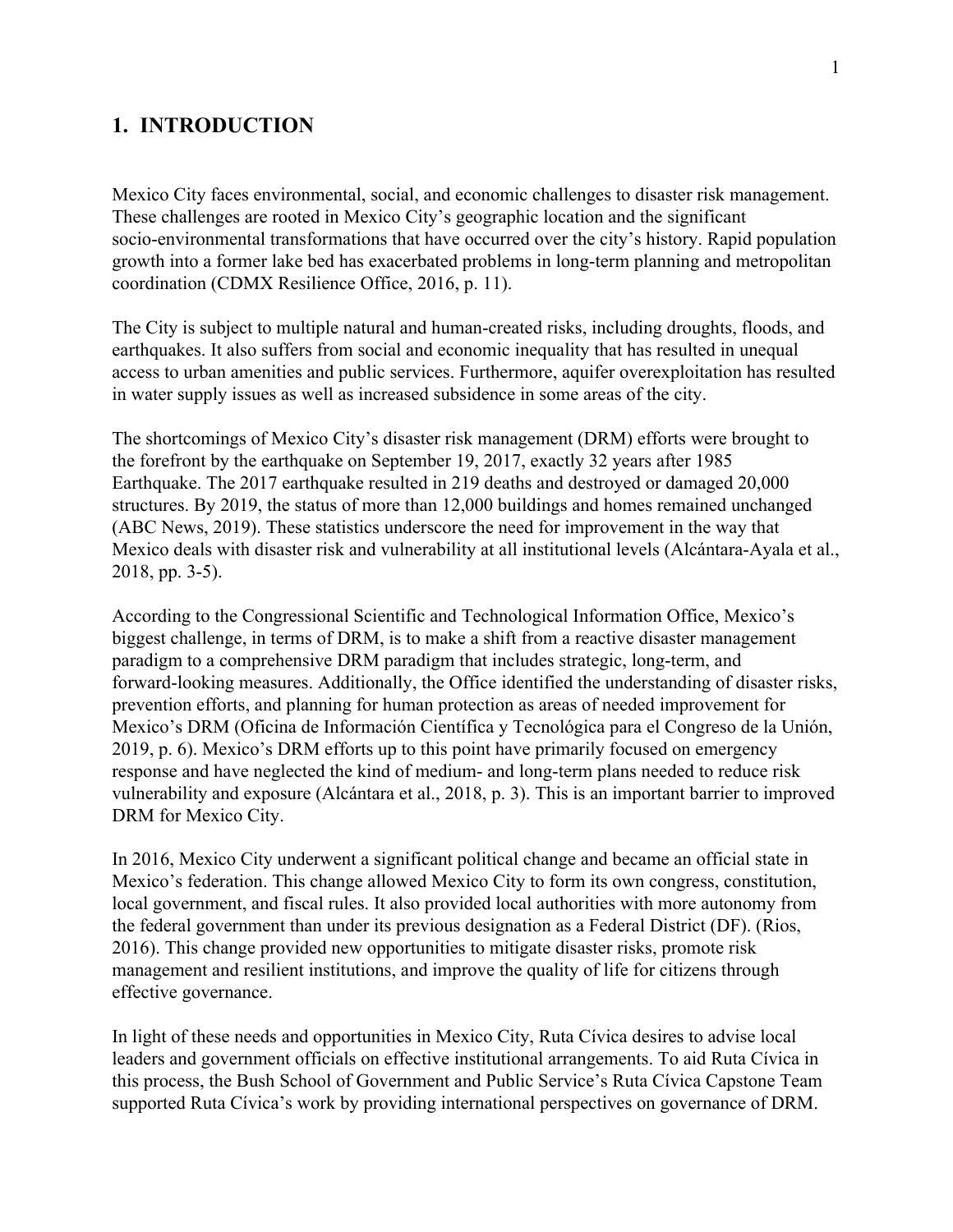To accomplish this task, the Ruta Cívica Capstone Team conducted research on four cities' arrangements for DRM - Christchurch, New Zealand, Santiago, Chile, San Francisco, USA, and Miami, USA. These four cities were chosen for a variety of reasons, including major, recent natural disasters, geographic location, and perceived cultural similarities.

This report consists of a literature review, discussion of research design and methodology, summaries of case studies, and lessons learned. Full versions of the case studies accompany the report and are located in Part 2. The literature review focuses on governance. It discusses different challenges, such as intergovernmental collaboration and coordination, working with other stakeholders, and the inclusion of vulnerable communities. Special attention was paid to coordination, information, and communication. The literature review guided the focus of our case study research while interviews with government officials, academics, and nonprofits were conducted to provide more context and further corroborate the research findings. Ultimately, the report ends with an analysis of the case studies followed by recommendations and lessons learned.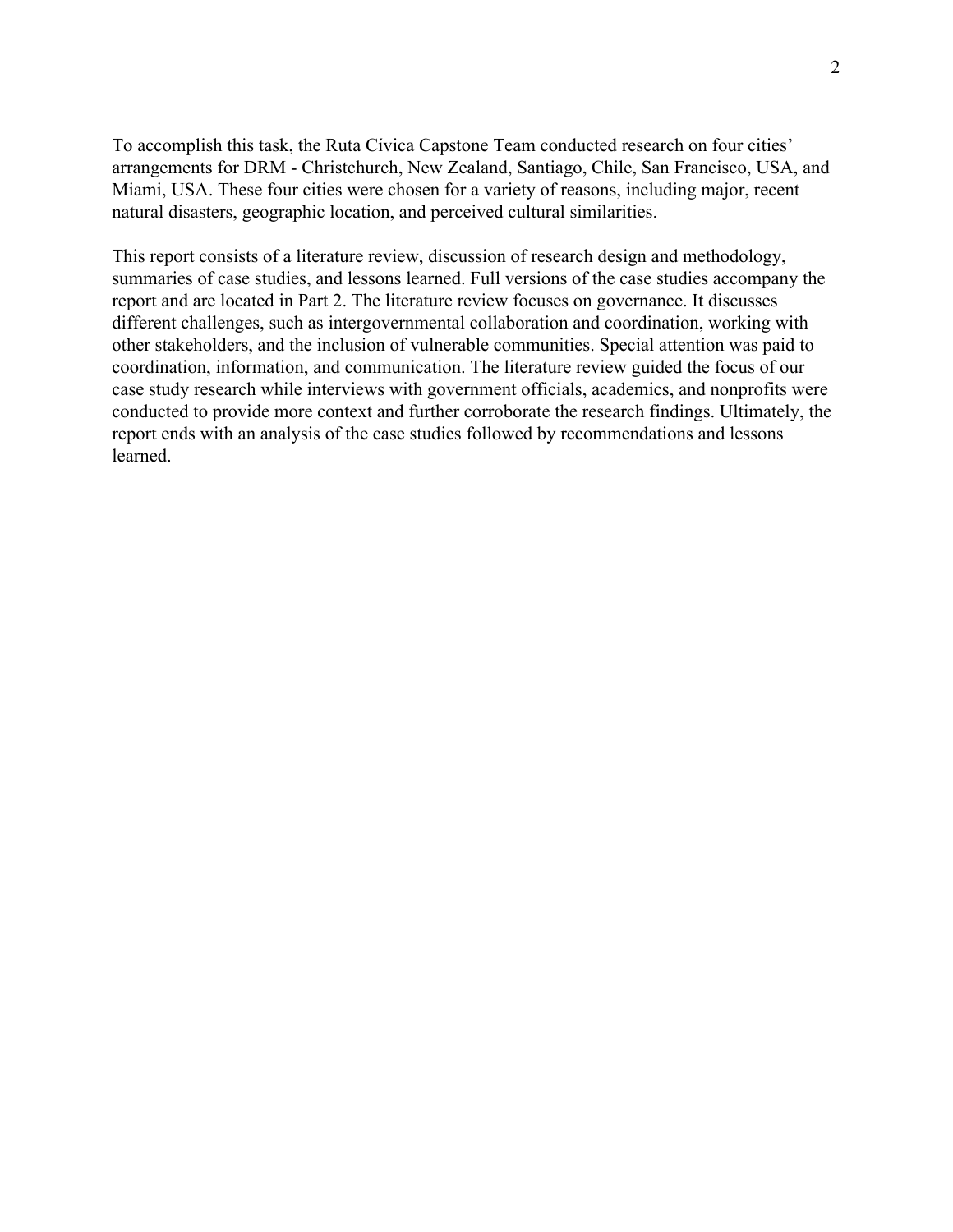## <span id="page-18-0"></span>**2. LITERATURE REVIEW**

Before conducting the case study research, the team completed a literature review on governance and Disaster Risk Management (DRM). The literature provided an in-depth understanding of elements that academic sources found necessary for the successful implementation of plans to improve public safety.

This section summarizes essential parts of the literature as it relates to governance, institutional arrangements, and the local government's relationship with various stakeholders. These governance frameworks and arrangements were then viewed through the lens of DRM. This literature review does not represent the complete scope of the multitude of elements involved in good governance. However, it enhances the understanding of critical components needed for strong DRM and governance. This research served as a foundation that guided the case studies' analysis.

#### <span id="page-18-1"></span>**Governance and Disaster Risk Management**

#### <span id="page-18-2"></span>What is Governance?

Generally, governance refers to "all processes of governing, whether undertaken by a government, market, or network, whether over a family, tribe, formal or informal organization, or territory, and whether through laws, norms, power, or language," (Bevir, 2012, p. 1). It describes processes and social interactions that produce social norms, institutions, and policies within an organization (Huffy, 2011). More specifically, for the research, public governance describes the formal and informal arrangements which guide the way public choices are both made and carried out (Organisation for Economic Co-operation and Development, 2018).

#### Disaster Risk Management and Disaster Theory

Disasters create large amounts of uncertainty within society after their occurrence. DRM is an approach to community and state development that seeks to holistically protect communities from the impact and from uncertainty after a disaster (Cuthbertson, Rodriguez-Llanes, Robertson, and Archer, 2019, p. 2). DRM theories should help planners and decision-makers understand the lifecycle of a disaster and actions throughout the lifecycle (Herzog, 2007, pp. 587-588).

#### Phases of Disaster Risk Management Cycle

DRM has a variety of life cycle theories on how disasters occur in society—many of which are broken down into phases. These phases are vital as they help simplify complex situations into phases by identifying critical elements (Nojavan, Salehi, & Omidvar, 2018). Most theoretical and practical models use a combination of preparedness/planning, response, recovery, and mitigation to classify phases (Albtoush et al., 2011; Pelfrey, 2005).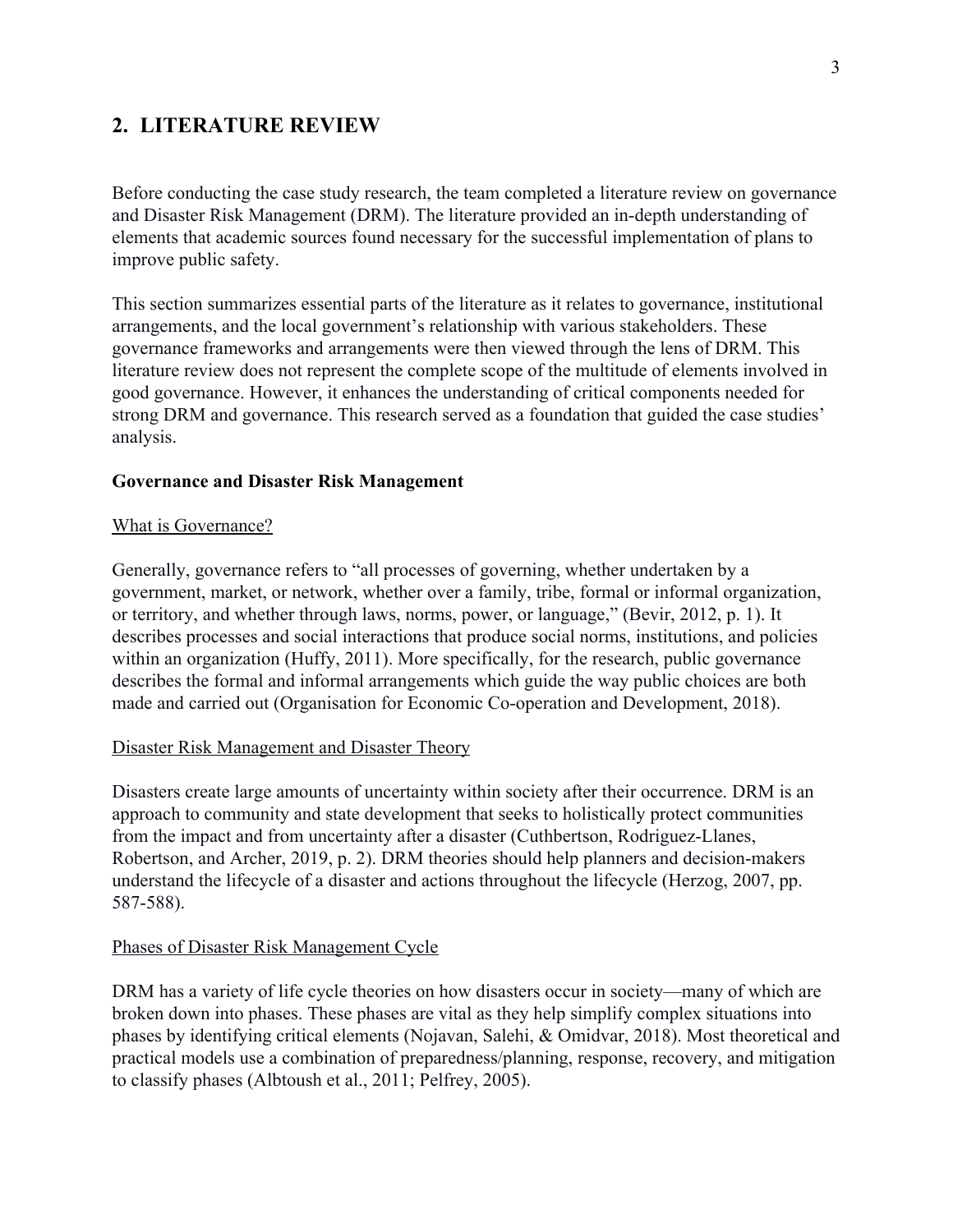The preparedness stage emphasizes the continuum of planning, training, and evaluating plans. In this stage, there is a focus on creating preventative measures and systems that protect from disasters. Localities, using information based on previous risk analysis, begin planning to reduce hazard impacts. Additionally, one agency begins to coordinate with other agencies to implement new measures to protect the community. Typical actions include logistical readiness to counter natural hazards and the community's willingness to enhance their readiness capacity (Vallance & Carlton, 2015).

The second and third phases of DRM are response and recovery. The response phase covers actions aimed to secure citizens and provide them with immediate assistance and life-saving strategies during and shortly after a disaster (National Voluntary Organizations Active in Disaster, 2012). Meanwhile, the recovery phase is a long-term process and can take months or sometimes years. The aim is to re-establish a healthy, functioning, and sustainable community (Becker, 2009).

Mitigation is the last phase of DRM presented in the literature. This phase is used to decrease the impact of similar disasters that may occur in the future. There are two types of mitigation: hard and soft (Lichterman, 2000). Hard mitigation includes engineered modifications and a focus to withstand natural hazards with little active human involvement. Examples of hard mitigation are flood resistant dams and levees, emergency systems, and power supplies. Soft mitigation techniques are used to eliminate disasters that cannot be reduced by hard mitigation measures. Examples of soft mitigation are search and rescue operations, care and shelter, and first aid. The mitigation phase, along with the entire DRM cycle, involves the implementation of new public policies and plans to reduce the impact of disasters on people and infrastructure.

#### Important Elements for DRM

The literature related to governance of DRM suggests several major conditions for and characteristics of effective governance. Emphasis has been placed on the importance of local governments and their administrations as the bodies that coordinate the actions and efforts in the areas of prevention, mitigation, and reconstruction (Bollin et al., 2003). At the same time, successful local risk management is based on the advances of national policies, strategies, and legal standards for risk reduction. Various studies, guidelines, and concepts argue the need for widespread involvement of other stakeholders in national and local risk management.

Significantly, the literature identifies three elements of governance that are especially critical for effective disaster risk management: coordination, information sharing, and communication. (Bollin et al., 2003; Comfort, 2007).

#### *Collaboration/Coordination*

Collaborative disaster management is one of the most potent methods of mitigation. Local-level institutions (i.e., public, private, and non-governmental) can benefit immensely from collaborative disaster management, however, from an institutional perspective, collaboration rates are not stagnant. The literature points out that the collaboration capability of participants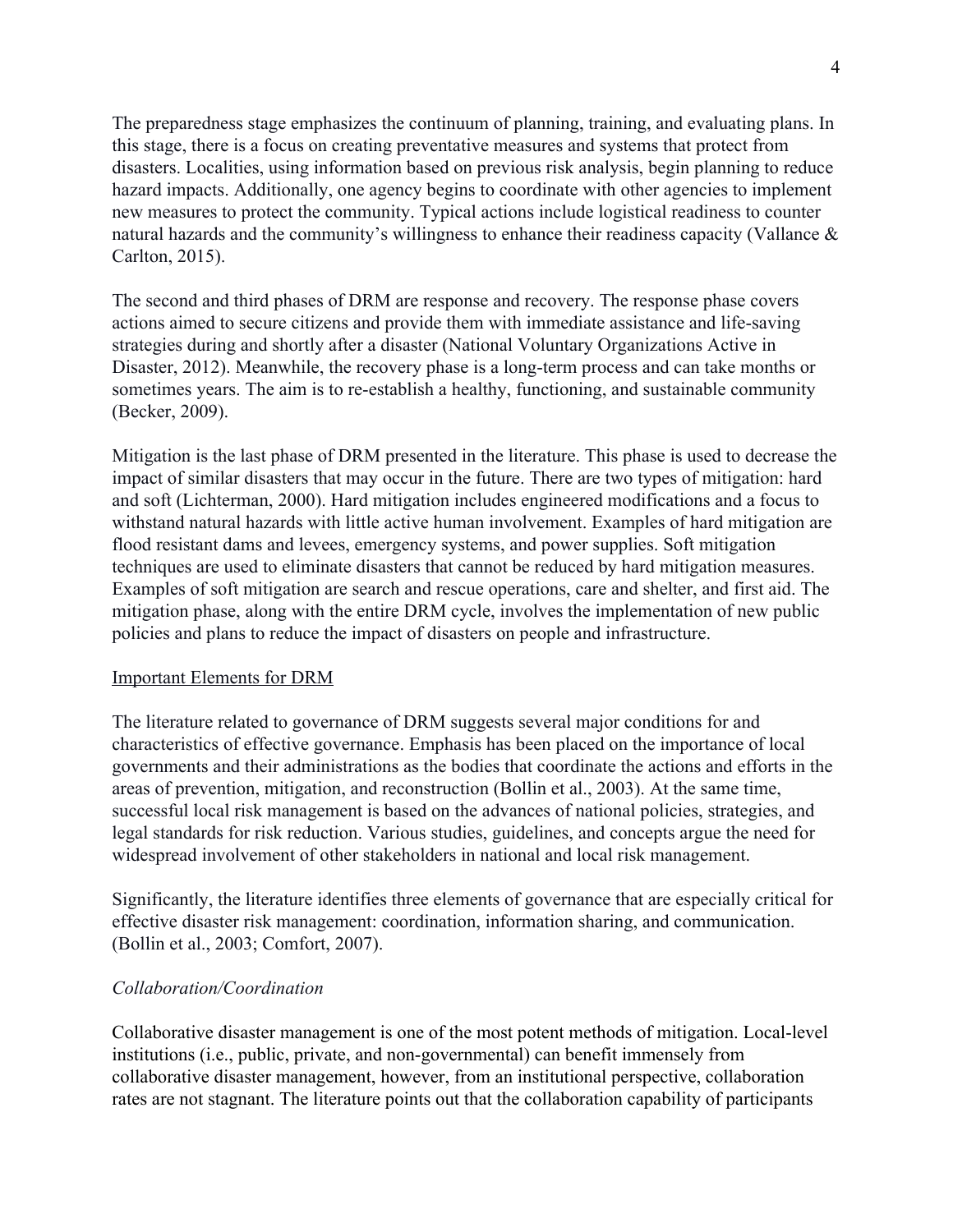involved in disaster management also fluctuates during the lifecycle of disasters (Noran, 2014, p. 1034). Noran (2014) also mentions the unique concept of interoperability as an essential piece to understanding the dynamics of collaboration. This term is often used as a measure of cooperation capability. However, Noran defines it as "enabling the use and exchange of information to perform a function on behalf of another entity" (2014, p. 1035).

One study argues that most institutions responsible for delivering emergency response services form a heterogeneous set that often underperforms due to the lacking nature of cultural interoperation and collaboration. The authors see the collaboration process as a necessary means of sharing decision-making as well as data and resources to "pass the right information, in the right amount, at the right time, from the right place to the right person," (Sagun, Bouchlaghem, & Anumba, 2008, p. 216). Local government should act as the critical arbiter of interoperation, and collaboration is integral for any crisis, especially during disaster and risk management scenarios when life and death are at stake.

Collaboration and coordination are terms used within the literature and by supplemental information sources as relatively synonymous. Collaboration typically focuses on organizations in long-term relationships co-createring policy solutions to issues, while coordination is about organizations being mobilized to tackle one specific problem in the short-term. Throughout the report and case studies, the term coordination is typically used in place of collaboration to capture both meanings.

#### <span id="page-20-0"></span>*Information Sharing*

Information sharing is about communicating vital pieces of information with various stakeholders to gain an understanding of the situation at hand. The literature notes that a lack of shared knowledge can lead to adverse outcomes (Comfort, 2007; Waugh & Streib, 2006). What information is shared can come from many different formal (government channels) and informal (anecdotal stories) sources. Typically the local government conducts risk assessments. Through careful analysis with various stakeholders, the management or higher-level officials define what risks in a community are unacceptable, tolerable, or acceptable. This information should then be relayed to the community so they are aware of what to plan for (Tummala & Schoenherr, 2011, p. 479).

Local communities can also provide critical information. Communities are often the first to feel the negative impacts of a disaster and the first to respond to it. Allowing the community to share this knowledge can improve the planning, design, implementation, monitoring, and evaluation of disaster risk activities, making it more inclusive (Haghebaert, 2007). Sheppard et al. (2011) describe many principles used to build a more connected community that include but are not limited to: having an engaging, accessible process with understandable information; including salient information for local stakeholders and decision-makers; incorporating appropriate affective responses that are personally relevant and motivating; and providing salient information for local public and decision-makers ( p. 402).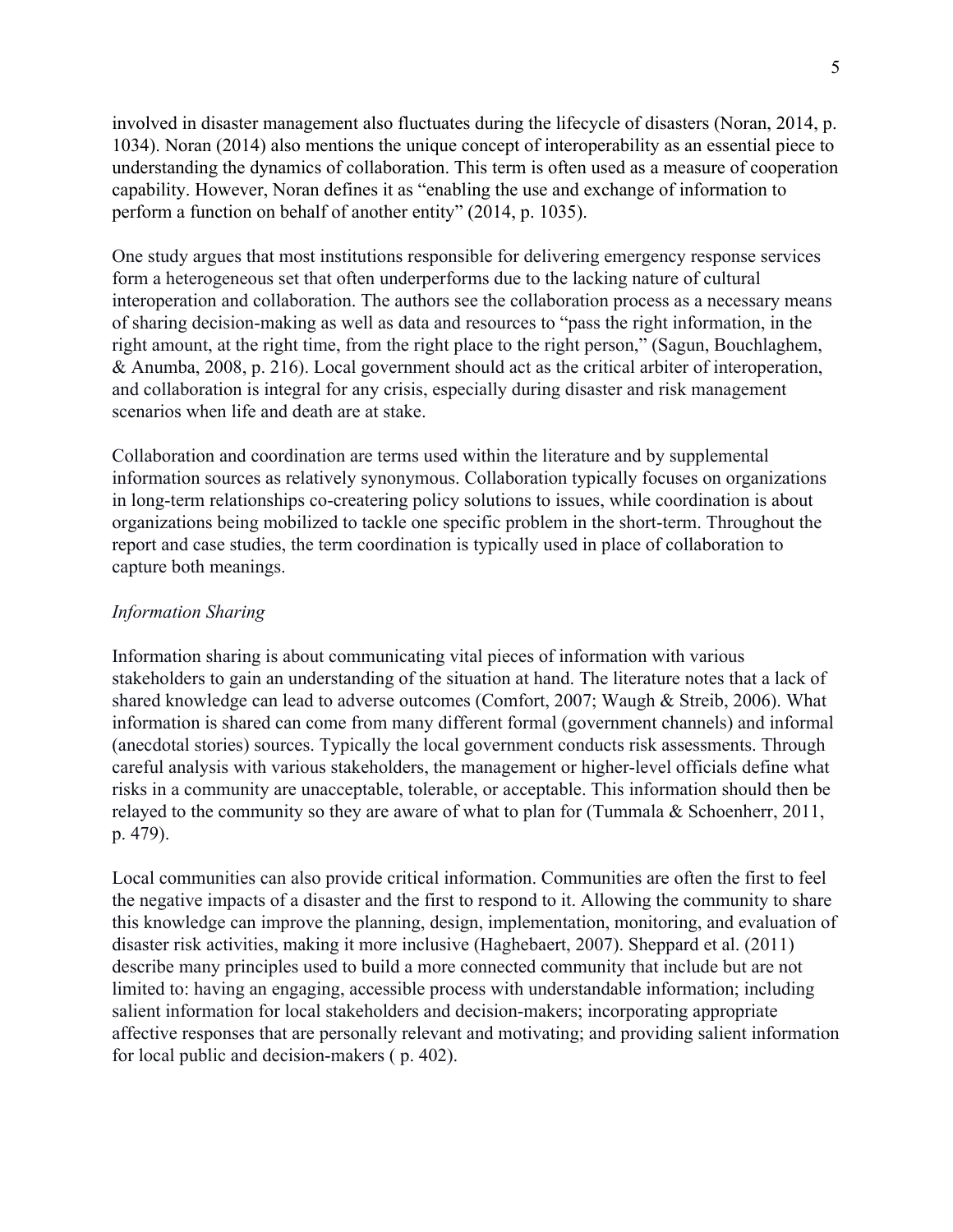#### *Communication Structures*

Communication structures relay vital information to actors who identify risks and manage recovery, as well as to residents of a community who need to be aware of imminent threats. Studies indicate that the strength of communication structures and how risk communication is disseminated determine how communities are impacted by the disaster (Eisenman et al., 2007). Andreas Meissner et al. (2007) identifies the challenges to integrated disaster management systems and states that one of the "primary challenges" of mitigating disaster is maintaining communication (p. 2).

Emerging research shows how these gaps can be overcome and the community included. The integration of the internet can involve citizens in the process of relaying important information and democratize knowledge sharing in the event of a disaster. A study on the role of web 2.0 technologies in the typhoon Morakot disaster in Taiwan, found that internet social networking and mobile technology helped disseminate real-time information, recruit volunteers, and allocate relief supplies. The study noted that the use of microblogging and social media helped emergency medical system workers find people in need of rescue and allowed for nonprofit organizations, local media, and citizens to fill in the gaps of the necessary information that the government could not fill. The researchers of the study suggest that the integration of internet tools in DRM systems can positively impact the accessibility, accuracy, validity, feasibility, and scalability of communication (Huang et al., 2010).

#### Institutional Arrangements for Local Government

In reviewing the academic literature, there was little research on how local government should be organized. There were, however, a variety of practical sources that reference frameworks for institutional arrangements for local government to improve a city's processes and governance outcomes. The 100 Resilient Cities program focused on strengthening cities against the future physical, social, and economic challenges that are becoming more common. The framework for the program had four focus areas - Leadership & Strategy, Health & Wellbeing, Economy & Society, and Infrastructure & Environment. Each area had three "drivers" or actions that can help create change in a society. These areas under Leadership & Strategy are (100 Resilient Cities, 2019):

- Promote Leadership and Effective Management
- Empower a Broad Range of Stakeholders
- Foster Long-Term and Integrated Planning

This framework focuses heavily on collaboration, capacity building, and communication. An alternative framework is found in the C40 Cities. This program focuses on strengthening cities facing climate change by improving the management of finances, economic innovation, and urban planning. It also supports cities' adoption of technology to help drive change and has a network program similar to that of the 100 Resilient Cities. Its framework is divided into three phases - Commitment & Collaboration, Challenges & Opportunities, and Acceleration & Implementation. Commitment & Collaboration is similar to the 100 Resilient Cities program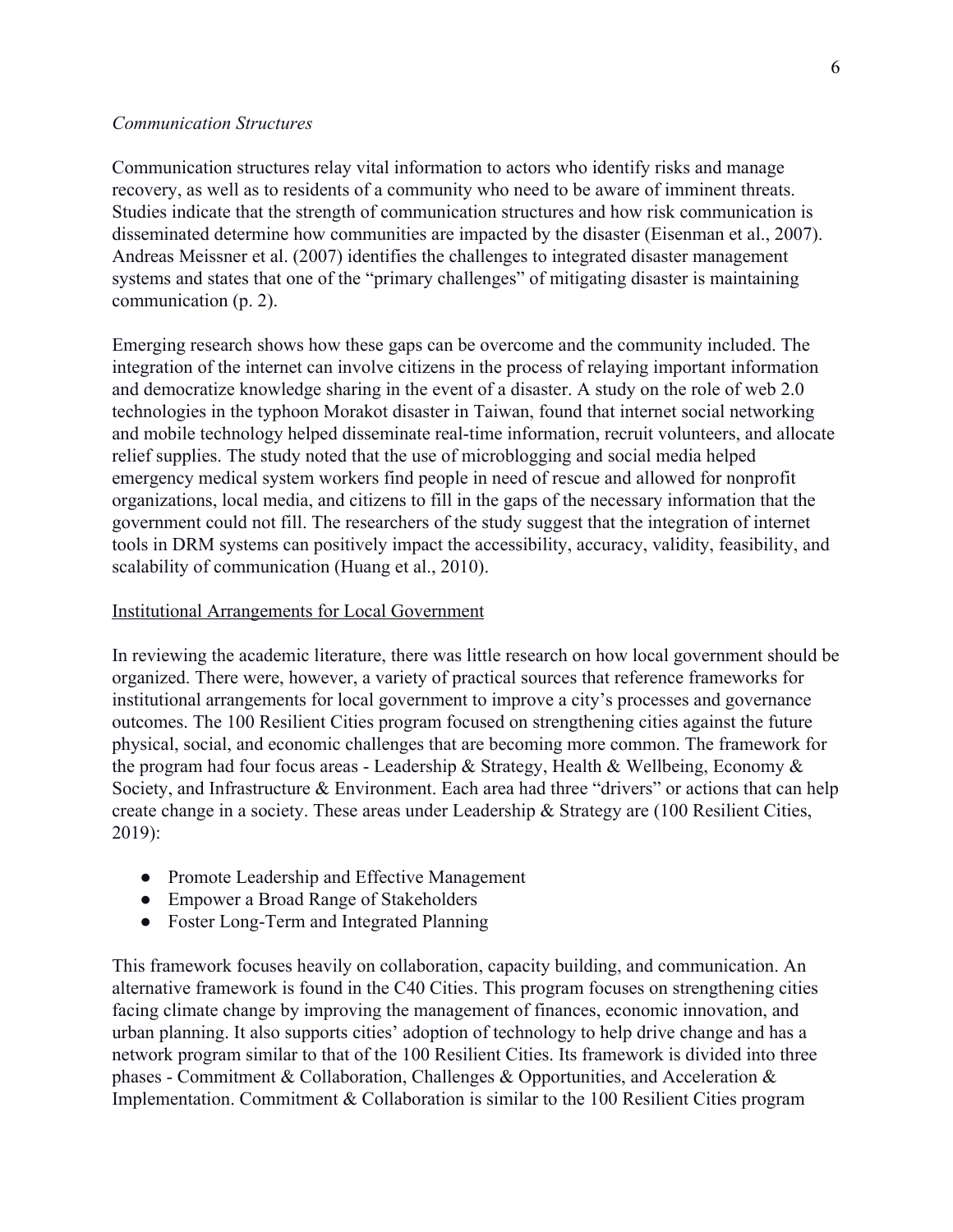Leadership & Strategy focus area. Commitment & Collaboration focuses on cities improving coordination and communication with different stakeholders (C40 Cities, 2019). This framework encourages capacity building, information sharing, and collaboration.

#### <span id="page-22-0"></span>**Roles of/Relationships Among Stakeholders**

Through its research, the Ruta Cívica Capstone Project identified several key relationships with local government in DRM: *nonprofits organizations*, the *private sector*, and *experts*. The following paragraphs will discuss each of these stakeholders and provide an overview of their roles.

#### Relationship Between Nonprofits and Local Government

Nonprofits play an essential role to local government as both an intermediary to government policy and community engagement—the scope of nonprofits often garner citizen involvement in local government processes and spreads awareness on issues before tangible legislation can be made. As locally-embedded organizations, community and advocacy-centered nonprofits can be an extension of disaster preparedness by educating communities, raising awareness, and training and recruiting volunteers in disaster recovery (Sledge & Thomas, 2019). The outreach part of nonprofits is a primary benefit to local government as an extra avenue of communication to bolster support and promote a grassroots approach to the legislative process. From a disaster management perspective, this can include lobbying local government officials, collaborating with politicians on substantial policy recommendations to improve disaster planning, and holding local government authorities accountable for their actions when needed. Additionally, nonprofits fill in gaps when local government fails to address present issues (Simo & Bies, 2007, p. 125). While government failure is common, many nonprofits see more significant benefits when there is a strong link between the two actors (Coston, 1998, p. 360).

#### Relationship Between the Private Sector and Local Government

Similar to nonprofit organizations, the private sector can supplement government action, especially during times of crisis. According to the FEMA National Mitigation Framework, businesses are considered an integral part of the community and that their perspectives are "indispensable in mitigation efforts" (U.S. Department of Homeland Security, 2016, pp. 9-10). Furthermore, businesses are an important partner in mitigation efforts because, when they invest in continuity and vulnerability reduction, it makes it possible to restore normal operations faster. Additionally, by ensuring that needed goods and services are delivered in the wake of a disaster, businesses can play an important role in strengthening community resilience (U.S. Department of Homeland Security, 2016, pp. 9-10). Public-private partnerships are often formed to accomplish these goals. These partnerships can revitalize broken communities, invest in disaster-torn regions, and increase aid to surrounding neighborhoods in need.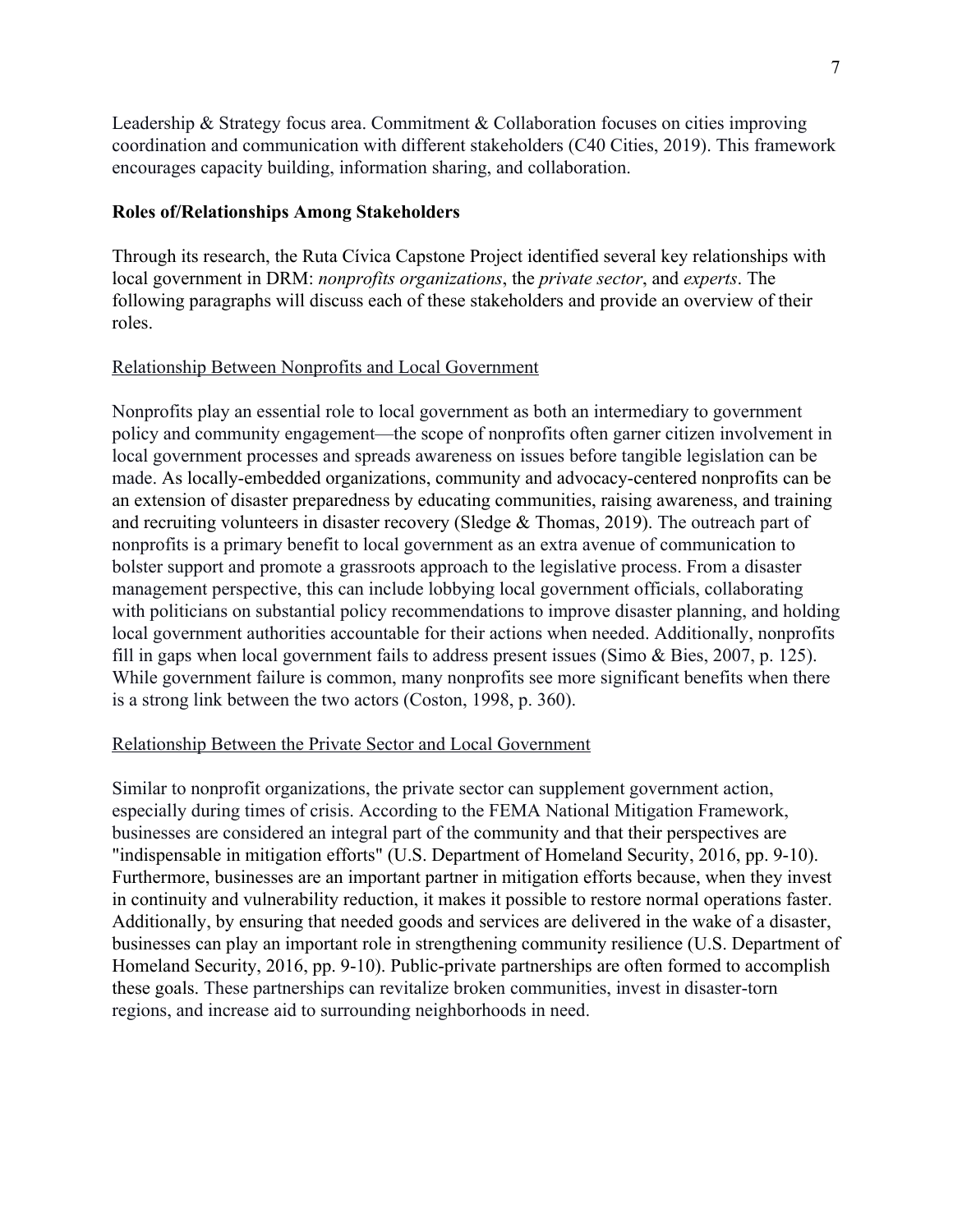#### Relationship Between Experts and Local Government

Subject matter experts are common additions to local government officials when it comes to data-sharing or providing outside research; they are essential when acquiring information, data, and resources when disasters strike. In terms of risk assessment and planning in mitigation, engineers, scientists, urban planners, health professionals, and others in academia can play an important role in identifying and assessing disaster risks, as well as with the formulation and implementation of strategies to reduce risks before disasters occur (Ahmad, 2007). These experts are critical for disaster planning as their knowledge and experience can drive government policy, decision-making, and strategic thinking to best serve affected communities (Alexander, 2015). With technology improving and science increasing, harnessing connections with professionals to extract real-time data, land surveying methods, and accredited research proves invaluable for government agencies working to build safer and more sustainable communities.

#### <span id="page-23-0"></span>**Conclusion**

This literature review has highlighted how collaboration, information sharing and communication structure are critical to local governments' successful preparedness, response, recovery, and mitigation of community hazards. This research gave the team a solid overview of the origins of disaster risk management, specifically through phases, each of which contains different actions to meet disaster needs. While the literature does not give clear guidance about how institutions should be arranged, it does provide a deep understanding of critical elements for governance as well as particular challenges regarding stakeholder input. In light of the lessons learned from the team's literature review, the case studies that follow will identify how each city implements institutional arrangements to facilitate collaboration, communication, and information sharing.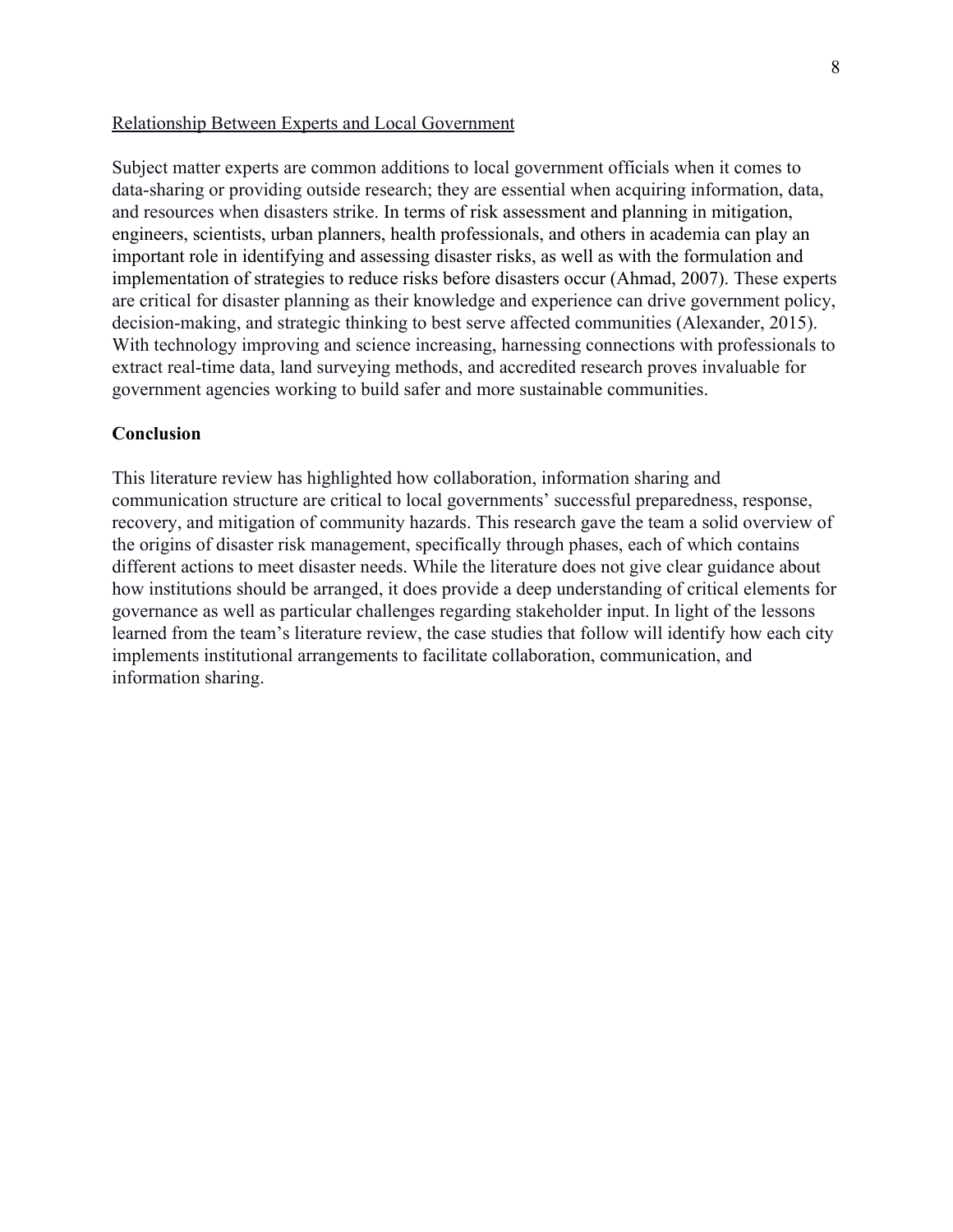## <span id="page-24-0"></span>**3. RESEARCH & METHODOLOGY**

The question that guided our research was: What local government arrangements should Mexico City consider to help build its capacity for prevention and mitigation in DRM? To answer it, our research involved studying the governance of DRM in Christchurch, Miami, San Francisco, and Santiago. The four cities conduct DRM in distinct ways and knowledge of their institutions can offer insight for similar practices in Mexico City.

#### <span id="page-24-1"></span>**Analytical Framework**

An analytical framework was developed to guide the collection and analysis of information from each case study city (see Table 1). The literature review, as well as discussions with Ruta Civica and meetings in Mexico City in January 2020, informed the framework.

A key element of the framework was the focus on information pertaining to mitigation and prevention. The framework breaks the information gathered from each respective city into six components: city context, legal and policy context, organizational structure for DRM, coordination, information, and communication. Each component was further broken down into themes. Sorting the information in this manner provided a structure for each case study, helped visualize the information, and increased the analytical value of the information gathered by showing how components and subcomponents relate and intersect with one another.

| Component                                                                                                    | <b>Purpose</b>                                                           | Themes                                                                       |
|--------------------------------------------------------------------------------------------------------------|--------------------------------------------------------------------------|------------------------------------------------------------------------------|
| 1. City Context                                                                                              | • Contextualized each city's DRM                                         | • Population                                                                 |
| <b>Basic statistics for cities</b>                                                                           | practices                                                                | • Geography                                                                  |
|                                                                                                              | • Provided a basis for comparison<br>across cities                       | $\cdot$ Income<br>• Natural hazards<br>• Government structure                |
| 2. Legal & Policy Context<br>Laws, policies, and plans regarding<br>DRM                                      | • Assisted interpretation of other<br>components                         | • Structure of how policy is<br>implemented<br>• Building codes              |
|                                                                                                              | • Point of comparison across cities                                      | • Policy content                                                             |
| 3. Organizational Structure for DRM<br>Information on roles of stakeholders<br>primarily responsible for DRM | • Understand roles of government<br>and non-government actors            | • Role of national and state<br>government<br>• Governmental actors involved |
|                                                                                                              | • Give attention to organizational<br>structures at relevant local level | in DRM<br>• External actors involved in<br><b>DRM</b>                        |

#### **Table 1: Analytical Framework for Case Studies**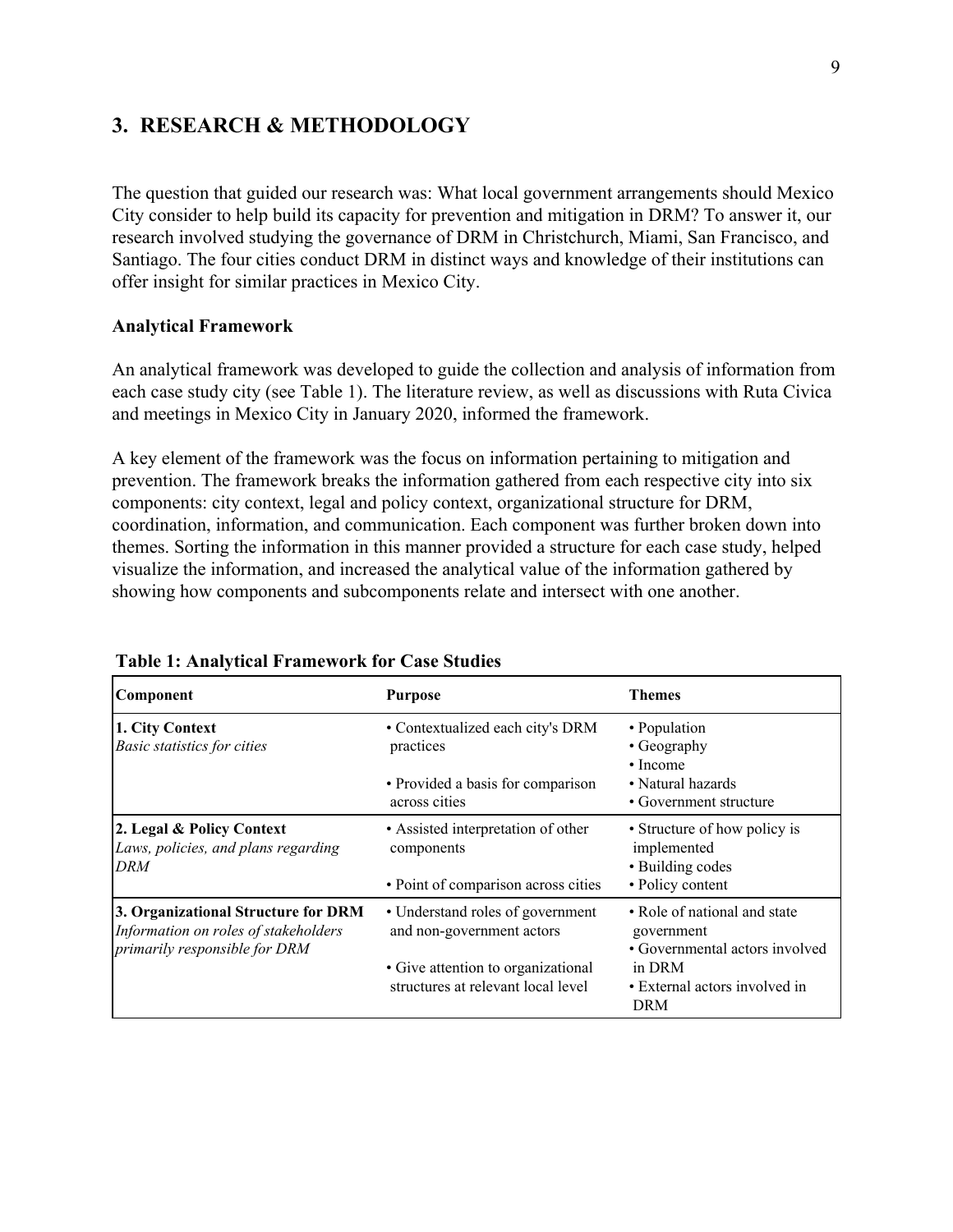| 4. Coordination<br>Network of actors and mechanisms for<br>coordination        | • Understand similarities and<br>differences in how actors<br>coordinate horizontally and<br>vertically | • Vertical coordination between<br>national and local government<br>• Coordination across local<br>government and external<br>stakeholders<br>• Collaborative efforts with<br>external stakeholders |
|--------------------------------------------------------------------------------|---------------------------------------------------------------------------------------------------------|-----------------------------------------------------------------------------------------------------------------------------------------------------------------------------------------------------|
| 5. Information<br>Use and availability of information on<br>risks              | • Understand who generated the<br>information<br>• Understand who has access to the                     | • Risk maps and assessments<br>• Building information<br>• Availability and accessibility of<br>information                                                                                         |
|                                                                                | information                                                                                             |                                                                                                                                                                                                     |
| <b>6. Communication</b><br>Types of communication taking place in<br>each city | • Understand purpose of<br>communication and method used                                                | • Emergency alert systems<br>• Education & capacity building<br>• Information that informs policy                                                                                                   |
|                                                                                | • Understand who are the target<br>audiences and if vulnerable<br>populations were engaged              | • Coordinating information<br>• Risk communication                                                                                                                                                  |

Ultimately, each component was dependent on the other five to develop a holistic picture of each city's DRM institutions and practices. Taken together, the case studies were analyzed across their respective components and subcomponents to offer additional insights into the DRM taking place in each city. After reviewing the literature, collecting data from each city, and analyzing the data across the aforementioned components, the outcome was the basis for our research: practical knowledge that can inform DRM institutions and practices in Mexico City.

## <span id="page-25-0"></span>**Research Design**

This report is a case study research project. The case study design was chosen to focus the research on specific prevention and mitigation efforts taking place in four cities. A common framework across case studies allowed for comparison and identification of patterns and themes across the cases. The case study research filled in the analytical framework. Research included contextual information on Mexico City, an analysis of texts, and information gathered from interviews. Collecting information on context allowed the team to make an assessment of relevance to the Mexico City context. Texts from documents, scholarly research, and plans provided information on each city. Interviews provided more background, supplemented research and corroborated information that was found for each city.

Case study selections were based on their potential relevance to Mexico City. Factors that were given due consideration in the selection were the geographic size of the city, population, and experience dealing with natural hazards (such as seismic events and flooding). Before conducting these case studies, the team went in with the expectation of understanding more about how each city structures its governance and coordinates its actors within the prevention and mitigation phases of the DRM cycle.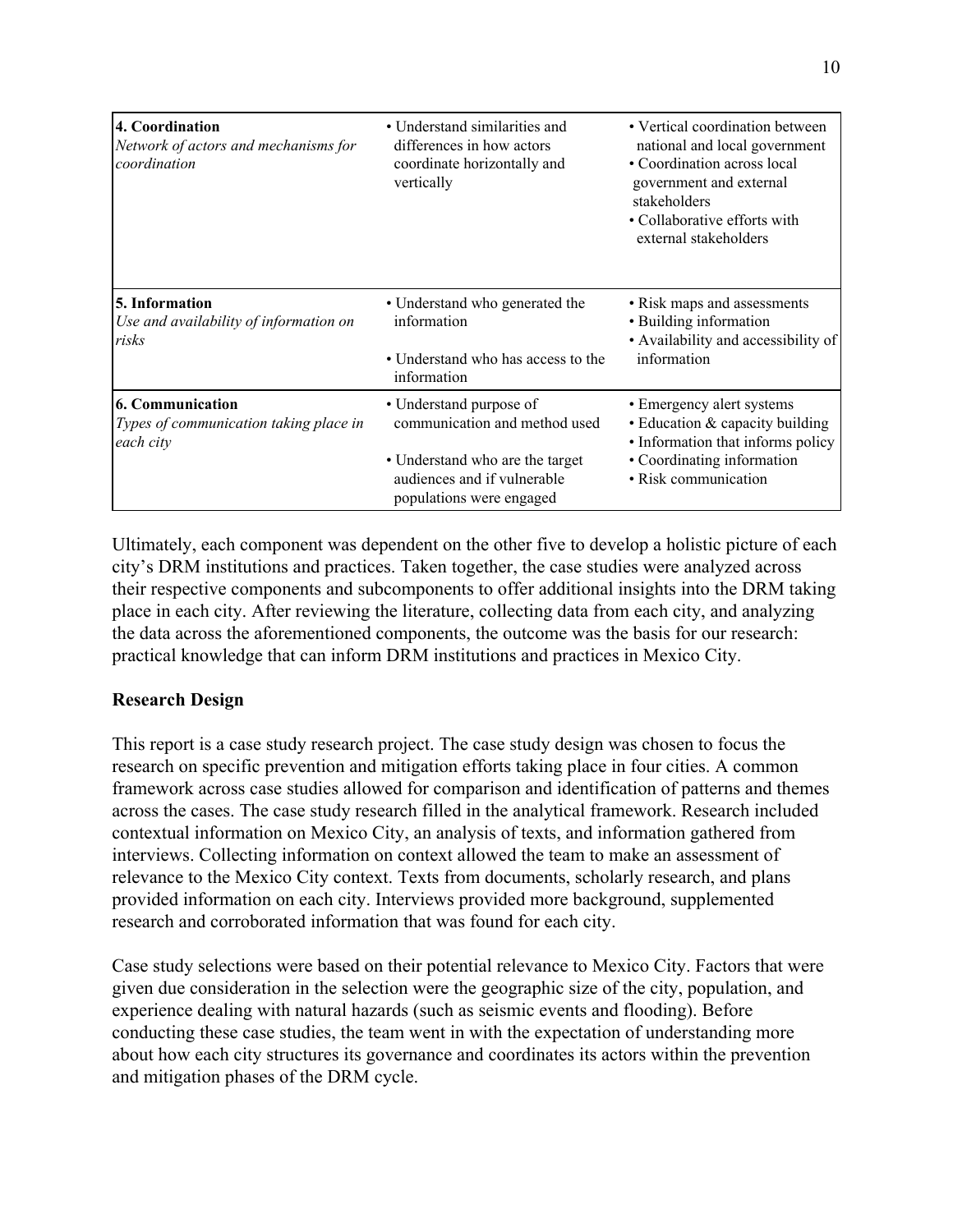#### <span id="page-26-0"></span>**Methodology**

To answer the research question, we employed a qualitative case study method. A survey of the literature was conducted followed by data collection through texts such as government documents, scholarly research, plans, and various online research. Interviews were conducted with individuals from all four cities.

The interviews were with stakeholders engaged in DRM. The research team identified individuals in local government, the nonprofit sector, and academia to gain insight into the important roles and responsibilities institutional actors hold. The information gathered from interviews corroborated and refined the information gathered from our previous research.

A total of 13 individuals agreed to be interviewed after we contacted them via email. Participants include local government officials, technical experts, nonprofit representatives, professional academics, and a private sector executive. Interviews ranged from 30 minutes to an hour in length and consisted of mostly open-ended questions pertaining to prevention and mitigation in the respective cities. Questions were derived from a team-aggregated framework.

Each case study facilitated an analysis of all the information that had been gathered up to that point. Furthermore, the completed analytical framework allowed the research team to identify patterns and make generalizations about the relevance of each case study to Mexico City.

#### <span id="page-26-1"></span>**Limitations**

A number of limitations were identified over the course of the research. The relevance to Mexico City may have been affected by limiting the number of case studies to four. Additionally, the myriad of ways each city's population, cultural norms and practices, and governance structures differ from that of Mexico City may also limit the relevance of the study. Furthermore, the study relied heavily on self-reported data, which may have reduced the objectivity of the data analyzed. Due to these limitations, we do not attempt to generalize or argue causality with this study. Rather, we identify a range of approaches to institutional arrangements for DRM that may be of relevance to Mexico City.

Limitations on the researchers were identified as well. The study depended on having access to information and people. In some cases, information pertaining to DRM was available solely through password-protected online portals or repositories available for residents of the respective city. To mitigate this, the team collected the information on each city that was available and supplemented the research with self-reported data collected from interviews. The number of people interviewed was limited due to the availability of prospective interviewees and their interest in participating in an interview. Additionally, inherent with self-reported data is the potential for bias from interviewees. Given that our interviews were used primarily to verify some of our findings and fill gaps in our research, this limitation did not significantly impact our results. The impact of these limitations did not prevent the team from being able to find a sufficient amount of information necessary to build the case studies and conduct an analysis.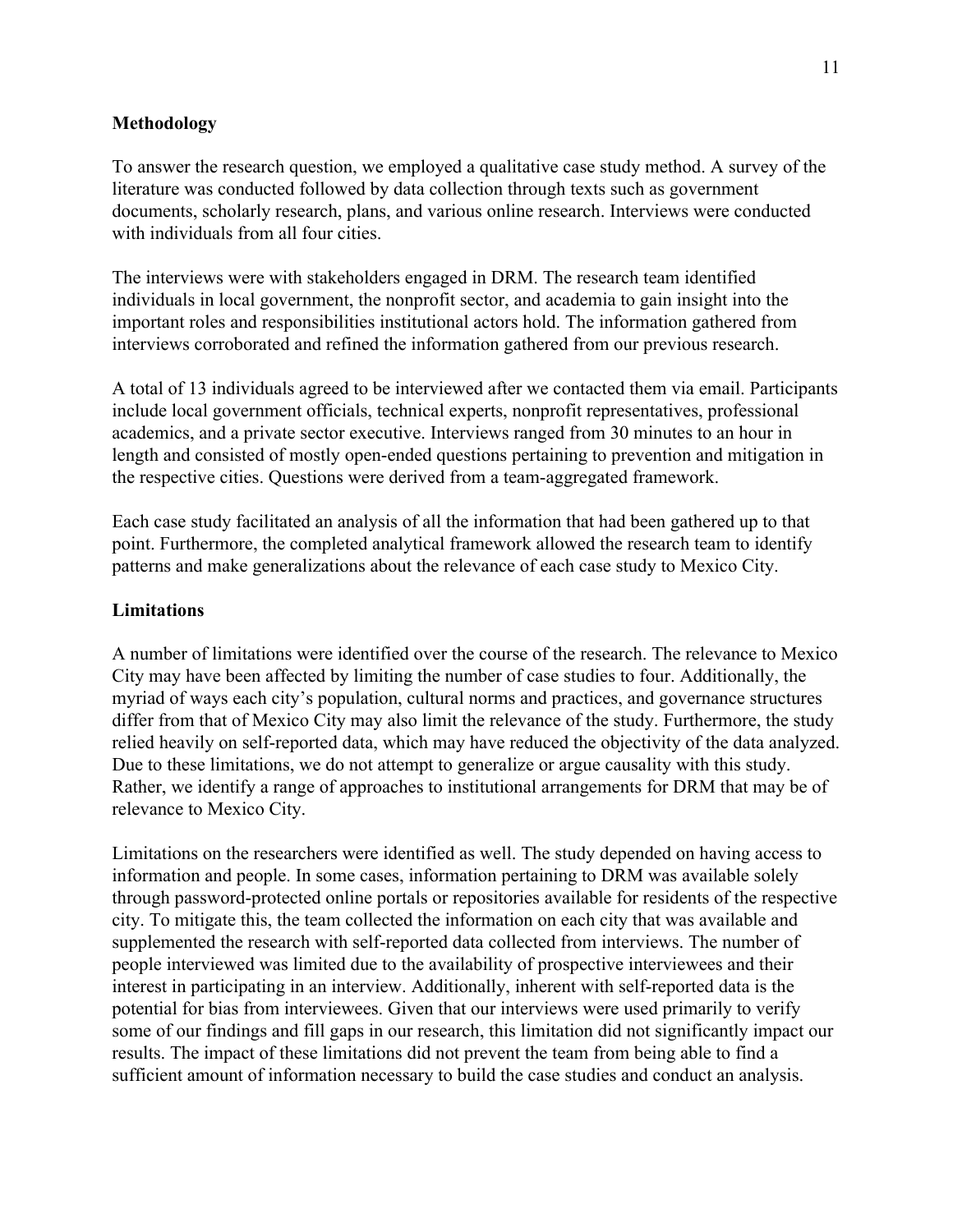## <span id="page-27-0"></span>**4. CASE STUDY SUMMARIES**

#### <span id="page-27-1"></span>**Introduction**

The following are summaries of the case studies that present a condensed version of the capstone team's research of institutional arrangements for DRM for Christchurch, Miami, San Francisco, and Santiago. Full versions of the case studies accompany this report, under separate cover.

#### <span id="page-27-2"></span>**Christchurch, New Zealand**

New Zealand is a parliamentary democracy and a unitary state facing a variety of natural hazards, such as earthquakes, volcanoes, and tsunamis (Ministry of Culture and Heritage, n.d.a)<sup>1</sup>. In 2010 and 2011, the country faced two major earthquakes near Christchurch. The unitary system means that the Central government has an increased presence in local affairs. Additionally, there are two local levels of government. The first level are regional councils, which focuses on regional issues such as transportation and resource management (Resource Management Act, 1991). The second tier of local government are the 67 territorial (municipal) authorities, which focus on urban development (Department of Internal Affairs, 2011).

Located in the Canterbury Region, Christchurch is its largest city with a population of almost 400,000, housing half of the population in Canterbury (Christchurch City Council, 2020). The Canterbury Region is currently experiencing an economic and social boom (Christchurch NZ, 2020). Economically, the region produces eight percent of the country's GDP and is focused on internet technology. In fact, 93% of New Zealanders have access to the internet (InternetNZ, 2017). Nevertheless, Christchurch still faces high social vulnerabilities, such as an affordable housing crisis and a high homeless population, predominantly Maori (ENZ Market, 2020; Greater Christchurch Partnership, 2020; Rutherford, B, 2017). Immigrants in the country are highly skilled and are not marginalized as in many cities; even with a growing immigrant population the English literacy rate is at 99% (Knoema, n.d.).

## Legal & Policy Context

Christchurch and New Zealand are known for their robust policies, laws, and actions aimed at mitigating disasters. Many of these legislative documents and legal acts speak directly to addressing DRM and improving building standards. Key components of the framework are the emergency management plans, building codes, and land-use plans.

The Civil Defence and Emergency Management Plans are the guiding documents on how DRM is implemented. At the national level, the Central Government publishes the National Civil Defence and Emergency Management Plan. At the regional level, the Civil Defence and Emergency Management plans provide strategic and operational guidance (Canterbury Civil

<sup>&</sup>lt;sup>1</sup> References from the case study summaries can be found under Case Study References in the References section of the report.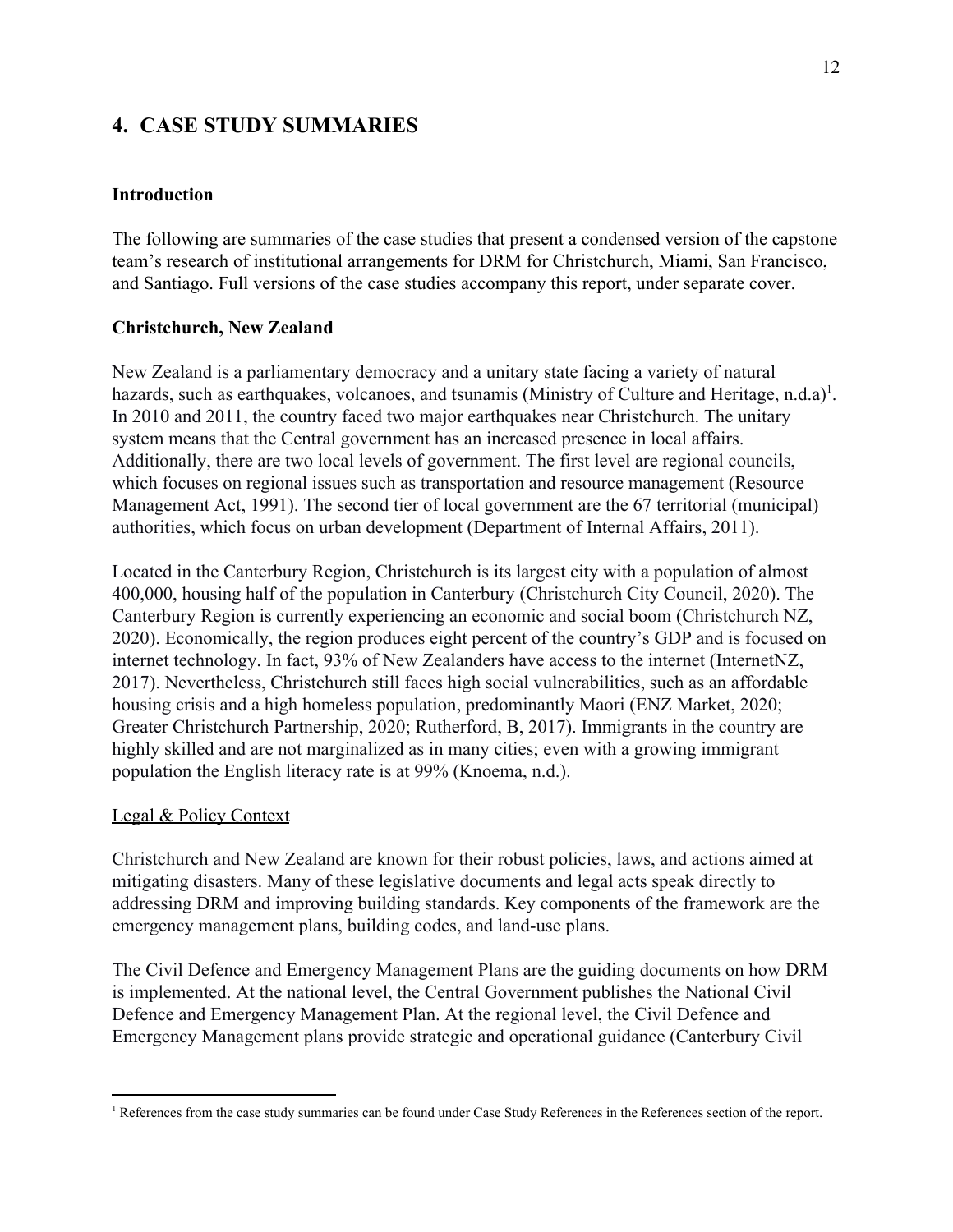Defence Emergency Management Group, 2018). There are no plans at the territorial (municipal) level.

Building codes are stringent in New Zealand and have a long history of use. In 2004 the Central Government passed the Building Act that consolidated and strengthened the building code by outlining the construction process and building standards. Some organizations feel that the act led to slower consulting and reconstruction times. Others feel it is better to control the built environment than to allow deregulation (Rotimi et al, n.d.). In 2017, an amendment to the Building Act created the Register of Earthquake-prone Buildings, which addressed different standards in the code and required a register so citizens could assess the safety of the building (Ministry of Business, Innovation, and Employment, 2018). There is concern that building owners and smaller or more rural territorial authorities will struggle financially with the required updates and this may trigger a "flight of capital" from the local community as closing properties than expensive updates is a more feasible option (Property Council New Zealand, 2014).

Local level control over community development is exerted through land-use plans. At the regional level, there are the spatial plans discussing goals and regional plans assigning responsibility for implementing the spatial plans. At the territorial (municipal) level, there are district plans, which deal with zoning and urban/rural land regulation. Overall, the goals and plans align well with each other and have led to positive growth (Organization for Economic Co-operation and Development, 2017).

#### Governance

## *Disaster Risk Management*

In theory, DRM in New Zealand has the Central government provide goals and guidance that the regional councils implement. The Ministry of Civil Defence and Emergency Management creates policy and the Canterbury Regional Civil Defence and Emergency Management Group implements and operationalizes that policy. In practice, the Central government has consolidated power away from the local level. This consolidation led to an increase in coordination among national government agencies and streamlined policy and decision making; however, that has disempowered local government in the decision-making process and limited private and civil society participation (Johnson, L. & Olshansky, R., 2016, p. 26).

#### *Coordination*

Within the Canterbury region, coordination takes place primarily through formal bodies that coordinate government leaders for decision making, include the participation of other stakeholders, especially the private sector, in implementation, and bring in technical and academic expertise. There is some space for public participation.

Coordination across the territorial governments occurs at the regional level in the Group Joint Committee, which brings together the territorial mayors from within the Canterbury region to make binding decisions on DRM for the region. It also provides regular meetings for Mayors to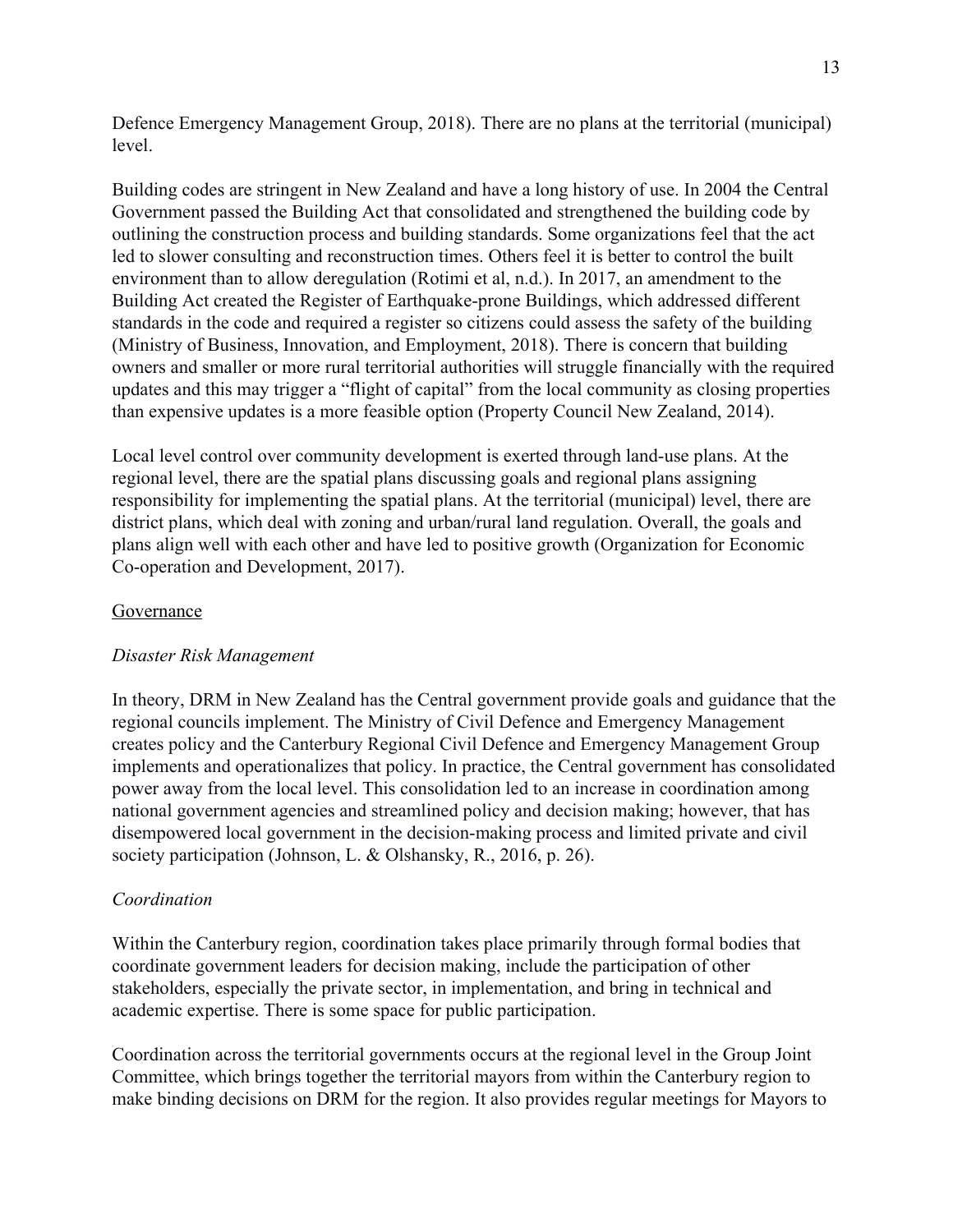discuss how decisions in their territories impact other territorial authorities. Meeting notes are available online to those unable to attend, but it is unclear how quickly the notes are posted online (Canterbury Civil Defence Emergency Management Group, 2018, p. 16). A potential strength of this meeting format is that meetings are open to the public, allowing any individual to voice concerns or thoughts directly to elected representatives.

The nonprofit and private sectors are included in the DRM process when discussing implementation. Nonprofits and private sectors leaders, along with chief executive officers from the territorial authorities and various local government agencies' representatives from the Coordinating Executive Group (CEG). Its aim is to figure out how to implement the decisions made by the Group Joint Committee. Interestingly, while the government has created this space to include nonprofits, academic studies and our interviews noted a lack of participation of the nonprofit sector in these meetings (International Federation of Red Cross and Red Crescent Societies, 2014). Instead, nonprofits prefer to support each other in their own quarterly meetings.

Technical expertise is provided by the Canterbury Group Emergency Management Office (EMO). The EMO is composed of emergency management professionals and is responsible for providing technical support to the Joint Committee and CEG (Canterbury Civil Defence Emergency Management Group, 2018, 18).

Academic knowledge is provided by the Central Government's Institute of Geological and Nuclear Science (GNS Science). GNS Science focuses explicitly on improving New Zealand's understanding of and resilience to natural hazards (Ministry of Business, Innovation, and Employment, 2020).

#### *Information*

In the Canterbury region, strategic and operation information, risk information, and the Register of Earthquake-prone Buildings are available for decision making and to help prepare the community.

The strategic goals and operational plan for the Canterbury region are located in the Canterbury Civil Defence and Emergency Management Plan (Canterbury CDEM Plan). The plan is a single document that contains the information for how the region will prepare for, respond to, recover from, and mitigate future hazards. While this plan is publicly available online, there is no information on how it is shared with those lacking access to the internet or the ability to read in English, a problem multiple interviewees noted.

Information on risk in the community is also located in the Canterbury CDEM Plan (Canterbury Civil Defence Emergency Management Group, 2018, 25-33). Risk Information is shared through the Risk Matrix and Hazard Priority Table. The Risk Matrix shows the likelihood and consequences of different hazards. The Hazard Priority Table indicates which hazard needs the most attention. Risk information is developed in collaboration with GNS Science, using multiple sources of data such as geological and social vulnerability assessments. There are concerns of the financial feasibility of smaller or more rural regional councils' ability to hire the GNS Science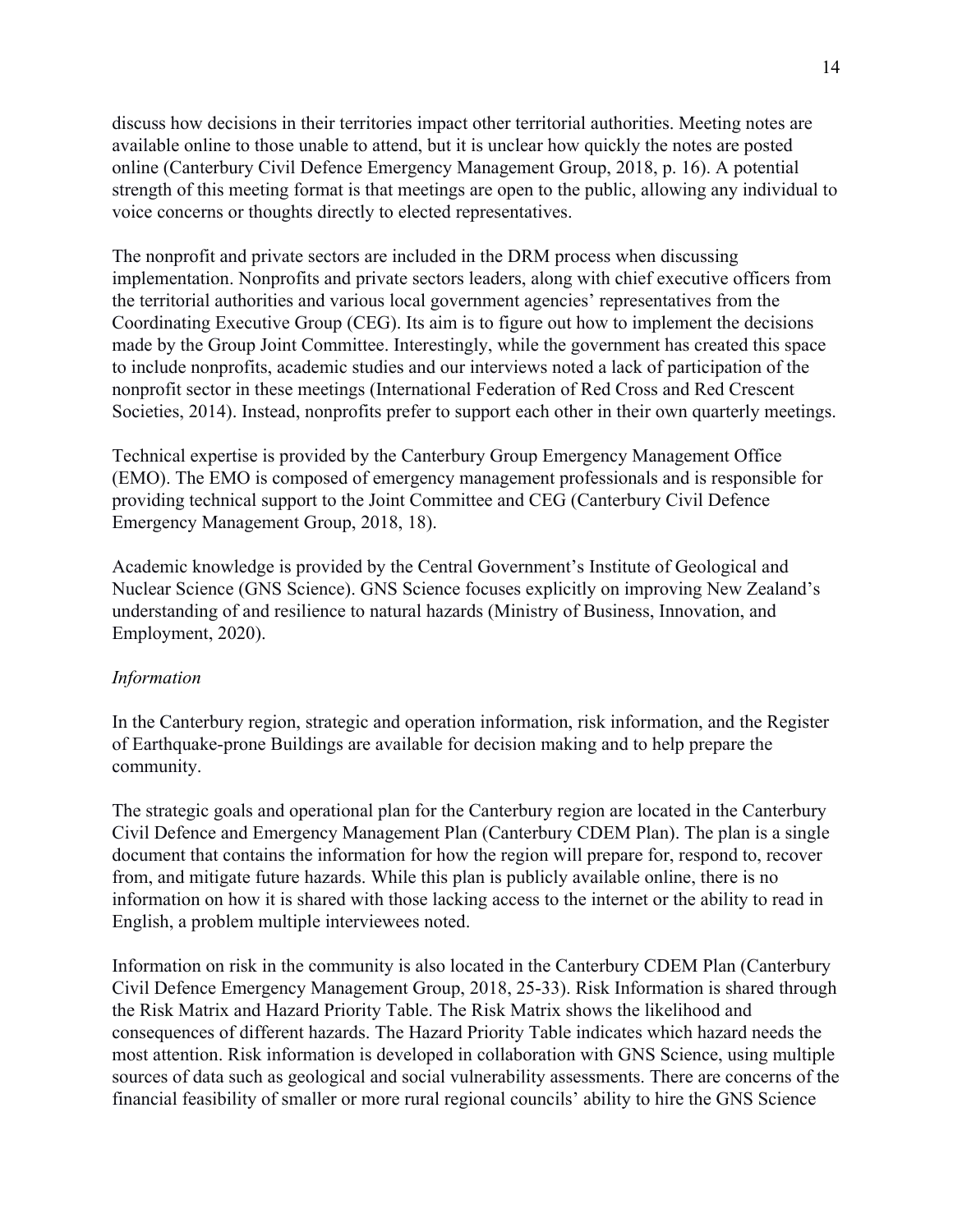and ability to translate the risk information into practical policy (International Federation of Red Cross and Red Crescent Societies, 2014).

The Register of Earthquake-prone Buildings provides information to the public on what structures are high risk during an earthquake. Territorial authorities identify the buildings via an extensive process that includes community and expert input. The register is available publicly online and information is also displayed on the building. (Ministry of Business, Innovation, and Employment, 2018). This system is still in the early phases and limited academic research was found on the success of this program.

#### *Communication*

Communication is a top priority in Christchurch and across New Zealand. The strategies and methods listed below enable the public to stay engaged and informed across all demographics

A major communication tool is the internet. 93 percent of New Zealanders have access to the internet (InternetNZ, 2017). As the interviewees noted, most information can be found online. Additionally, some information is published in the newspaper, although no comprehensive list of what topics are published was found (International Federation of Red Cross and Red Crescent Societies, 2014).

The early-warning system is widely used throughout Christchurch and has two levels. The first system is managed at the territorial authority. The second system is managed by the Central government and regional council for large-scale events (Canterbury Civil Defence Emergency Management Group, 2018). This second system has high levels of public trust due to the high degree of cooperation between the two levels of government; however, reaching individuals who are "disconnected or disable" is still a problem (International Federation of Red Cross and Red Crescent Societies, 2014).

Education and outreach are part of Canterbury EMO attempts to prepare the community. EMO has a wide array of literature and resources to help the community prepare online (Canterbury Civil Defence Emergency Management Group, 2020, *Be Prepared*). Research also indicates that while the education programs that have been developed by EMOs have a positive impact, there is no incentive to incorporate these activities and therefore has led to low participation in them (International Federation of Red Cross and Red Crescent Societies, 2014).

Forums and meetings seem to be a critical feature of New Zealand society. The Canterbury Regional government routinely uses public forums and meetings. A 2009 study notes that civil participation in New Zealand is incredibly high and public forums are well attended, except by the Māori, a marginalized group (Goldfinch, Gauld, & Herbison, 2009; Reid, Cormack, Paine, 2019). Two interviewees emphasized how the Māori have a special arrangement to communicate needs with the Central Government. Taken together, this information highlights a society that is willing to participate in DRM, although the Māori may face some exclusion in participation.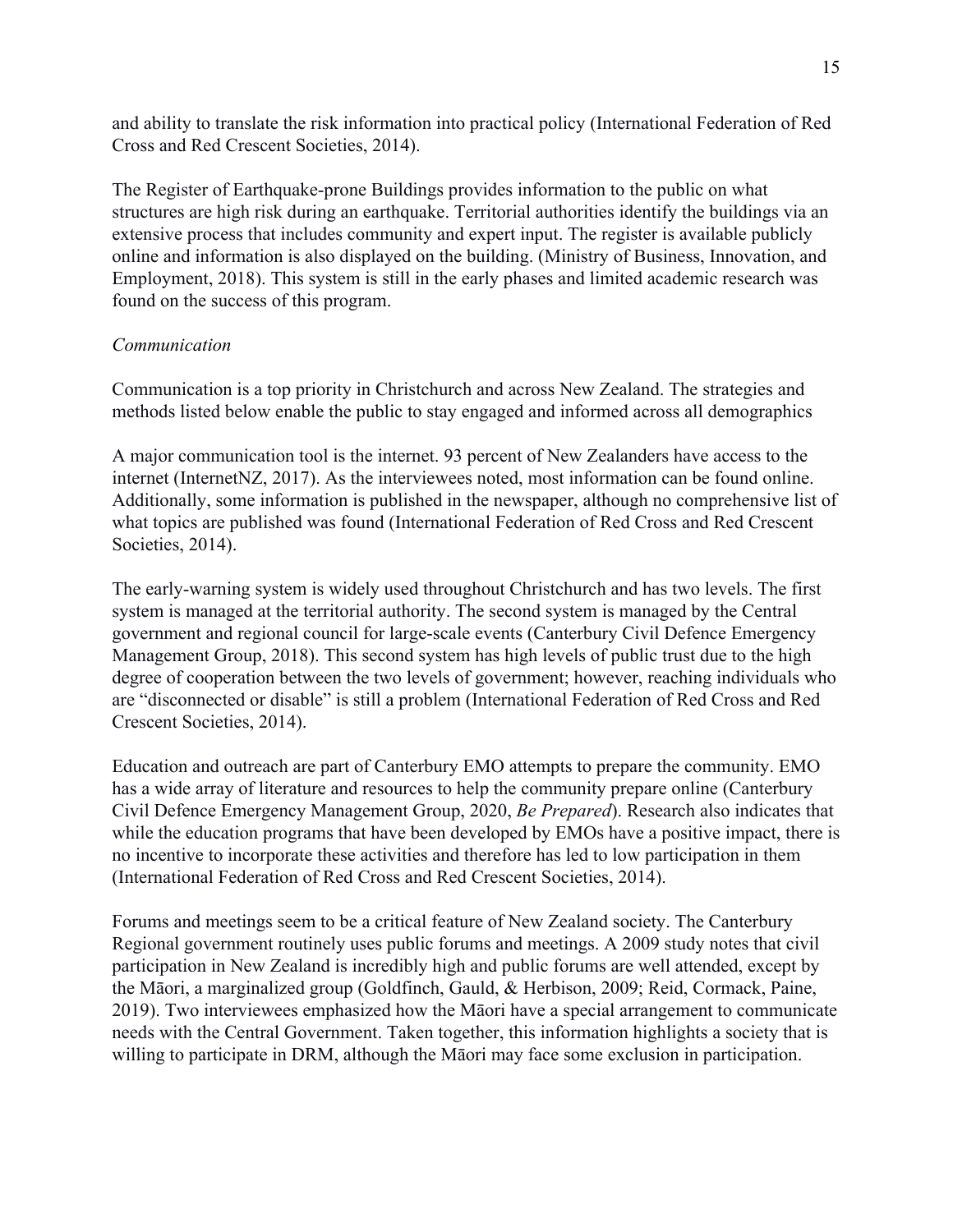Communication is key. If agencies, stakeholders, and community members fail to communicate accordingly, this can lead to misinformation, strategic differences, and disorganization among groups. It is imperative then that inclusive measures are put into action to make sure everyone, from all backgrounds and circumstances, receive accurate information through a variety of communication tools.

#### Conclusion

What makes Christchurch—and New Zealand—an intriguing case study for disaster risk management is its unique demographic orientation, social structure, and parliamentary government system. The government provides consistent access for participation; whether stakeholders wish to use these channels is a different story. Additionally, information and communication are presented through a robust online system that many individuals have access to. It would be remiss not to acknowledge the small and rather homogenous population increasing the effectiveness of DRM. Nevertheless, New Zealand does a good job at coordination, information sharing, and communication to the benefit of their society.

#### <span id="page-31-0"></span>**Miami, USA**

The greater Miami metropolitan area, with a population of nearly 6 million, is one of the largest in the United States. The City of Miami itself, the largest city in the area, is home to just shy of half a million. Representing a global hub for finance, trade, media, and immigration in the U.S., Miami's cultural and economic influence on the world is without question. However, as it is situated along the South Florida coast, the City of Miami and other nearby communities within the region are susceptible to hurricanes, which are the most common natural hazards Miami faces. Hurricane Andrew in 1992 and Hurricane Irma in 2017 were two of the most recent, devastating disasters to hit the area. Both resulted in numerous fatalities, over \$25 billion in damages (Cangialosi, Latto & Berg, 2018). Aside from hurricanes, accelerated sea-level rise is one of the most pressing issues Miami faces. Constant rises in sea level triggered by climate change have caused numerous floods in the area. According to recent estimates, a substantial portion of land within the city will be perpetually flooded in the decades to come (Garcia,  $2016$ )<sup>2</sup> . These natural hazards exacerbate vulnerabilities for many of Miami's residents, namely the 25.8% living below the poverty line and large parts of the immigrant communities.

The City of Miami has several similarities to Mexico City, including its dense population, rapid urbanization and development, and variety of natural disasters. This case study will provide context on the City of Miami, as well as the greater metropolitan area, and will explore how relevant government and other actors carry out the governance of DRM efforts in three areas: coordination, information, and communication.

<sup>&</sup>lt;sup>2</sup> References from the case study summaries can be found under Case Study References in the References section of the report.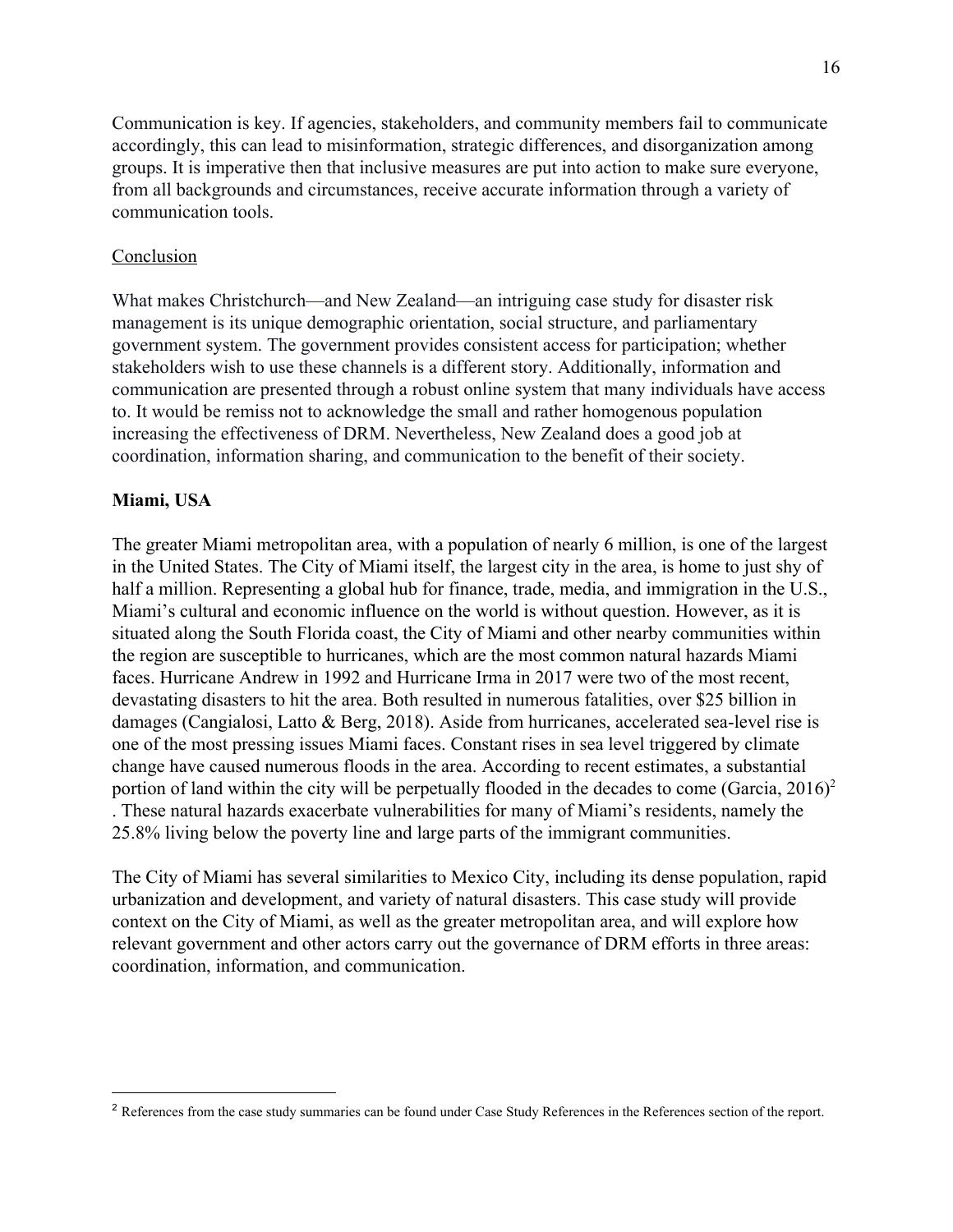#### Legal and Policy Context

The U.S. is a federal republic where the federal government shares its powers with the states. Policies related to mitigation in Miami can come from the federal or state government, or from local governments themselves. In Florida, both cities and counties are local levels of government and central stakeholders in mitigation efforts. Counties encompass cities, the City of Miami, along with 33 other cities, is within Miami-Dade County.

A handful of important plans dictate mitigation efforts within and around the City of Miami. From the top down, these important mitigation plans include the Regional Climate Action Plan, a four-county compact detailing regional efforts; the Local Mitigation Strategy, the mitigation plan created at the county level that includes all 34 cities in the county; and the Resilient 305 Strategy, a partnership between the county and two cities within it that was created through the 100 Resilient Cities program. The Miami Forever Climate Ready Strategy is the City of Miami's city-wide mitigation plan, and smaller adaptation action area plans are plans created at the county-level for mitigation efforts in densely populated, unincorporated areas.

Some of the most important mitigation policies governing the area have been the building codes created both by Miami-Dade and the City of Miami. These were considered strong when they were updated after Hurricane Andrew in 1992, but now have acknowledged limitations. However, as Miami's priorities have shifted from hurricanes to policies addressing sea-level rise, the emphasis on updated building codes is becoming more prominent.

The efforts to address sea-level rise are often referred to as "adaptive" versus "mitigative". The distinction between adaptation versus mitigation appears to be in the longevity of the solution. For instance one strategy of adaptability is raising the level of roads, which may be a short term solution to a long term problem. Interviewees from both The Miami Foundation and the CLEO Institute felt "adaptability" is a step in the right direction toward mitigation, but did not quite feel that the city has enough incentive or resources to fully commit to mitigation.

## Organizational Structure for Disaster Risk Management

The two key government actors in mitigation are the City of Miami and Miami-Dade County, which often work as equal partners. The county, however, leads more mitigation initiatives in the area than the City and has a stronger relationship with many of the nonprofits involved. The office within Miami-Dade that is primarily responsible for mitigation efforts is the Office of Resilience, located within the Regulatory and Economic Resources Department. The parallel City office is the Office of Resilience & Sustainability.

There are many other relevant government actors within area-wide mitigation efforts. In short, these include:

- Elected officials in both the city and county who guide policy change;
- Other counties and cities within the area and their subunits who participate in regional mitigation efforts; and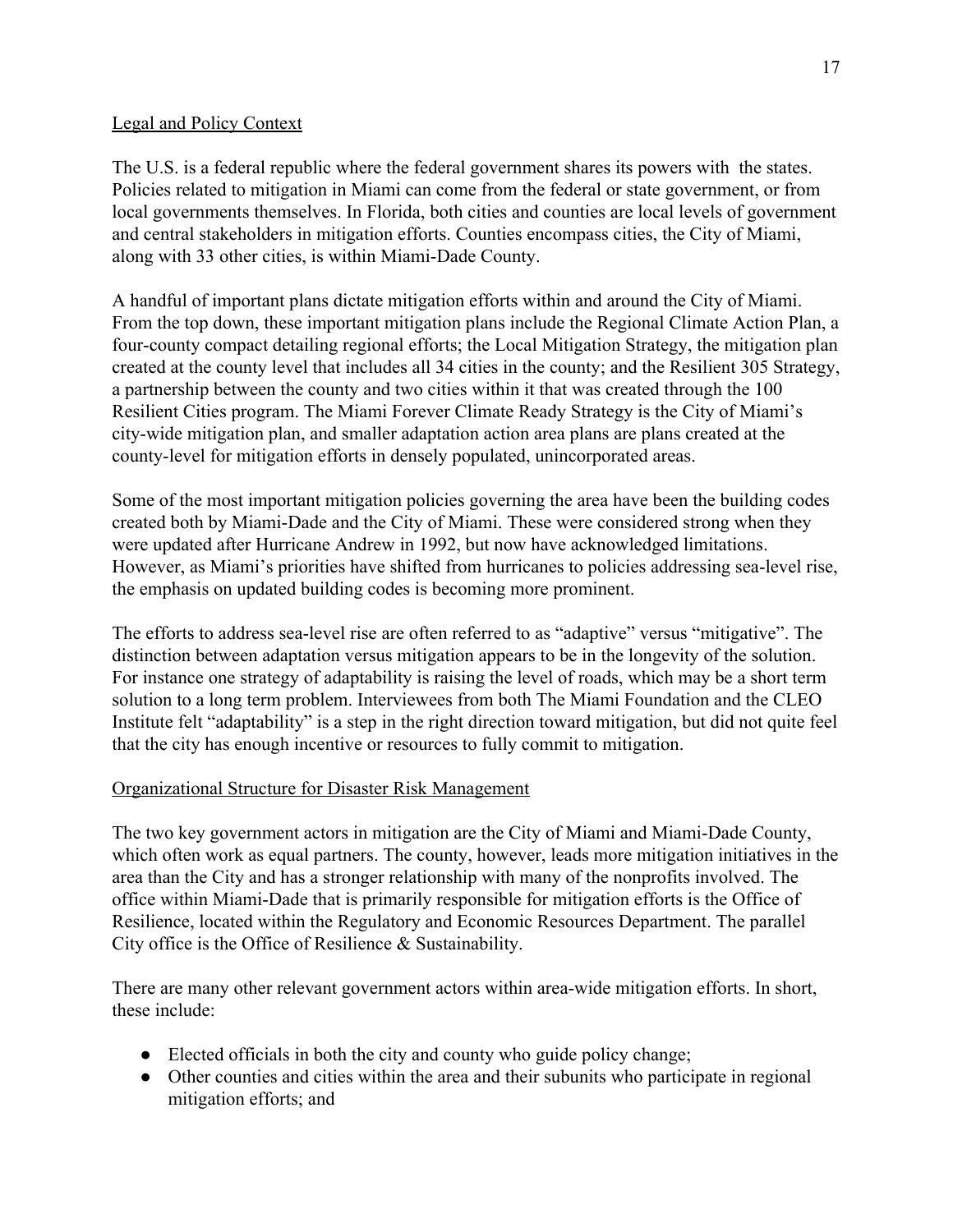• Other departments and offices within Miami-Dade and the City of Miami that participate in and are affected by mitigation efforts, such as the Public Works Department, Planning and Development Department, Police and Fire Rescue Departments, and the Management and Budget Department.

Nonprofits within the area have a large role in mitigation efforts as well. The prominent organizations involved include: CLEO Institute, Miami Foundation, and the Florida Regional Interfaith InterAgency Emergency Network for Disasters (F.R.I.E.N.D). Nonprofits typically serve one of two functions towards mitigation efforts:

- As a facilitator of a network of other nonprofits, academics and other experts, government professionals, communities, businesses, and more which organize towards specific mitigation efforts; or
- As a service or resource provider for mitigation efforts through these networks.

Real estate developers, although not as explicitly included in many mitigation plans and efforts, often participate in government and nonprofit boards and typically have a heavy hand in mitigation policy.

#### Governance

#### *Coordination*

Coordination in Miami happens in a variety of ways and is both intergovernmental and cross-sectoral. Among government stakeholders, formal coordination documents and processes outlined in relevant plans support mitigation efforts. Many intergovernmental mitigation efforts within the area can be described as regionalism. Regionalism offers a powerful tool for encouraging intergovernmental cooperation among cities and counties, as well as for managing the costs associated with DRM (Caruso & MacManus, 2008, p. 292). Regionalism in Southeast Florida can be witnessed in what is referred to as the four-county compact, comprising Broward, Miami-Dade, Monroe, and Palm Beach Counties.

In addition, the Southeast Florida Regional Climate Change Compact was executed in 2010 to coordinate climate mitigation and adaptation activities across county lines (Southeast Florida Regional Climate Compact, 2020). This coordination led to communication and knowledge sharing among over 100 municipalities. The collaborative efforts led to a Climate Action Plan published in 2012 that led to increased consistency in mitigation efforts of the Office of Emergency Management across counties.

Cross-sector coordination with a multitude of stakeholders supporting mitigation efforts looks different. It includes formal mechanisms like conferences, workshops, trainings, symposiums, and informal mechanisms like group chats. One example of cross-sector collaboration can be seen between the CLEO Institute, the city Office of Resilience, and the local universities. Different local municipality and county agencies contract the CLEO Institute to conduct the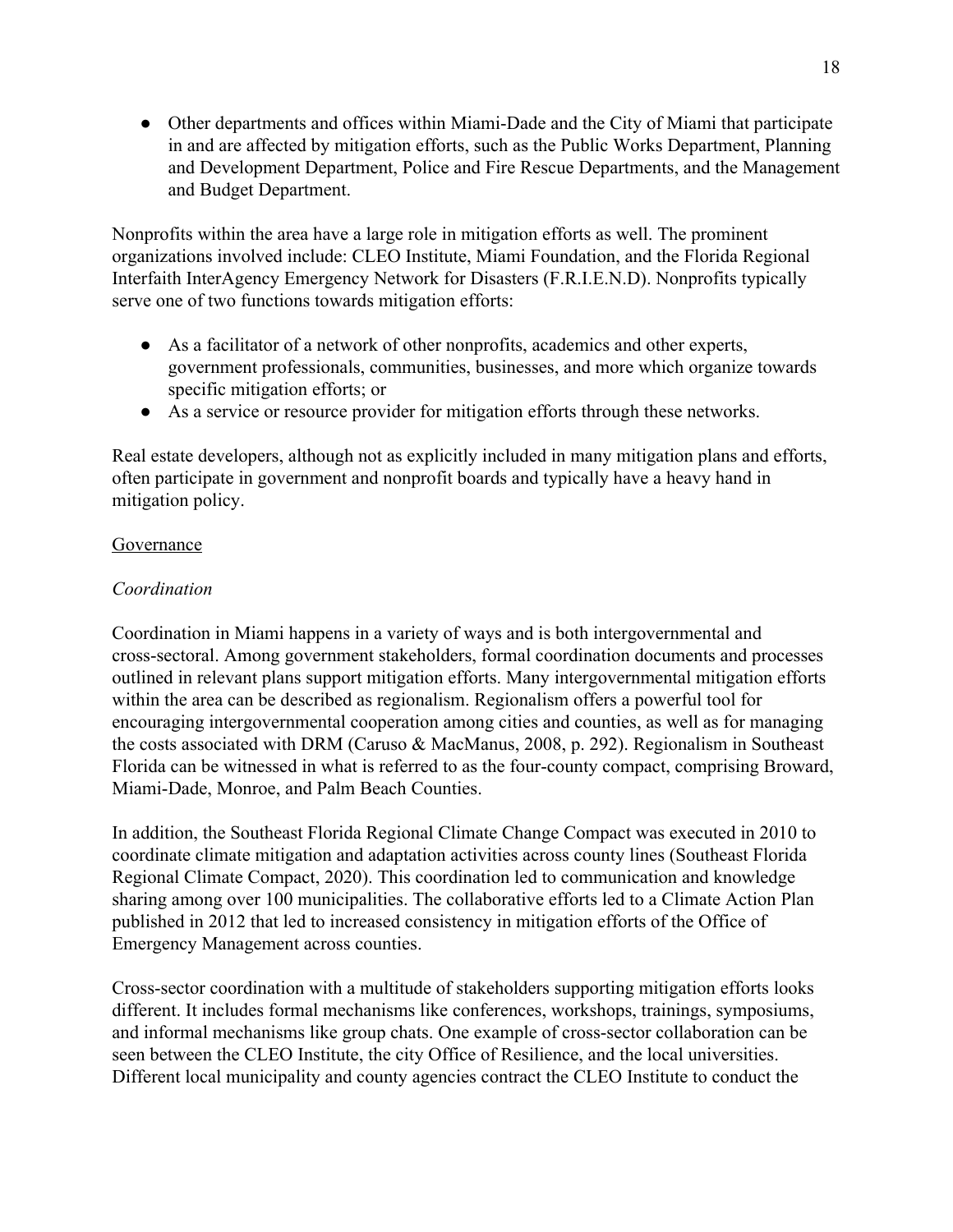training with their department employees. The information is shared formally across multiple sectors to promote mitigation.

Overall, intergovernmental and cross-sector coordination is occurring consistently in the context of mitigation efforts. The organizations or departments in charge of coordinating stakeholders varies depending on the initiative or program. While the Offices of Resilience seem to be consistently involved, they do not always spearhead the initiative or facilitate coordination. The main nonprofits mentioned above often take the lead in facilitating coordination and acting as a liaison between stakeholders.

#### *Information*

The Sea Level Rise Maps, Coastal Flood Risk Maps, and the 311 Contact Center are the major platforms for information collection and dissemination. All platforms are housed on the Miami-Dade County website.

On the sea level rise mapping tool individuals can view building impacts as well as search their address and access their vulnerabilities. Additionally, the mapping tool has allowed community members to view the progress of all the counties' Local Mitigation Strategy (LMS) plans in the area. It is unclear whether this information is available to only individuals who have access to computers/smartphones and the internet, or if there are additional ways to access this information.

The Flood Zone Maps, also referred to as the Flood Insurance Rate Maps (FIRMs), reflect current flood risks for Miami-Dade County and are used when determining flood insurance policy rates (Regulatory & Economic Resources Miami-Dade County, 2019). Residents and businesses can view the maps to better understand their potential flood risk and help protect themselves against property damage and loss. Aside from the online interactive web tool, individuals can obtain PDF versions of the maps by contacting the Environmental Resource Management Department. Physical copies of the FIRMs maps can also be viewed in the same department. The website did state, though, that to keep a copy of a map required purchasing it from FEMA by calling the Map Service Center.

The primary purpose of the 311 Contact Center is information dissemination, communication and transaction services. Additionally, it creates a multi-channel environment in that it acts as a secondary knowledge base for local government (Schellong & Langenberg, 2007). The information is crowdsourced and used for two distinct actions: 1) to improve modeling of associated hurricane hazards such as coastal erosion, and 2) to provide an educational tool for contributors to learn about coastal hazards associated with hurricanes (Harrison & Johnson, 2016, p. 32).

In an effort to increase transparency, Miami has also made the 311 system data sets available to the public. Community members with access to technology and the internet are able to see every complaint and request for service made to 311. To complement the data sets there are maps that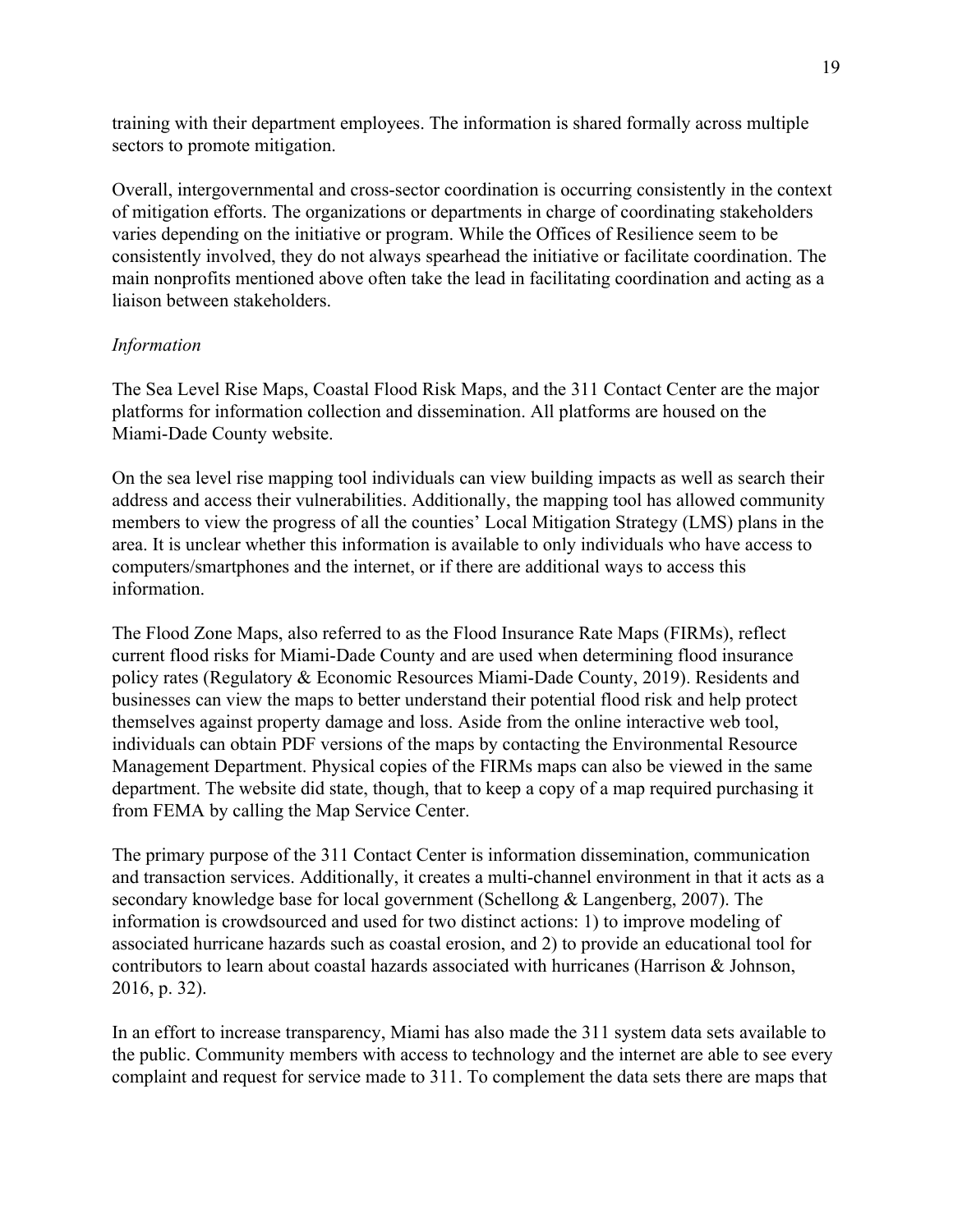show neighborhood code violations. There are complaints of limited useability, however, due to the complex nature of the webpages and data sets.

In its entirety, Miami has a robust amount of information available to help residents protect themselves and reduce vulnerabilities. The interactive maps allow people to tailor their experience and search for specific addresses or locations of interest. A major limitation of Miami's information management strategy is that a majority of the information available is online, which can increase the possibility of excluding access for people without the necessary technology.

#### *Communication*

Florida, in particular the southeastern area including Miami, is recognized for its strengths in communication during emergencies. Miami's communication efforts in mitigation and prevention are improving as the City tries creative new methods to communicate with all residents.

The 311 Contact Center is the main platform used to enable direct interaction between residents and governments concerning non-emergency information (Hagen, Yi, Keller, Pietri, 2019, p. 1). The call center line offers services in English, Spanish, or Creole to accommodate the large immigrant populations in Miami. Residents can access information, report problems, and complete service requests in a variety of ways including calling, emailing, tweeting, downloading a mobile app, reporting online, and in-person and 311 service centers.

The government has made efforts to create communication channels outside of the internet, social media and phone access. From a state level, they are utilizing TV advertisements, infomercials, and radio stations. Miami-Dade County also began communicating to residents via regular paper mail. They were trying to target households that do not have access to the internet or technology. The limitation to this is that the guides and information are mailed only in English and thus useless for families who do not speak English. The county also targeted marginalized communities through the children in the community. The schools would hand out pamphlets and various informative documents to the students to take home to their parents. While these efforts are closing the information accessibility gap, there is still greater initiative needed from the government to truly provide these communities with the information needed to be resilient and be a part of mitigation efforts.

## Marginalized Communities

As a whole, Miami-Dade County still heavily relies on the internet or their partner nonprofits to communicate with marginalized communities. The nonprofit representatives that are a part of F.R.I.E.N.D. often act as a liaison between the marginalized communities they serve and government agencies. The lack of direct interaction between the government and marginalized communities as well as the inaccessibility of available information leads to a further disconnected and untrusting relationship. However, alternative strategies such as sending paper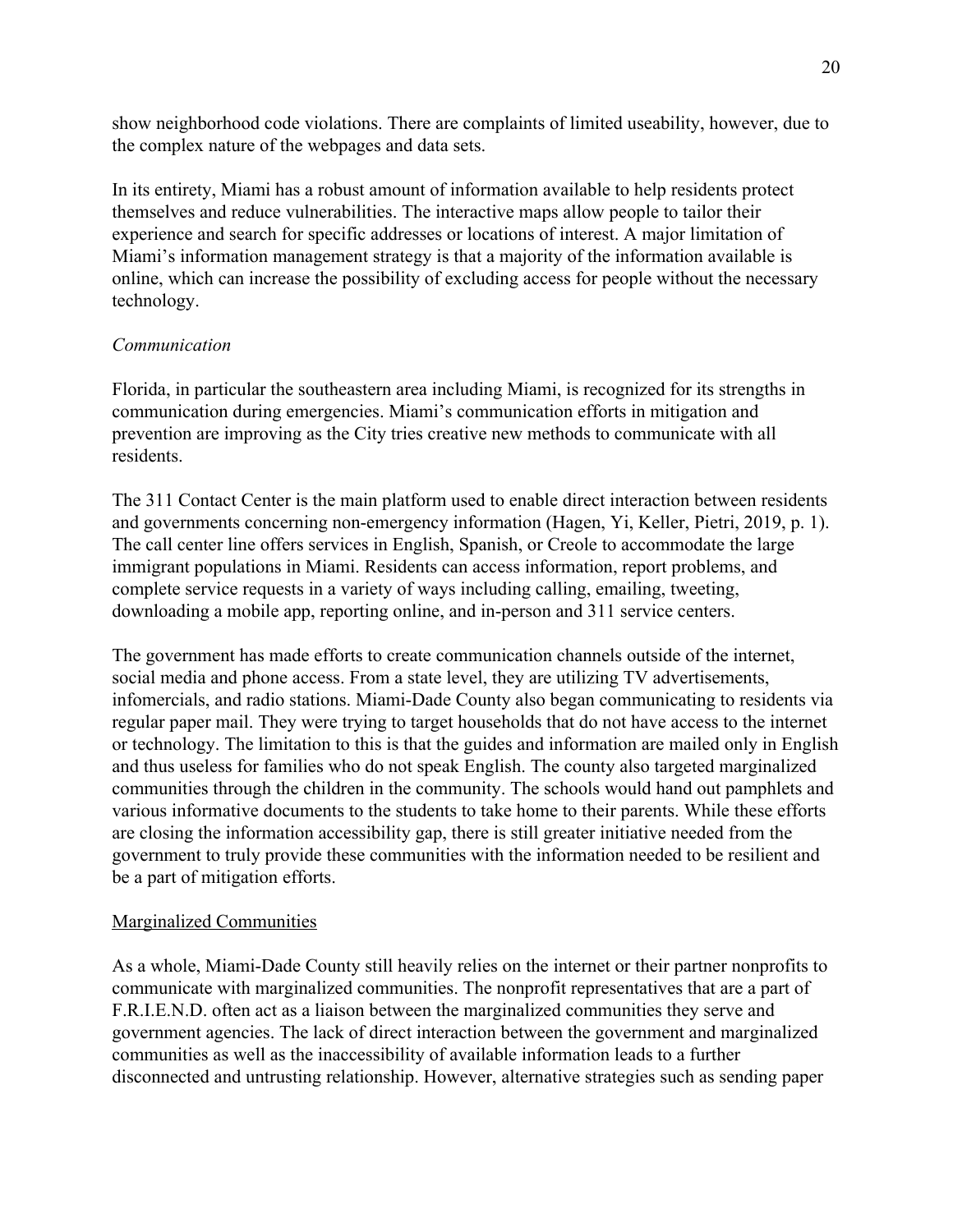mail and communicating via the radio highlight the improvements and progress of government efforts.

# Conclusion

The City of Miami proved to be a compelling case study due to the severity of the risks they face. The projected level of sea-level rise predicts parts of the city may be underwater within the next decade. Coupled with sea-level rise the city also faces extreme risks due to the prevalence of hurricanes that hit the area.

One trend recognized in the decentralization of DRM strategies. The decentralized structure promotes involvement from various departments and organizations from different sectors. This leads to increased cross-sector collaboration and the production of several plans, programs, and tools. Though, the saturation of plans and initiatives across the city made it hard to find any formal mechanisms for oversight and evaluation of efforts.

Another interesting trend recognized in Miami is the use of the term "adaptability". This term is widely adapted across departments and can influence the way the city addresses risks. The lack of incentive to fully commit to mitigation can be attributed to the development priorities of the city. Much like Mexico City, developers play an important role in this as economic development is a main priority of the city and at times takes precedence over DRM efforts.

Despite potential shortcomings or challenges Miami faces to effectively carry out DRM, the city has strengths in the areas of coordination, information management, and communication. There is substantial evidence of strong intergovernmental and cross-sector relationships as well as multiple mechanisms for information dissemination and multi-lateral communication channels.

# **San Francisco, USA**

# **City Context**

Although spatially small, San Francisco is home to nearly 900,000 people. To govern its residents, San Francisco has a consolidated city and county local government, which means there is one mayor and one city council that exercise authority within both city and county boundaries. It also employs a city administrator to assist the mayor. The city is fairly wealthy with an average income over \$100,000 and a median property value of \$1.2 million. However, even with its wealth, the city faces a variety of natural hazards and social vulnerabilities. Its main natural hazards include earthquakes, fires, and extreme weather. Its social vulnerability is exacerbated in several aspects such as its high immigrant and homeless populations, low rates of property ownership, and racial/ethnic disparities (San Francisco, n.d.)<sup>3</sup>. All of these factors, in addition to past disaster experiences, impact the city's key priorities and actions.

<sup>&</sup>lt;sup>3</sup> References from the case study summaries can be found under Case Study References in the References section of the report.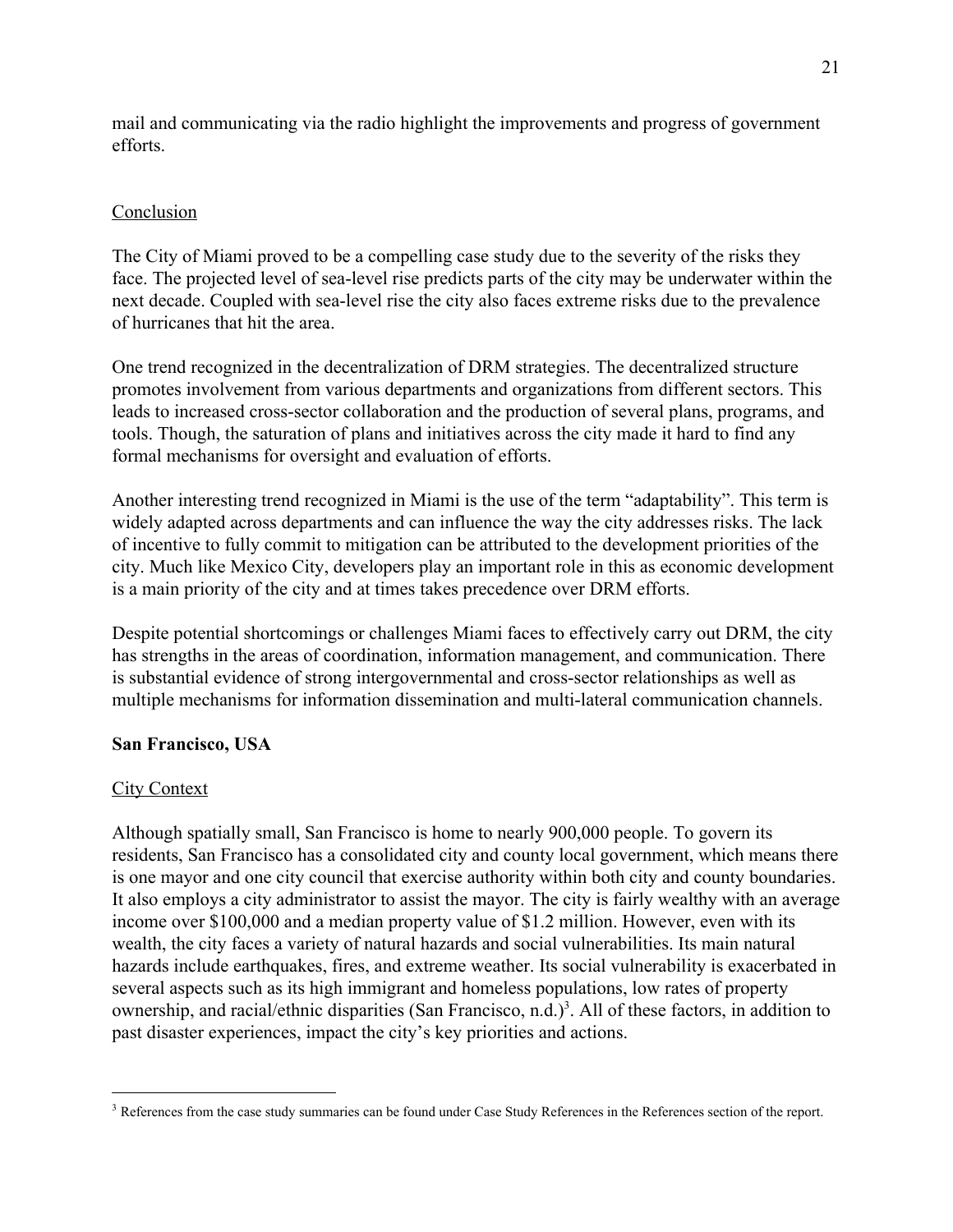San Francisco's most memorable natural hazard occurrences are The Great Earthquake of 1906 and The Loma Prieta Earthquake of 1989 (Tanaka, 2005). The 1906 earthquake caused approximately 3,000 deaths and rendered almost half of the city's population homeless. The Loma Prieta Earthquake killed over 60 individuals, injured a few thousands, and caused billions of dollars in damage. At this point, the city is well aware of the possibility of another deadly earthquake, as well as climate change effects. Due to their awareness, the city is constantly thinking of ways to adapt.

# Legal and Policy Context

Although San Francisco's DRM practices and procedures derive from federal, state, and regional frameworks, local governments in the US have autonomy over what mandates and programs they enforce. These frameworks are general; however, the federal and state governments typically offer some type of financial incentive for local government compliance. Although the city faces a number of hazards, the majority of their plans and efforts are centered on earthquake mitigation. Therefore, the following paragraphs in this section will focus on earthquake mitigation policies and plans at various levels of government.

As in other US cities, programs, mandates and funds for DRM start at the federal level through FEMA. One major program aiding earthquake mitigation is the National Earthquake Reduction Hazards Program (NEHRP), whose main purpose is to reduce deaths and property damage as a result of an earthquake (NERHP, n.d.). A significant mandate that promotes earthquake mitigation is the Earthquake Hazards Reduction Act of 1977. It assigns four key government entities to monitor seismic safety: FEMA, the National Institute of Standards and Technology (NIST), the National Science Foundation (NSF) and the United States Geological Survey (USGS). A federal funding source for earthquake mitigation is disaster relief funding provided through the Stafford Act of 1988. This support from the federal government enables San Francisco to properly plan and implement programs.

California's state laws, including the California Earthquake Reduction Act and state building codes, have guided retrofit processes in San Francisco. With these state standards, San Francisco was able to create its local earthquake mitigation rules and programs (The State of California, 2004).

San Francisco belongs to the Association of Bay Area Governments, which is guided by California Senate Bill 375. This Bill mandates the collaboration of cities within the Bay Area region to coordinate regional housing, land-use, and transportation planning, and requires regions to adopt Sustainable Communities Strategies (Rodriguez, 2019). As of the fall of 2019, the regional government had adopted and implemented at least two of these strategies, identifying Priority Development Areas and adopting *Plan Bay Area 2040*, which focuses on growth and transportation expenditures (Rodriquez, 2019)

At the local level, San Francisco has adopted various earthquake mitigation efforts. The 2014 Hazard Mitigation Plan compiles all of the program, ordinances, and building codes that have been adopted in respect to natural hazard mitigation.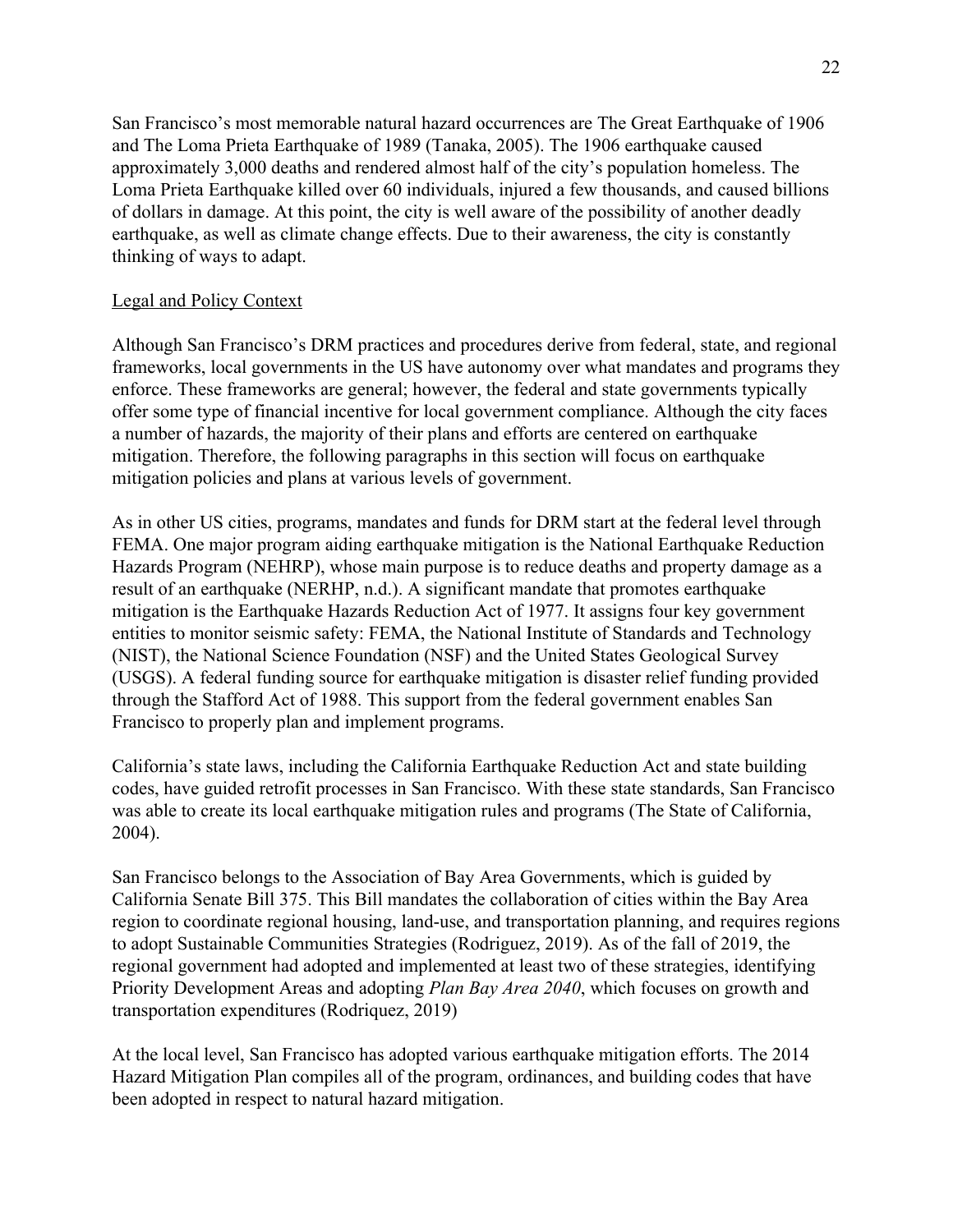# Organization Structure for DRM

There are a variety of key organizations involved in San Francisco's DRM at varying capacities. Although the most relevant actors are at the city's local level, its DRM hierarchy begins with the U.S. federal government. At this level, FEMA is a key organization and provides necessary policy guidelines and funding. Similar support is given from California's state government through the Governor's Office of Emergency Services (CAL OES). Less of a governing authority and more of a collaborative body is the Association of Bay Area Governments at the regional level. This body serves as a means to coordinate with surrounding cities to address current and future infrastructure needs.

At the local level, there are various offices and departments that spearhead DRM efforts:

- The Office of Resilience and Capital Planning, in Office of the City Administrator, implements the Resilient San Francisco plan, oversees implementation of the city's Earthquake Safety Implementation Program, and serves as the managing body of the City's Lifeline Council.
- The Department of Emergency Management oversees the Hazard Mitigation Plan for which the city receives funding through the 1988 Stafford Act to maintain an updated version.
- The San Francisco Department of Public Health focuses on developing social maps and working to inform residents about the environmental health of the city.
- The Department of Building Inspection (DBI) has a multifaceted role in the DRM processes and procedures as it not only enforces local laws, specifically building codes, but it also establishes various programs and disseminates vital information to residents.

# Governance

San Francisco collaborates with multiple sectors to formulate their plans, mandates, and programs. This collaboration is often in the form of funding, inclusion in decision-making, or utilizing information and tools derived from scientific studies. The extent and importance of collaboration can be seen in all three dimensions of governance: coordination, information, and communication.

# *Coordination*

San Francisco coordinates with various levels of government, including federal, state, and regional. Its coordination with the federal government is primarily conducted through the Department of Emergency Management to FEMA. San Francisco coordinates with the state government more extensively in the phases of emergency response and recovery. Coordination within the Bay Area takes place between the Office of Capital Planning and Resiliency and the Association of Bay Area Governments, to implement Sustainable Community Strategies.

A major mechanism for coordination with the private sector is the Lifeline Council. The Lifeline Council examines the extent to which vital resources, such as water and electricity, will be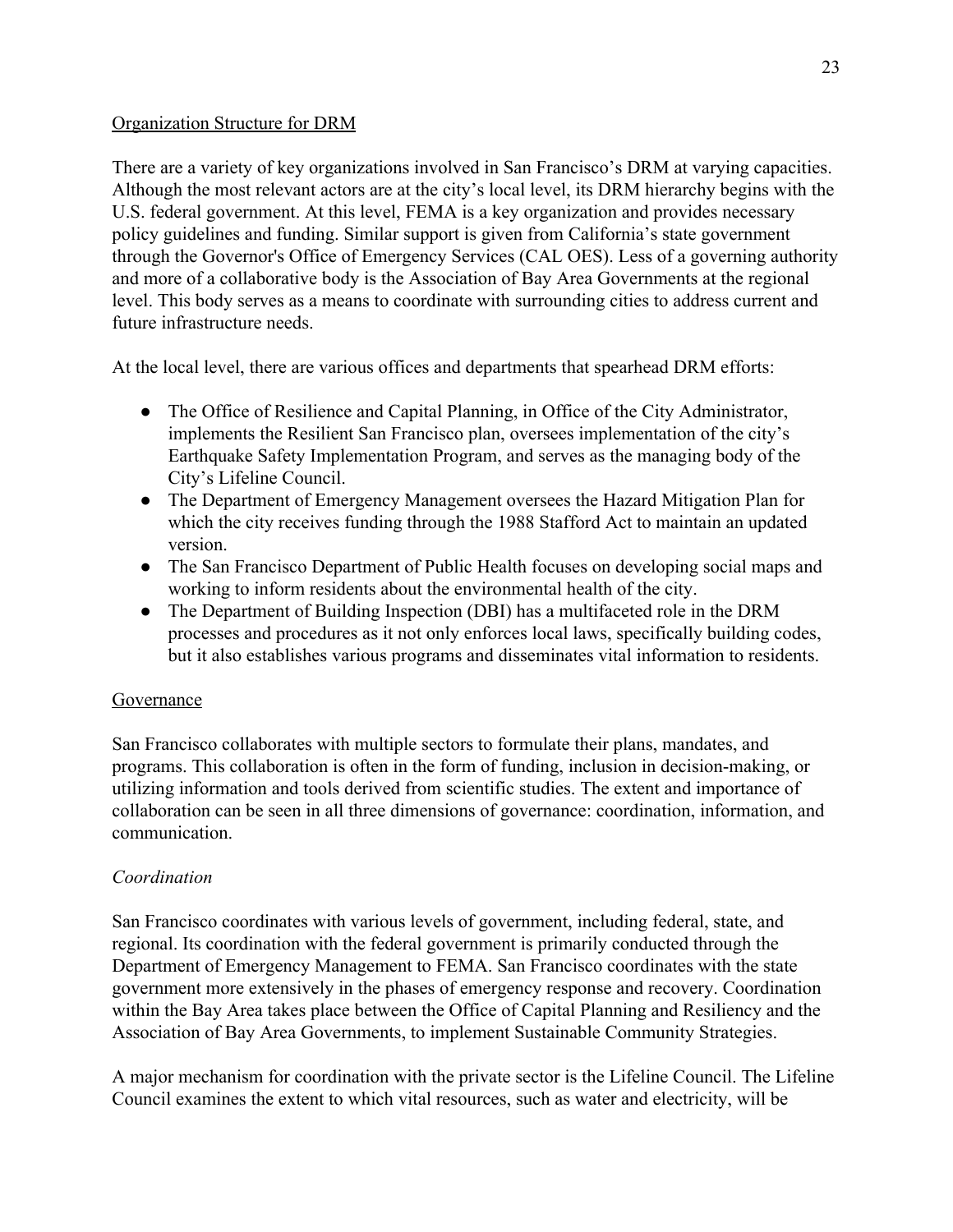unavailable during an emergency situation. In 2014, The Lifeline Council released an Interdependency Study based on data from the 1989 Loma Prieta earthquake to determine how interrelated the utility services are (Office of Resilience and Recovery, n.d.). There are a variety of stakeholders included in this on the council: private utility companies, engineering companies, public service entities, telecommunication companies, academic and community partners.

There is not much evidence of how the government coordinates with nonprofits beyond the response and recovery phases. Nevertheless, San Francisco, specifically the Department of Building Inspection, collaborated with the Applied Technology Council (ATC), a nonprofit organization that strives to create hazard-resistant structures, to predict the future effect of seismic activity on vulnerable building structures and provide recommendations for how San Francisco should carry out its retrofit process. This relationship laid the foundation for various seismic safety plans and programs.

The San Francisco City government relies heavily on the Berkeley Seismology Lab to perform vital research on earthquakes to estimate the effects of future seismic events. Furthermore, the Berkeley Seismology Lab issues " real-time earthquake maps" and an early warning system (UC Berkeley, n.d.). These tools were recently implemented in the fall of 2019.

#### *Information*

San Francisco's network of information for risk management utilizes a myriad of stakeholders--such as private sector companies, academic institutions, city departments, and the contributions of everyday citizens-- to enable a robust, comprehensive network that monitors and mitigates risks. The primary forms of risk-related information includes resilience/vulnerability assessments, disaster preparedness guides and training, climate projections, and identification of region-specific hazards. Much of this information is obtained through either scientifically-gathered data or lessons learned from previous disasters, particularly the 1906 and 1989 earthquakes.

Some of the most vital information which serves San Francisco mitigation strategy is seismic monitoring, as this allows stakeholders to anticipate when, and how severely, the city will be affected by the next earthquake. The Berkeley Digital Seismic Network (BDSN) spearheads the regional monitoring and aggregation of seismic data in Northern California by providing "high quality data" to be contributed to a global broadband seismology system ("Overview", n.d.). BDSN coordinates its findings with other seismic monitoring institutions such as the United States Seismic Monitoring Network for scientific consensus.

Other forms of information, such as those related to urban planning and social vulnerability, rely on web-based technology to make information accessible and usable. One significant innovation is Building Eye, an online database launched by a tech startup which gives users access to building permits and enforcement code information. Making such information public allows for transparency between local government and citizens on city planning, an area which is traditionally obscured from the public eye (Sheuh, 2016).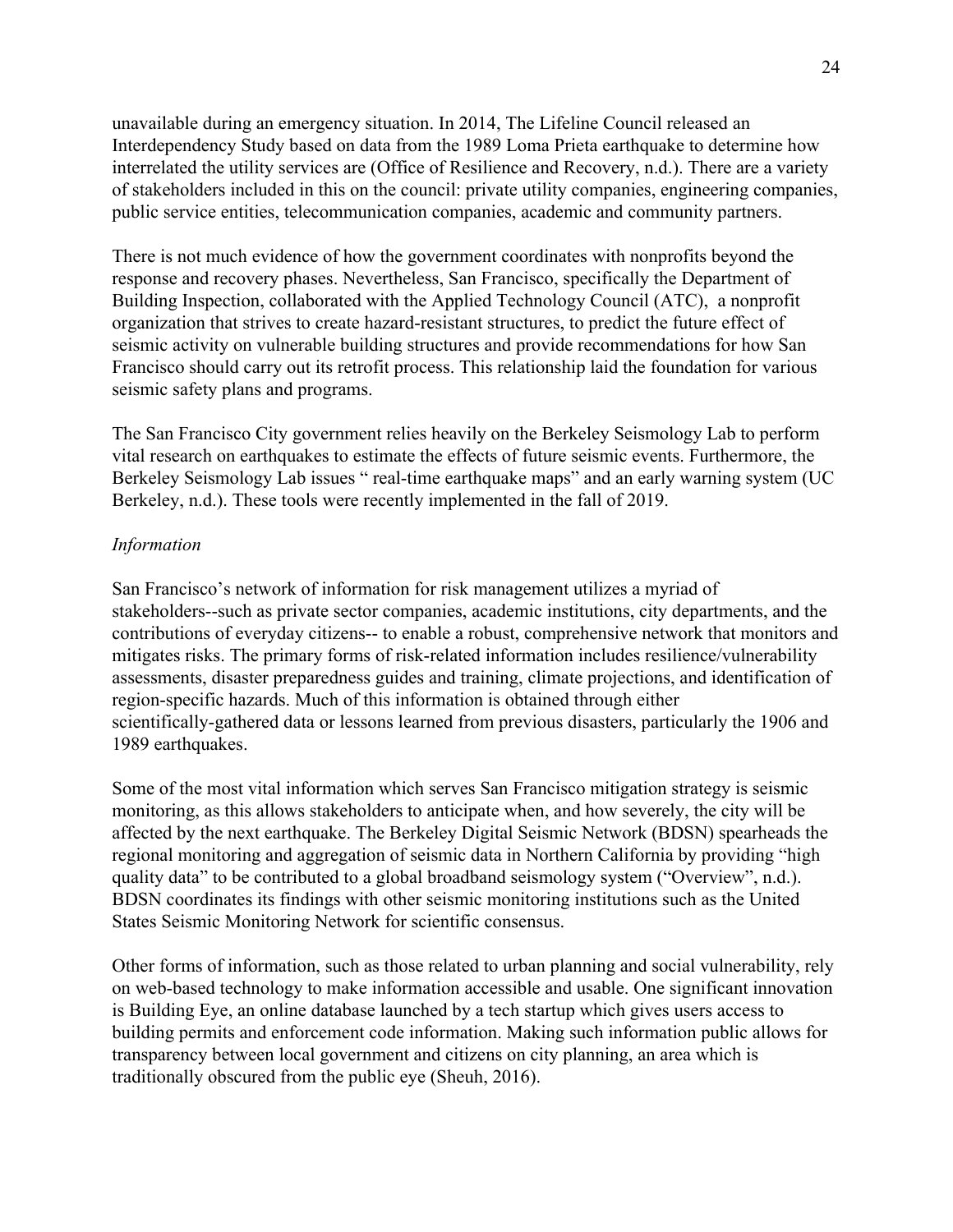The Community Indicator Resiliency Maps, developed by the San Francisco Climate and Health Program, are another important tool that provides a social, environmental, and infrastructural overview of the city. The maps are publicly accessible via the Department of Public Health's website. The tool uses neighborhood-level resilience data to visually map out "quantitative measurements of resiliency and vulnerability" ("Community Resiliency Indicator Maps," 2020). The maps cover data related to community, demographic, economy, environmental, hazard risk, health, housing, public realm, and transportation. By streamlining the access of such information, the Community Indicator Resiliency Maps allow decision-makers to utilize these assessments and inform their disaster preparedness strategies.

San Francisco's mechanisms for the collection and dissemination of information are essential for effective DRM. This information aids how the city communicates with its constituents.

#### *Communication*

Keeping with the trends of the digital era, San Francisco's risk communication emphasizes accessibility, participatory methods of data collection, and capacity building for vulnerable communities. Integrating mobile technology into the city's communication strategy has become especially important for increasing preparedness and mitigation. Citizen science projects such as the MyShake App enable citizens to crowdsource seismic data, while text-based notification systems such as ALERTSF make it easier for all residents to be instantly aware of natural disasters and other emergencies.

Considering the needs of vulnerable communities has also been emphasized for San Francisco's communication strategy. The city's Department of Emergency Management has made efforts to build capacity for all neighborhoods with the development of SF72, a "community-building platform" that builds on other communication services DEM offers and connects users to preparedness and post-disaster information on social media apps such as Twitter and Facebook ("Resilient San Francisco," n.d., p.31). The website is also powered by google translate, allowing non-English users to stay connected and informed. The Mayor's Office of Disability has also partnered with nonprofits to create Vulnerable Population Working Groups intended to inform and connect with vulnerable groups on preparedness.

San Francisco's mechanisms for communicating with its constituents through its cross-sectoral collaboration enables the city to effectively mitigate the risks of natural hazards.

#### **Conclusion**

San Francisco possesses three main strengths: the quantity and quality of risk-related information, the degree of collaboration with and willingness to engage with a variety of stakeholders across sectors, and the use of technology for communication and information gathering. These strengths are apparent through the development of websites (Building Eye, Department of Public Health, San Francisco. gov) and mobile tools (My Shake App and Alert SF). While these resources may not reach all communities due to various social vulnerabilities,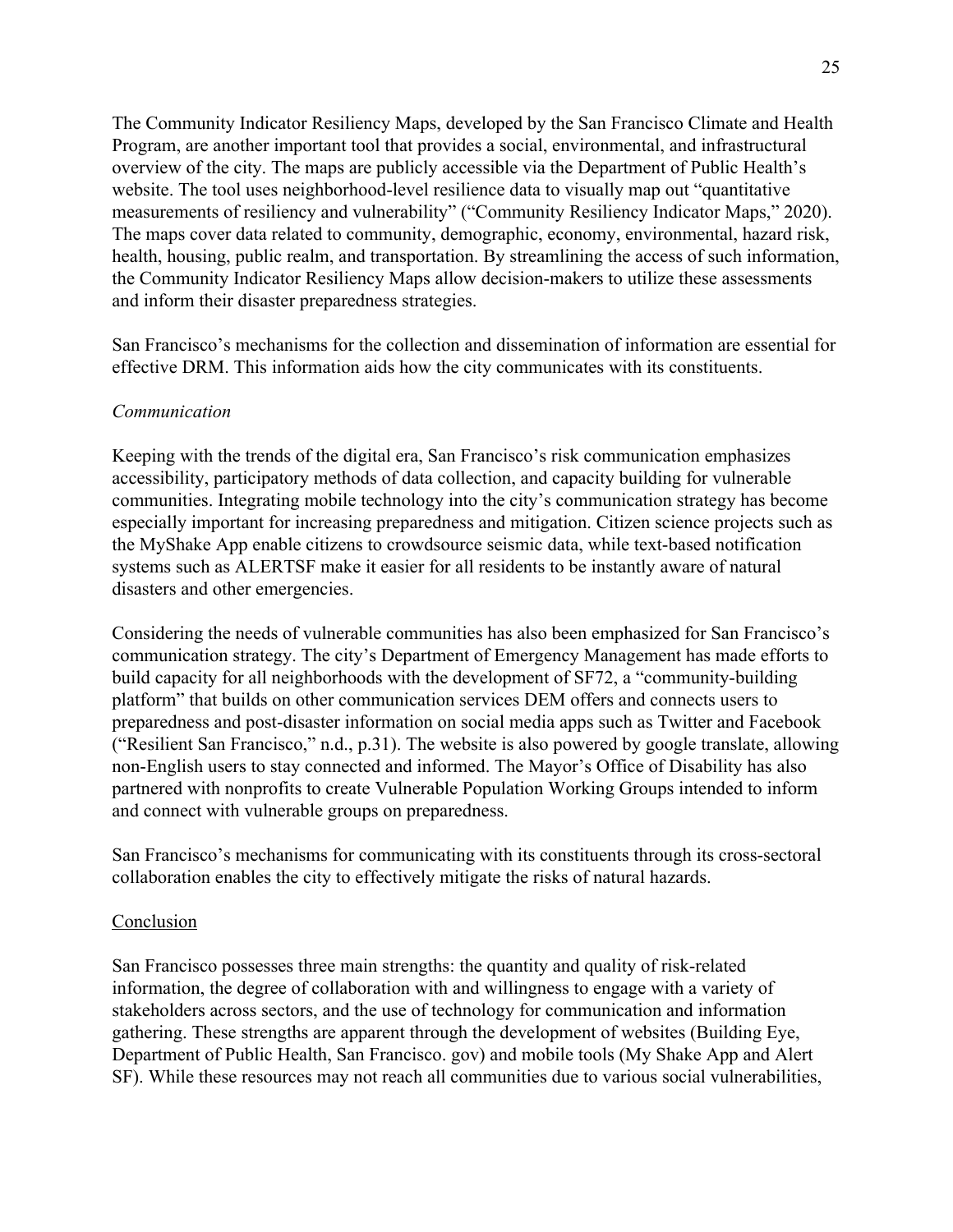the city's transparency of its coordination, information, and communication efforts is a characteristic that could be implemented in Mexico City.

#### **Santiago de Chile**

Chile is considered one of the most earthquake-prone countries in the world. Situated along an area of intense volcanic activity and earthquakes known as the Pacific Ring of Fire, Chile has been subjected to some of the most severe seismic events in history. For example, Chile's second-strongest ranking earthquake was considered to be the sixth strongest earthquake in the world. The 8.8 in magnitude earthquake in 2010 prompted the country to learn how to prevent, mitigate, prepare, respond, and recover from disasters. Similar to Mexico City, Santiago de Chile not only faces the threat of earthquakes, but also tsunamis, floods, landslides, drought, and wildfires. Research has shown that extreme weather events in Santiago will increase in frequency and intensity due to its geographical and natural characteristics (CONAMA, 2009)<sup>4</sup>.

Chile is a centralized unitary state with two tiers of government at the subnational level, regions, and municipalities. The Chilean governmental structure includes regional governments that are headed by Regional Intendants, a representative of the President, and municipal governments that are formed by a municipal council and a mayor, who serve four-year terms and are elected through a proportional representation system (Hudson, 2994). The Regional Intendancy of the Santiago Metropolitan Region is the administrative level within Chile's governmental system that has oversight over the municipality of Santiago. This level of government is the one within the Chilean system that most corresponds to that of Mexico City. Administratively speaking, Santiago Metropolitan Region extends throughout 37 municipalities, covering an area of 641.4 km² in 2002. ("Santiago, Chile", n.d.) A distinctive characteristic is the massive socioeconomic differences that exist between the municipalities because there is no government authority that is responsible for the Santiago Metropolitan Region in total. (Dockendorff, Rodríguez & Winchester, 2000, p. 172)

Santiago, the capital of Chile, is located in the Santiago Metropolitan Region, the smallest region of the country, whose total population is 7 million ("Santiago, Chile Population", n.d.). Economically, the region can be described as one of Latin America's most economically advantaged regions, generating 45% of the country's GDP. While at the same time showing immense social inequalities such as greater economic growth benefits and greater segregation of wealthy groups ("100 Resilient Cities", 2017). Additionally, Santiago sees its population gradually aging, and migratory processes from several Latin American countries have grown steadily. (ENT, 2016) Although Chile has developed several policies, programs, and structural reforms to reverse these problems, their territorial implementation remains uncertain (ENT, 2016).

<sup>&</sup>lt;sup>4</sup> References from the case study summaries can be found under Case Study References in the References section of the report.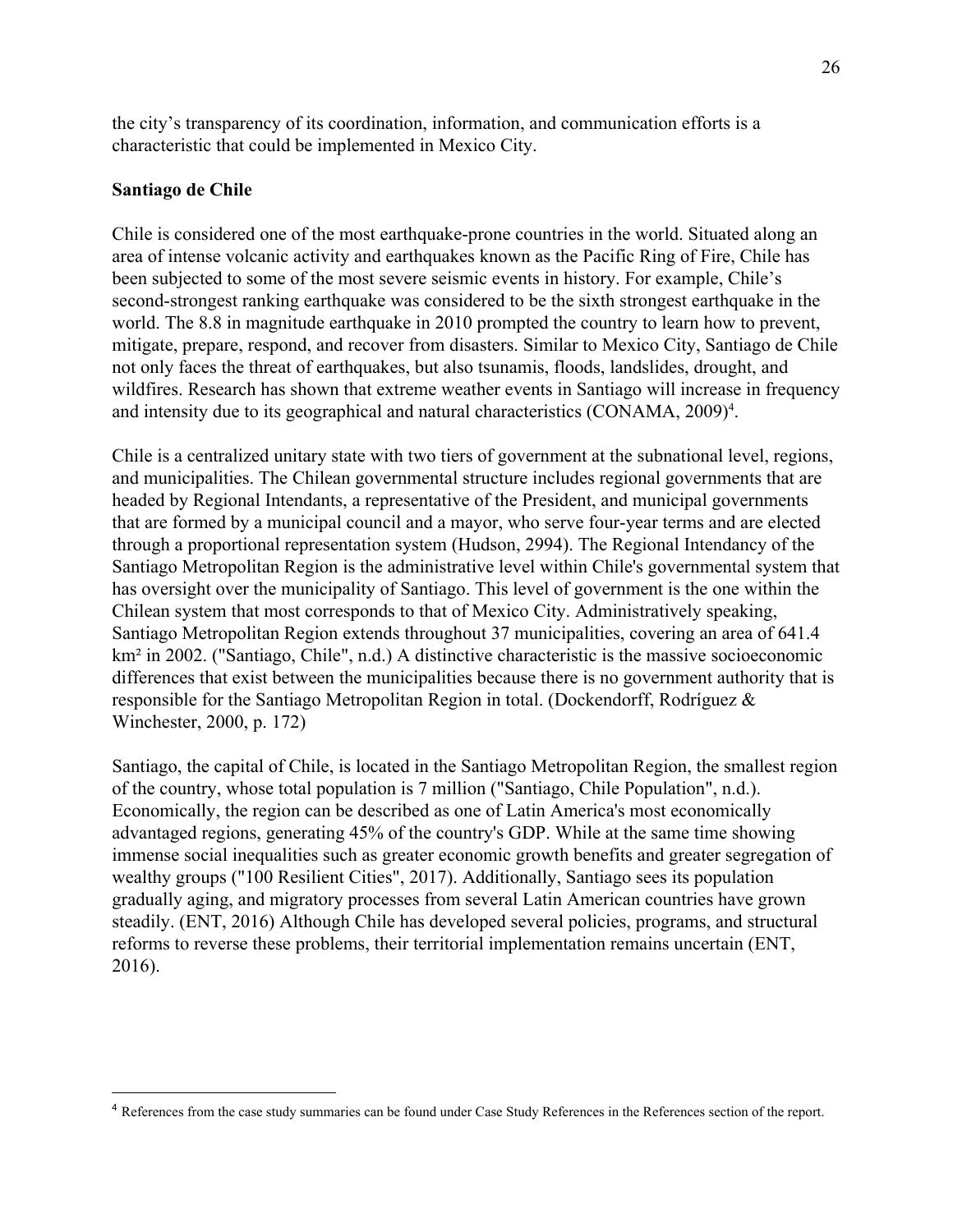# Legal and Policy Context

Chile's DRM practices generally have preserved traditional approaches to DRM focusing primarily on emergency management. More recent events have led Chile and Santiago to shift the focus towards risk reduction. The disastrous earthquake in 2010 ultimately led Chile to revisit the National Civil Protection and Emergencies System; it spurred many of the initiatives related to DRM, including prevention and mitigation, that are part of the current legal framework.

The framework for DRM stems mainly from national level plans including the National Civil Protection Plan (NCPP) (2002,) National Policy for DRM (2014), and the Strategic Plan from the National Emergency Office (2019). These plans generally define the strategic objectives, individuals, programs, actions which have been influenced in part by the guidance published by the United Nations' Sendai Framework. The Sendai Framework, for example, suggests communities affected by disaster be subsidized to provide emergency housing and promote sustainable construction. This provision is included within the Ministry of Housing and Urban Development's Reconstruction Program (Fernandez, 2017).

The disaster risk reduction (DRR) plan at the regional level was created to structure the prevention and mitigation efforts in the Santiago metropolitan area. The plan is meant to identify the roles of various "relevant" actors in the public, private, and nonprofit sector before and after a disaster (Dirección Regional de ONEMI, Región Metropolitana, 2018, p. 68). This plan is essentially a guideline for developing intersectoral work to prevent and mitigate risk in the region.

Each of Greater Santiago's municipalities have the power to develop their own respective DRM plans and dedicate funds towards prevention and mitigation activities, however, the degree to which they do so varies. Additionally, the content of such plans varies as well. Some municipalities have longer and more detailed plans, but generally the plans contain information pertaining to responsibilities of specialized personnel, alarm and communication systems, and how coordination of educational activities and drills should take place (Subdirección de Emergencia y Protección Civil, 2017; Fernandez, 2017)

# Organizational Structure for DRM

The administrative structure through which Chile's DRM and DRR efforts are planned and implemented is Chile's national Civil Protection System. This system is highly centralized yet operates in a way that permits broad authority at the local level. This provides both local-level discretion and a structure that can facilitate collaboration across administrative levels. The national Civil Protection System includes the National Emergency Office of the Ministry of the Interior and Public Security (ONEMI) at the national level and Civil Protection Offices at the regional, provincial, and municipal levels. These Offices have authority over DRM and DRR efforts, including Civil Protection Committees.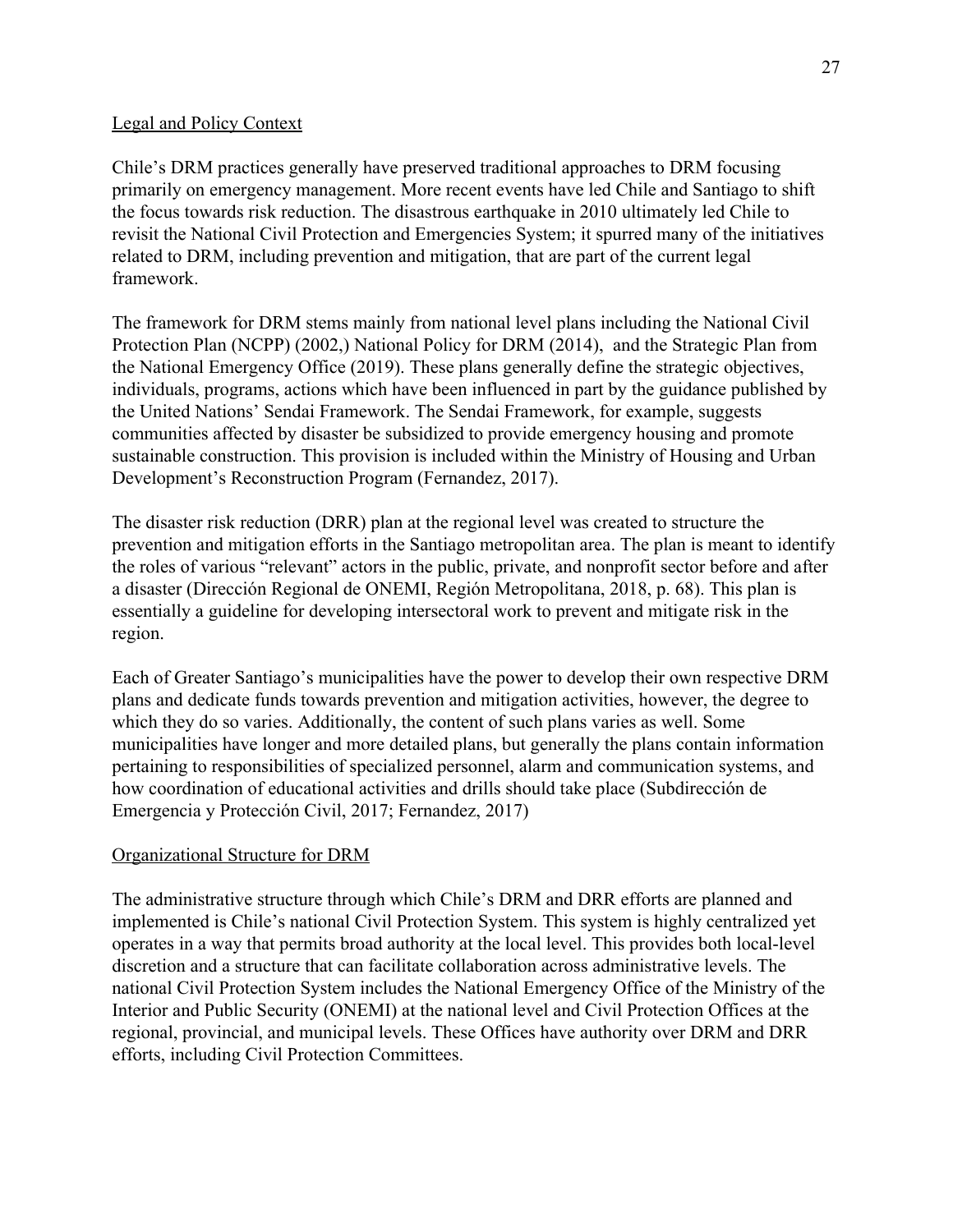Civil Protection Committees at the national, regional, provincial, and municipal levels serve as the mechanism by which ONEMI and the Civil Protection Offices coordinate with other governmental agencies, private businesses, and nonprofit organizations at their respective administrative levels. Civil Protection Committees are the principal agents involved in the planning and implementation of all aspects of DRM, including prevention, mitigation, preparation, and the completion of plans and programs.

Oversight of the System at each administrative level is provided by the Ministry of the Interior and Public Security, regional intendants, provincial governors, and municipal mayors, respectively (Ministerio del Interior y Seguridad Pública, 2002, p. 11). The current policies and plans that guide the Civil Protection System and Civil Protection Committees emphasize the involvement of actors from across the public, private, and voluntary sectors. Private-sector involvement includes key businesses that provide essential goods and services such as water services, energy, and security. Nonprofit-sector involvement consists of organizations such as the Chilean Red Cross and Caritas Chile that are primarily involved in disaster response and recovery as well as preparation efforts. In spite of these attempts to develop multi-pronged, multi-sector approaches to DRM and DRR, Chile's plans have not significantly incorporated urban planning functions or citizen engagement (Hölzl & Nuissl, 2014, pp. 27–32).

#### Governance

#### *Coordination*

Coordination between different levels of government for prevention and mitigation of disasters in Chile is established through the vertical-alignment of the various policies and plans for DRM and DRR. These policies and plans are elaborated and implemented by ONEMI, the Civil Protection Offices, and the Civil Protection Committees that make up the Civil Protection System at the national, regional, and municipal levels. Coordination between Civil Protection Committees of different levels (from local to national) can be carried out through communication between the Director(s) of Civil Protection and Emergencies at each respective administrative level or between the corresponding agencies and organizations of other levels of governmental administration (Subdirección de Emergencia y Protección Civil, 2017, p. 79).

At the regional level, the ONEMI Regional Directorate and the Regional Civil Protection Committee of the Metropolitan Region are responsible for coordinating DRM efforts.

The main mechanisms for participation by stakeholders outside government are the Civil Protection Committees. The most important one, the Regional Civil Protection Committee, consists of a wide variety of public agencies, private businesses, and nonprofit organizations. Coordination on DRM and DRR efforts occurs through collaboration of the agencies and organizations that participate in the Civil Protection Committee. Businesses and voluntary/nonprofit organizations are primarily engaged in activities related to preparation for or response to disasters, rather than disaster prevention and mitigation. The businesses involved in DRM through the Regional Civil Protection Committee include Aguas Andinas (water services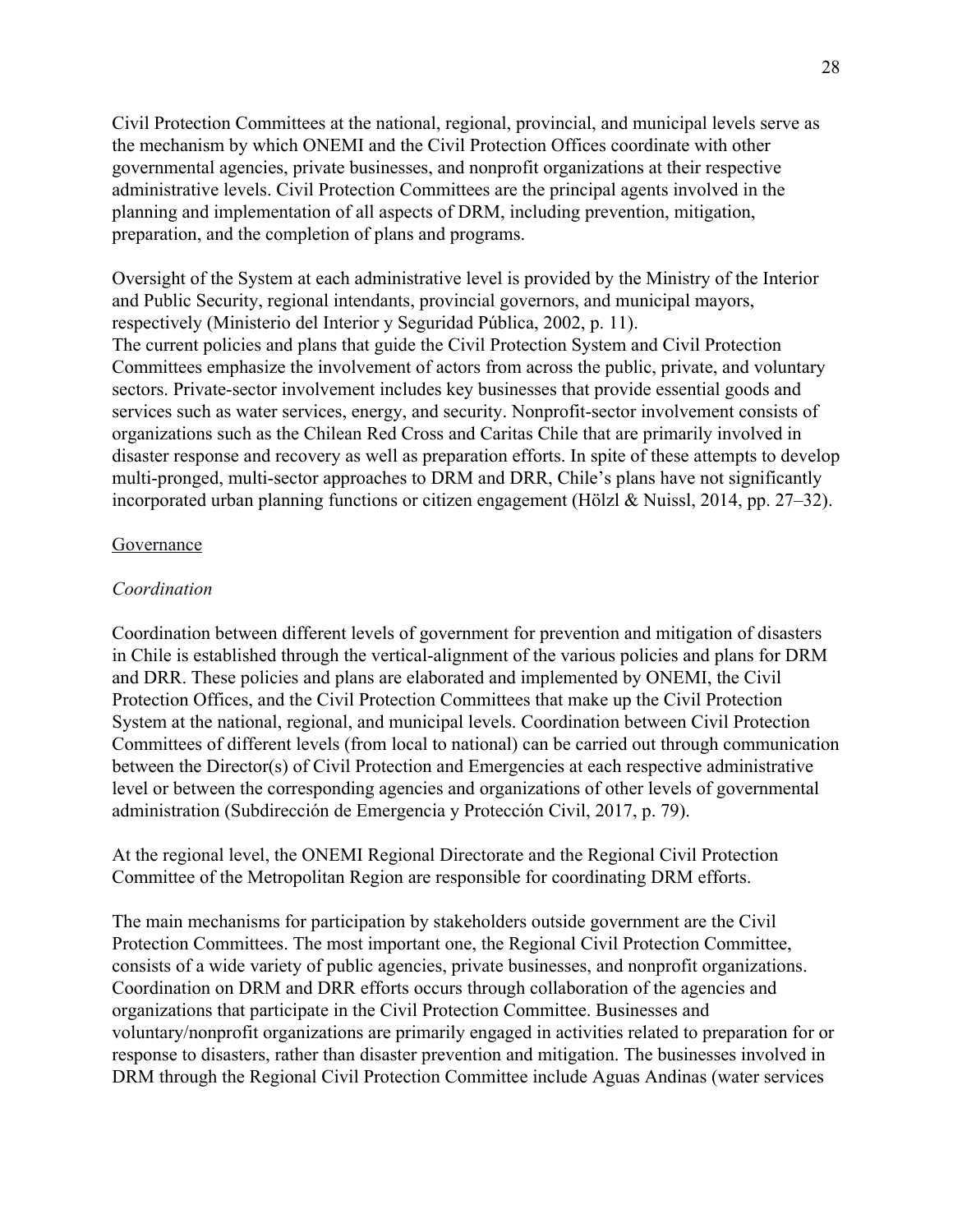company), Enel Chile (energy company), and Metrogas (gas company). Some of the nonprofits involved in DRM include the Chilean Red Cross and Socorro Andino (Andean Aid).

Additionally, nonprofits have representation on Civil Society Councils (Consejos de la Sociedad Civil (COSOC)) (Oficina Nacional de Emergencia del Ministerio del Interior, 2016, p. 78). Civil Society Councils are a way through which the Chilean government seeks to encourage citizen participation in public policy execution and evaluation. Governmental agencies are required by law to establish Civil Society Councils that consist of representatives of nonprofit organizations whose purposes are related to the work of the agency.

Neighborhood Councils (Juntas de Vecinos) are a primary mechanism for local residents to represent their respective interests. These Councils are included in Municipal Civil Protection Committees and have the authority to represent local interests (Subdirección de Emergencia y Protección Civil, 2017; [Ministerio del Interior; Subsecretaría de Desarrollo Regional y](https://www.zotero.org/google-docs/?53Mjyx) [Administrativo, 1997, p. 1\)](https://www.zotero.org/google-docs/?53Mjyx).

Chile's top-down, orderly structure of the Civil Protection System and Civil Protection Committees is a reflection of Chile's unitary, rather than federal, governmental system. While the System provides an integrated framework through which public, private, and nonprofit actors can collaborate on disaster prevention and mitigation efforts, it has suffered from a lack of enforcement mechanisms and difficulty with collaboration with other agencies and the private and nonprofit sectors (Sandoval & Voss, 2016, p. 109; Sánchez, 2010, pp. 11–12).

# *Information*

The type of information Santiago shares and distributes to the public, government decision-makers, and stakeholders is an essential area of focus that is crucial for the country's collaborative development between public-private partnerships and strategic initiatives for preventing and mitigating natural disaster efforts. Santiago's information is created in collaboration with various levels and departments of government, universities, and nonprofits.

Three web-based tools and one national law were identified as sources of information open to the public. First, the KimGenLab: Virtual Laboratory of Natural Risks in Chile project is an applied research initiative developed by the Territorial Planning Laboratory of the Catholic University of Temuco, funded by the Scientific and Technological Development Support Fund (FONDEF) of the National Commission for Scientific and Technological Research (CONICYT), sponsored by ONEMI Chile, and supported by the Fundación Instituto Indígena and the Fundación del Magisterio de La Araucanía. The project seeks to strengthen the learning of Geography and Natural Risks, through a national educational, technological platform, to improve the response capacity and decision-making of people in the face of the occurrence of catastrophic natural events.

Second, the Sistema Nacional de Información Municipal (SINIM) is an information system of the Ministry of the Interior with nationwide coverage that makes a set of variables and indicators available to the public. Currently, information is available from 2001 to 2009 in the areas of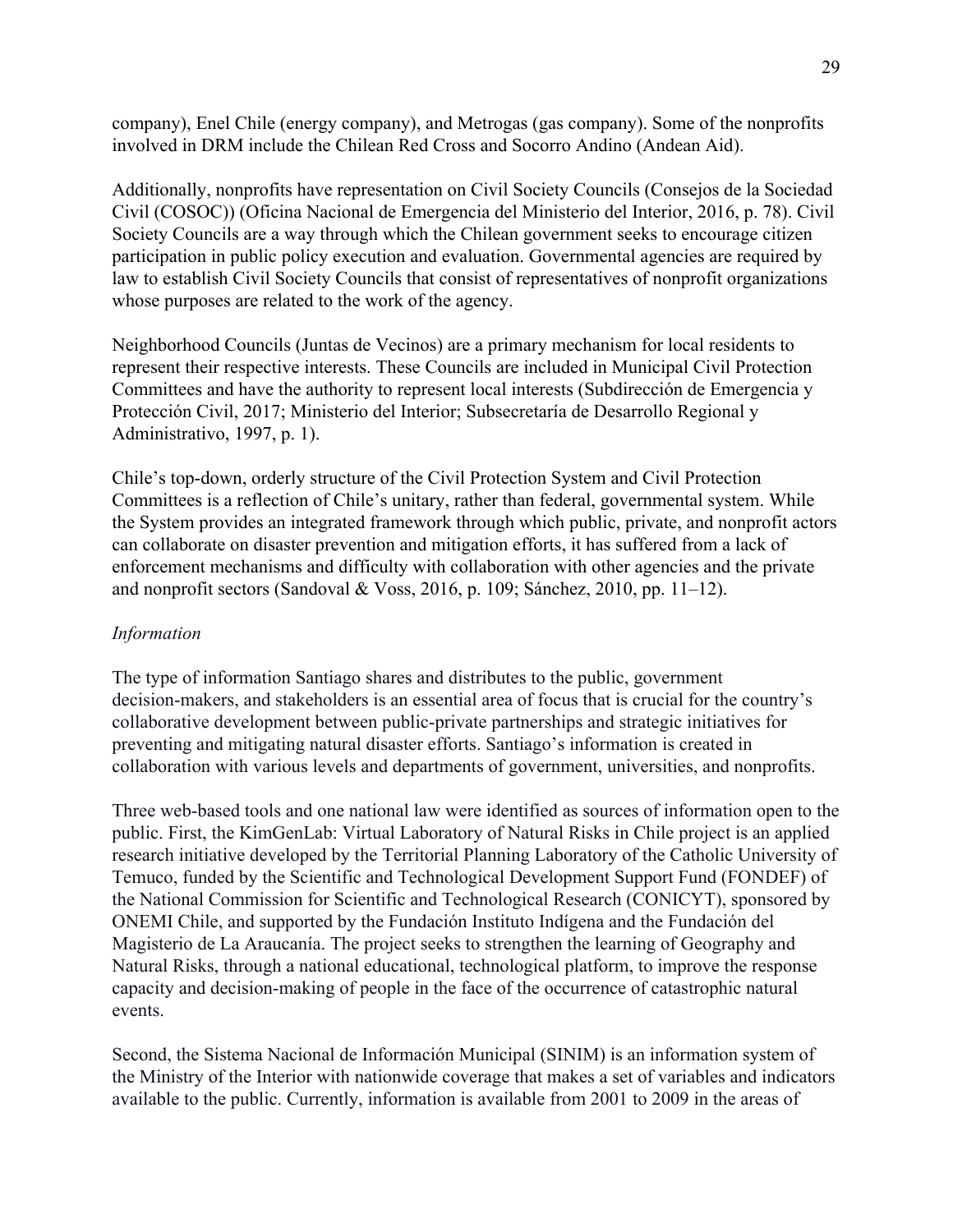Administration and Finance, Health, Development, and Territorial Management, Social Aspects and Community, as well as Gender and municipal Characterization ("Sinim," n.d.). The information gathered from this database is important for understanding vulnerability to risk at the municipal level. For example, academia has used this database to create a Flood Adaptive Capacity Index Municipal Spending, which was calculated out of SINIM"s 2008 data on: total municipal spending in the financial year in Chilean pesos and population per municipality. Recognizing how vulnerability is distributed among municipalities is necessary for setting priorities in policy formulation. (Richter, 2010)

Third, the Observatorio Urbano del Ministerio de Vivienda y Urbanismo (OU MINVU) generates knowledge, through the development of studies, surveys, and publications of interest, for decision-making by the authority in the residential and urban sphere. The OU MINVU is a website that provides citizens with information on indicators, statistics, studies, and self-prepared surveys. It is made up of a multidisciplinary team made up of professionals from the social and economic sciences, as well as from geography, architecture, and statistics. ("Observatorio Urbano", n.d.). Although this database is not directly about DRM or risk reduction the interactive maps, publications and the Geoportal are used to understand vulnerability. For example, the Geoportal makes information about investments and ministerial projects with geospatial components available to citizens. One segment of the portal is the disaster risk management section, which has a map that identifies houses affected and damaged by the 2015 Coquimbo Earthquake.

Finally, Chile introduced a major piece of legislation entitled 'Ley de Transparencia de la Función Pública y Acceso a la Información del Estado' (Law for the Transparency of Public Administration and Access to State Information). An autonomous four-person Transparency Council has been established to oversee implementation of the new transparency laws. The law provides for free access by the citizenry to government documents, public budgets and records of expenses, and any other document produced using public funds. It is a "document law" because it gives citizens the right to obtain documents held by public officials. An organization, in theory, has 20 days, to provide the information requested and it can either be mailed or emailed. The law states that everybody has the right to ask for public information. If they do not get an answer within 20 business days or if the answer is not satisfactory, they have the right to file a complaint with the Transparency Council. In order to enforce these rules, the Transparency Council has powers to enact regulations, require applicable public bodies to adjust their procedures in order to abide by the law, and sanction the heads of public bodies found in violation of the law by handing down suspensions, fines of 20-50% of their salaries, or both.

As a whole, Santiago has a myriad of information available to the general population in order to improve decision-making through education. However, there seems to be limited useability due to the complex nature of the webpages and data sets. It is also unclear whether this information is available to only individuals who have access to computers/smartphones and the internet or if there are additional ways to access this information.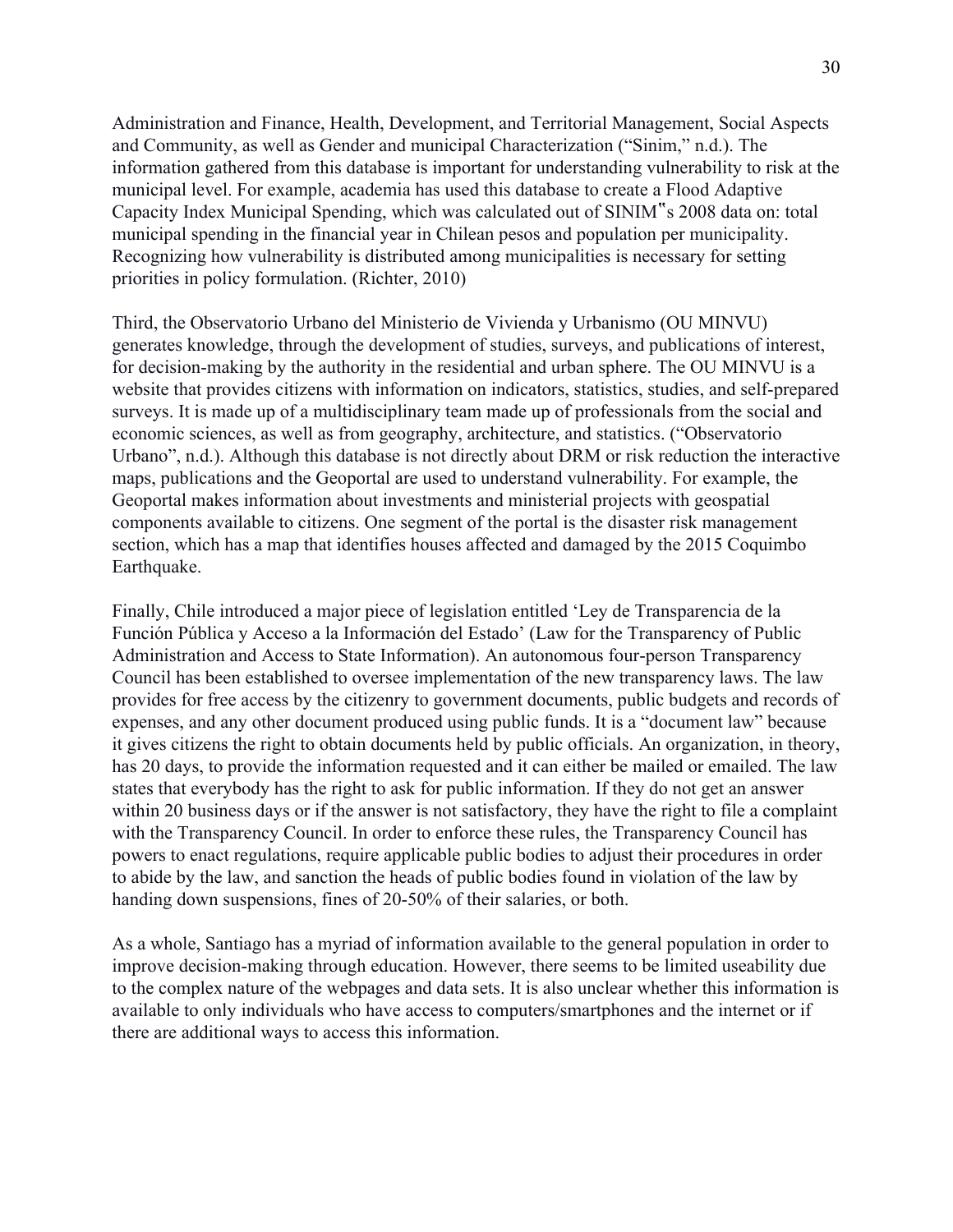#### *Communication*

The centralized nature of Chile characterizes much of its communication. The majority of Chile's DRM communication is from the national government, expert-led, and unidirectional. Outside of national government communications, prevention- and mitigation-related communications also come out of the municipal government, the majority of which are online. In-person communication is also prevalent in many municipalities in Santiago as well. Training and education for residents on DRM subjects is carried out in municipalities and is an important mechanism for getting residents to understand risk.

Public meetings held in each municipality are open to the public, however, as with any participatory method, participation varies across municipalities. Some offices housed in municipal government even have officials perform in-house visits to discuss risk and create personalized prevention plans.

Academic institutions and nongovernmental organizations in Chile take part in communications about prevention and mitigation. Many of the education and outreach programs at the local level are done in some partnership with an academic or nonprofit organization. Multiple channels of communication are available to entities in Santiago as well including conventional methods such as print and broadcast media, and online communications such as through social media platforms and official websites. National plans state that "inclusive participation that is non-discriminatory and accessible" is a guiding principle, but the degree to which communications routinely reach marginalized communities has not yet been verified.

#### Conclusion

Santiago de Chile provides an interesting case study for Mexico City for a variety of reasons. For one, the hazards it faces are very similar to those of Mexico City, and Chile has developed a well-established system to withstand those hazards. Interestingly, Chile's national Civil Protection System remains highly centralized, yet operates in a way that permits broad authority at the local level. In this way, Santiago has a decentralized, yet controlled system for handling disaster risks. While the system's focus in the past has largely been on disaster response and recovery, since the major earthquake in 2010, Chile has taken steps to incorporate more prevention and mitigation efforts through its international engagements and its 2018 Regional Disaster Risk Reduction Plan. In terms of information, the KimGenLab: Virtual Laboratory of Natural Risks in Chile project is notable as an example of map-based risk atlas that is aimed at education of common citizens. While Mexico City's Risk Atlas provides detailed technical information regarding natural hazard risk that is useful for decision-makers, Chile's Virtual Laboratory provides similar information in an interactive way that is more geared for the education of average citizens.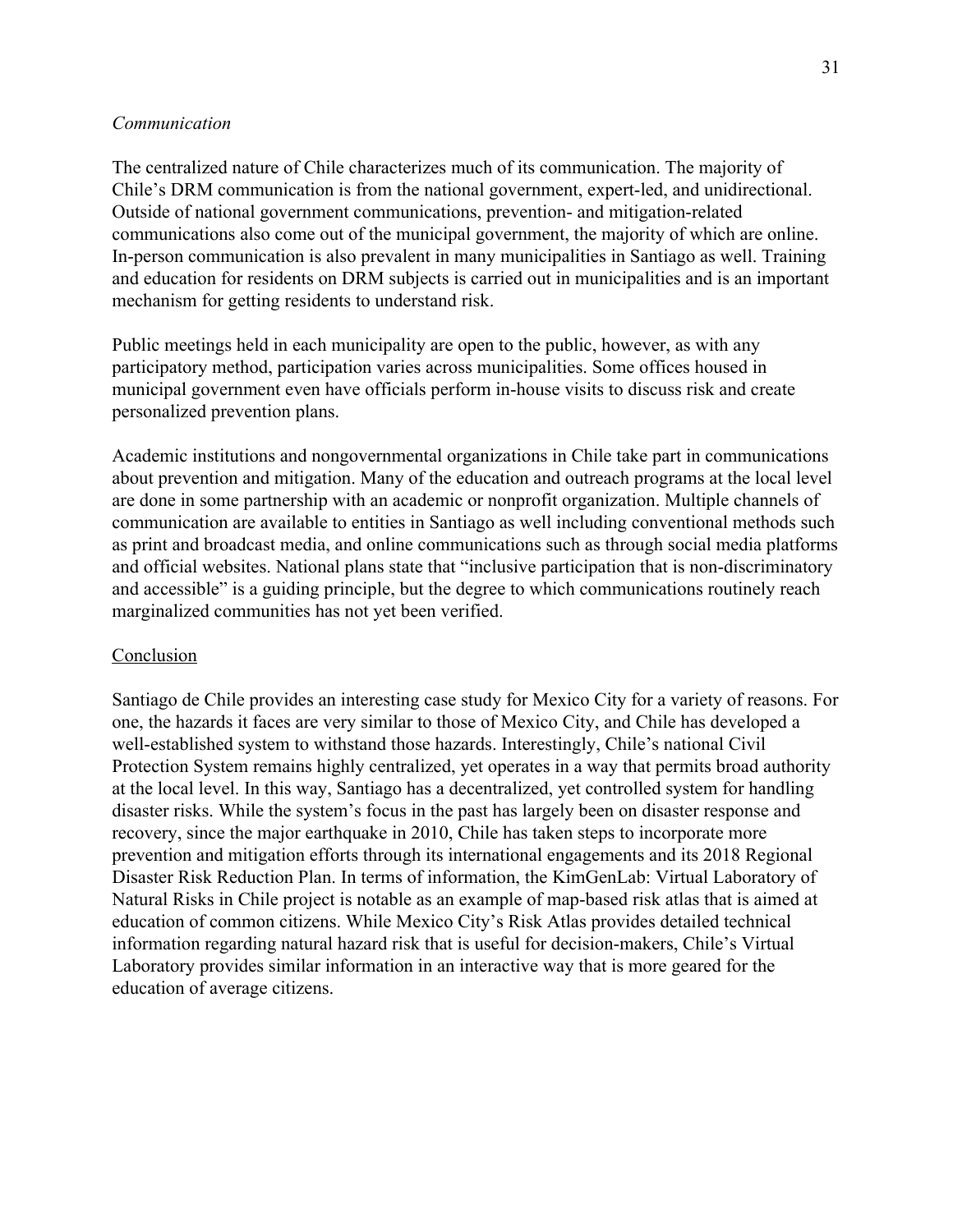# **5. ANALYSES & FINDINGS OF CASE STUDIES**

In addition to studying each city individually, the team looked across the cities, utilizing an individualized matrix for each variable to enable us to systematically view the range of approaches and patterns that stood out. Taking into account the challenges identified in Mexico City, this section analyzes the main aspects of disaster risk management governance: coordination, information, and communication while also including city context, policy and legal, and organizational structures. The purpose is to identify the range of approaches utilized in these cities and identify approaches and innovations that may provide insights relevant for Mexico City.

# **City Context**

Understanding the context of the different cities is important because how cities address disaster resilience is affected by the context within which they operate. It is also essential to identify similarities and differences between the case study cities and Mexico City in order to assess the relevance of their experiences. We looked specifically at population size, income level, social vulnerabilities, natural risks, and government structure of the case study cities. See Appendix 1 for a detailed matrix of comparative city contextual factors.

All of the case study cities, except for Christchurch, are parts of large metropolitan areas, although the size of their city propers are considerably smaller (all under 1 million). In terms of metropolitan population, Miami and Santiago are the closest to Mexico City with populations of over 5 million. Christchurch's metropolitan area is only slightly larger than its city proper population and stands out for having a much smaller city and metropolitan area population than the other case study cities and Mexico City.

The United States and New Zealand are wealthy countries, and among the Latin American countries, Chile is an upper middle-income country like Mexico. This affects resources available to governments and to citizens. Miami and San Francisco have higher country per capita income rates than Christchurch and Santiago, with the United State's per capita income rate being over twice that of New Zealand's. Nonetheless, San Francisco's city proper median income rate is almost three times Miami's, with Miami's being close to the country per capita income rates of Chile's and New Zealand's. City median income rates were not available for Santiago and Christchurch specifically. Notably, the country inequality rates were the highest in Chile and the lowest in New Zealand. These factors paint the picture that each case study city has strengths and weaknesses related to its available resources, both locally and nationally.

The case study cities vary widely in the challenges they face in regards to social vulnerability. Populations with low incomes or living below the poverty line were a concern for most case study cities, with significant poor communities in both Santiago and Miami. In Miami, poverty is also associated with communities of color and some immigrant groups. Miami and San Francisco have large homeless populations, with San Francisco's being one of the largest in the United States, while Christchurch's homeless population is smaller. In all the cities, there are vulnerable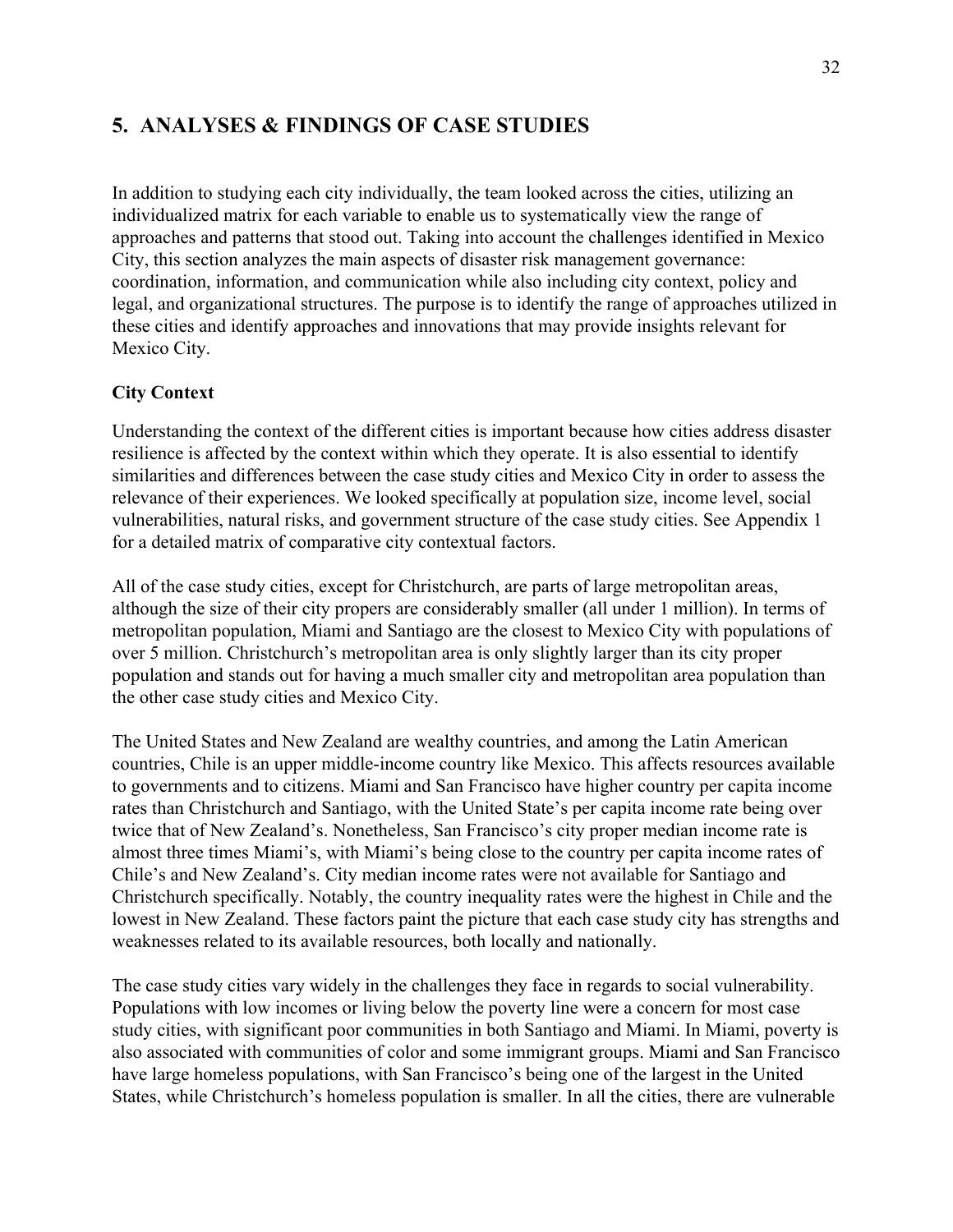communities that are an important consideration with regard to preventing and mitigating disasters, but Miami and Santiago are the most similar to Mexico City in the size and marginalization of poor communities.

All the cities face significant natural hazards. There are some consistencies in natural risks among the case study cities. Christchurch, San Francisco, and Santiago are highly earthquake-prone cities. Miami's primary sudden-disaster risk is hurricanes, but it is also facing constant sea level rises which has exacerbated the issue of flooding. Disaster risk management in the earthquake-prone cities is especially relevant for Mexico City, given its seismic risk, but its problems of drought and flooding, and the longer term climate change risks, are shared with other cities too.

In terms of government structure, New Zealand and Chile are both unitary systems, while the United States, like Mexico, is a federal system. Even in the unitary systems, however, there are multiple layers at the local level. Each city proper has its own government with an elected mayor. Regional administrations in Chile and New Zealand take on particular importance. In Miami, Miami-Dade County is just as important as the city of Miami, whereas in San Francisco, the city and country are consolidated. In both Miami and San Francisco, the counties do not encompass the entire metropolitan area and there is no singular governing body that does. The parallels are not exact with Mexico City, with its consolidated city/state government and also a lower level of elected municipal governments, but it is somewhat similar to the county-level government in the US cases or the regional levels made up of several municipalities.

# **Policy and Legal Context**

In addition to looking at the broader context for each city, we also looked at the legal and policy framework for risk management as an important part of the context for understanding DRM governance. We found similarities and differences across the cities in the presence and strength of the framework, the primary focus, the sources and approaches to policy making, and the unified or diversified nature of the policy framework. A matrix that outlines some of the components of the policy frameworks across the cities is located in Appendix 2.

# Unified or Diversified Nature of the Policy Framework

Christchurch and Santiago have a unitary government in which national, regional, and local level government craft, promote, and implement policies that build on each other. The unitary system helps create cohesive and uniform policies consistent with each governing layer. For example, the Central government in New Zealand has the National Civil Defence and Emergency Plan that established DRM goals and policies for the nation. The Regional Authorities have the responsibility to develop strategies, tools, and procedures at the local level that support the national goals. Meanwhile, Miami and San Francisco are part of a federalist system, which means policy, planning and implementation is typically done at the local level. For example, in the 1970s the federal government was seeking to reduce the impacts of earthquakes throughout the United States. The federal government mandated that areas that were at-risk develop policies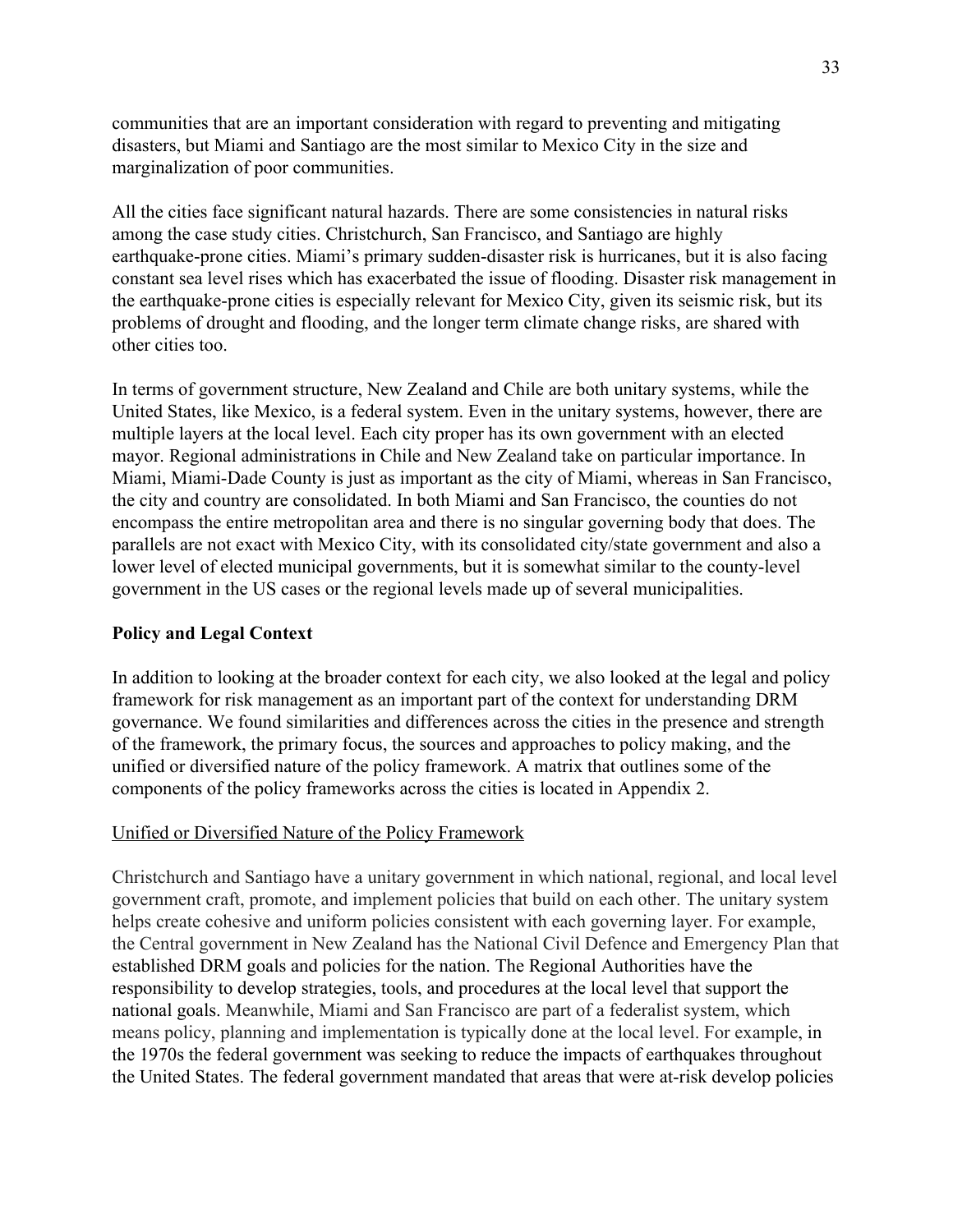and procedures to mitigate earthquakes. San Francisco developed a local advisory committee that researches and implements DRM mitigation tools to reduce impacts of earthquakes.

#### Primary Focus of Policy

Each city has a different way that they addressed DRM regardless of government system and touches on preparedness, mitigation, and resiliency in different ways. San Francisco has clear and direct plans and policies that deal with preparedness and mitigation. The city has the Earthquake Safety Implementation Program, participated in the Earthquake Reduction Act to strengthen buildings against earthquakes, and has an Office of Resiliency. Santiago's plans and policies are similarly focused on prevention, mitigation, and resilience efforts. Meanwhile, Christchurch and Miami take different approaches to dealing with preparedness and mitigation. Miami frames their conversation of preparedness and mitigation through the lens of climate change. Their plans include examples such as Regional Climate Action Plan, Miami Forever Climate Ready Strategy, and smaller adaptation action area plans. Christchurch specifically focuses on emergency management. The city does not have independent plans that focus on preparedness or mitigation, but rather one consolidated plan to address these issues through the lens of emergency management.

#### Presence and Strength of the Framework

Christchurch and Santiago at the local level have more consolidated plans and policies compared to Miami and San Francisco that have policies and plans for all topics. The content differs from city to city, but overall they include elements such as addressing natural disasters, infrastructure, and land-use planning. For Christchurch, these overarching policies can be seen in its Canterbury Defence and Emergency Management Plan. This plan lays out clear procedures and policy tools like considering welfare plans for DRM and allocating funding resources for risk management. For Santiago, these elements can be found in its 2017 Civil Protection Plan, which escalates budgetary provisions and strengthens regulations for mitigation efforts across the region, as well as combines DRM strategies in the same document.

Miami and San Francisco have a wide variety of plans based on specific topics related to disaster management and mitigation. Unfortunately, unlike Christchurch and Santiago, these plans are not as consistent and inclusive within one broad policy report. For example, Miami has its Regional Climate Action Plan, a Resilience Plan, and a Resilient 305 Strategy Plan that all encompass the overall scope of municipal disaster management but through different premises. Each of these policies focus heavily on different topics from advancing climate change efforts and improving social inequities, to addressing infrastructure failures. Similarly, San Francisco has its Community Action Plan for Seismic Safety Plan, 2014 Hazard Mitigation Plan, Applied Technology Council (ATC), California Senate Bill 375, and Plan Bay Area 2040. All of these planning programs initiate policies through various lenses, surrounding areas concerning seismic hazards, establishing performance evaluations, incorporating the need for better transportation planning, addressing urban growth, and emphasizing sustainable communities.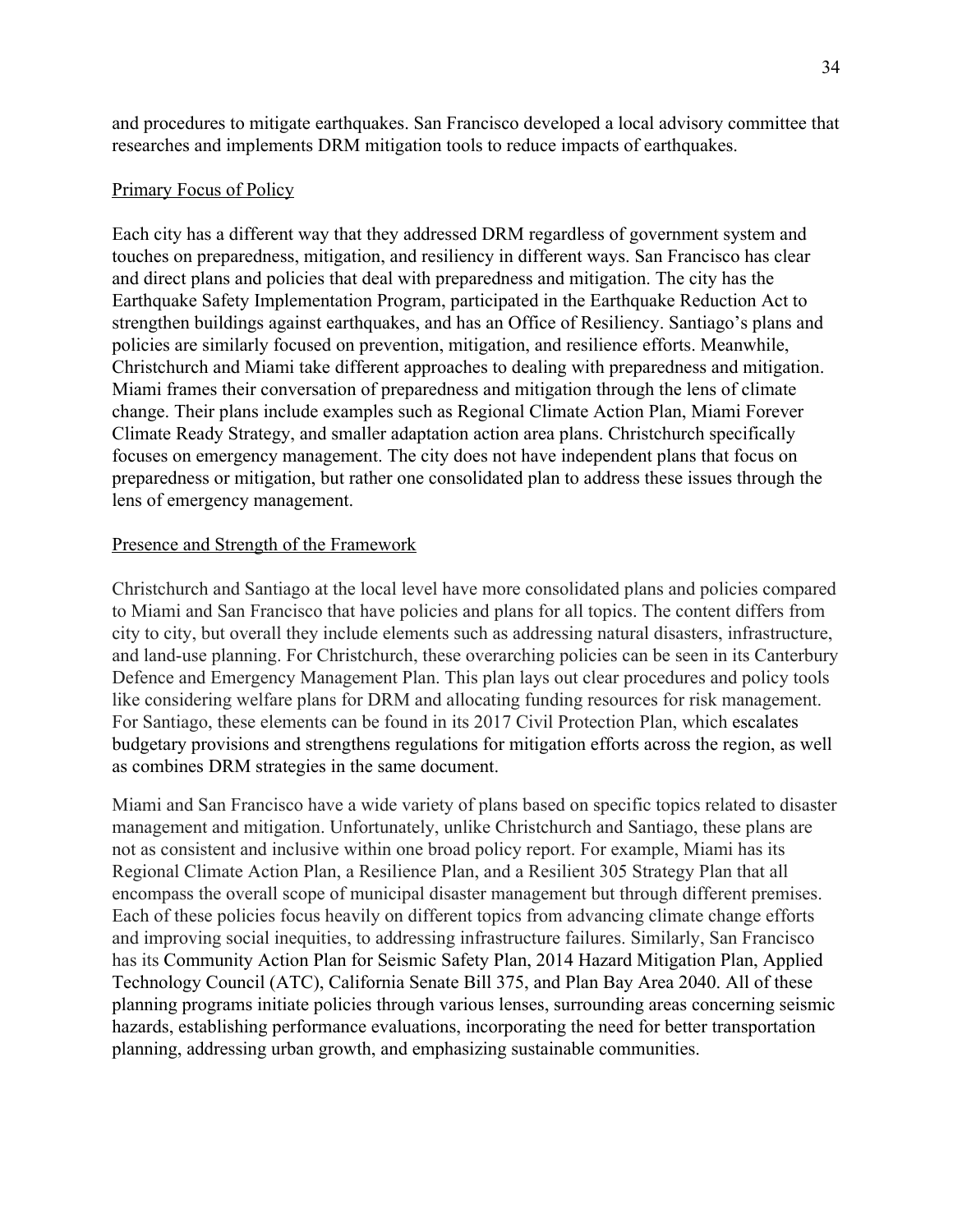# The Sources and Approaches to Policy Making

These different approaches to policy content reveal how U.S cities in general use more incremental methods when it comes to policy, planning, and legislation compared to Christchurch and Santiago. Additionally, demographics and social structure, geography also plays a key role in affecting policy and legislative procedures. For example, New Zealand's relatively small population enables the country to have less ground to cover for disaster management and can lead to quicker results in the process. This dynamic is not true for the U.S. or Chile, with both Santiago and Miami's metropolitan area population surpassing the entire country of New Zealand alone—each by over 2 million inhabitants. Factors like these can significantly hasten or stall the policy-making process in times of crisis—all of which can influence the area of damage done, the amount of money used, and the number of people saved.

# Conclusion

There are many factors that come into play when characterizing the nature of the policy process. Policy and laws are framed through a variety of lenses that prove integral to how DRM is shaped, managed, and implemented. Here, we see that Christchurch and Santiago work under a unitary policy process, with Christchurch being active in the field of emergency management and cumulative government intervention. Santiago, like Christchurch, works under a more consolidated planning and policy context, with plans and policies tailored more to prevention, mitigation, and resilience. San Francisco works under a consolidated government and policy structure with clearly defined policies dedicated towards preparedness and mitigation mostly for earthquake prevention. Lastly, Miami, like San Francisco, frames policy through a federalist system and steers its DRM process more towards climate change response than its counterparts. Knowing these vital concepts to formulate policy will help measure and dictate the viability of DRM moving forward.

# **Coordination for DRM**

Disaster risk management needs to involve a variety of different players. Governance arrangements, therefore, need to ensure coordination across these different players, including across different government levels and entities, as well as between government and external stakeholders. How did we see this being done in our case studies?

In several cases, the cities were made up of multiple municipalities. Where all the municipalities were under the same regional government or administration, coordination was done through formal bodies that included all the municipalities. This was the case with Christchurch and Santiago. In Miami, by contrast, county and city authorities worked both together and separately, but without a formal coordinating body. In San Francisco, the county and city were consolidated, so coordination was less of an issue.

The metropolitan areas of Miami and San Francisco both extended beyond a single city or county jurisdiction. Coordination with other neighboring counties was done in San Francisco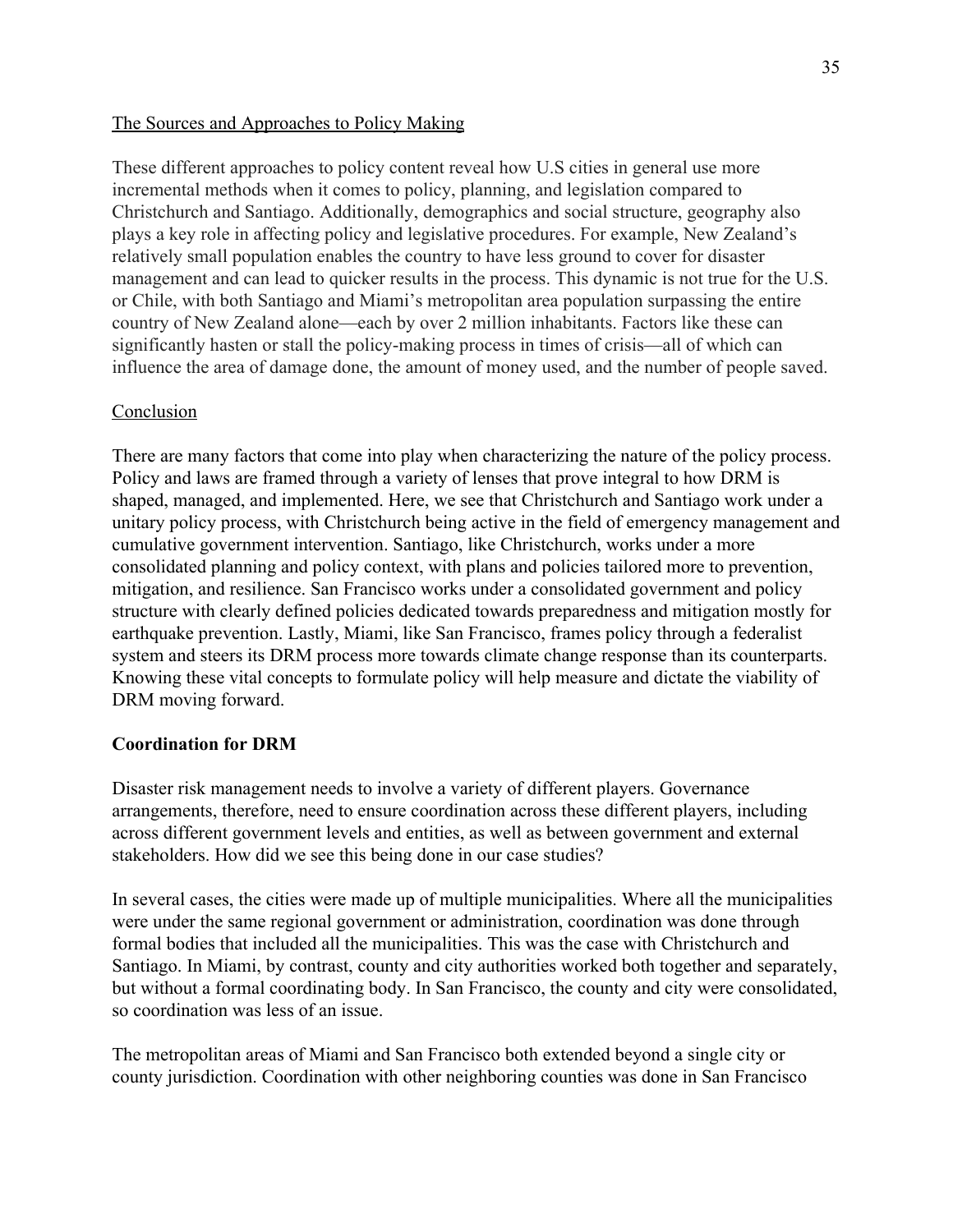through the Association of Bay Area Governments. In Miami, some planning processes were conducted among several adjoining counties.

Several of the cities (Miami and San Francisco) have Resilience Offices and a Resilience Officer who takes the lead in coordinating planning for resilience. That arrangement was created out of the 100 Resilient Cities Program, which has ended, but the cities have maintained the office. We have limited evidence about their importance, but our studies suggest that these offices do play a coordinating role in both San Francisco (including for risk assessment) and Miami. Located outside the regular emergency management departments of city administration, they are able to work more easily with a variety of government agencies and beyond the narrow context of emergency response.

In terms of engaging with a wider range of stakeholders, several cities have formal commissions or councils with membership from a range of government agencies, private sector, and sometimes nonprofit organizations. Both Christchurch and Santiago have such bodies: Christchurch at the regional level and Santiago at both the regional and municipal levels. Private sector membership tends to be utility and infrastructure companies, and the most typical nonprofits included were the Red Cross and other similar organizations. Preparing for implementation of response to disaster is a major role for these commissions. San Francisco's Lifeline Council also includes private companies, not just in an implementation role but also in assessing risk. See Appendix 3 for a detailed matrix of comparative city organizational structures.

Across the cities, the role of nonprofit organizations was less than we expected. In most cities, there was formal provision for participation on a commission or council but less evidence of actual participation in practice. Miami was the exception. There, a few strong nonprofits play an important role, but it was less formalized in terms of official links with government bodies.

Some of the most interesting and innovative examples of coordination were more informal arrangements. Among the examples of coordination that relates to prevention and mitigation with either the private sector or nonprofits are the following:

- Using a WhatsApp group to promote collaboration between experts from local government, nonprofits, and academia (Miami).
- Bringing together private utility companies, engineering companies, public service entities, telecommunication companies, academic and community partners to review the extent to which vital resources, such as water and electricity, will be unavailable during an emergency situation through the Lifeline Council (San Francisco).

In conclusion, coordination across government levels and entities is less of an issue in the unitary systems, but a critical challenge in federal systems, with Miami being the example of a city facing enormous coordination challenges because of the complexity of its governing arrangements. On the other hand, while Christchurch and Santiago formalize engagement with stakeholders outside government, there seem to be less opportunity in those unitary systems for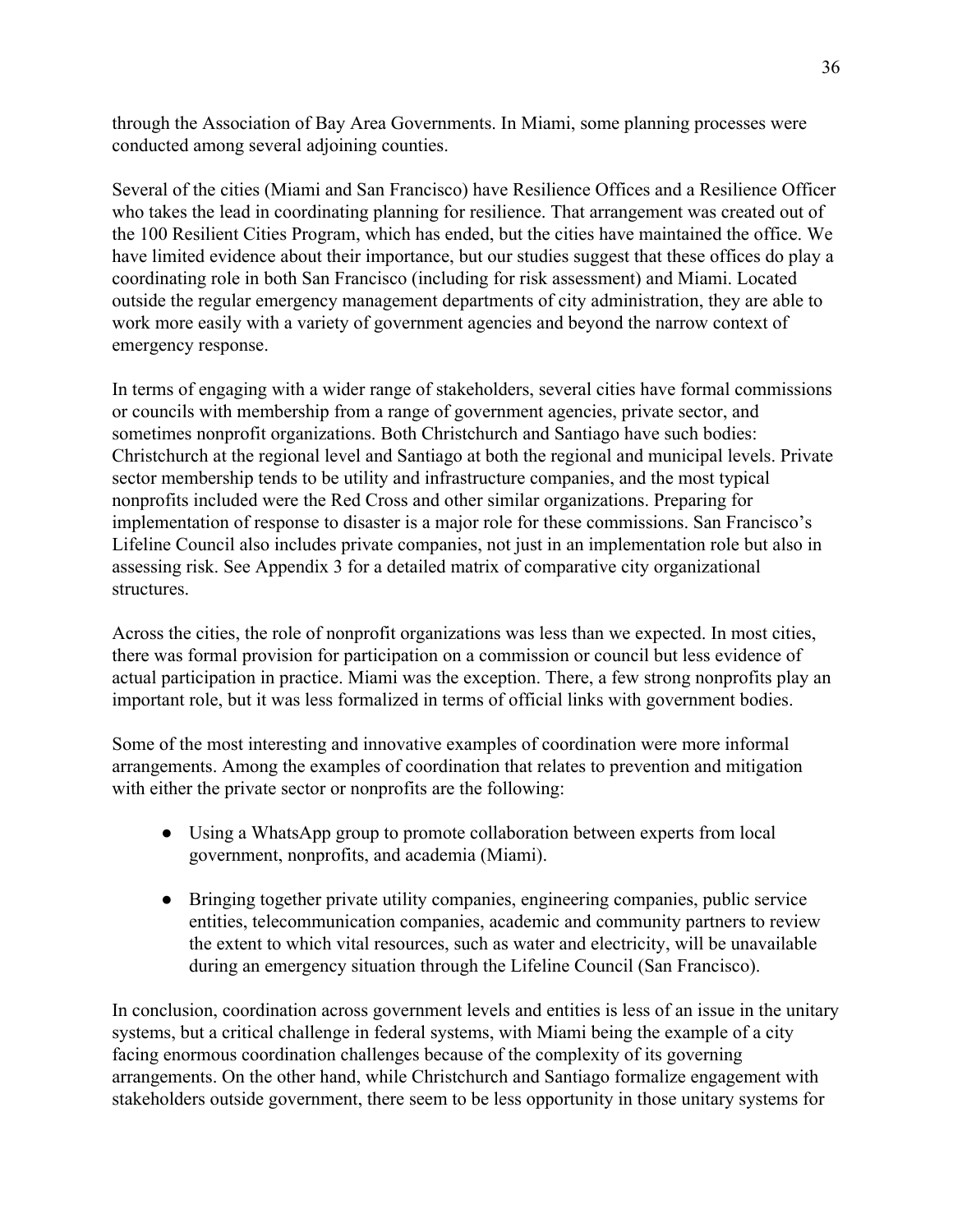those stakeholders' participation beyond formal membership in the commissions. The context of Mexico City, which functions within a federal system and with a fairly complex set of government structures, is more similar to the Miami and San Francisco contexts; their experiences and approaches are likely, overall, to be more relevant for Mexico city than those of Christchurch and Santiago. Appendix 4 includes a detailed matrix of coordination arrangements across the case studies.

# **Information**

The type of information that the cities share and distribute to the public, government decision-makers, and stakeholders is an essential area of focus that is crucial for planning and policy making, developing public-private collaborations and strategic initiatives, and empowering individuals and communities for preventing and mitigating natural disasters. The following analysis will compare the information strategies in the four case study cities, looking at types of information available, information management, information accessibility, and the limitations or shortcomings of efforts. The analysis showed that both Miami and San Francisco have the most robust information strategies of the four cities. Appendix 5 includes a detailed matrix of comparative information tools.

Our analysis is somewhat tentative, given research limitations. While we tried to get as complete a picture as possible, we were unable in some cases, especially in Christchurch and Santiago, to gain access to government data portals or other information tools.

# Information Tools

All four cities make available a variety of types of risk-related information for the public. These include comprehensive plans for response, recovery, prevention, and mitigation; risk and vulnerability maps, building codes and building information, and progress on mitigation projects.

One recurring theme is the creation of an online, interactive atlas or map (or matrix, for Christchurch) that identifies the city's risks associated with disasters and natural hazards. While the tools provide information on disaster risks, how the information is conveyed and what is included vary. For instance, Miami created Flood Risk Maps and Sea Level Rise Maps that allows the public to get information on the risks and vulnerabilities of specific addresses. In contrast, both San Francisco and Christchurch created risk atlases with more of a focus on people: the maps display information such as communities at most risk of becoming isolated during an event, health impacts of climate change, and social vulnerabilities at a neighborhood level. For Santiago, the information is presented as a multiplatform educational tool. The purpose of the Virtual Laboratory of Natural Risks is to teach about geography and different types of natural risks in an attempt to increase community resiliency and equip people to be better prepared for an emergency.

Another consistency across cities is the creation of the interactive web tool intended to provide information to the public on buildings. All cities utilize such a tool to provide the public with information, including building permits, enforcement codes, building code violations, and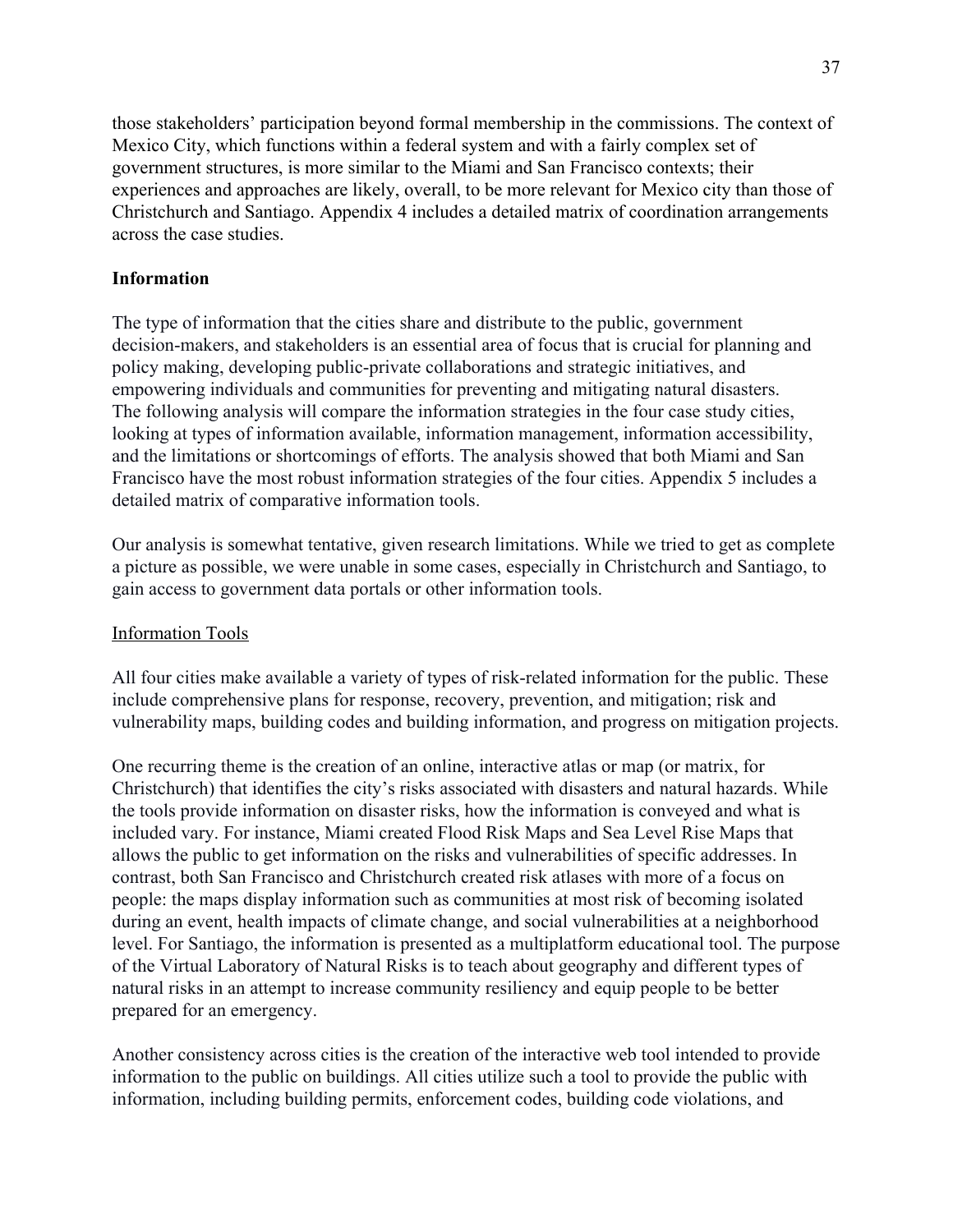assessment ratings for buildings in hazard-prone areas. The intent of these tools appears to be to increase transparency and government accountability regarding sustainable development and building/updating buildings to be safer. However, San Francisco stands out in having more tools than any other city.

While all of the cities had similarities in types of information provided, there were a few instances where the cities are innovative and unique from the others. San Francisco particularly had more innovative tools than the rest. Examples of some of the innovative tools include:

- San Francisco's community-level asset mapping tool, which highlights the strengths and resources of 29 neighborhoods. This tool is different from the information available in the three other cities which mainly focus on the weaknesses and vulnerabilities of neighborhoods.
- San Francisco's Community Resilience Maps provides information unique from the other cities in that it display's quantitative measurements of resiliency and vulnerability to climate change stressors of numerous San Francisco neighborhoods. Included is data about a neighborhood's demographics, economy, environmental, hazard risk, health, housing, public realm, and transportation.
- Santiago's Virtual Laboratory of Natural Risks. Santiago has planned to update the tool to include a special section for teachers, which will include games and trivia for their students. This strategy of disseminating information through an educational platform is distinct from the other cities.
- Miami's 311 Contact Center acts as a secondary knowledge base for local government. The government crowdsources information gathered from residents' service requests and complaints and uses it to improve mitigation planning and procedures.

# Information Management

Information management in disasters is constructive in guiding plans, projects, and laws that mitigate and prepare for risks. Various sectors create and manage the information tools mentioned above, including universities, businesses, public entities, and national and local departments. Each city shows that they have a distinct way in which information is generated.

For the most part, almost all the tools are published and available on a government website. Distinctly from other cities, two of the San Francisco tools, the Building Eye and Fire Department Inspection Map, were both created by businesses. In contrast, the building information tools in the other case study cities were all created by the government. Government information management is predominantly seen in the city of Miami, which produces most of its information in collaboration with local, regional, and national departments. Finally, cross-sector coordination with universities/academics play an essential role in generating information tools. This is largely seen in the tools created in San Francisco and Santiago. University departments play two roles in San Francisco, they either spearhead the tool, or they offer scientific data and empirical evidence that helps create the tool. However, in Santiago, the KimGenLab was developed by a university department, was funded by government funds, and is supported by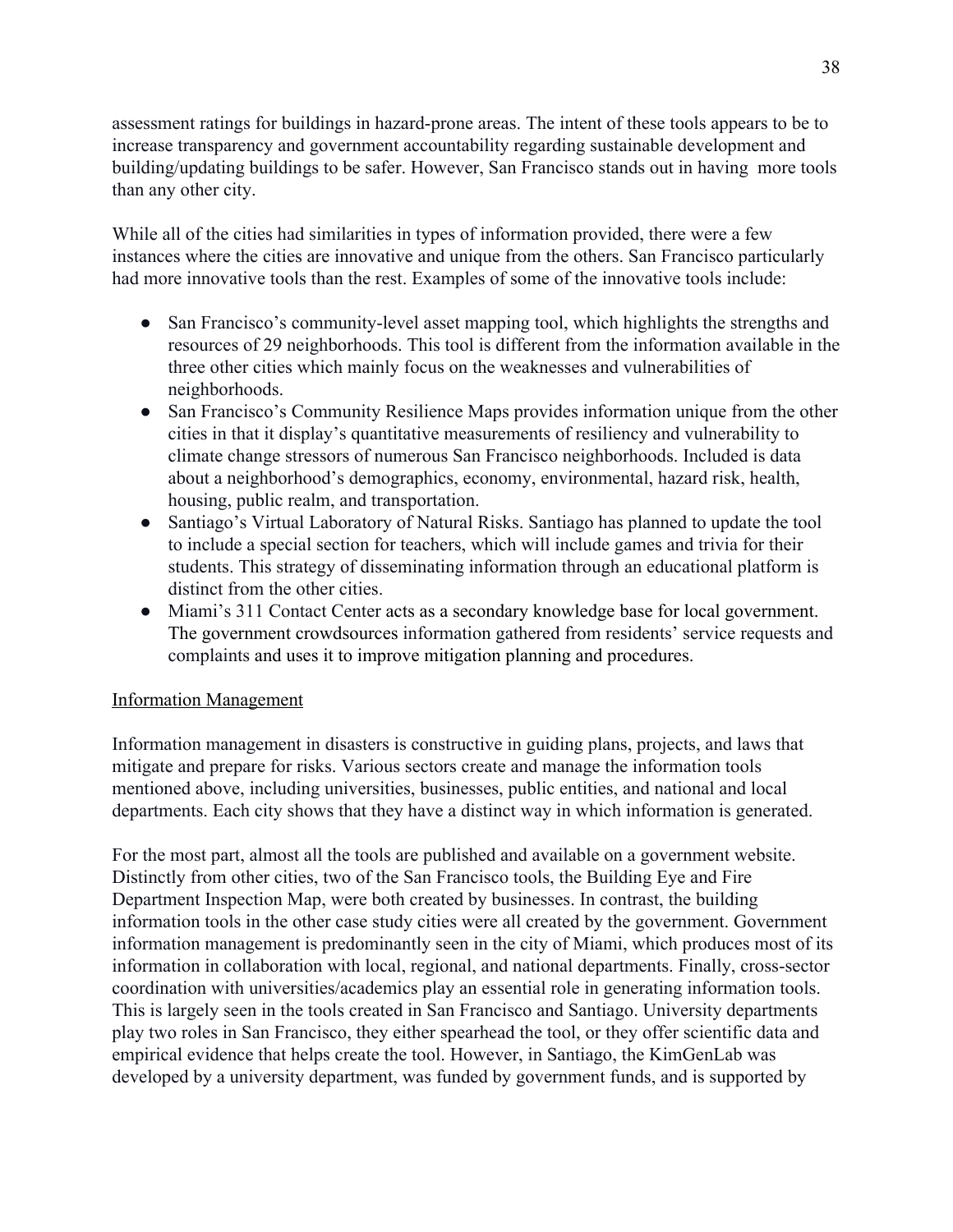nonprofit organizations. Having multiple sectors producing maps could increase transparency and as well as increase the amount of information available to the public.

#### Information Accessibility

Accessibility of information is based upon whom the information is made available to, where it is located, and its usability. As mentioned above, most of this information is shared by the respective governments to be more transparent with the general public. However, "open to the public" does not guarantee all people have access to the information.

For all of the case study cities, the central platform to share and disseminate information is online. A consistency observed in each of the four cities is that the primary audience is technical experts. All of these web tools are open to the public, except for San Francisco's Building Occupancy Resumption Program that uses an online tool to streamline the building inspection process and is only available for business owners. While information is available to the public, it is tailored for the target audience and may not be intended for public use. One example is Miami's flood risk maps. They are available to the public but primarily created for banks and insurance companies, thus making them highly technical and hard for residents to navigate.

A consistent theme across each case study is the lack of accessible information to marginalized communities. As mentioned, most of the information is available in an online platform with no alternative options to access the content. For a person without access to a smartphone or computer, this information may not be accessible. For example, low-income communities may not be able to afford the technology and the elderly community may not be tech-savvy enough to navigate an interactive, multi-layered Flood Risk Map. Inaccessibility to information can further exacerbate the exclusion and vulnerabilities of marginalized communities. Miami was the only city to offer an alternative for the public to access information. Individuals have the option to obtain PDF versions of the Flood Risk Maps (FIRM) by contacting the county's Environmental Resource Management Department. Physical copies of the FIRM maps can also be viewed in the same department. Though, the Miami-Dade County website did clarify if one wanted to keep a copy of the map, they had to be purchased from FEMA by calling the Map Service Center. While offering print versions can make information accessible, Miami's strategy seems time-consuming and more costly to individuals.

Aside from offering multiple ways to access information, it is essential to have content available in multiple languages in order to help ensure usability. All of the cities offer information resources in multiple languages, except Christchurch, where most of their information is only available in English given most residents speak English. As a whole, all four cities appear to currently be mostly one-dimensional in how they disseminate risk-related information (via online), meaning that it may be inaccessible to marginalized communities.

#### Conclusion

In conclusion, having a robust information platform is critical to mitigate and prevent a disaster. Across the four cities: the type of information, tools created, who created the tool, and who can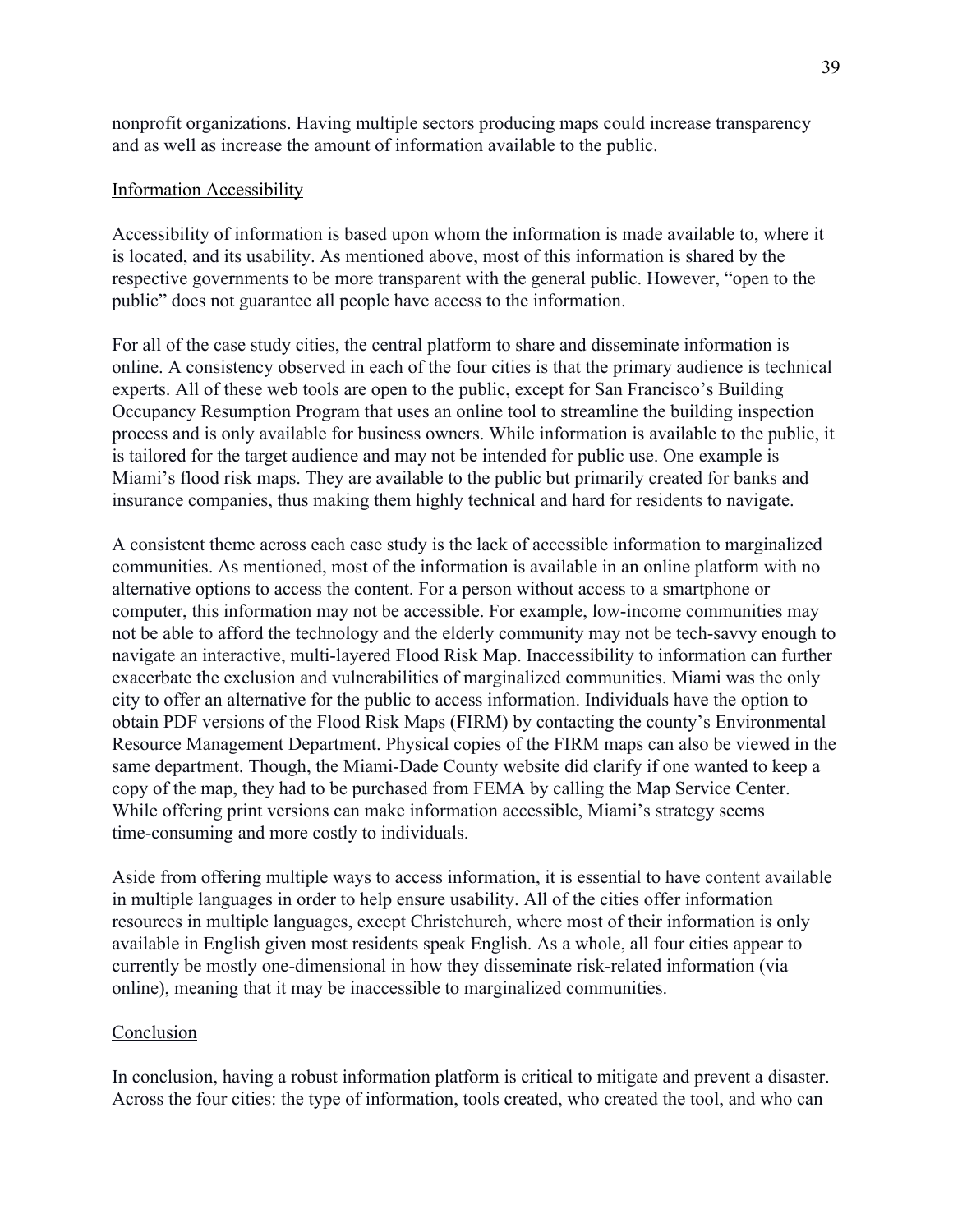access the information, varied in many regards. The few consistent themes seen in all case studies included: government's involvement in information management, the use of maps/matrices, and the publishing of tools in an online platform. Additionally, in all cities there seems to be limited usability due to the complex nature of the webpages and data sets. The data does provide key insights on information that is relevant to Mexico City.

While Mexico City's Risk Atlas provides detailed technical information regarding natural hazard risk that is useful for decision-makers, Mexico City can consider the creation of interactive tools to educate the community or provide an information platform for the community to access. Such as creating tools that provide information to the public on buildings. Finally, the data pointed to both of the U.S. cities: Miami and San Francisco, as the cities with the most comprehensive and unique information management and dissemination tools.

# **Communication**

Ensuring effective communication is an essential dimension of governance for risk management. Our four cities share many similarities in communication strategies. We looked across the cities at their communication between government and other stakeholders, as well as communication with citizens and communities, including issues of reaching vulnerable communities. The analysis below highlights how cities try to communicate with the public and other stakeholders through early warning systems, public communication, cross-sector communication, and multi-directional communication. Appendix 6 includes a detailed matrix comparing avenues of communication.

# Early Warning Systems

Communications aimed at reducing the impact of an impending hazard were fairly uniform across our case study cities. All cities had early warning systems dedicated to reaching the public at large. Each city utilized conventional methods of communication for their early warning systems such as alarms and broadcast media. Notably, San Francisco's text-based notification system allowed residents to receive alerts on up-to-date information on current emergencies, including specific action the public should take (i.e. boil water, shelter-in-place, avoid specific areas). This sort of information delivered quickly sets the stage to prepare coordination efforts post-disaster and could be an effective mitigation tool so long as people register to receive alerts.

Noteworthy capacity building communication has improved the mitigation efforts of San Francisco. The Building Occupancy Resumption Program is an innovative program designed to reduce delays of post-disaster building inspections by deputizing inspectors to conduct emergency inspections. Programs like this in Mexico City that could target structures where socially marginalized populations live could significantly reduce the impact of disasters on them in the future.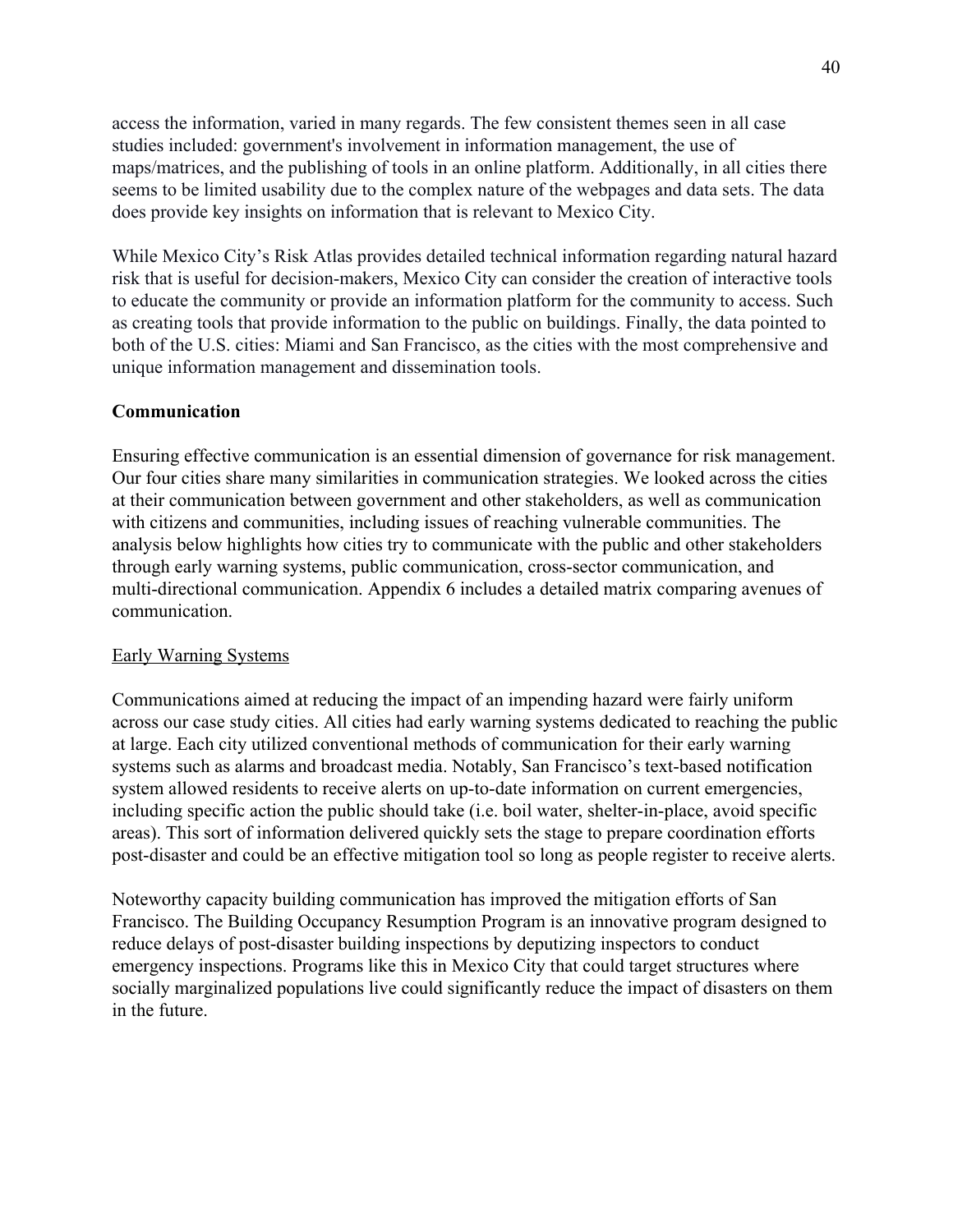# Communicating with the public and neighborhoods

In all the cities, the majority of risk communication from government to the public was online. Each city posted information online through websites and social media. San Francisco went to the greatest length at streamlining risk communication online by making every tool for receiving risk communication available on the same web page.

Because much of the information about risk is designed for technical experts and decision makers, its technical nature presents a barrier to the general public. Therefore, one key component of a communication strategy is finding ways to make the information understandable for more general users. All of our case study cities had maps depicting risks at various levels; however, San Francisco's Community Resiliency Indicator Maps deserved some added attention. Rather than being cluttered with layers and complex menus like other cities' maps, these maps were specifically designed to be used by neighborhood organizations, private partners, and other government departments. The maps were categorized plainly across a wide range of neighborhood-level risks and the raw data is available for public consumption. This approach showed considerable attention to communicating with neighborhoods and the public in general.

There were various approaches to communicating with low-income neighborhoods. The municipal government in Santiago placed a greater emphasis on meeting people personally in low-income neighborhoods. These meetings produced Personal Disaster Contingency Plans tailored for individual households. Engaging with the public on a personal level presumably can be effective but inevitably takes a lot of time, resources, and workforce to accomplish.

We saw several efforts to communicate with other types of vulnerable groups, including having risk information produced in multiple languages and using not only online but also print media, radio, and television. San Francisco accomplished this through a partnership between the mayor's office and nonprofits - the Vulnerable Population Working Group is dedicated to informing and connecting with identified vulnerable populations, such as disabled people.

# Education and Capacity Building

A few of our case study cities had invested in education and capacity building efforts to bolster their prevention and mitigation efforts. Christchurch's emergency management department in particular went to greater lengths to incorporate education on risks and disasters to the public. Examples of this included their "Be Prepared" resources for families, children, businesses, and communities. These resources contained information on what everyone can do to mitigate the effects of disasters. Additionally, Christchurch was the only case study city that formally incorporated disaster and risk education into school curriculums.

Workshops and other educational programs to help build individual and community capacities were one of the communication strategies utilized to reach low-income communities. Notably, these were most often carried out by nonprofit organizations, either on their own or in collaboration with the local government. Santiago and Miami both had examples of this kind of strategy, and nonprofits played a key role in both cities.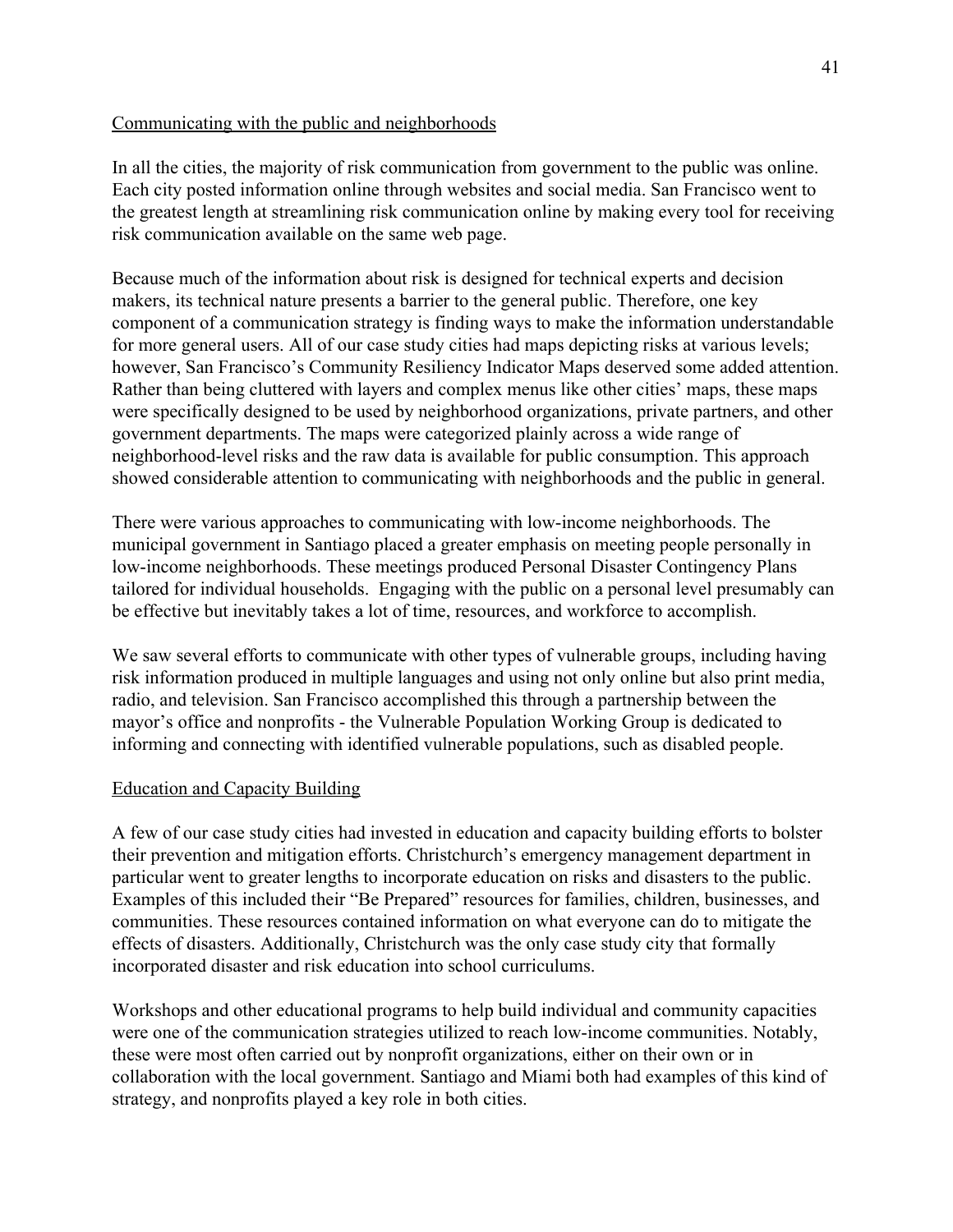#### Cross-sector Communication

Communications that assist in coordinating efforts across sectors varied widely among the case study cities. Public forums were a common theme among case study cities. Santiago and Christchurch in particular placed an emphasis on nonprofit participation in these forums. Cities also used technology to coordinate and communicate with the public. Miami's coordination communication involved a network of experts, government officials, academics, and nonprofits communicating informally through WhatsApp. San Francisco's MyShake mobile application connected citizens with the U.S. Geological Survey and other global earthquake authorities to understand impacts of seismic events. All of these seemed like effective practices for promoting coordination geared towards prevention and mitigation.

# Multi-directional communication

Multi-directional communication is a tool that has avenues that allow information to flow between multiple communication channels. Both Christchurch and Miami had examples of this form of communication. Miami has the 311 call center that allowed citizens to report issues, as well as, allow local government to address concerns that a caller may have. In Christchurch, multi-directional communication occured through in-person forums or meetings. Both practices are seen as positive tools.

# **Conclusion**

Looking at communication strategies and practices in each of the four cities provided an overview of what they were doing and how communication was done. As the analysis indicates there are a variety of different communication structures that could be implemented to ease in the flow of communication. Tools such as forums or 311 call centers can aid in the flow of information between both local government and its citizens. Meanwhile, different top-down or bottom-up techniques, such as citizen education or multiple languages used for information sharing, are implemented. Despite different different contexts, each city can benefit Mexico City from their lessons.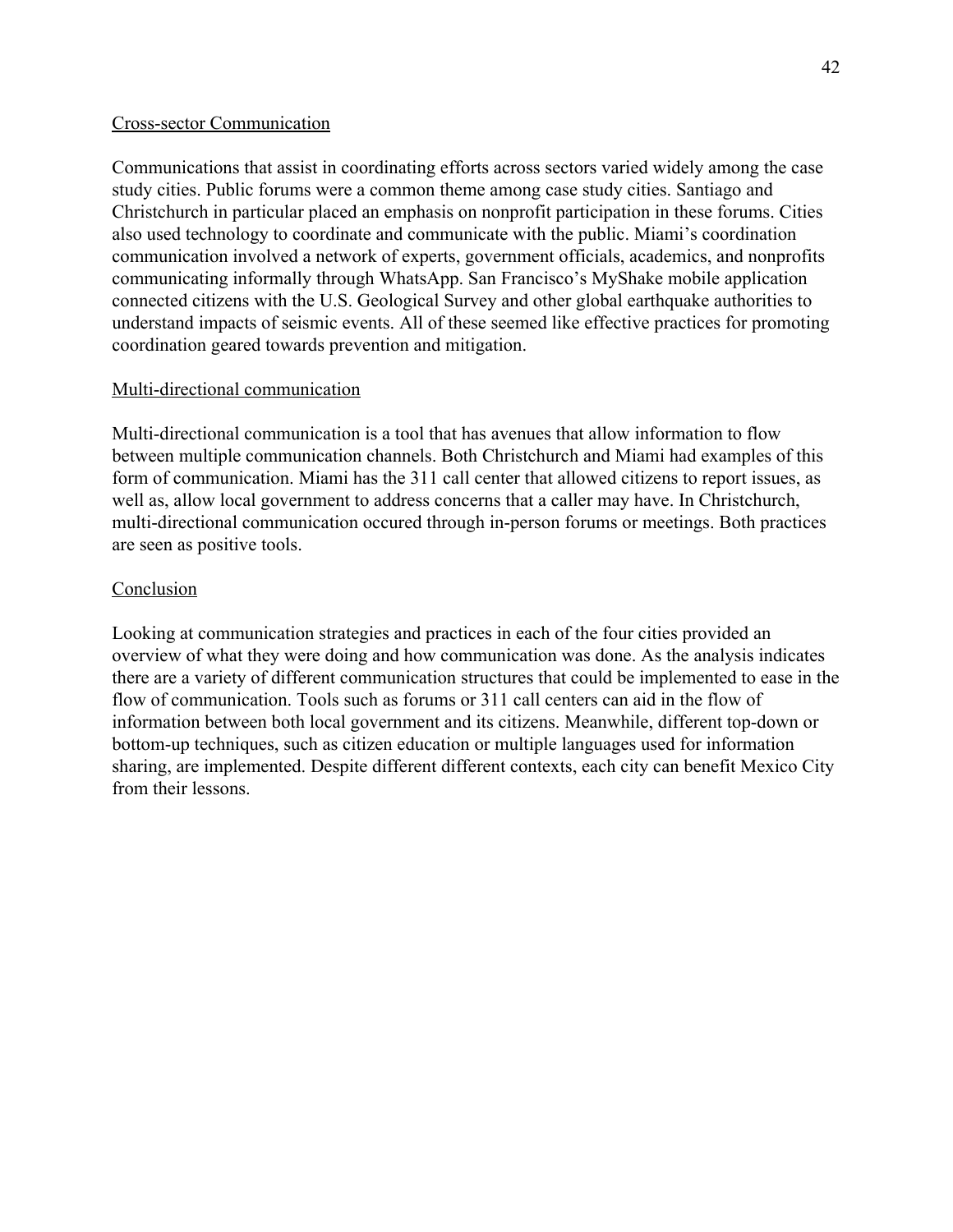# **6. LESSONS LEARNED & CONCLUSIONS**

Our analysis of the experiences with disaster risk governance in Christchurch, Miami, San Francisco and Santiago has provided insights into the central dimensions of governance that we have studied: coordination, information, and communication. In this concluding section of the report, we seek to draw out key learning from the study. We address first considerations that affect the shape of DRM governance across the cities and also the relevance of potential lessons for Mexico City. Then we outline lessons learned for each of the dimensions of governance.

# **Considerations**

It is important to note that each case study comes with its own context; no two cities are alike. We found three sets of factors that were important in shaping DRM and its governance.

● **Economy and inequality.** DRM is expensive to implement for governments, and income level also affects households' ability to prepare for and withstand emergencies. The United States and New Zealand are wealthy countries. Chile's per capita income is lower than the other countries, but still somewhat higher than Mexico. This means the four cities in our study may have more money to place towards DRM.

The level of inequality is a measure of the degree of social vulnerability. Inequality is fairly high in the United States, as it is in Mexico, whereas New Zealand has a lower level of inequality than the other countries, suggesting a relatively low social vulnerability. Christchurch thus has less of a challenge of reaching vulnerable communities than the other cities, including Mexico City. In terms of income and inequality within the cities themselves, Miami and Santiago stand out for having great disparities in income and large poor populations.

- **Size and heterogeneity of population.** These factors affect the magnitude and complexity of the challenges faced in DRM. Like Mexico City, Santiago, San Francisco, and Miami have large and diverse populations. Meanwhile, Christchurch is smaller and more homogeneous than the other cities.
- **Government structure.** Santiago and Christchurch are part of unitary systems, while Miami and San Francisco, like Mexico City, function within a federal system. These differences are important in understanding where policy originates and how it is implemented. Santiago and Christchurch may naturally have a more cohesive policy, given the governmental structure.

These factors need to be taken into account in considering the relevance of DRM arrangements in the four cities to Mexico City. Miami and Santiago are the closest to Mexico City in size, Santiago is more a peer on income level. All the cities except Christchurch face similar challenges of vulnerable populations due to low-income and socio-economic vulnerability. The U.S. cities have the same overarching government structure of federalism, which we found to be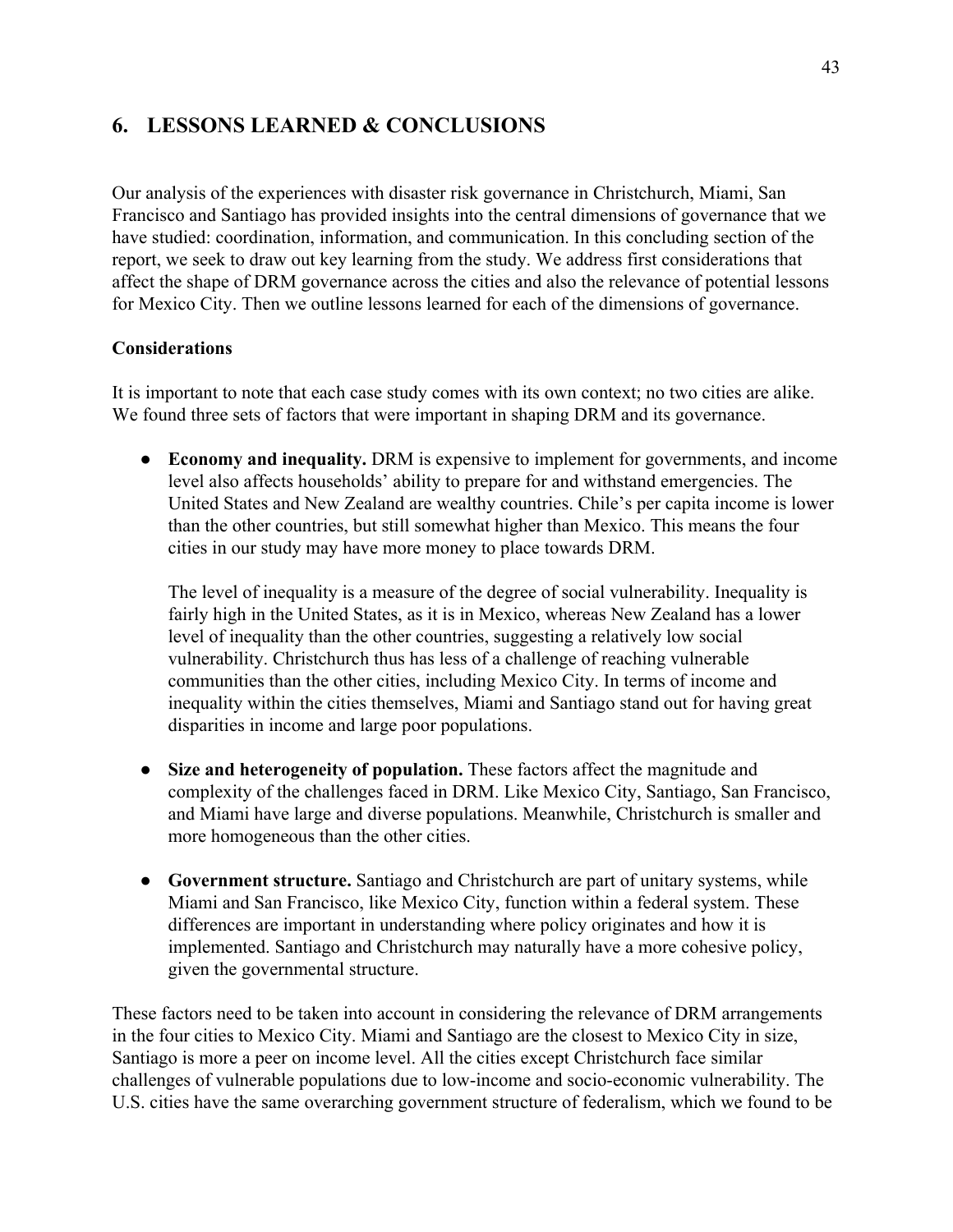a major influence on DRM governance, suggesting that the approaches adopted by Miami and San Francisco may be of particular relevance to Mexico City.

# **Lessons Learned**

Below are our reflections on the key insights from the study of the four cities. For each of the areas of governance—coordination, information sharing, and communication—we considered what the case studies had shown to be the major challenges in the area, with particular reference to prevention and mitigation of disaster. We then identified what came out of the experiences as good practices that helped address the challenges.

# Coordination

Institutional arrangements for disaster risk management need to ensure effective coordination vertically--between different levels of government--and horizontally--across different units of government at the local level and beyond, to include a variety of stakeholders. In our case studies, we found that vertical coordination was generally addressed fairly comprehensively in the unitary systems, while national-local coordination in the U.S. cities was often a matter of a mix of funding as incentives for policy change at the local level. Coordination across the local level was also more planned and controlled in the unitary systems. It was more complex and messy in the federal systems, especially in Miami, but essentially functional. We found, though, that the issue of engaging with key stakeholders was both important and one of the most difficult aspects of coordination.

# *Challenges*

- **Bringing a variety of stakeholders to the table.** Disaster risk management is complex and must bring a variety of stakeholders together to address mitigation and prevention. Therefore, a variety of actors, including nonprofits, experts, and community members must be formally engaged to carry out DRM.
- **Making stakeholder engagement real and meaningful.** Formal coordination needs to be coupled with a willingness on the part of all stakeholders involved to utilize formal structures for them to be successful. This willingness is manifested in the form of informal mechanisms for coordination. Informal mechanisms for coordination can be understood as functional working relationships.
- **Ensuring that policy, plans, and practice are informed by expert voices.** Analysis and assessment are involved in identifying geophysical or natural risks, social and economic vulnerabilities, and weaknesses of the built environment. This leads to a need for a variety of expert voices to ensure a wide range of perspectives.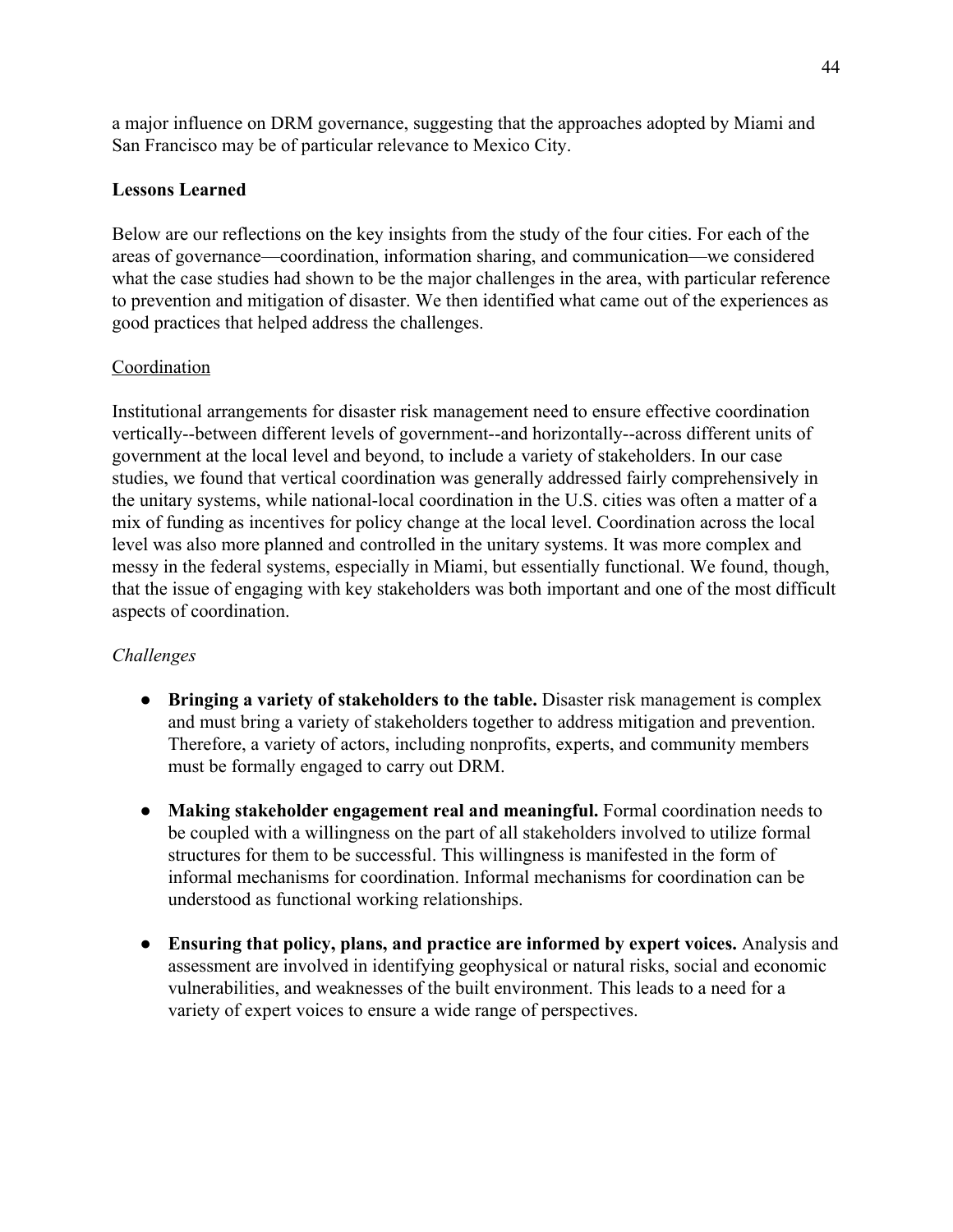#### *Good Practices*

- **Establishing inclusive decision-making bodies that foster coordination.** Formal committees or commissions that bring multiple actors together and establish actor roles, responsibilities, and relationships are valuable for coordination. Each of the case study cities included a formal process to receive feedback on policy or implementation from nonprofits and businesses through a committee, council, or group. These entities meet regularly and provide a space for the nonprofits and private sectors to voice their concerns. Christchurch's model was specifically impactful since the CEG provided the space for all stakeholders to come together and work on how policies would be implemented. This model allowed for nonprofits and businesses to jointly collaborate on recommendations rather than through more closed-door meetings.
- **Building social capital and mutual buy-in.** Formal mechanisms do not replace informal information/relationship networks. Informal mechanisms for coordination (functional working relationships) can be promoted through social capital and increased buy-in (prioritization of coordination) by all the actors involved. For example, in Miami a strong working relationship was formed between certain nonprofits and government agencies in part due to people's moving between jobs in government and nonprofit organizations. Another example of informal information networks are the nonprofits in Christchurch. The nonprofits meet quarterly outside of the government meetings to address the needs of their clients, network with each other, and see what resources are available or soon to be cut off.
- **Developing meaningful relationships with experts.** Three of the cities have consulting relationships between their local governments and academia. Both Christchurch and San Francisco have ongoing, formal consulting relationships with an academic institution. These consulting relationships offer scientific data and empirical evidence that helps inform policy implementation and assess risk. When tied to a specific academic institution, this approach may lack the needed range of perspectives, such as including social scientists. Another style of relationship with experts is found in Miami. In Miami, the local government partners with a local nonprofit that advocates for the academic and scientific community within the city. This relationship is broader and pulls from a variety of experts on many different topics.

#### Information Sharing

Information is critical for disaster prevention and risk mitigation. Those phases require assessment and analysis of risk, which are information-intensive activities. But they equally require citizens' and communities' taking actions that reduce risks, and that requires information relevant at that level. Our studies showed that every city had risk-related information available for decision makers. The main challenges were not there, but were with regard to the availability of needed information for citizens and communities.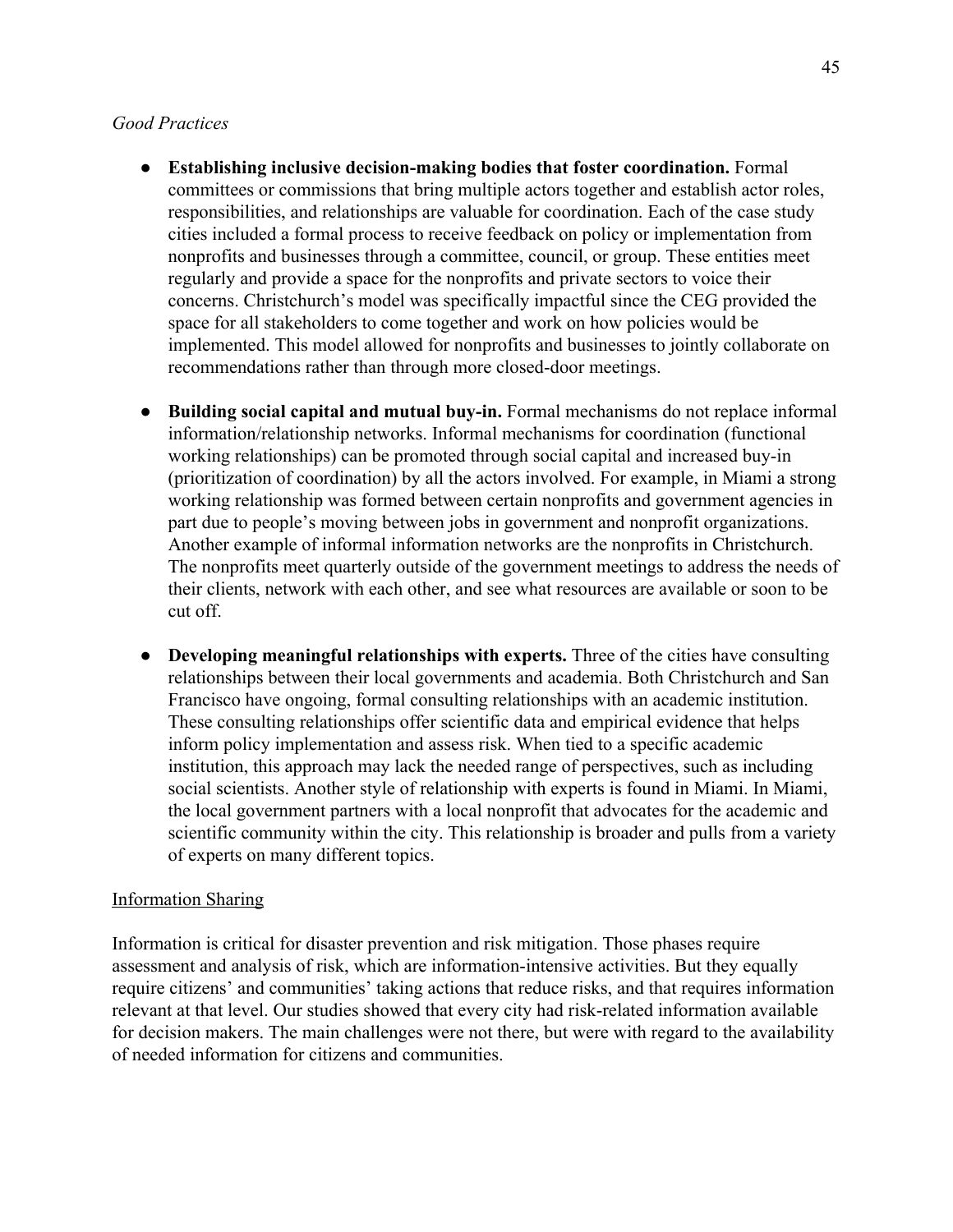# *Challenges*

● **Making risk-related information available, accessible, and usable for communities.** Residents need to understand the risks and vulnerabilities they face to prepare and mitigate effectively. They have varying degrees of background knowledge, technical expertise, and information accessibility, and they face different situations. Therefore, a variety of types of information should be available so that the information is both widely usable and accessible by the public. It needs to be relevant and practical for their needs.

# *Good Practices*

- **Intentionally designing information tools with citizens and community members as targeted users.** In an effort to increase access and usability of information tools, they need to be designed with residents being the target audience. While this level of intentionality was missing from a majority of the case studies, it was found in San Francisco. San Francisco offered easy to use interactive online maps that focused on the city's various risks and hazards. Additionally, Santiago created the KimGenLab tool with the intention of it serving as an online educational tool to teach community members about natural hazards and risks. The KimGenLab has been viewed as a positive educational tool. These tools appear to be created with the target audience being the public. This can be the differentiating factor in how usable information is.
- **Working across sectors when creating informational tools.** A benefit of having a multitude of stakeholders collaborating, sharing information, and creating informational tools is the increased overall amount and types of information available, as well as increased usability, reliability, and relevance of the information. A trend, most recognized in San Francisco, was the involvement from multiple sectors including government, academia, nonprofit, and businesses. Examples of their tools include:
	- ❏ Building Eye- created by a business,
	- ❏ The Berkeley Digital Seismic Network- created collectively by Stanford University and the United States National Seismic Network,
	- ❏ The Community Resiliency Maps- created collectively by government, nonprofits, academic institutions, and community members.

# Communication

Communication is closely linked with information, but involves active steps and strategies to make sure that information and messages are conveyed to the people who need to receive them. In prevention and resilience, failures in communication lead to inadequate coordination, as well as to failure to enable individuals and communities to take steps toward reducing their own risk or participating with the city government and nonprofits in increasing resilience.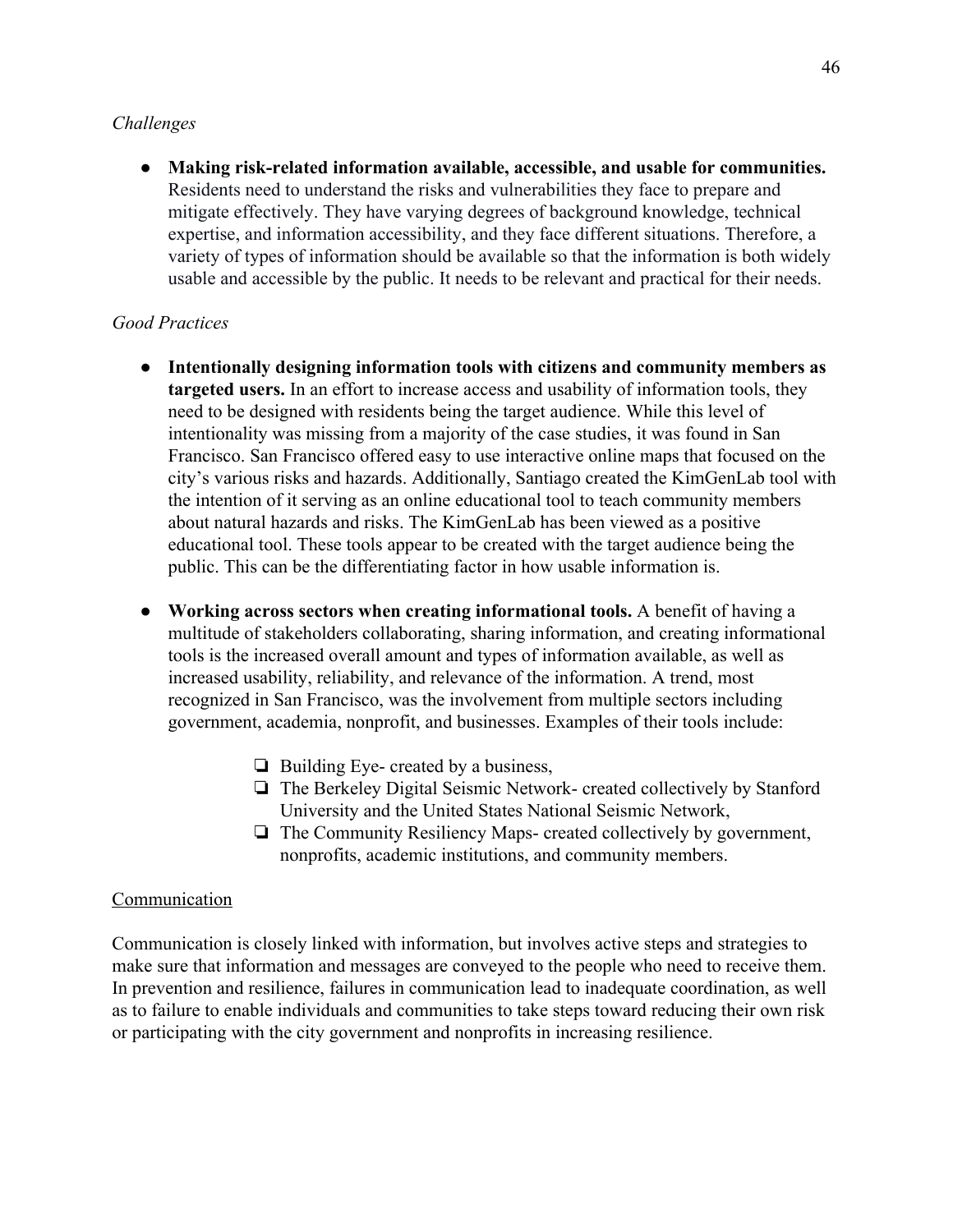# *Challenges*

- **Communicating with citizens and community members at large**. Risk-related information needs to be actively communicated to the public in a way that is easily accessible, usable, and reliable. To gain a holistic understanding of a situation, there needs to be a variety of different communication channels. The general public will not benefit from it unless it is purposefully communicated to them through channels they have access to and can understand.
- **Effectively reaching marginalized groups.** Risk-related information needs to be intentionally communicated to different marginalized groups to prepare them for potential risks and mitigate negative outcomes. Marginalized groups often do not have the same resources that the public at-large does, but are often in more vulnerable or risk-prone positions than the public at-large. As they are notably more vulnerable and have less resources, they are in more danger.
- **Facilitating co-learning.** Creating open channels that encourage multi-direction communication is valuable. Top-down channels can provide wide-scale, accurate information, while bottom-up channels can provide community-based knowledge and understanding of people's realities, needs, and priorities. Additionally, creating a co-learning environment where everyone gains greater DRM knowledge can result in greater impact on mitigation and preparation efforts. Co-learning can occur at many levels including: intergovernmental, cross-sector, and with communities. Increasing the knowledge base not only helps to further educate partners and community members, but it can increase capacity to more effectively carry out DRM.

# *Good Practices*

- **Diversifying means of communication.** All case studies have robust online presences, however, to reach additional communities that may lack access to online materials or the ability to read a country's common language alternative methods must be used. Diversifying the means of communication can assist in this process. Additionally, the use of print material in secondary languages found in the community, such as San Francisco and Miami having print material available in Chinese and Spanish respectively, can aid in reaching marginalized communities. Best examples of alternative means of communication include:
	- ❏ Christchurch's use of print material in newspapers
	- ❏ Miami's use of mailed print material, television adverts, radio programing, and the 311 call center
	- ❏ San Francisco's text alert program
- **Carrying out targeted community outreach.** Community outreach was critical to educating the community and receiving feedback from the community; however, targeting specific communities had a more significant impact on communities than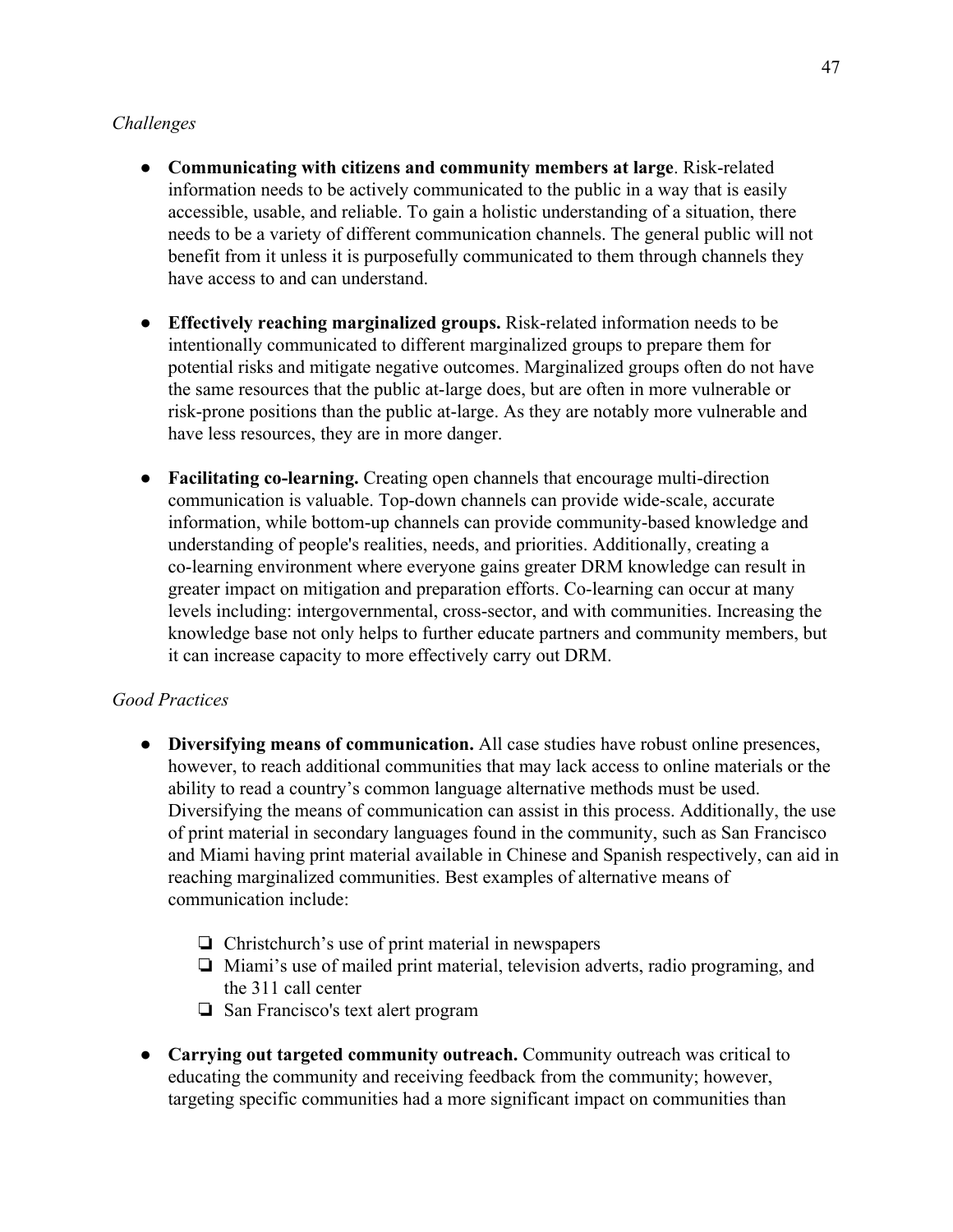general outreach. Santiago ran a community preparedness program in over 900 locations to target low-income areas that need the greatest assistance in this area. The government officials facilitating the training also use this time to go door-to-door in the communities to further the education efforts. Additionally, Christchurch relies heavily on in-person meetings and forums to gather community feedback, and this system is widely viewed as a success.

- **Partnering with nonprofits.** Nonprofits play a vital role in engaging with communities and helping them understand risks. The pre-established relationships and trust nonprofits have built within a community have proven to be advantageous. Without the nonprofits help, government departments may not have the capacity to carry out direct communication. Utilizing this partnership can be beneficial for all parties involved. Throughout the case studies there were examples of local governments working with nonprofits to better reach communities. Overall, outcomes of such partnerships are successful and governments are able to be responsive, better inform communities of their risks, and provide them access to resources and programs.
- Learning from local experts to inform DRM. Utilizing a bottom up approach requires multi-directional communication channels and promotes co-learning. People living within neighborhoods possess knowledge and expertise that can be useful to help inform DRM policy and decision making. Miami is currently deploying a pilot program where the county Office of Resilience is partnering with local communities to better assess risk in their own neighborhoods. They are asking residents to take pictures of any damaged buildings or houses impacted by flooding or hurricanes. These photos can be used to help decision makers truly understand the risks marginalized communities are exposed too. Instead of the government producing maps and telling people where the risks are, they are seeking help from people within the neighborhoods, the ones who know the area best.

This project has highlighted the critical importance of coordination, information sharing, and communication in governance of risk management. The case study research has highlighted the different methods that cities have used to accomplish them. While there were overarching themes and ideas amongst all case studies, differences arose in the details. We found both innovative ideas and practices. Many of the challenges that we saw in the case study cities mirror challenges that Mexico City faces. Our intention in this project has been to provide perspectives on some international experience that can help inform the current efforts to build good governance for risk management in Mexico City.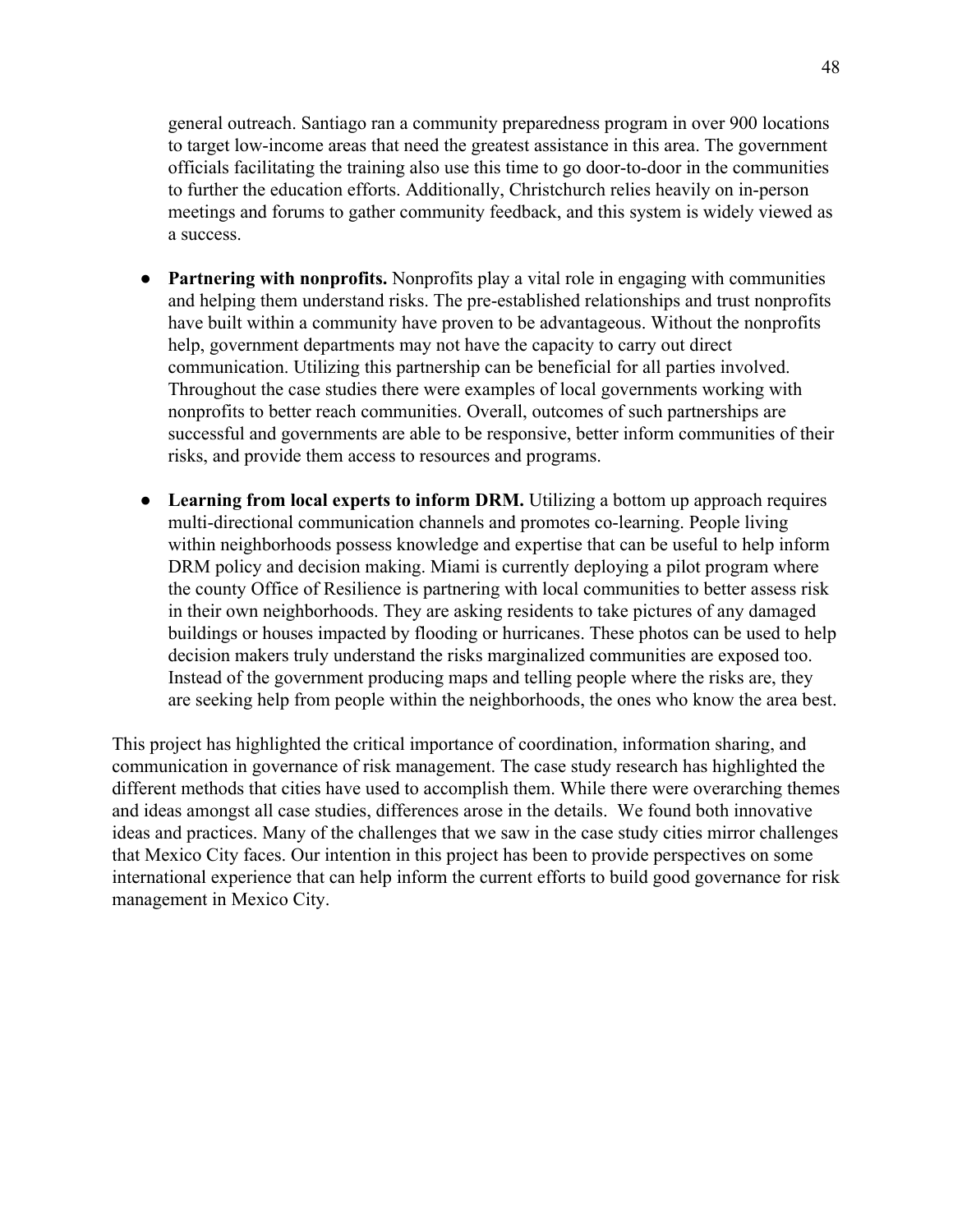# **APPENDICES**

# **Appendix A: City Context Matrix**

| <b>THEMES</b>                                          | <b>CHRISTCHURCH</b>                                   | <b>MIAMI</b>                                                                                    | <b>SAN FRANCISCO</b>                                                                                  | <b>SANTIAGO</b>                                                               |
|--------------------------------------------------------|-------------------------------------------------------|-------------------------------------------------------------------------------------------------|-------------------------------------------------------------------------------------------------------|-------------------------------------------------------------------------------|
| <b>City Proper</b><br>Population                       | 369,000                                               | 470,914                                                                                         | 883,305                                                                                               | 404,495                                                                       |
| <b>City Proper Land</b><br>Area                        | 546.66 mi <sup>2</sup>                                | 55.25 mi <sup>2</sup>                                                                           | 46.87 mi <sup>2</sup>                                                                                 | 8.49 mi <sup>2</sup>                                                          |
| Metropolitan<br>Population                             | 599,694                                               | 6,200,000                                                                                       | 4,730,000                                                                                             | 7,112,808                                                                     |
| <b>Metropolitan Land</b><br>Area                       | 17,183.2 mi <sup>2</sup>                              | $5,067.5 \text{ mi}^2$                                                                          | 2,470.3 mi <sup>2</sup>                                                                               | 5,947.21 mi <sup>2</sup>                                                      |
| Immigrant<br>Population                                | N/A                                                   | 55.4%                                                                                           | 34%                                                                                                   | N/A                                                                           |
| <b>Homeless Population</b>                             | 200                                                   | 3,700                                                                                           | 8,000                                                                                                 | N/A                                                                           |
| <b>Socially Vulnerable</b><br><b>Groups</b>            | Maori, homeless                                       | Recent immigrants,<br>communities of color,<br>homeless, those living<br>below the poverty line | Immigrants,<br>non-English speakers,<br>disabled, homeless,<br>those living below the<br>poverty line | Low-income<br>households and<br>communities,<br>households headed by<br>women |
| <b>Country Per Capita</b><br><b>Income</b>             | \$39,000                                              | \$59,800                                                                                        | \$59,800                                                                                              | \$24,600                                                                      |
| <b>Country Inequality</b><br><b>Rates (GINI Index)</b> | 36.2                                                  | 45.0                                                                                            | 45.0                                                                                                  | 50.5                                                                          |
| <b>City Median</b><br><b>Household Income</b>          | N/A                                                   | \$36,638                                                                                        | \$104,552                                                                                             | N/A                                                                           |
| <b>Notable Risks</b>                                   | Earthquakes and<br>volcanoes                          | Hurricanes, sea-level<br>rise, flooding,<br>lightning, tornadoes,<br>and droughts               | Earthquakes, fires, and<br>extreme weather                                                            | Earthquakes, flooding,<br>droughts, and wildfires                             |
| <b>Notable Major</b><br><b>Disasters</b>               | Earthquakes in<br>September 2010 and<br>December 2011 | Hurricane Andrew in<br>1992                                                                     | Earthquake Loma<br>Prieta in 1989                                                                     | Earthquake in 2010                                                            |
| Government<br>Structure                                | <b>Unitary System</b>                                 | Federal System                                                                                  | Federal System                                                                                        | Unitary System                                                                |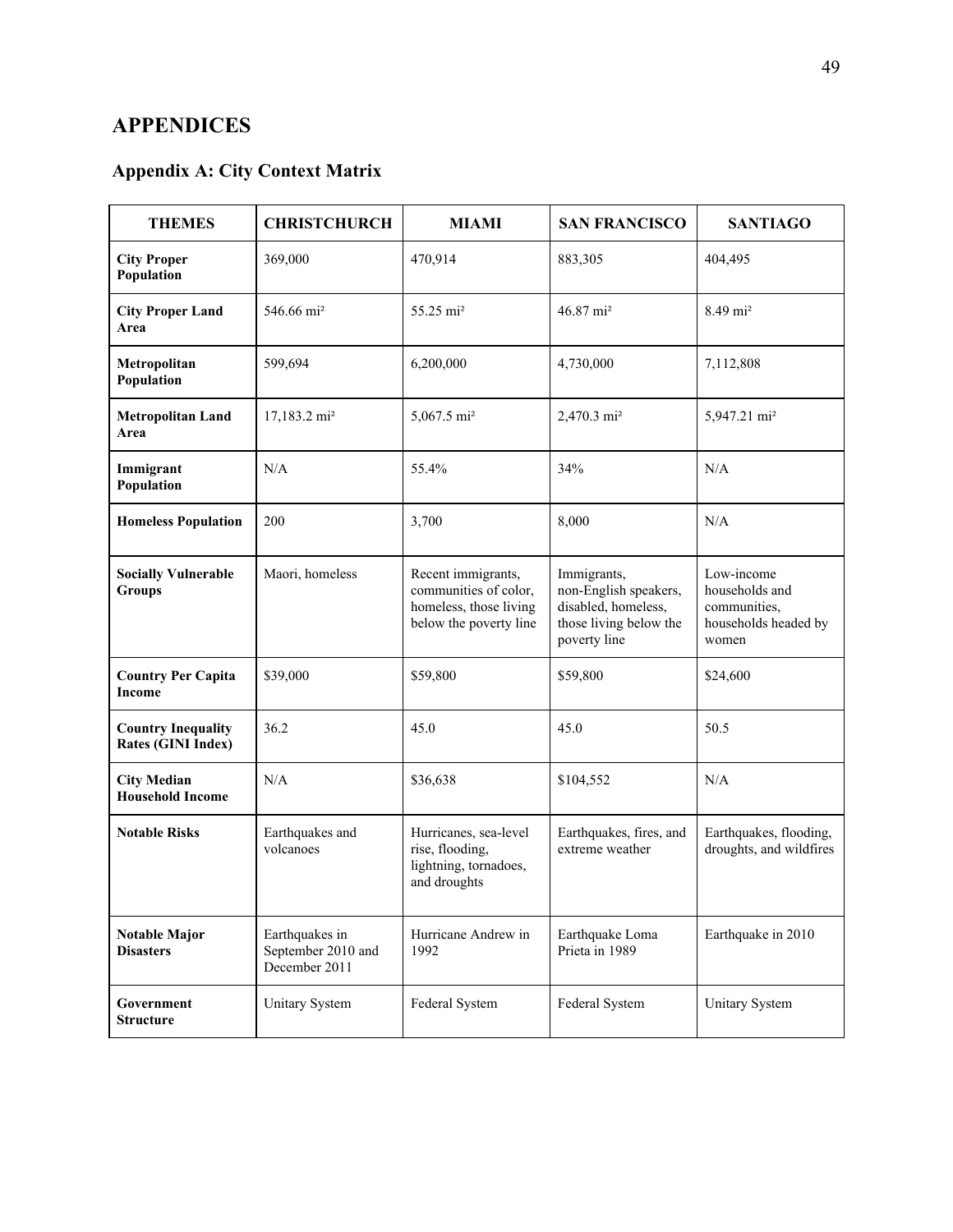| <b>Relevant Levels of</b><br><b>Local Governments</b>                                                                     | Regional councils<br>relevant                  | County government<br>relevant to city proper,<br>nearby counties<br>relevant to<br>metropolitan area | Consolidated city and<br>county government<br>relevant       | Regional Council<br>relevant                         |
|---------------------------------------------------------------------------------------------------------------------------|------------------------------------------------|------------------------------------------------------------------------------------------------------|--------------------------------------------------------------|------------------------------------------------------|
| <b>City Proper Chief</b><br><b>Executive Officers</b><br><b>Elected or Appointed</b>                                      | Territorial mayor:<br>elected                  | City mayor: elected,<br>City manager:<br>appointed                                                   | Mayor: elected, city<br>administrator:<br>appointed by mayor | Mayor: elected                                       |
| <b>Relevant Levels of</b><br><b>Local Government</b><br><b>Chief Executive</b><br><b>Officers Elected or</b><br>Appointed | Regional council made<br>up of mayors: elected | County executive:<br>elected                                                                         | N/A                                                          | Regional Intendent:<br>appointed by the<br>President |

Sources: Case Studies, New Zealand Census (2018), United States Census Bureau (2019), Chile Census (2017)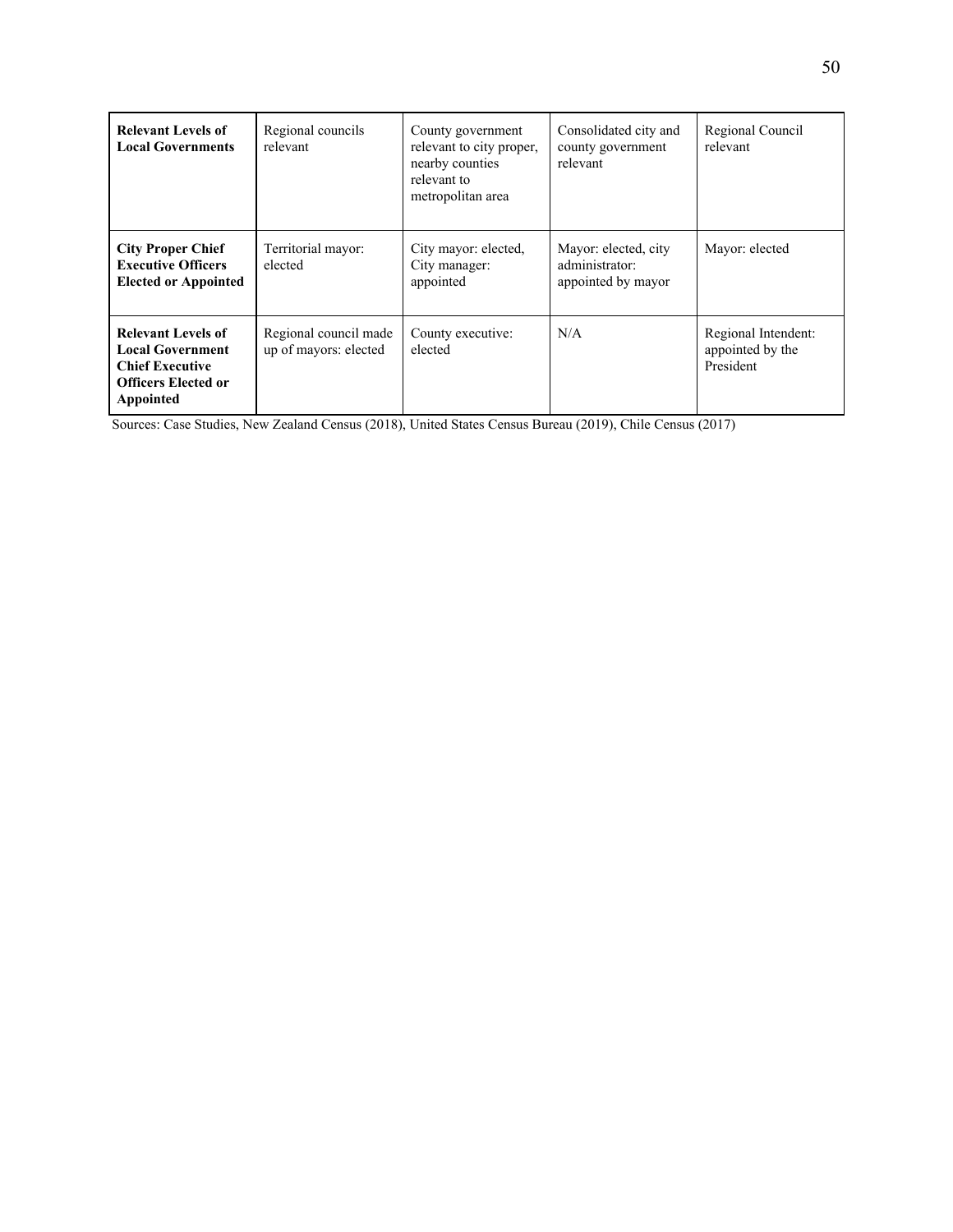| <b>THEMES</b>                                                                                                                                                 | <b>CHRISTCHURCH</b>                                                                                                                                                                                                                                                                                                                                                                                                    | <b>MIAMI</b>                                                                                                                                                                                                                                                                                                                                                                                                                     | <b>SAN FRANCISCO</b>                                                                                                                                                                                                                                                                                                                                                                                                    | <b>SANTIAGO</b>                                                                                                                                                                                                                                                                                                                                                                                                 |
|---------------------------------------------------------------------------------------------------------------------------------------------------------------|------------------------------------------------------------------------------------------------------------------------------------------------------------------------------------------------------------------------------------------------------------------------------------------------------------------------------------------------------------------------------------------------------------------------|----------------------------------------------------------------------------------------------------------------------------------------------------------------------------------------------------------------------------------------------------------------------------------------------------------------------------------------------------------------------------------------------------------------------------------|-------------------------------------------------------------------------------------------------------------------------------------------------------------------------------------------------------------------------------------------------------------------------------------------------------------------------------------------------------------------------------------------------------------------------|-----------------------------------------------------------------------------------------------------------------------------------------------------------------------------------------------------------------------------------------------------------------------------------------------------------------------------------------------------------------------------------------------------------------|
| <b>STRUCTURE OF</b><br><b>HOW POLICY IS</b><br><b>IMPLEMENTED</b>                                                                                             | $\rightarrow$ Policies come from<br>the national/central<br>level.                                                                                                                                                                                                                                                                                                                                                     | $\rightarrow$ Policies come from<br>the county and local<br>levels.                                                                                                                                                                                                                                                                                                                                                              | $\rightarrow$ Policies come from<br>the national, state, and<br>county levels.                                                                                                                                                                                                                                                                                                                                          | $\rightarrow$ Policies come from<br>the national, regional,<br>and local levels.                                                                                                                                                                                                                                                                                                                                |
| Where does the<br>policy come from?                                                                                                                           | $\rightarrow$ Policies are<br>implemented at the<br>regional/territorial and<br>local levels.                                                                                                                                                                                                                                                                                                                          | $\rightarrow$ Policies are<br>implemented at the<br>local level.                                                                                                                                                                                                                                                                                                                                                                 | $\rightarrow$ Policies are<br>implemented at the<br>county and local<br>levels.                                                                                                                                                                                                                                                                                                                                         | $\rightarrow$ Policies are<br>implemented at the<br>regional and local<br>levels.                                                                                                                                                                                                                                                                                                                               |
| Who implements<br>the policy?<br>Who is impacted<br>by the policy?                                                                                            | $\rightarrow$ Policies impact<br>regional/territorial and<br>local governments<br>which then impact<br>community<br>stakeholders.                                                                                                                                                                                                                                                                                      | $\rightarrow$ Policies impact<br>local community<br>stakeholders.                                                                                                                                                                                                                                                                                                                                                                | $\rightarrow$ Policies impact<br>county and local<br>governments which<br>then impact<br>community<br>stakeholders.                                                                                                                                                                                                                                                                                                     | $\rightarrow$ Policies impact the<br>metropolitan area and<br>regional and local<br>governments, which<br>then impact<br>community<br>stakeholders.                                                                                                                                                                                                                                                             |
| <b>BUILDING</b><br><b>CODES</b>                                                                                                                               | $\rightarrow$ Building codes<br>initiated at the national<br>level.                                                                                                                                                                                                                                                                                                                                                    | $\rightarrow$ No specific policies<br>or laws explicitly<br>stated                                                                                                                                                                                                                                                                                                                                                               | $\rightarrow$ Building codes<br>initiated at the local<br>level.                                                                                                                                                                                                                                                                                                                                                        | $\rightarrow$ No specific policies<br>or laws explicitly<br>stated.                                                                                                                                                                                                                                                                                                                                             |
| Who initiates the<br>building codes?<br>Who implements<br>the building code?<br>What buildings are<br>targeted by the<br>building code?                       | $\rightarrow$ Building codes<br>implemented at the<br>regional/territorial and<br>local levels.<br>$\rightarrow$ Building codes<br>target the construction,<br>alteration, demolition,<br>and maintenance of<br>new and existing<br>buildings nationally.                                                                                                                                                              |                                                                                                                                                                                                                                                                                                                                                                                                                                  | $\rightarrow$ Building codes<br>implemented at the<br>local level.<br>$\rightarrow$ Building codes<br>target those classified<br>as wood-frame and<br>soft-story to reduce<br>property damage.                                                                                                                                                                                                                          |                                                                                                                                                                                                                                                                                                                                                                                                                 |
| <b>POLICY</b><br><b>CONTENT</b><br>What strategies are<br>implemented?<br>What topics are<br>reviewed in the<br>policy?<br>What are key<br>policy priorities? | $\rightarrow$ Implemented<br>strategies include<br>having one main<br>emergency<br>management plan to<br>address all disaster risk<br>factors for regions and<br>municipalities.<br>$\rightarrow$ Policy topics<br>include assessing<br>social, economic,<br>environmental, and<br>cultural objectives.<br>$\rightarrow$ Key policy<br>priorities include<br>enforcing zoning laws<br>and administering<br>urban/rural | $\rightarrow$ Implementation<br>strategies include<br>having multiple local<br>plans that address<br>specific issues like<br>climate change and<br>infrastructure.<br>$\rightarrow$ Policy topics<br>include sea-level rise,<br>inequities, and<br>infrastructure failures.<br>$\rightarrow$ Key policy<br>priorities include<br>reducing risks of flood,<br>heat, and storm<br>impacts, and<br>community mitigation<br>efforts. | $\rightarrow$ Implementation<br>strategies include<br>having strong local level<br>influence and seeking<br>technological<br>innovation.<br>$\rightarrow$ Policy topics include<br>housing, land-use,<br>transportation planning,<br>and seismic activity.<br>$\rightarrow$ Key policy priorities<br>include finding alternate<br>funding sources,<br>reducing natural<br>hazards, and<br>consolidating<br>regulations. | $\rightarrow$ Implementation<br>strategies include<br>organizing top-down<br>legislative procedures<br>and plans to disperse<br>across governing<br>bodies.<br>$\rightarrow$ Policy topics<br>include droughts,<br>floods, earthquakes,<br>and sustainability.<br>$\rightarrow$ Key policy<br>priorities include<br>strengthening<br>regulations and<br>implementing<br>vulnerabilities into<br>urban planning. |

# **Appendix B: Legal & Policy Context Matrix**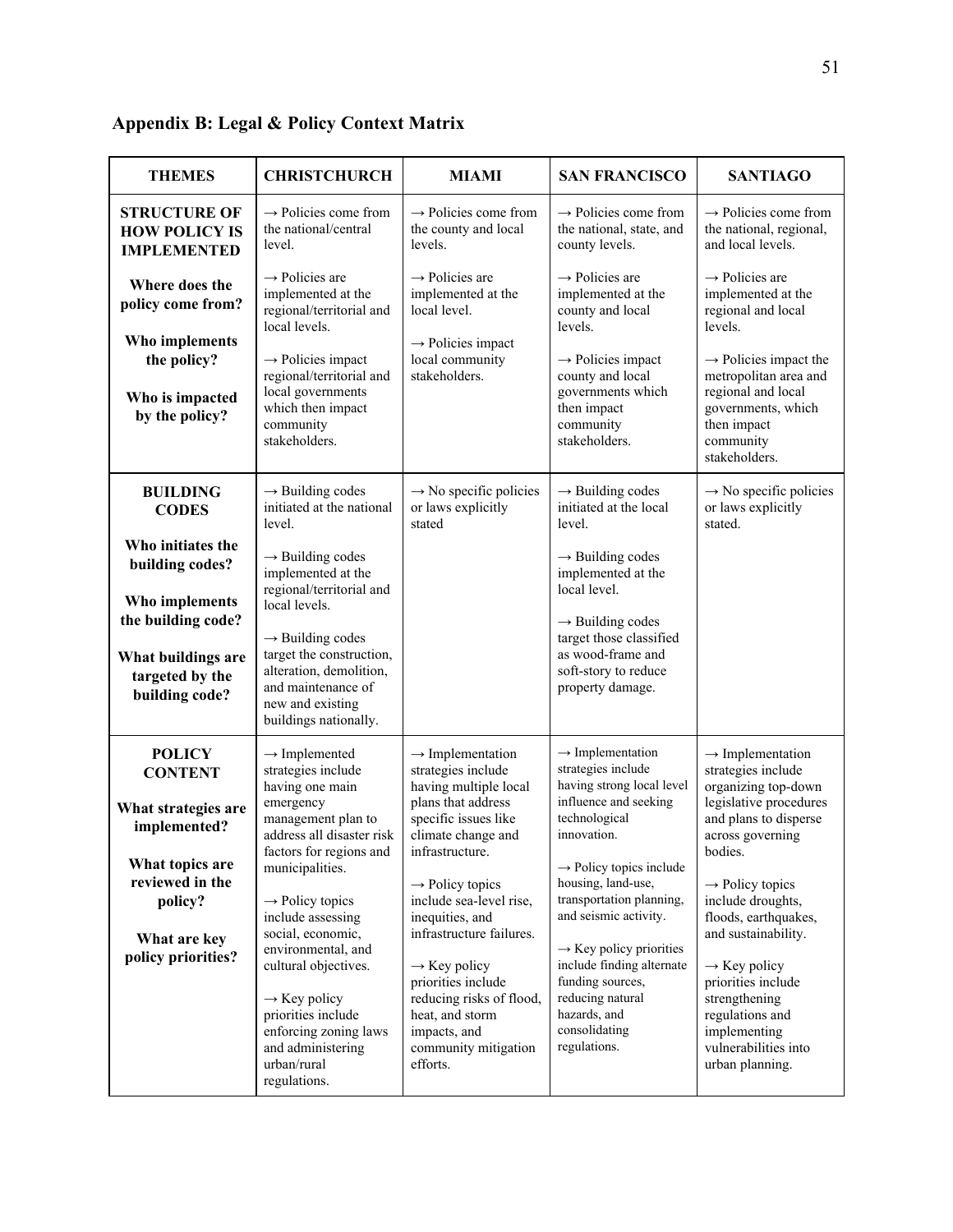| <b>THEMES</b>                                                                                            | <b>CHRISTCHURCH</b>                                                                                                                                                                                                                                                                                                                                                             | <b>MIAMI</b>                                                                                                                                                                                                                                                                                                                                                                                             | <b>SAN FRANCISCO</b>                                                                                                                                                                                                                                                                                                                                                                                                                                              | <b>SANTIAGO</b>                                                                                                                                                                                                                                                                                                                                                                                                                                                                                |
|----------------------------------------------------------------------------------------------------------|---------------------------------------------------------------------------------------------------------------------------------------------------------------------------------------------------------------------------------------------------------------------------------------------------------------------------------------------------------------------------------|----------------------------------------------------------------------------------------------------------------------------------------------------------------------------------------------------------------------------------------------------------------------------------------------------------------------------------------------------------------------------------------------------------|-------------------------------------------------------------------------------------------------------------------------------------------------------------------------------------------------------------------------------------------------------------------------------------------------------------------------------------------------------------------------------------------------------------------------------------------------------------------|------------------------------------------------------------------------------------------------------------------------------------------------------------------------------------------------------------------------------------------------------------------------------------------------------------------------------------------------------------------------------------------------------------------------------------------------------------------------------------------------|
| <b>Role of National</b><br>Government                                                                    | • The Central<br>Government provides<br>a guideline for local<br>governments through<br>its National Civil<br>Defence and<br>Emergency<br>Management Plan                                                                                                                                                                                                                       | • FEMA-provides<br>funding and broad<br>policy guidelines                                                                                                                                                                                                                                                                                                                                                | • FEMA-provides<br>funding and broad<br>policy guidelines                                                                                                                                                                                                                                                                                                                                                                                                         | • ONEMI - National<br>Civil Protection<br>System provides a<br>policy framework for<br>regions and<br>municipalities.                                                                                                                                                                                                                                                                                                                                                                          |
| <b>Role of State</b><br>Government                                                                       | N/A                                                                                                                                                                                                                                                                                                                                                                             | • Florida Division of<br>Emergency<br>Management-no<br>known information of<br>involvement                                                                                                                                                                                                                                                                                                               | • The California<br>Governor's Office of<br><b>Emergency Services-</b><br>provides guidelines for<br>policies and mandates<br>in addition to funding<br>under certain<br>circumstances.                                                                                                                                                                                                                                                                           | N/A                                                                                                                                                                                                                                                                                                                                                                                                                                                                                            |
| <b>Relevance of Larger</b><br><b>Regional Bodies that</b><br><b>Facilitate Regional</b><br>Collaboration | N/A                                                                                                                                                                                                                                                                                                                                                                             | · Southeast Florida<br>Regional Climate<br>Change Compact-<br>Climate Action Plan<br>developed from the<br>Regional                                                                                                                                                                                                                                                                                      | • Association of Bay<br>Area<br>Governments-serves as<br>a collaborative<br>platform for regional<br>cities.                                                                                                                                                                                                                                                                                                                                                      | N/A                                                                                                                                                                                                                                                                                                                                                                                                                                                                                            |
| Key governmental<br>actors involved in<br><b>DRM</b>                                                     | • CDEM Group Joint<br>Committee-consists of<br>the elected Mayor of<br>each from each of the<br>nine territories<br>• CDEM Coordinating<br><b>Executive Group</b><br>(CEG)-composed of<br>the nine territorial<br>mayors, ministries/<br>departments, and<br>private/nonprofit<br>organizations.<br>• CDEM Emergency<br>Management Office<br>(EMO)-oversees<br>emergency plans. | • Office of Resilience<br>Miami-Dade<br>(county)- oversees<br>plans and programs<br>• Building and<br><b>Construction Office</b><br>(county)-enforces<br>building codes<br>• Office of Resilience<br>and Sustainability<br>(city)-oversees plans<br>and programs<br>• Building and Permit<br>Office (city)-enforces<br>building codes<br>• Office of Emergency<br>Management-oversees<br>emergency plans | • The Office of Capital<br>Planning and<br>Resilience-located in<br>the Office of the City<br>Administrator and<br>houses the Chief<br>Resilience Officer.<br>• The Department of<br>Emergency<br>Management is<br>responsible for<br>communicating with<br>FEMA to receive<br>disaster relief funds<br>and policy guidance.<br>• The Department of<br><b>Building Inspection</b><br>implements<br>programming to<br>enforce building codes<br>and retrofit laws. | • Regional Civil<br>Protection Office<br>(housed within the<br>Regional Intendency)<br>is overseen by the<br>Regional Director of<br>Civil Protection and<br>Emergencies. This<br>Office coordinates<br>with other public<br>agencies and<br>stakeholders from<br>other sectors through<br>the Civil Protection<br>Committee.<br>These same<br>arrangements exist at<br>the municipal level as<br>well through<br>Municipal Civil<br>Protection Offices and<br>Civil Protection<br>Committees. |
| <b>External</b><br><b>Stakeholders</b><br><b>Involved in the DRM</b>                                     | • Private and<br>Non-profit<br>organizations- serve on<br>the CEG and support                                                                                                                                                                                                                                                                                                   | Each of the following<br>entities participate on<br>government and<br>nonprofit boards that                                                                                                                                                                                                                                                                                                              | • The Lifeline<br>Council-promotes the<br>inclusion of<br>stakeholders from                                                                                                                                                                                                                                                                                                                                                                                       | • Businesses involved<br>in basic services and<br>utilities, nonprofit<br>organizations, and                                                                                                                                                                                                                                                                                                                                                                                                   |

**Appendix C: Organizational Structure for DRM Matrix**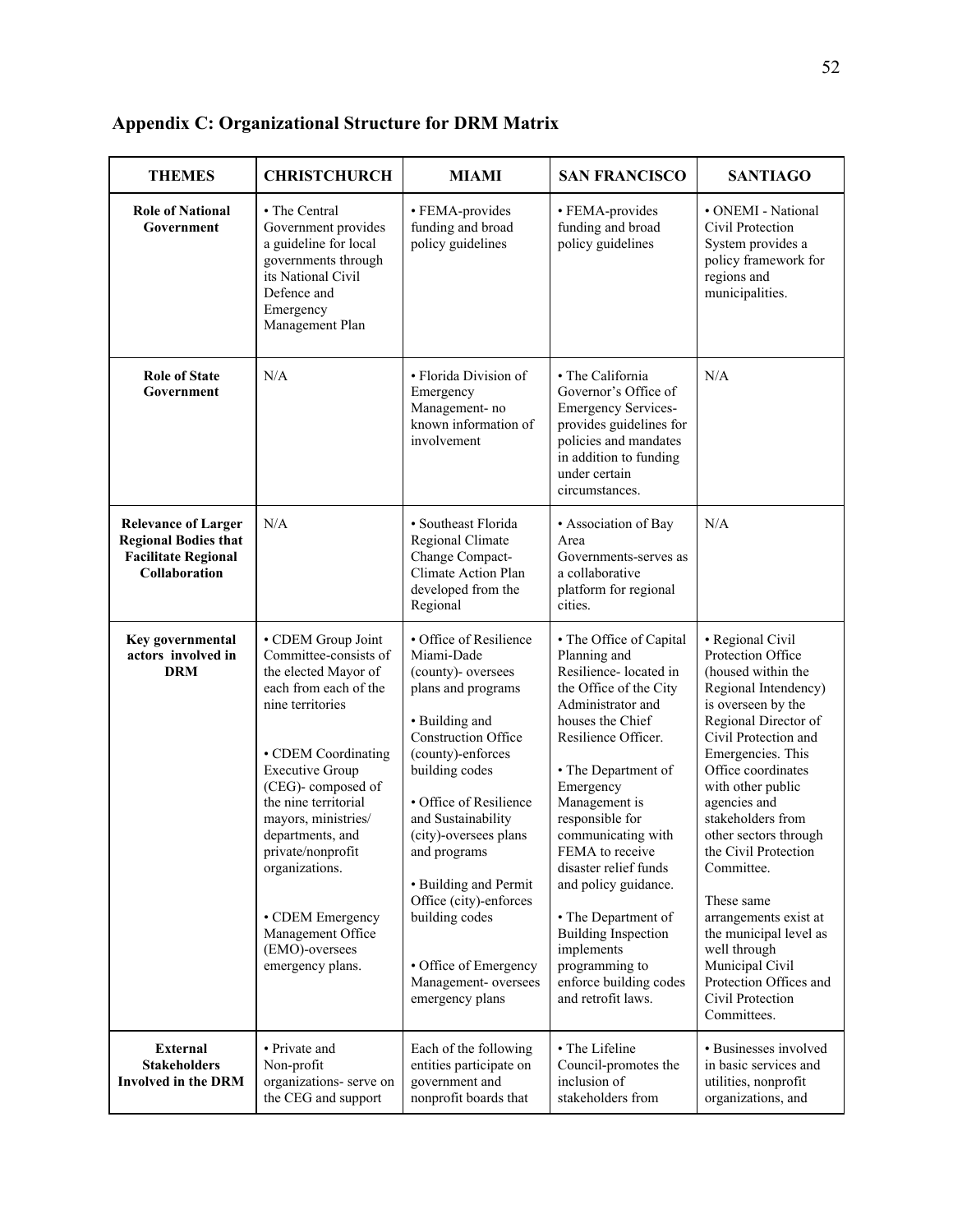| the execution of DRM<br>efforts. | influence DRM:<br>• The Miami<br>Foundation<br>• The CLEO Institute<br>• Real Estate<br>Developers              | various sectors. | Neighborhood<br>Councils |
|----------------------------------|-----------------------------------------------------------------------------------------------------------------|------------------|--------------------------|
|                                  | • The Florida Regional<br>Interfaith InterAgency<br><b>Emergency Network</b><br>for Disasters<br>(F.R.I.E.N.D.) |                  |                          |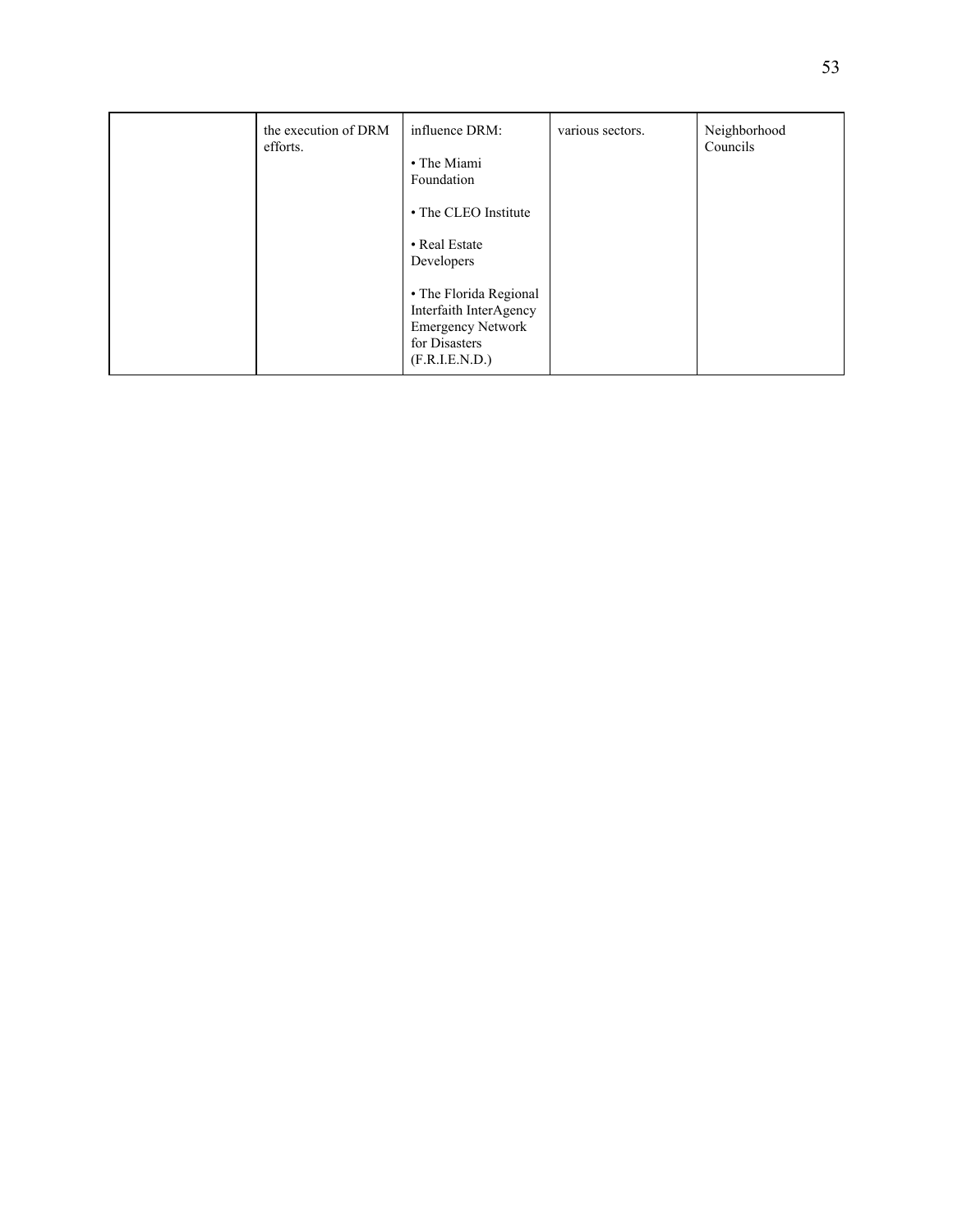# **Appendix D: Coordination Matrix**

| <b>THEMES</b>                                                                                                                                     | <b>CHRISTCHURCH</b>                                                                                                                                                                                                                                                                | <b>MIAMI</b>                                                                                                                                                                                                                                                                                                  | <b>SAN FRANCISCO</b>                                                                                                                                                                                                                                                                                                                                  | <b>SANTIAGO</b>                                                                                                                                                                                                                                                                                                                                                                                                                                                                                                          |
|---------------------------------------------------------------------------------------------------------------------------------------------------|------------------------------------------------------------------------------------------------------------------------------------------------------------------------------------------------------------------------------------------------------------------------------------|---------------------------------------------------------------------------------------------------------------------------------------------------------------------------------------------------------------------------------------------------------------------------------------------------------------|-------------------------------------------------------------------------------------------------------------------------------------------------------------------------------------------------------------------------------------------------------------------------------------------------------------------------------------------------------|--------------------------------------------------------------------------------------------------------------------------------------------------------------------------------------------------------------------------------------------------------------------------------------------------------------------------------------------------------------------------------------------------------------------------------------------------------------------------------------------------------------------------|
| Coordination<br>between local and<br>national/federal-level<br>government<br>(vertical coordination<br>between local and<br>national)             | No known<br>coordination<br>mechanisms                                                                                                                                                                                                                                             | · Miami receives<br>money from FEMA in<br>exchange for<br>maintaining an<br>updated Hazard<br>Mitigation Plan and<br>compliance with other<br>federal regulations.                                                                                                                                            | • San Francisco's<br>Department of<br>Emergency<br>Management receives<br>money from FEMA in<br>exchange for<br>maintaining an<br>updated Hazard<br>Mitigation Plan and<br>compliance with other<br>federal regulations.                                                                                                                              | • Regional and<br>Municipal Civil<br>Protection Offices<br>coordinate with the<br>National Emergency<br>Office of the Ministry<br>of the Interior<br>(ONEMI) and the<br>National Civil<br>Protection Committee<br>to carry out plans and<br>policies related to<br>DRM as part of the<br>national Civil<br>Protection System.                                                                                                                                                                                            |
| Bodies in charge of<br>coordinating across<br>governments at the<br>regional level<br>(horizontal regional<br>coordination)                       | • The Group Joint<br>Committee (composed<br>of the nine elected<br>mayors from the nine<br>territories) makes<br>DRM decisions on<br>behalf of their<br>territories.<br>• The Coordinating<br><b>Executive Group</b><br>enforces the decisions<br>of the Group Joint<br>Committee. | • Southeast Florida<br>Regional Climate<br>Change Compact<br>(composed of four<br>counties) collaborates<br>in DRM<br>decision-making and<br>created the Climate<br>Action Plan.                                                                                                                              | • The Association of<br>Bay Area<br>Governments<br>facilitates coordination<br>between San<br>Francisco's Office of<br>Capital Planning and<br>Resilience and other<br>governments in the<br>Bay Area to<br>implement Sustainable<br>Communities<br>Strategies.                                                                                       | • The Regional Civil<br>Protection Office and<br>Regional Civil<br>Protection Committee<br>provide guidance and<br>support to the<br>Municipal Civil<br>Protection Offices and<br>Municipal Civil<br><b>Protection Committees</b><br>that make up the<br>Santiago Metropolitan<br>Region.                                                                                                                                                                                                                                |
| Bodies in charge of<br>coordinating across<br>government and<br>external stakeholders<br>at the local level<br>(horizontal local<br>coordination) | • The Coordinating<br><b>Executive Group</b><br>enforces the decisions<br>of the Group Joint<br>Committee.                                                                                                                                                                         | · Miami-Dade<br>County's Office of<br>Resilience and the City<br>of Miami's Office of<br>Resilience &<br>Sustainability<br>coordinate with the<br>Cleo Institute, Real<br>Estate Developers, The<br>Miami Foundation,<br>and F.R.I.E.N.D<br>through information<br>sharing, funding, and<br>other mechanisms. | • The Office of the<br>Capital Planning and<br>Resilience,<br>spearheaded by the<br><b>Chief Resilience</b><br>Officer, oversees the<br>Lifeline Council.<br>• The Lifeline Council<br>connects government<br>departments, private<br>utility companies, and<br>other private<br>organizations to<br>conduct<br>interdependence and<br>other studies. | • For the Santiago<br>Metropolitan Region,<br>the Regional Civil<br>Protection Office<br>works with a variety of<br>public agencies,<br>private basic services<br>and utilities<br>companies, and<br>nonprofit<br>organizations to plan<br>and implement DRM<br>strategies through the<br>Regional Civil<br>Protection Committee.<br>• Municipal Civil<br>Protection Offices also<br>work with a variety of<br>public agencies,<br>private basic services<br>and utilities<br>companies, nonprofit<br>organizations, and |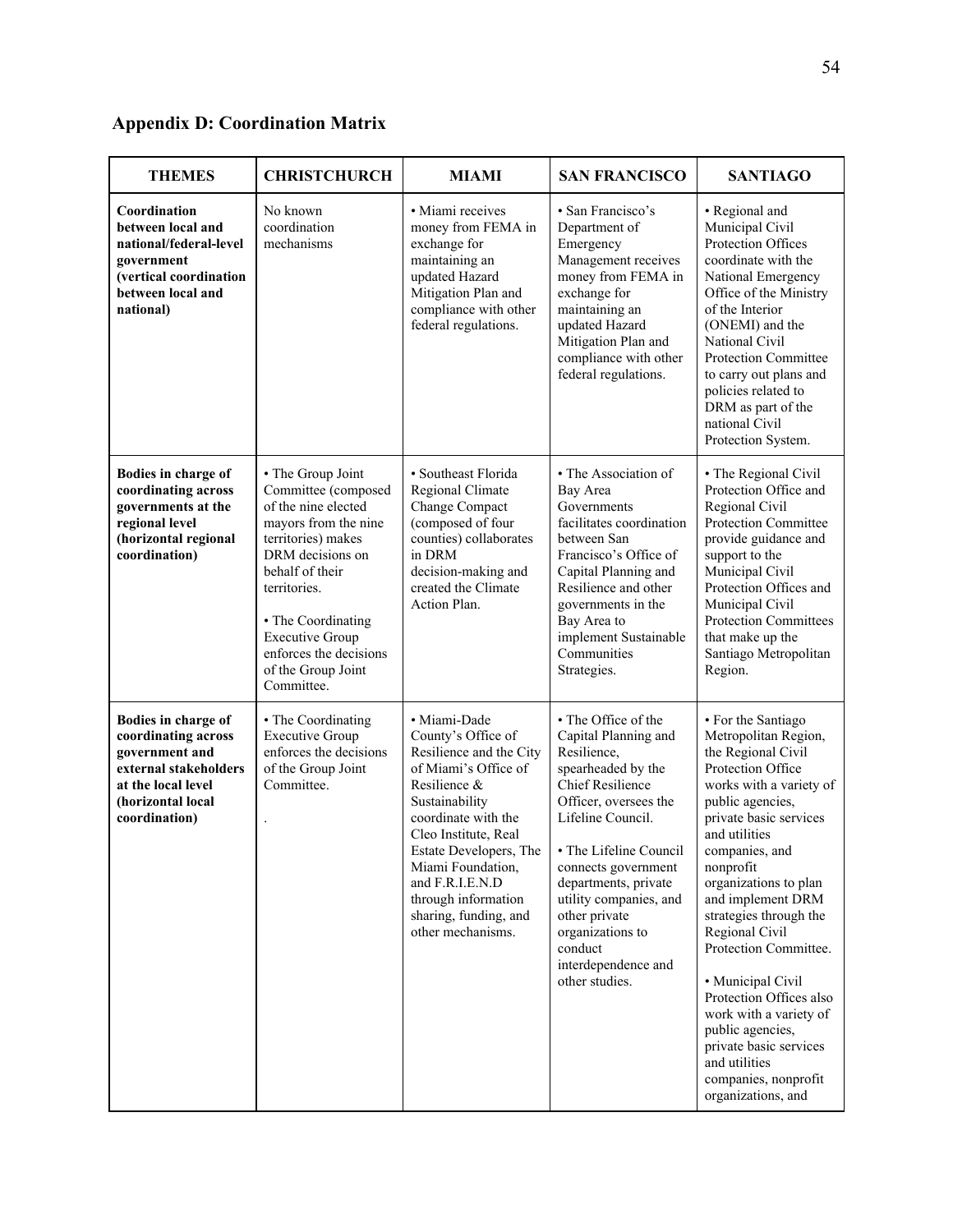|                                                                 |                                                                                                                                                                                                      |                                                                                                                                                                                                                                                                                                                  | Neighborhood<br>Councils to plan and<br>implement DRM<br>strategies through<br>Municipal Civil<br>Protection<br>Committees.                                                                                                                                                                                                     |
|-----------------------------------------------------------------|------------------------------------------------------------------------------------------------------------------------------------------------------------------------------------------------------|------------------------------------------------------------------------------------------------------------------------------------------------------------------------------------------------------------------------------------------------------------------------------------------------------------------|---------------------------------------------------------------------------------------------------------------------------------------------------------------------------------------------------------------------------------------------------------------------------------------------------------------------------------|
| Specific collaborative<br>efforts with external<br>stakeholders | • The Institute for<br>Geological and<br>Nuclear Sciences<br>provides hazard<br>information and<br>hazard-monitoring<br>data to the Group Joint<br>Committee and<br>Coordinating<br>Executive Group. | • The Applied<br><b>Technology Council</b><br>(ATC) performed a<br>study to estimate the<br>effects of future<br>earthquakes and to<br>inform the retrofit<br>process.<br>• Berkeley Seismology<br>Lab supplies the local<br>government with<br>research on<br>earthquakes and<br>predictions for the<br>future. | • The Territorial<br>Planning Laboratory of<br>the Catholic University<br>of Temuco, sponsored<br>in part by ONEMI,<br>developed the<br>KimGenLab: Virtual<br>Laboratory of Natural<br>Risks in Chile. This<br>interactive map<br>promotes citizen<br>learning and<br>knowledge of risks<br>associated with natural<br>hazards. |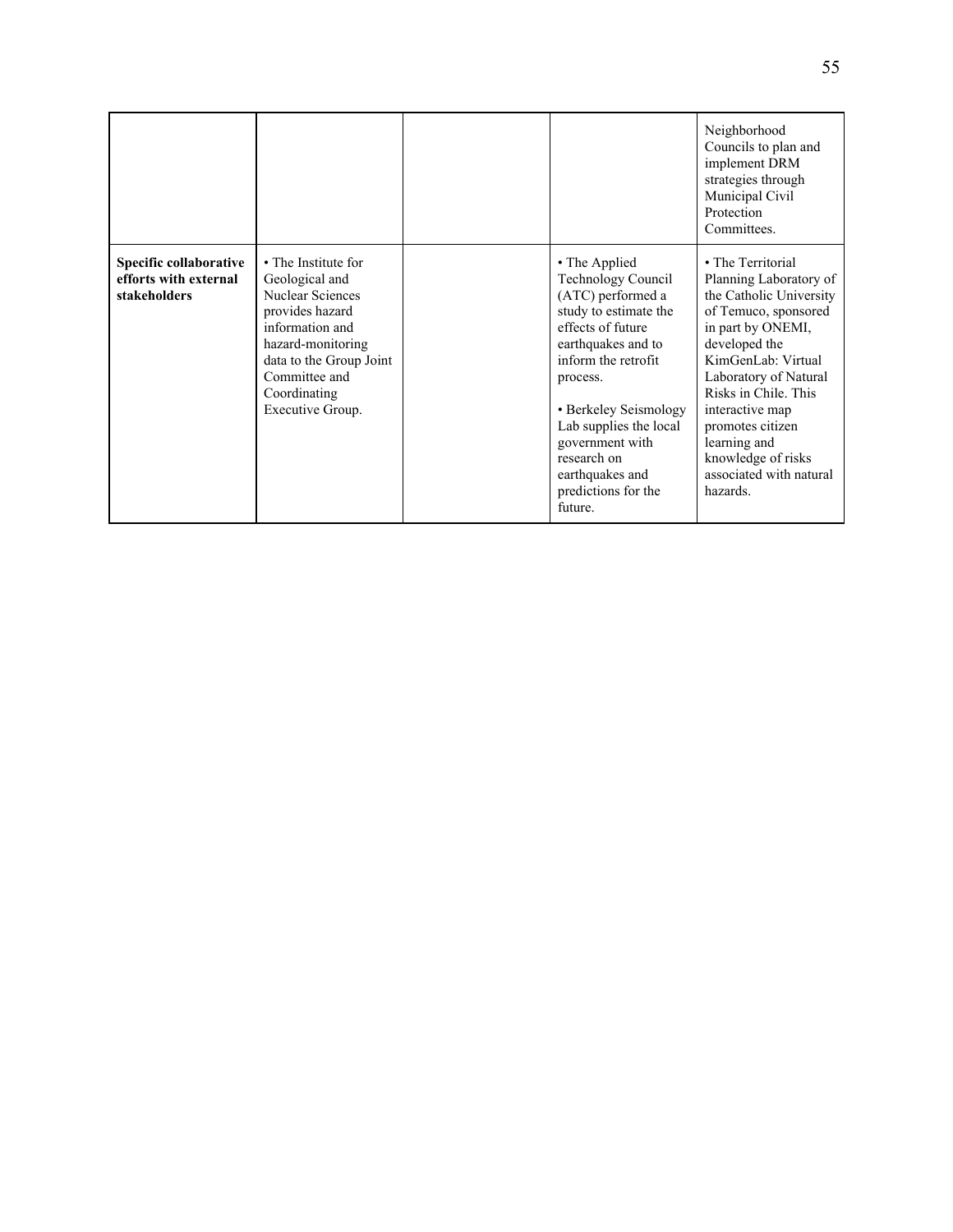# **Appendix E: Information Matrix**

| <b>THEMES</b>                                                                                                                                                                             | <b>CHRISTCHURCH</b>                                                                                                                                                                                                                                                                                                                                                                                                           | MIAMI                                                                                                                                                                                                                                                                                                                                                                                                         | <b>SAN FRANCISCO</b>                                                                                                                                                                                                                                                                                                                                                                                                                                                                                                                                                                                                   | <b>SANTIAGO</b>                                                                                                                                                                                                                                                              |
|-------------------------------------------------------------------------------------------------------------------------------------------------------------------------------------------|-------------------------------------------------------------------------------------------------------------------------------------------------------------------------------------------------------------------------------------------------------------------------------------------------------------------------------------------------------------------------------------------------------------------------------|---------------------------------------------------------------------------------------------------------------------------------------------------------------------------------------------------------------------------------------------------------------------------------------------------------------------------------------------------------------------------------------------------------------|------------------------------------------------------------------------------------------------------------------------------------------------------------------------------------------------------------------------------------------------------------------------------------------------------------------------------------------------------------------------------------------------------------------------------------------------------------------------------------------------------------------------------------------------------------------------------------------------------------------------|------------------------------------------------------------------------------------------------------------------------------------------------------------------------------------------------------------------------------------------------------------------------------|
| <b>Risk Maps/Assessment</b><br>a.) Who created and<br>manages the<br>information?<br>b.) Is the information<br>available to the public?<br>c.) How can the<br>information be<br>accessed? | • Geological maps<br>a. Managed by a<br>research and consulting<br>business, created in<br>collaboration with<br>government, nonprofits,<br>and businesses<br>b. Available to the<br>public<br>c. Accessed online<br>• Risk Matrix and<br><b>Hazard Priority Table</b><br>a. Government manages,<br>made in collaboration<br>with a research and<br>consultancy agency<br>b. Available to the<br>public<br>c. Accessed online | • Sea Level Rise Map<br>a. Local government<br>manages, created in<br>collaboration with<br><b>FEMA</b><br>b. Available to the<br>public<br>c. Accessed online<br>• Flood Risk Map<br>a. Local government,<br>created in collaboration<br>with FEMA<br>b. Available to the<br>public<br>c. Accessed online as<br>well as in PDF versions,<br>physical copies can also<br>be obtained but must be<br>purchased | • Berkeley Digital<br><b>Seismic Network</b><br>a. Academia manages,<br>created in collaboration<br>with Stanford's<br>Geophysics Department<br>and the United States<br>National Seismic<br>Network<br>b. Available to the<br>public<br>c. Accessed online<br>• Community<br><b>Resiliency Maps</b><br>a. Government runs in<br>collaboration with<br>nonprofits, academic<br>institutions, and<br>community members<br>b. Available to the<br>public<br>c. Accessed online                                                                                                                                           | • KimGenLab: Virtual<br><b>Laboratory of Natural</b><br><b>Risks</b><br>a. National government<br>manages, created in<br>collaboration with<br>nonprofits, and<br>academia<br>b. Available to the<br>public<br>c. Accessed online and<br>as an application for<br>smartphone |
| <b>Building Information</b><br>a.) Who created and<br>manages the<br>information?<br>b.) Is the information<br>available to the public?<br>c.) How can the<br>information be<br>accessed? | • Register of<br>Earthquake-prone<br><b>Buildings</b><br>a. Government created<br>and managed<br>b. Information available<br>to the public<br>c. Accessed online                                                                                                                                                                                                                                                              | • 311 Data<br><b>Sets/Violation Maps</b><br>a. Local government<br>created and managed<br>b. Available to the<br>public<br>c. Accessed online                                                                                                                                                                                                                                                                 | • Building Eye<br>a. Created and managed<br>by a for-profit<br>organization<br>b. Available to the<br>public<br>c. Accessed online<br>• The Building<br>Occupancy<br><b>Resumption Program</b><br>(BORP)<br>a. Government runs in-<br>collaborated with the<br>Structural Engineers of<br>Northern California<br>(SEAONC) and the San<br>Francisco chapters of<br>the Building Owners<br>and Managers<br>Association (BOMA)<br>and private sector<br>companies<br>b. Available to building<br>owners<br>c. Accessed online<br>• Fire Department<br><b>Inspection Map</b><br>a. Created by a for-profit<br>organization | • Open Government<br><b>Data Portal</b><br>a. Government managed<br>b. Available to the<br>public<br>c. Accessed online via<br>login portal                                                                                                                                  |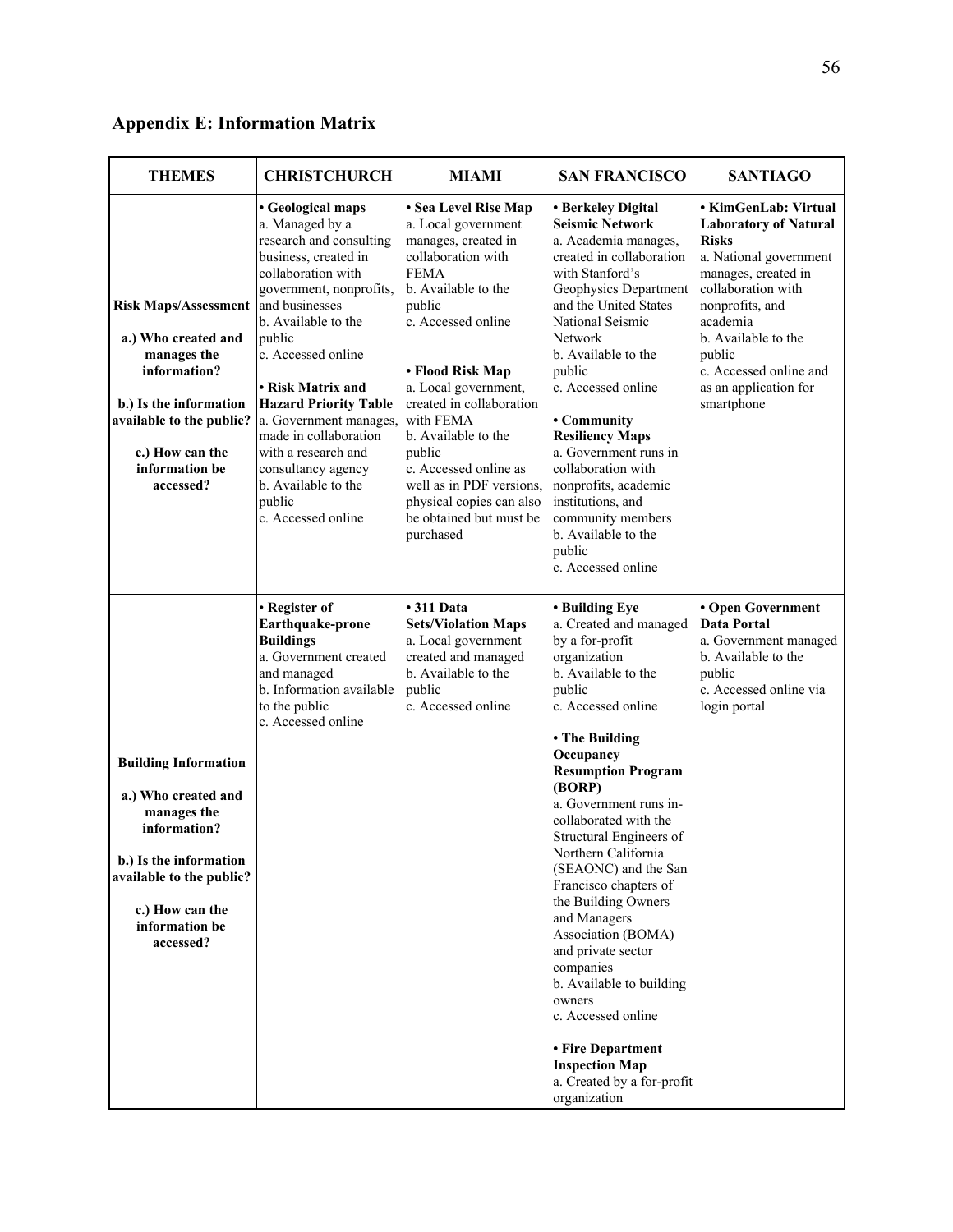|                                 |                        |                         | b. Available to the<br>public<br>c. Accessed online |                              |
|---------------------------------|------------------------|-------------------------|-----------------------------------------------------|------------------------------|
| Other                           | l• Canterbury Civil    | • 311 Contact Center    | N/A                                                 | • Sistema Nacional de        |
|                                 | Defense and            | a. Local government     |                                                     | <b>Información Municipal</b> |
| a.) Who created and             | Emergency              | created and managed     |                                                     | (SINIM)                      |
| manages the                     | <b>Management Plan</b> | b. Available to the     |                                                     | a. Government managed        |
| information?                    | a. Government created  | public                  |                                                     | b. Available to the          |
|                                 | and managed            | c. Accessed online, via |                                                     | public                       |
| b.) Is the information          | b. Available to the    | calling, in person at a |                                                     | c. Accessed online           |
| available to the public? public |                        | 311 service center,     |                                                     |                              |
|                                 | c. Accessed online     | social media, in a      |                                                     | • Observatorio Urbano        |
| c.) How can the                 |                        | mobile app              |                                                     | a. Government managed        |
| information be                  |                        |                         |                                                     | b. Available to the          |
| accessed?                       |                        |                         |                                                     | public                       |
|                                 |                        |                         |                                                     | c. Accessed online           |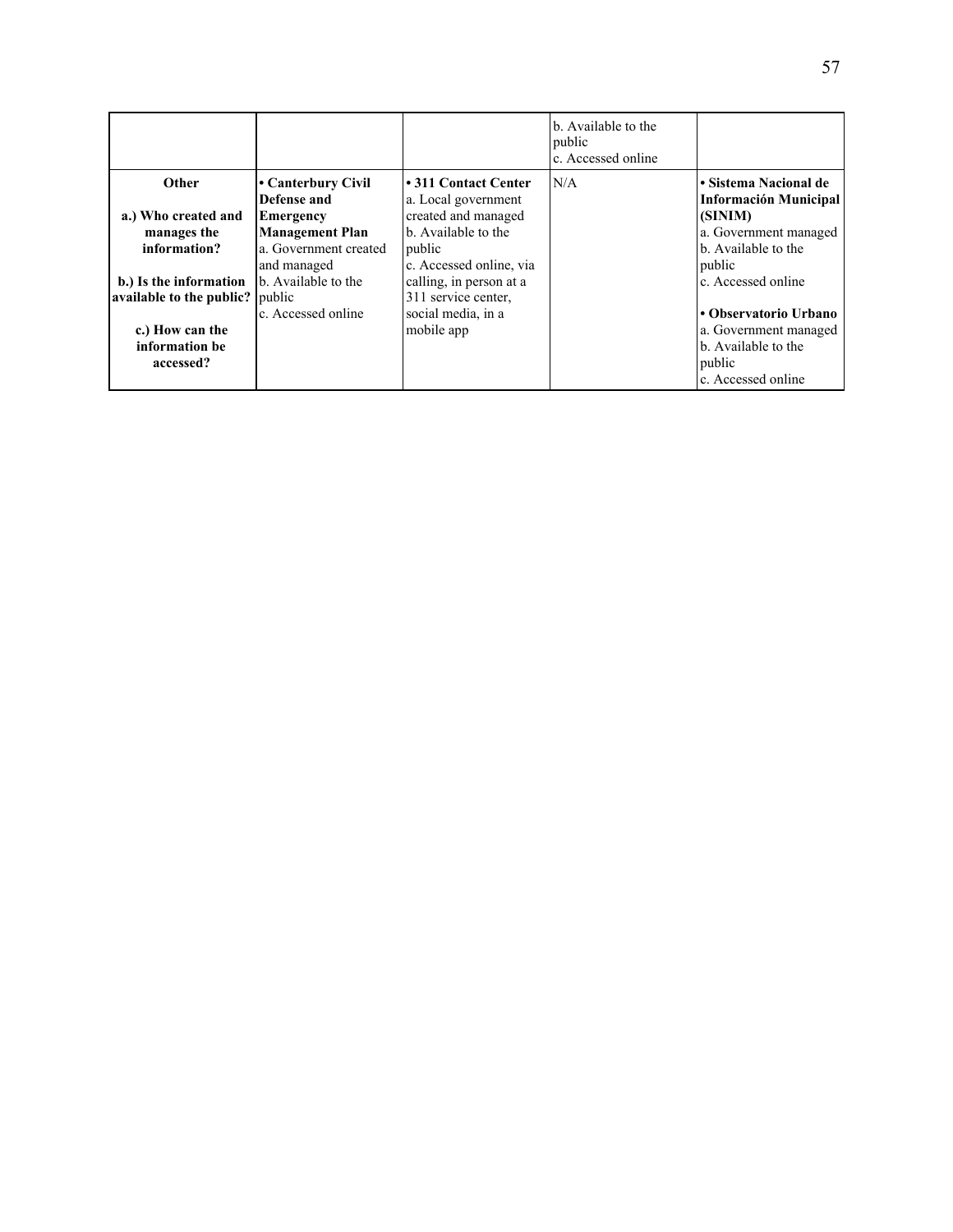| <b>THEMES</b>                                      | <b>CHRISTCHURCH</b>                                                                                                                                                                                                                                              | MIAMI                                                                                                                                                                                                                              | <b>SAN FRANCISCO</b>                                                                                                                                                                                                                                      | <b>SANTIAGO</b>                                                                                                                                                                                                                                                                                   |
|----------------------------------------------------|------------------------------------------------------------------------------------------------------------------------------------------------------------------------------------------------------------------------------------------------------------------|------------------------------------------------------------------------------------------------------------------------------------------------------------------------------------------------------------------------------------|-----------------------------------------------------------------------------------------------------------------------------------------------------------------------------------------------------------------------------------------------------------|---------------------------------------------------------------------------------------------------------------------------------------------------------------------------------------------------------------------------------------------------------------------------------------------------|
| <b>Emergency Alert</b><br><b>Systems</b>           | • Early Warning<br><b>Systems: Local</b><br>hazards identified by<br>local agencies<br>• Early Warning<br><b>Systems: Central</b><br>Gov't and Regional<br>Council: Natural<br>hazards (i.e. floods,<br>tsunamis, earthquakes,<br>wildfires, extreme<br>weather) | • Traditional<br>methods: residents<br>receive risk<br>information via TV<br>advertisements,<br>infomercials, and radio<br>stations, and paper<br>mail                                                                             | · ALERTSF:<br>text-based hazard<br>notification service                                                                                                                                                                                                   | • Conventional<br>channels of<br>communication (print<br>media, broadcast tv<br>and radio); National<br>and Local Gov't social<br>media accounts (e.g.,<br>Twitter)<br>• Informed by experts<br><b>• Early Warning</b><br>Systems: controlled<br>primarily by National<br><b>Emergency Office</b> |
| <b>Education &amp;</b><br><b>Capacity Building</b> | • CDEM "Be<br>Prepared" Resources<br>for preparedness "At<br>Home," "At School,"<br>"At Work," and "In<br>Your Community"<br>• Learning about<br>disasters incorporated<br>into school curriculum                                                                | • Lack of capacity<br>building: general<br>consensus by nonprofit<br>groups that there is an<br>information gap<br>between the<br>government and<br>marginalized/low-inco<br>me populations<br>regarding risk<br>communication.    | • Building Occupancy<br><b>Resumption</b><br>Program: program<br>intended to expedite<br>post-disaster building<br>inspection<br>• Vulnerable<br><b>Population Working</b><br>Groups: informs and<br>connect with<br>vulnerable groups on<br>preparedness | • Programs in<br>Academia aimed at the<br>specialization of DRM<br>• ONG Inclusiva<br>informing disabled<br>population                                                                                                                                                                            |
| <b>Information that</b><br><b>Informs Policy</b>   | • Online registry of<br>Earthquake-prone<br><b>Buildings</b>                                                                                                                                                                                                     | • The Sea Level Rise<br>Map: tool created by<br>professionals,<br>academics, and local<br>government<br>information tools to<br>facilitate<br>communication needed<br>for preparing for<br>sea-level rise.                         | • Community<br><b>Indicator Resiliency</b><br>Maps: Visually<br>displays quantitative<br>data related to social<br>vulnerability,<br>environmental hazards,<br>and community<br>development                                                               | • Disaster Risk<br>Analysis for World<br><b>Heritage Sites</b>                                                                                                                                                                                                                                    |
| Coordinating<br><b>Information</b>                 | • Quarterly meetings<br>with mayors with<br>opportunity for<br>constituent feedback,<br>comment, opportunity<br>to connect the private<br>and nonprofit sector,<br>input on land-use<br>plans, and<br>determination of<br>earthquake-prone<br>registration for   | • Informal Methods:<br>a WhatsApp group<br>used by 90 experts in<br>government,<br>nonprofits, and<br>academia to discuss<br>adaptation to risks.<br>$\cdot$ F.R.I.E.N.D.<br>(Florida Regional<br><b>Interfaith</b><br>Interagency | • MyShake App: a<br>citizen science project<br>that allows users to<br>create a global seismic<br>monitoring network<br>• Berkeley Digital<br><b>Seismic Network:</b><br>seismic monitoring<br>network based in<br>Northern California                    | • Civil Society<br>Councils: provide an<br>avenue for organized<br>civil society<br>organizations to<br>provide input on DRM<br>• Meetings in<br>low-income areas to<br>develop Personal<br>Disaster Contingency<br>Plans                                                                         |

# **Appendix F: Communication Matrix**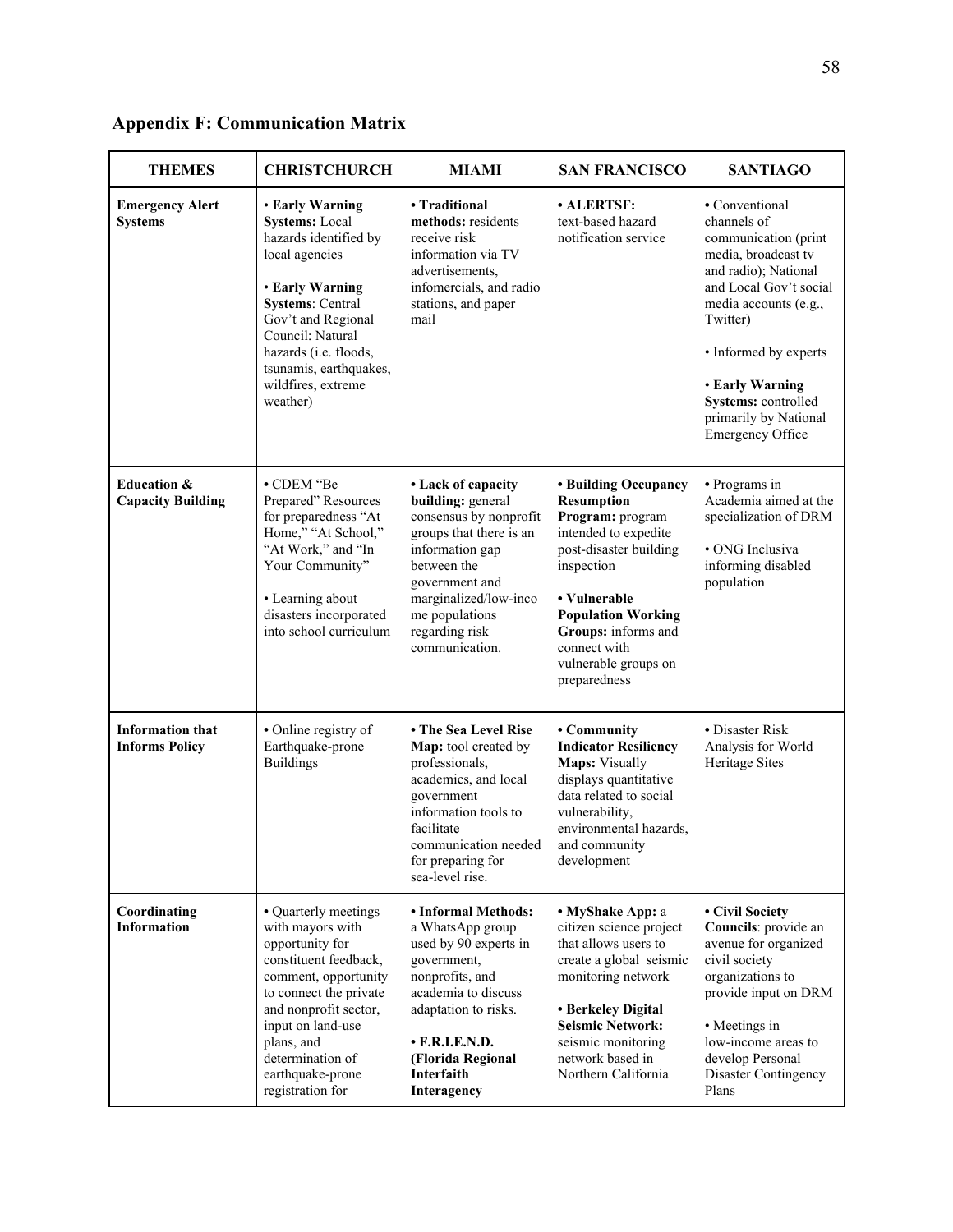|                           | buildings<br>• Maori have a<br>separate system for<br>communicating with<br>government | <b>Emergency Network</b><br>for Disaster): works<br>with county/county<br>agencies and FEMA<br>to produce the Flood<br>Zone Maps                                                  |                                                                                                                                           | • One-on-one meetings<br>prevalent between<br>local gov't and<br>residents                   |
|---------------------------|----------------------------------------------------------------------------------------|-----------------------------------------------------------------------------------------------------------------------------------------------------------------------------------|-------------------------------------------------------------------------------------------------------------------------------------------|----------------------------------------------------------------------------------------------|
| <b>Risk Communication</b> | $\cdot$ CDEM: posts<br>information on risks<br>online and through the<br>newspaper     | • 311 Contact Center:<br>allows residents to find<br>information on local<br>government services,<br>make service requests.<br>access risk<br>information, and report<br>problems | $\cdot$ SF72: an online<br>platform for<br>collaborating, building<br>neighborhood<br>capacity, and<br>promoting disaster<br>preparedness | • Local Disaster Risk<br>Management emphasis<br>on one-on-one<br>conversations about<br>risk |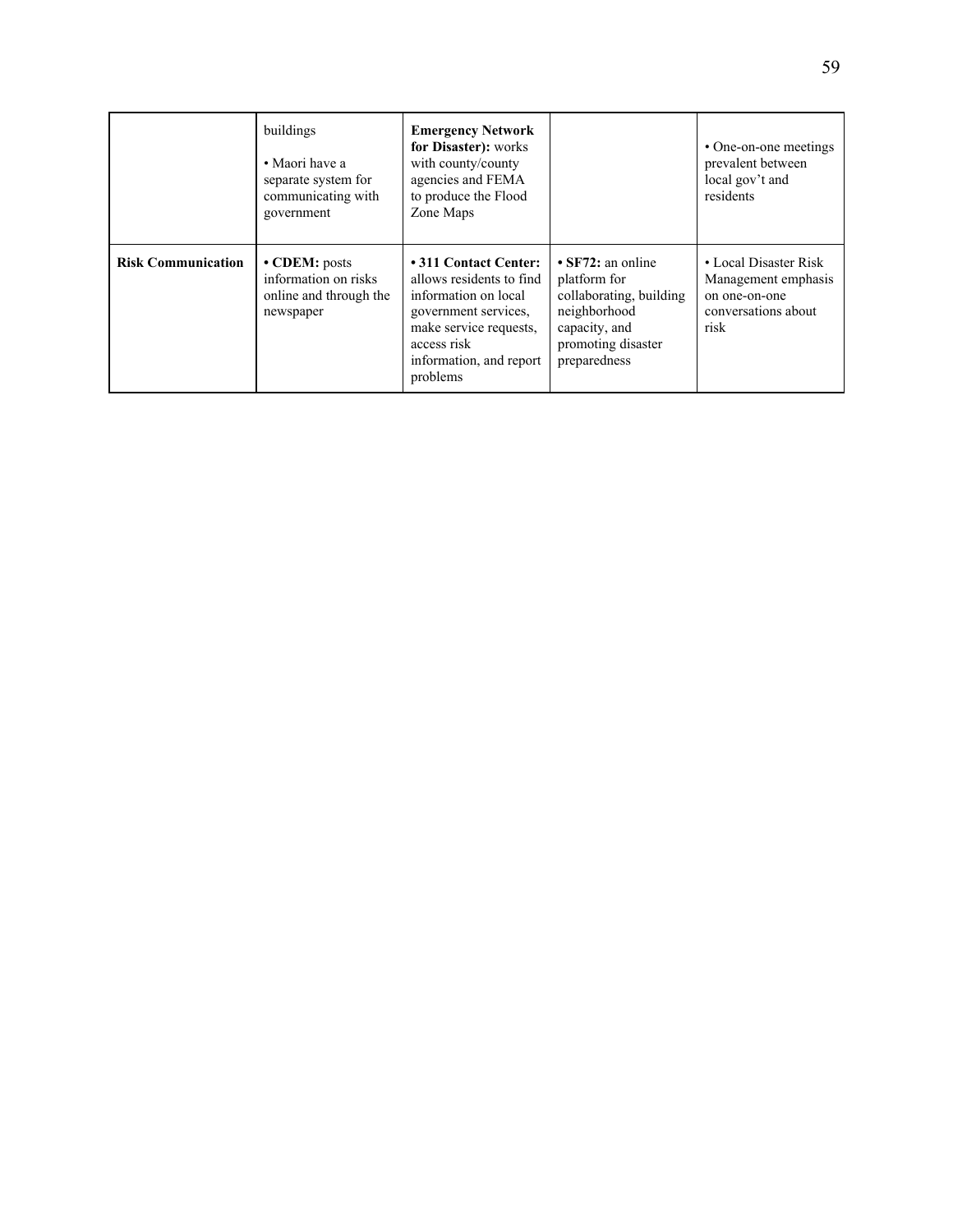#### **Appendix G: Case Study Interviews**

#### *Christchurch Interviews:*

- Government: Ministry of Civil Defence & Emergency Management
- Nonprofit: START
- Academia: Victoria University of Wellington School of Government
- Business: Southern Dairy New Zealand

#### *Miami Interviews:*

- Government: Miami-Dade County Office of Resiliency
- Nonprofit: Florida Regional Interfaith / Interagency Emergency Network for Disaster (F.R.I.E.N.D.)
- Nonprofit: Social Impact Movement
- Nonprofit: CLEO Institute
- Nonprofit: The Miami Foundation
- Academia: University of Miami

#### *San Francisco Interviews:*

- Government: San Francisco's Office of Resilience and Capital Planning
- Academia: Berkeley Seismology Lab

#### *Santiago Interviews:*

- Government: Municipality of Santiago Civil Protection and Emergencies Office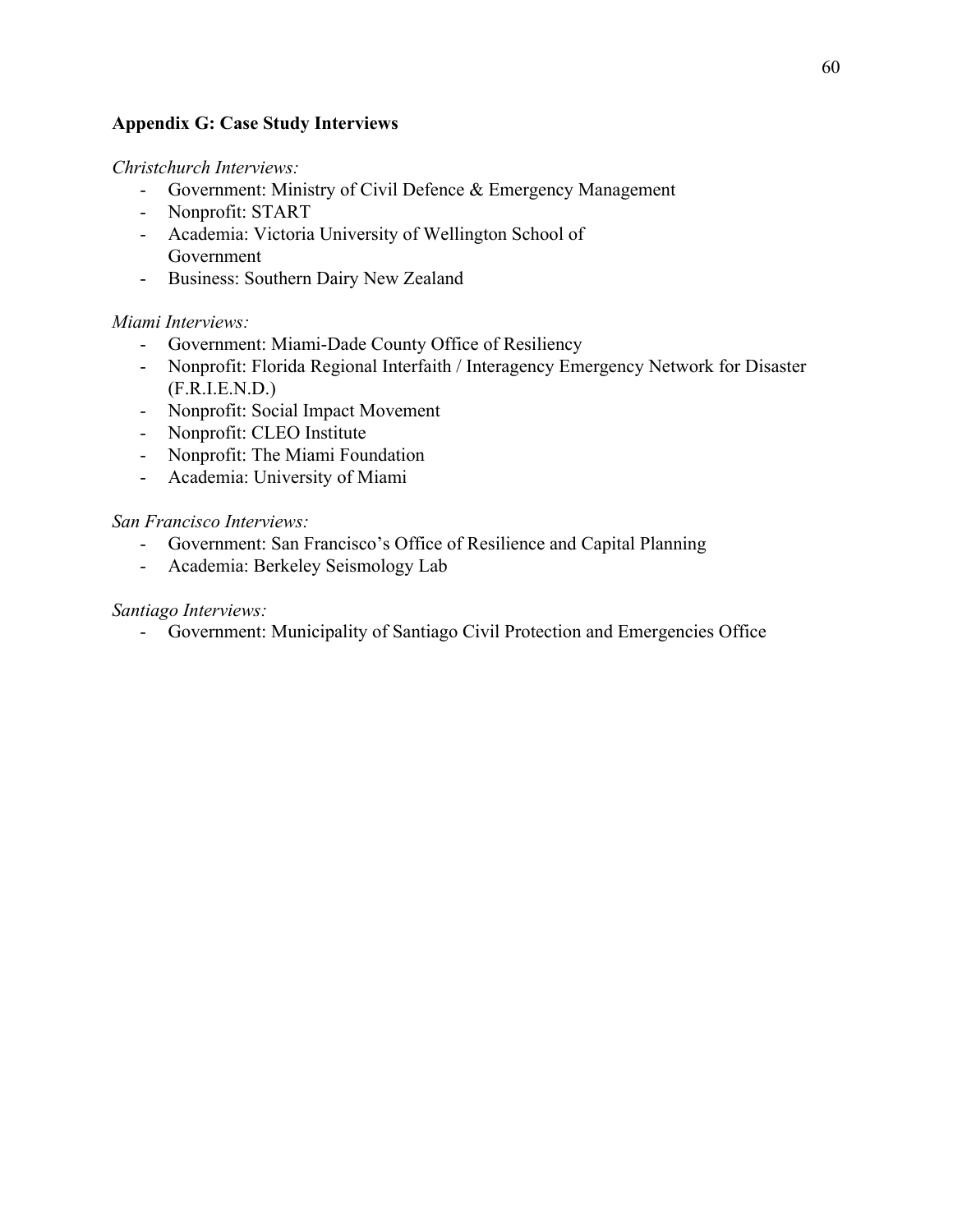#### **Appendix H: Case Study Interview Questions**

#### General Questions:

- *● What is your title/Could you confirm it?*
- *● How long have you been in your position?*
- *● What is your role and responsibility in prevention and mitigation?*

#### Sector Specific Questions:

#### *Government*

- Coordination
	- Have you seen any major changes in your field for coordination?
	- Do you work more with city or county agencies?
	- Who are the main decision makers in your city? (decision makers for land use, mitigation, whatever is relevant for your case study)
	- Who leads/influences the mitigation efforts/policy?
	- Who leads/influences prevention efforts/policy?
- *●* Information
	- *○* How do you receive information? From Whom?
	- What tools access to and disseminate info?
- Communication
	- What tools access to and disseminate info?
	- How do you share information with marginalized communities?
- Miscellaneous
	- Have you been affected by any recent budget changes?
	- What success are you seeing in [BLANK]?
	- What challenges are you seeing in [BLANK]?
	- What improvements would you like to see with [BLANK]?

#### *Nonprofits*

- Coordination
	- Do you work more with city or county agencies?
	- Who are the main decision makers in your city? (decision makers for land use, mitigation, whatever is relevant for your case study)
	- Who leads/influences the mitigation efforts/policy?
	- Who leads/influences prevention efforts/policy?
- Information
	- How do you receive info? From Whom?
	- What tools access to and disseminate info?
- Communication
	- What tools access to and disseminate info?
- Miscellaneous
	- Have you been affected by any recent budget changes?
	- What success are you seeing in [BLANK]?
	- What challenges are you seeing in [BLANK]?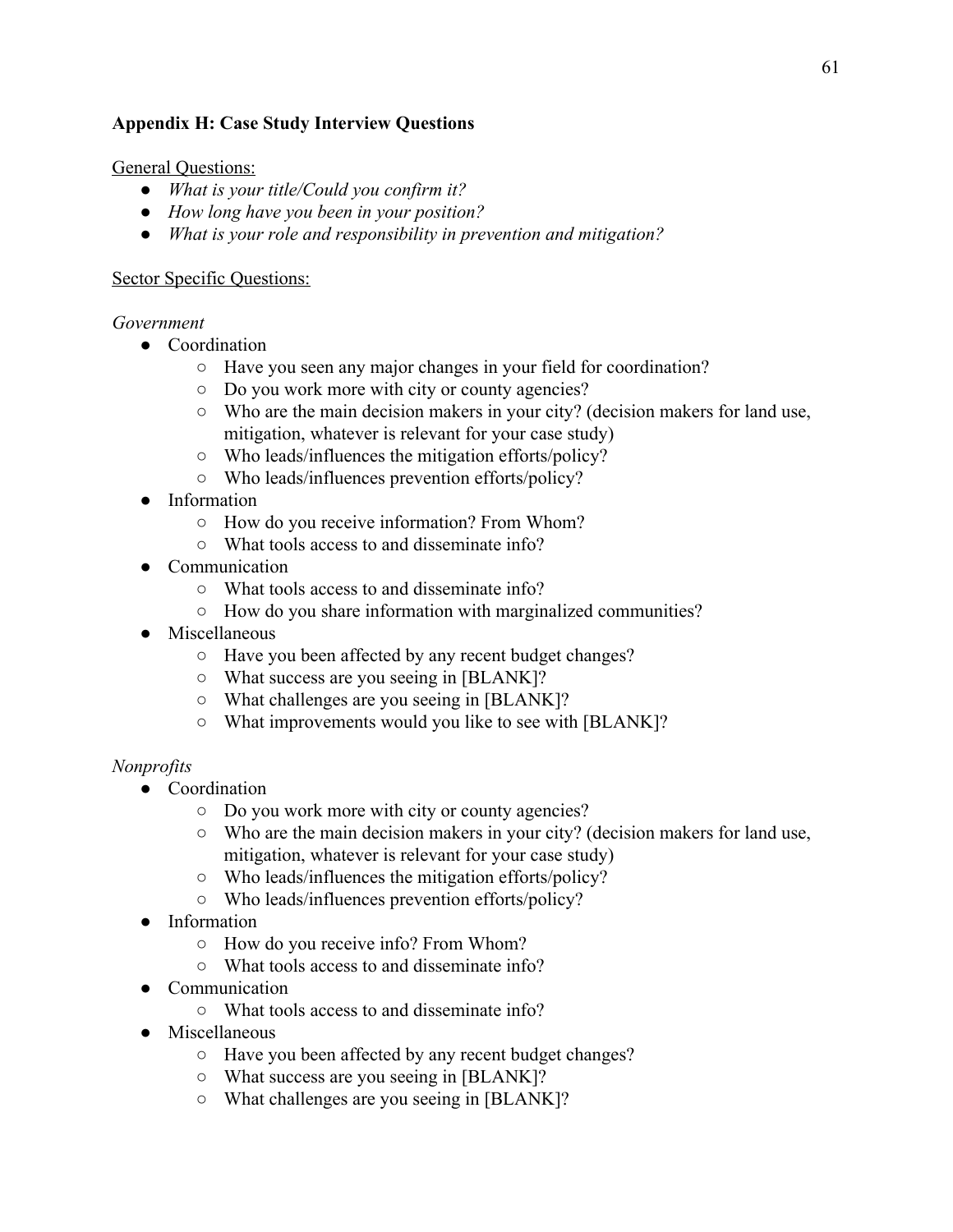○ What improvements would you like to see with [BLANK]?

#### *Academics*

- Coordination
	- Do you work more with city or county agencies?
	- Who are the main decision-makers in your city? (decision-makers for land use, mitigation, whatever is relevant for your case study)
	- Who leads/influences the mitigation efforts/policy?
	- Who leads/influences prevention efforts/policy?
- Information
	- How do you receive info? From Whom?
	- What tools access to and disseminate info?
- Communication
	- What tools access to and disseminate info?
	- How do you make your research/findings accessible and understandable?
- Miscellaneous
	- Who do you see as your audience? Public or government?
	- How are authorities and responsibilities delegated between different agencies? Who does what? Do you feel like it is successful?
	- How did your partnerships form?
	- How do you engage with communities?
	- How does committee/councils work?
	- How are members chosen? appointed/elected? How often do members rotate? formality?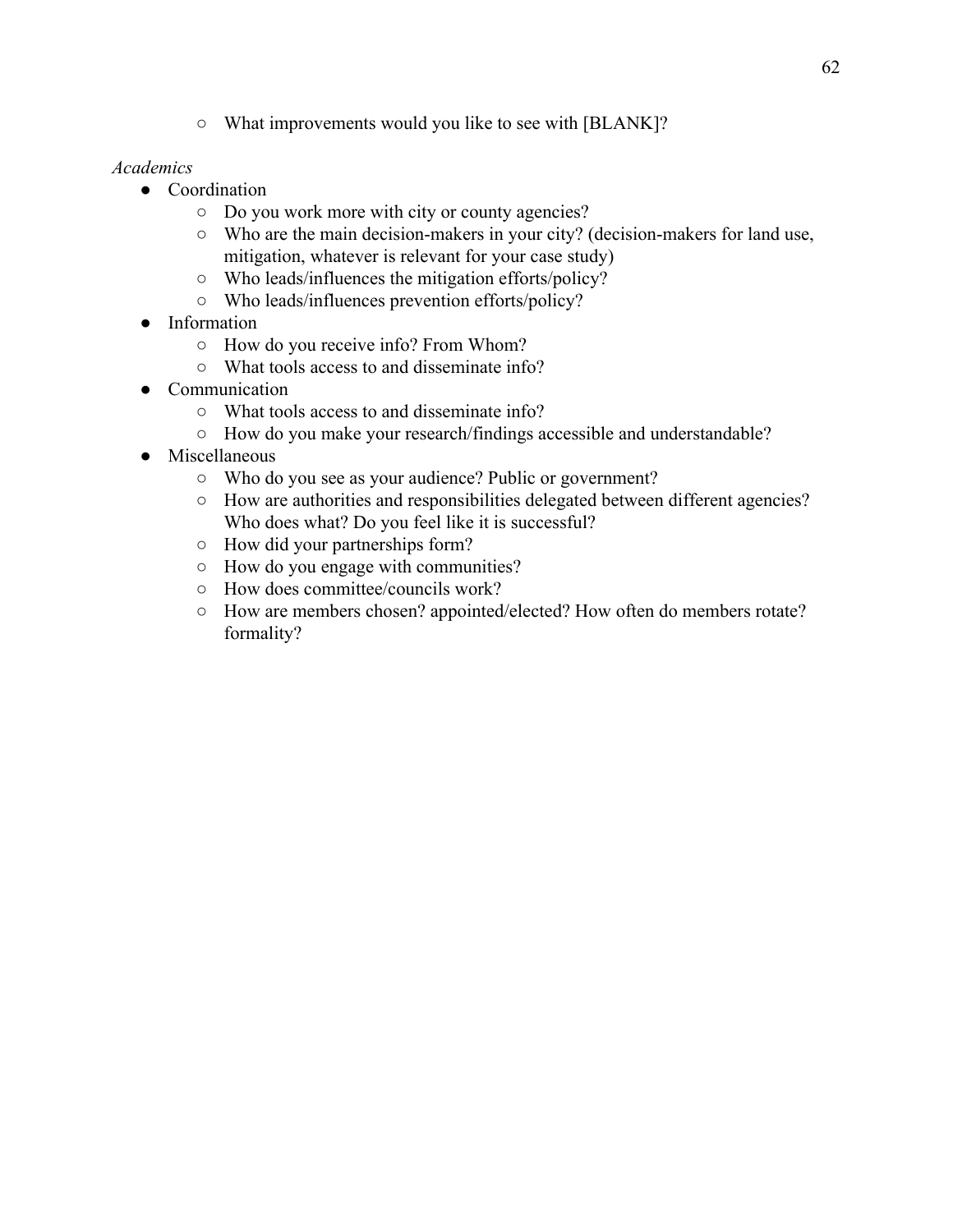#### **Appendix I: List of Meetings - Mexico City Trip (January 2020)**

- 1. Professor: Institute of Geography, National Autonomous University of Mexico (UNAM)
- 2. Director of Risk Analysis, Director of Resilience, and Director of Outreach, Training, and Communication: Mexico City Department of Risk Management and Civil Protection
- 3. Community Leaders: Plataforma 06600
- 4. Policy Analysts: National Center of Disaster Prevention (CENAPRED)
- 5. Director of Territorial Services: Commission for Reconstruction
- 6. Ecological Tour Guide: Humedalia
- 7. Community Leaders of San Gregorio, Xochimilco: Community of San Gregorio, Xochimilco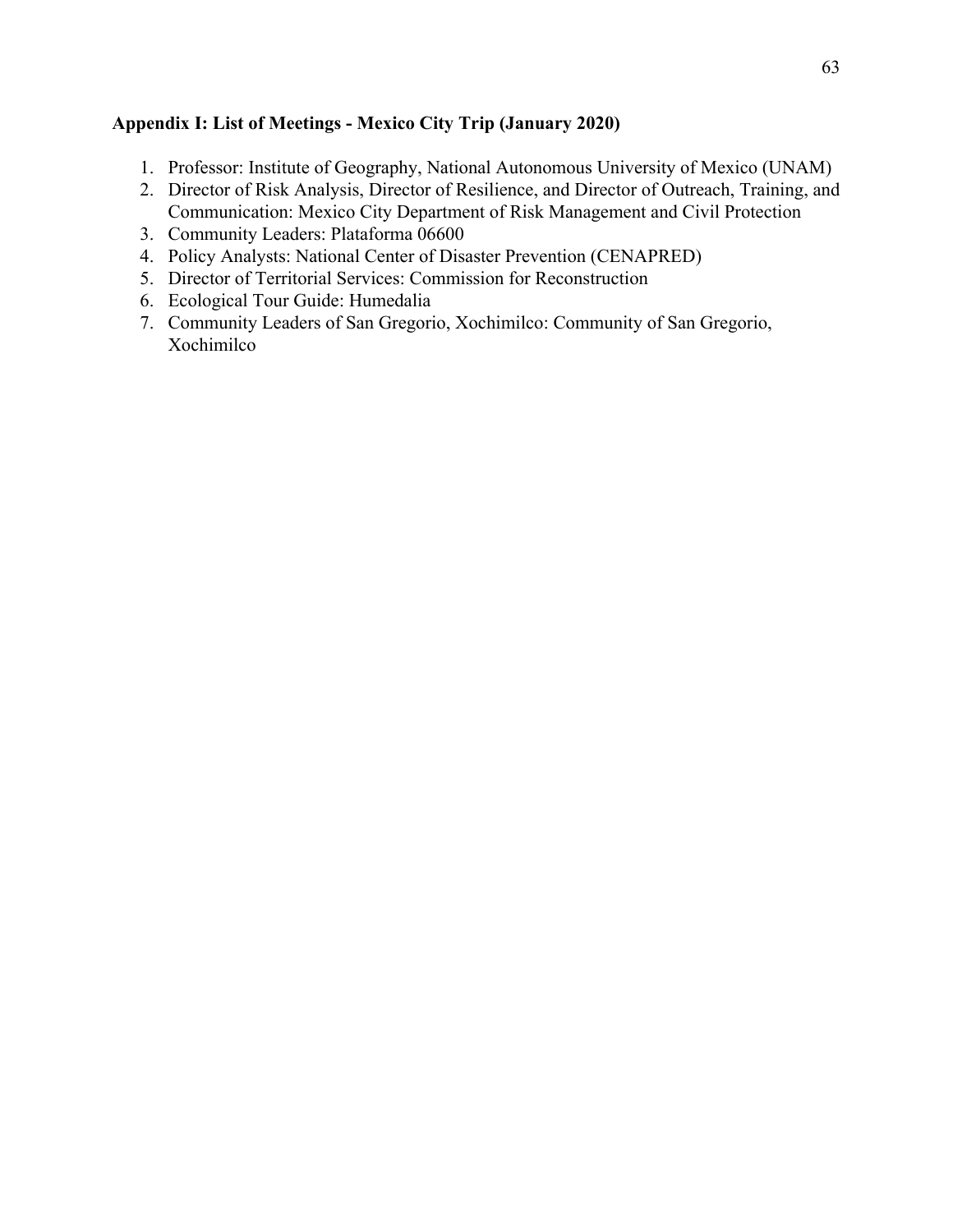## **Appendix J: Important Links**

### Christchurch

### *Plans*

● Canterbury Civil Defense and Emergency Management Plan and Risk Profile: The purpose of this document is to provide information on all phases of DRM. Additionally starting on page 25, this document has the risk profile of the region.

○ **<http://cdemcanterbury.govt.nz/document-library/cdem-plans/>**

## *Education*

- This webpage for the Canterbury CDEM Group provides educational material on how to prepare for a disaster in a variety of different settings such as home, work, and school.
	- <http://cdemcanterbury.govt.nz/be-prepared/>

## *Information*

- This link provides information on the Earthquake-prone Building Register that was mandated by the Central government and implemented at the local level.
	- **[https://ccc.govt.nz/consents-and-licences/earthquake-prone-buildings/earthq](https://ccc.govt.nz/consents-and-licences/earthquake-prone-buildings/earthquake-prone-buildings-register) [uake-prone-buildings-register](https://ccc.govt.nz/consents-and-licences/earthquake-prone-buildings/earthquake-prone-buildings-register)**

## Miami

## *Maps*

- GIS Portal: The City of Miami has a website that houses different maps including: Miami Zoning, City Officials, City Services, and an Assisted Housing map.
	- <http://maps.miamigov.com/portal/>
- Sea Level Rise Map: The link provides information about sea level rise in Miami-Dade County and includes different interactive maps including: building impacts of sea-level rise & maps showing the progress of all local mitigation strategy projects.
	- [https://www.arcgis.com/apps/Cascade/index.html?appid=6ff1c86445114dc7b82e](https://www.arcgis.com/apps/Cascade/index.html?appid=6ff1c86445114dc7b82e13b67b439093) [13b67b439093](https://www.arcgis.com/apps/Cascade/index.html?appid=6ff1c86445114dc7b82e13b67b439093)
- FloodIQ: This map is not specific to Miami but does serve as a tool for people to enter their address and learn about their flood risk and how to protect their homes.
	- [https://floodiq.com](https://floodiq.com/)

### *Apps*

- 311 Direct: 311 is a mobile app which enables the residents of Miami-Dade County and City of Miami to report neighborhood problems and code violations to the 311 Contact Center.
	- <http://maps.miamigov.com/portal/>

# *Other Mobile Tools*

• 311 Contact Center: this website serves as a central location where residents can get information on local government services.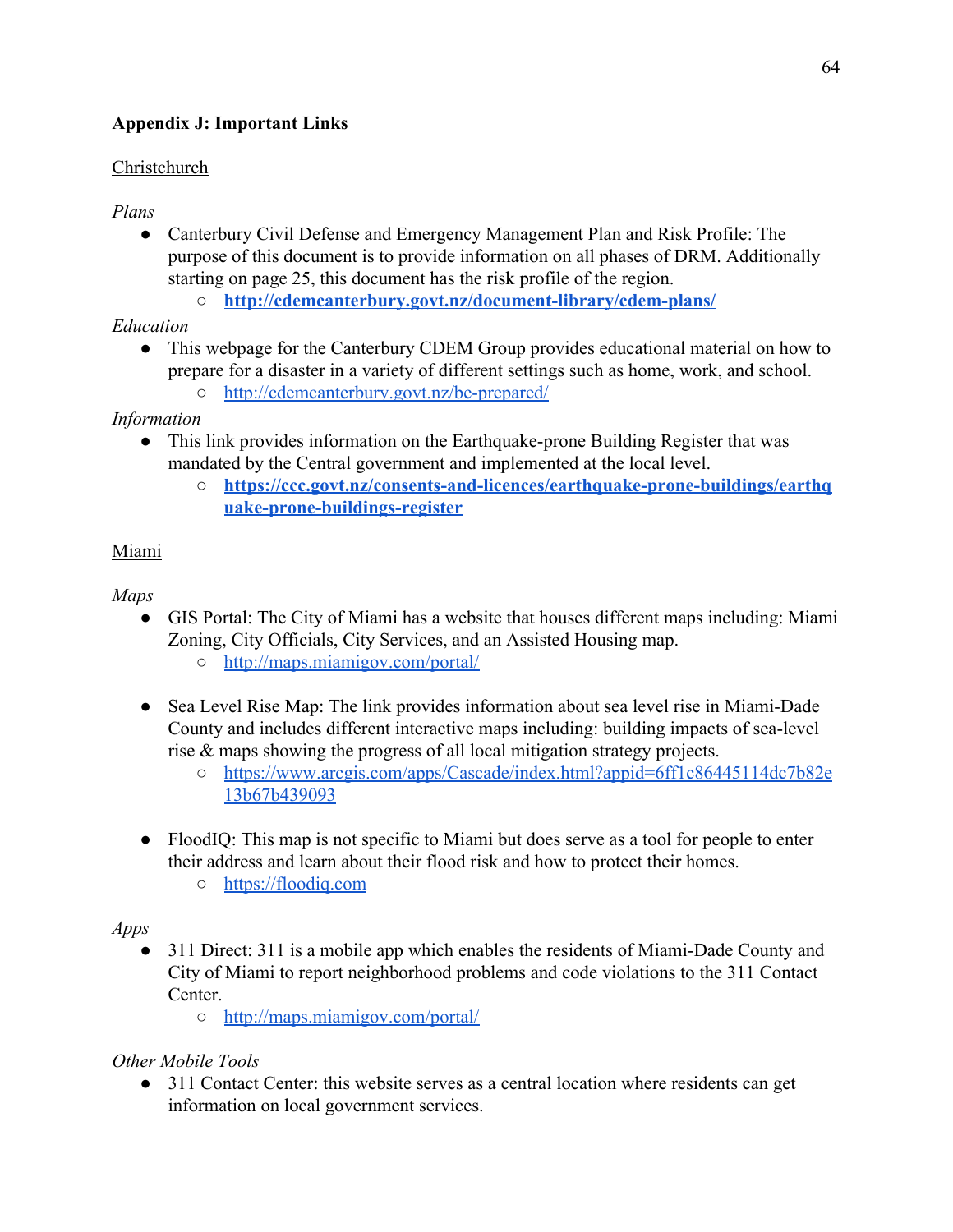○ <https://www.miamidade.gov/global/311.page>

## *Database/Information Portals*

- Next Request: The City of Miami's Portal for Public Record Requests. This database shows all open and closed requests made to get access to public records including anything from EMS records to any records relating to a project carried out by the city.
	- o [https://miami.nextrequest.com/requests?requests\\_smart\\_listing\[page\]=2](https://miami.nextrequest.com/requests?requests_smart_listing[page]=2)
- Open Data HUB: Open Data Hub provides access to the county's authoritative data, maps and applications for county residents and visitors.
	- [https://gis-mdc.opendata.arcgis.com](https://gis-mdc.opendata.arcgis.com/)

# *Partnerships*

- The Miami Foundation: This nonprofit partners regularly with both the city and county on various disaster efforts, including writing grants for recovery and mitigation strategies. ○ [https://miamifoundation.org](https://miamifoundation.org/)
- The CLEO Institute: This organization works to educate, inform, and engage the public on critical climate issues and the importance of urgent climate action. They partner with the government to provide interactive climate workshops for municipality employees. ○ <https://www.cleoinstitute.org/cleo-climate-trainings>
- The Florida Regional Interfaith InterAgency Emergency Network for Disasters, Inc. (F.R.I.E.N.D): This is a Long-Term Recovery Group for Miami-Dade County is a coalition of over 65 local faith and community-based organizations. There is currently no website available for this network.

### San Francisco

### *Maps*

- Community Resilience Indicator Maps: The purpose of the community resiliency indicator system is to provide quantitative measurements of resiliency and vulnerability to climate change stressors in San Francisco's neighborhoods.
	- <https://sfclimatehealth.org/maps/>

### *Apps*

- MyShake App (Available on Google Play and Apple App): The MyShake App collects data on, detects, and records seismic activity. It also allows citizens to share their experiences and stay informed regarding nearby earthquakes.
	- [https://play.google.com/store/apps/details?id=edu.berkeley.bsl.myshake&hl=en\\_](https://play.google.com/store/apps/details?id=edu.berkeley.bsl.myshake&hl=en_US) [US](https://play.google.com/store/apps/details?id=edu.berkeley.bsl.myshake&hl=en_US)<https://apps.apple.com/us/app/myshake/id1467058529>

# *Other Mobile Tools*

• ALERTSF: AlertSF is a Mass Notification service that allows the City and County of San Francisco Public Safety agencies to alert residents in the event of natural disasters and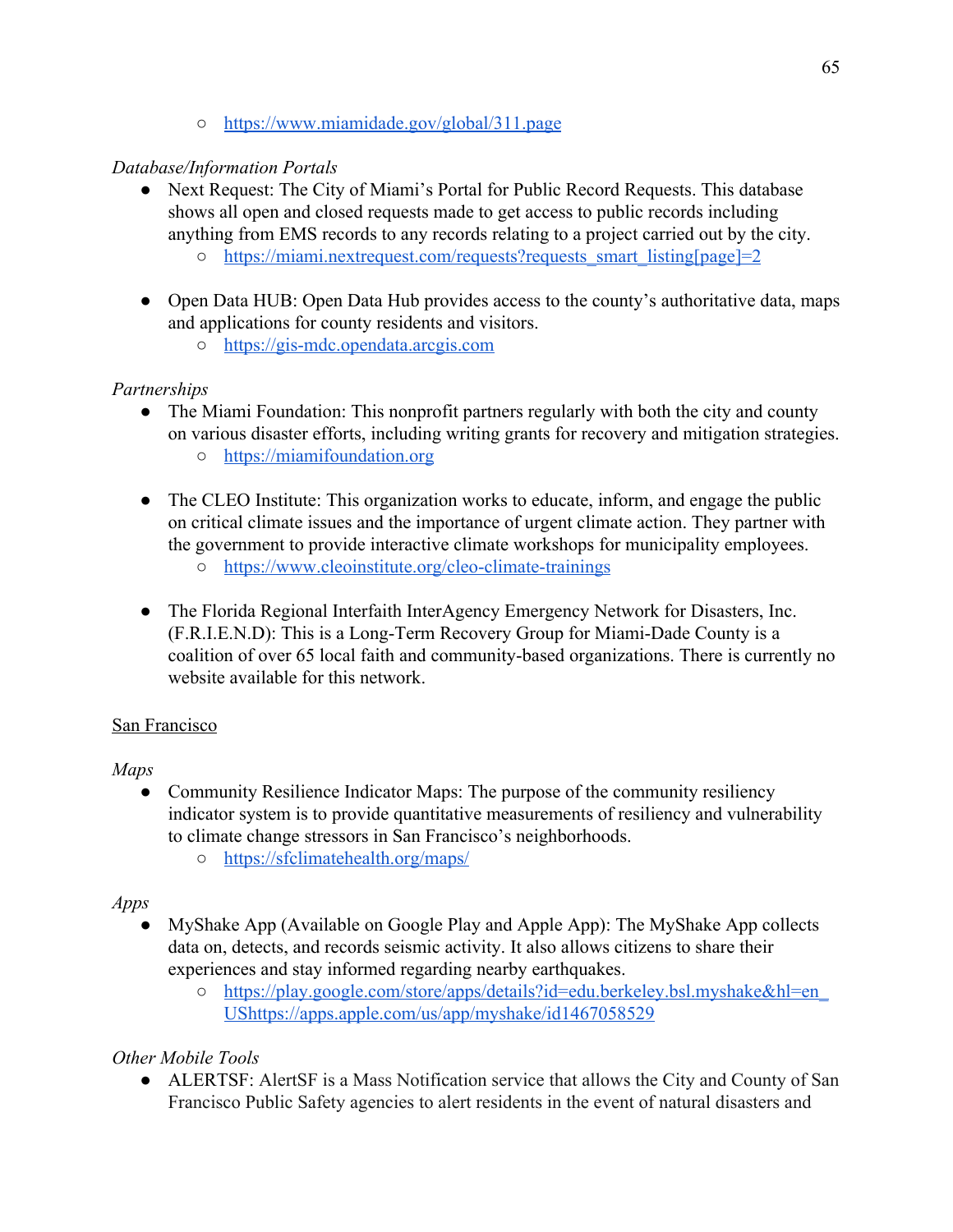other emergency situations.

○ <https://member.everbridge.net/453003085612609/ov>

## *Databases/Information Portals*

- Building Eye: Building Eye makes building and planning information easier to find and understand by mapping what type of building issues and modifications have happened or will occur around San Francisco. The website provides vital information such as construction plans, maintenance reports, and tenant complaints.
	- <https://buildingeye.com/>
- SF72: A disaster information platform on social media that allows citizens to receive real-time emergency information, safety tips, and action plans.
	- <https://www.sf72.org/>

## *Partnerships*

- Berkeley Digital Seismic Network: Partners with local and state governments to deliver information on Earthquakes and aids the operation of early warning systems. They also created the My ShakeApp.
	- <https://seismo.berkeley.edu/bdsn/bdsn.overview.html>

## Santiago

*Plans*

- Plan Nacional de Protección Civil
	- o [http://repositoriodigitalonemi.cl/web/bitstream/handle/2012/1683/DTO-156\\_13-J](http://repositoriodigitalonemi.cl/web/bitstream/handle/2012/1683/DTO-156_13-JUN-2002.pdf?sequence=4) [UN-2002.pdf?sequence=4](http://repositoriodigitalonemi.cl/web/bitstream/handle/2012/1683/DTO-156_13-JUN-2002.pdf?sequence=4)
- Plan Regional para la Reducción del Riesgo de Desastres
	- [http://repositoriodigitalonemi.cl/web/bitstream/handle/2012/1863/P-PRRD-PO-A](http://repositoriodigitalonemi.cl/web/bitstream/handle/2012/1863/P-PRRD-PO-ARD-04_RM_13.11.2018.pdf?sequence=5) [RD-04\\_RM\\_13.11.2018.pdf?sequence=5](http://repositoriodigitalonemi.cl/web/bitstream/handle/2012/1863/P-PRRD-PO-ARD-04_RM_13.11.2018.pdf?sequence=5)
- Plan Estratégico ONEMI 2019-2023 ○ <https://www.onemi.gov.cl/plan-estrategico/>
- Santiago's Regional Plan for Coordination between Government and Other Sectors for DRM via the Comité Regional de Protección Civil
	- <https://www.interior.gob.cl/transparenciaactiva/doc/ActosTerceros/1/5540542.pdf>

# *Maps*

- KimGen Lab: Virtual Laboratory of Natural Risks in Chile: The project seeks to strengthen the learning of Geography and Natural Risks, through a national educational, technological platform, to improve the response capacity and decision-making of people in the face of the occurrence of catastrophic natural events.
	- <https://kimgen.cl/>

# *Information Portals*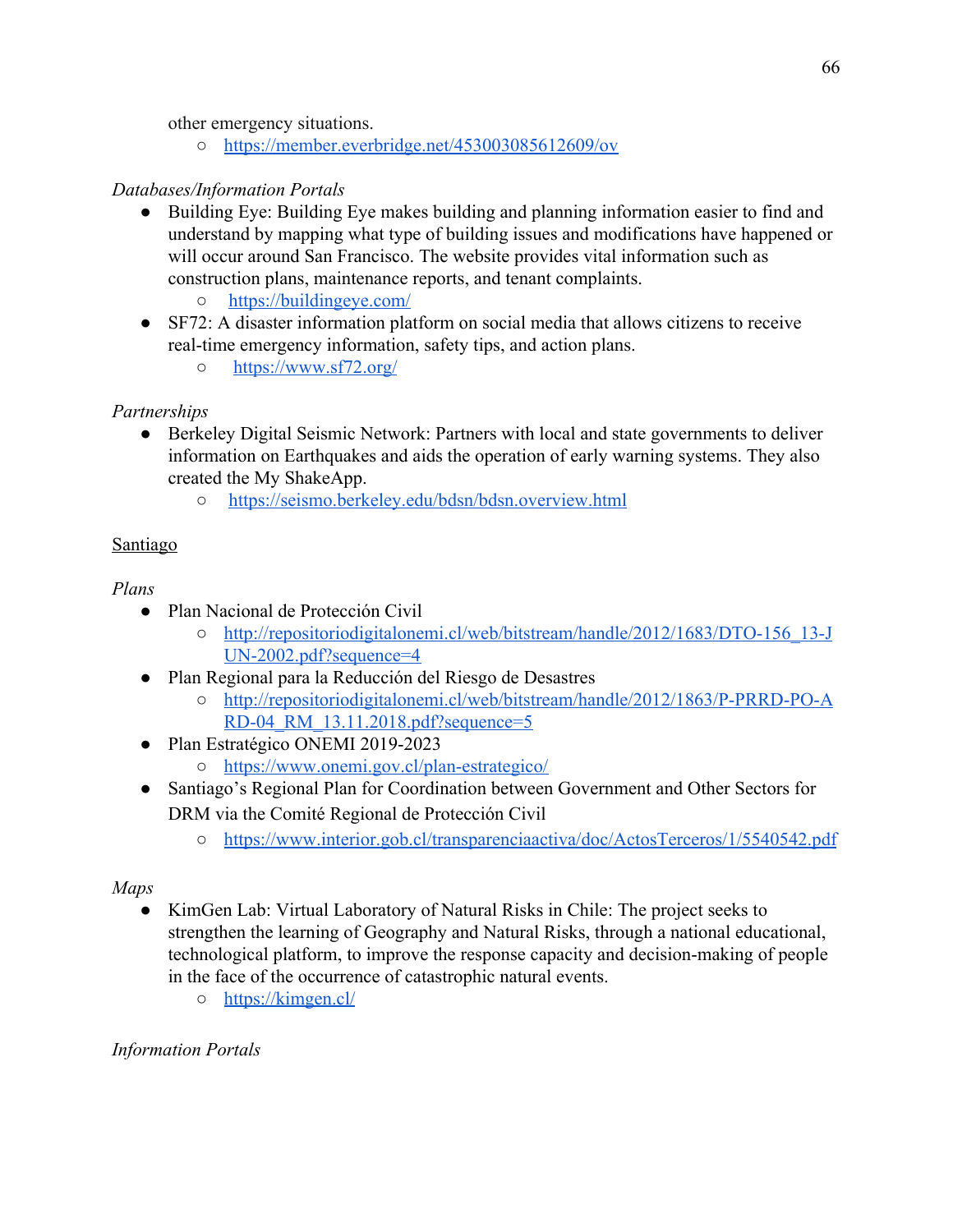- Ley de Transparencia de la Función Pública y Acceso a la Información del Estado: The law provides for free access by the citizenry to government documents, public budgets and records of expenses, and any other document produced using public funds.
	- <https://www.consejotransparencia.cl/>
- Sistema Nacional de Información Municipal (SINIM): information is available from 2001 to 2009 in the areas of Administration and Finance, Health, Development, and Territorial Management, Social Aspects and Community, as well as Gender and municipal Characterization
	- <http://www.sinim.gov.cl/>
- Observatorio Urbano del Ministerio de Vivienda y Urbanismo (OU MINVU): Generates knowledge, through the development of studies, surveys, and publications of interest, for decision-making by the authority in the residential and urban sphere.
	- <https://www.observatoriourbano.cl/>

# *Citizen and Civil Society Inclusion*

- Neighborhood Councils (Juntas de Vecinos)
	- Summary of the function and purposes of Neighborhood Councils
		- <https://www.bcn.cl/leyfacil/recurso/juntas-de-vecinos>
	- $\circ$  An example of how these councils are included in DRM via Civil Protection Committees can be found on pp. 78; 114-115. It is important to note that, though these committees are present, they are not formally given significant roles or responsibilities in this plan.
		- [https://www.munistgo.cl/wp-content/uploads/2017/08/PlanComunalDePro](https://www.munistgo.cl/wp-content/uploads/2017/08/PlanComunalDeProtecci%C3%B3nCivil-2017-2020-web.pdf) [tecci%C3%B3nCivil-2017-2020-web.pdf](https://www.munistgo.cl/wp-content/uploads/2017/08/PlanComunalDeProtecci%C3%B3nCivil-2017-2020-web.pdf)
- Civil Society Councils (Consejos de la Sociedad Civil (COSOC))
	- Structure and functions of the Consejo Comunal de Organizaciones de la Sociedad Civil in the Municipality of Santiago (see the tab "Funciones")
		- [https://www.munistgo.cl/consejo-comunal-de-organizaciones-de-la-socied](https://www.munistgo.cl/consejo-comunal-de-organizaciones-de-la-sociedad-civil-2/) [ad-civil-2/](https://www.munistgo.cl/consejo-comunal-de-organizaciones-de-la-sociedad-civil-2/)

# *Communication*

- Municipal Online Communications Regarding DRM Efforts and Citizen Outreach
	- Online resources for citizens regarding earthquake prevention
		- <https://www.munistgo.cl/emergencias/>
	- $\circ$  Online article regarding the launch of the 2020 Disaster Risk Management Plan and disaster preparedness courses available to citizens
		- [https://www.munistgo.cl/municipio-lanzo-plan-de-gestion-de-riesgos-ante](https://www.munistgo.cl/municipio-lanzo-plan-de-gestion-de-riesgos-ante-desastres/) [-desastres/](https://www.munistgo.cl/municipio-lanzo-plan-de-gestion-de-riesgos-ante-desastres/)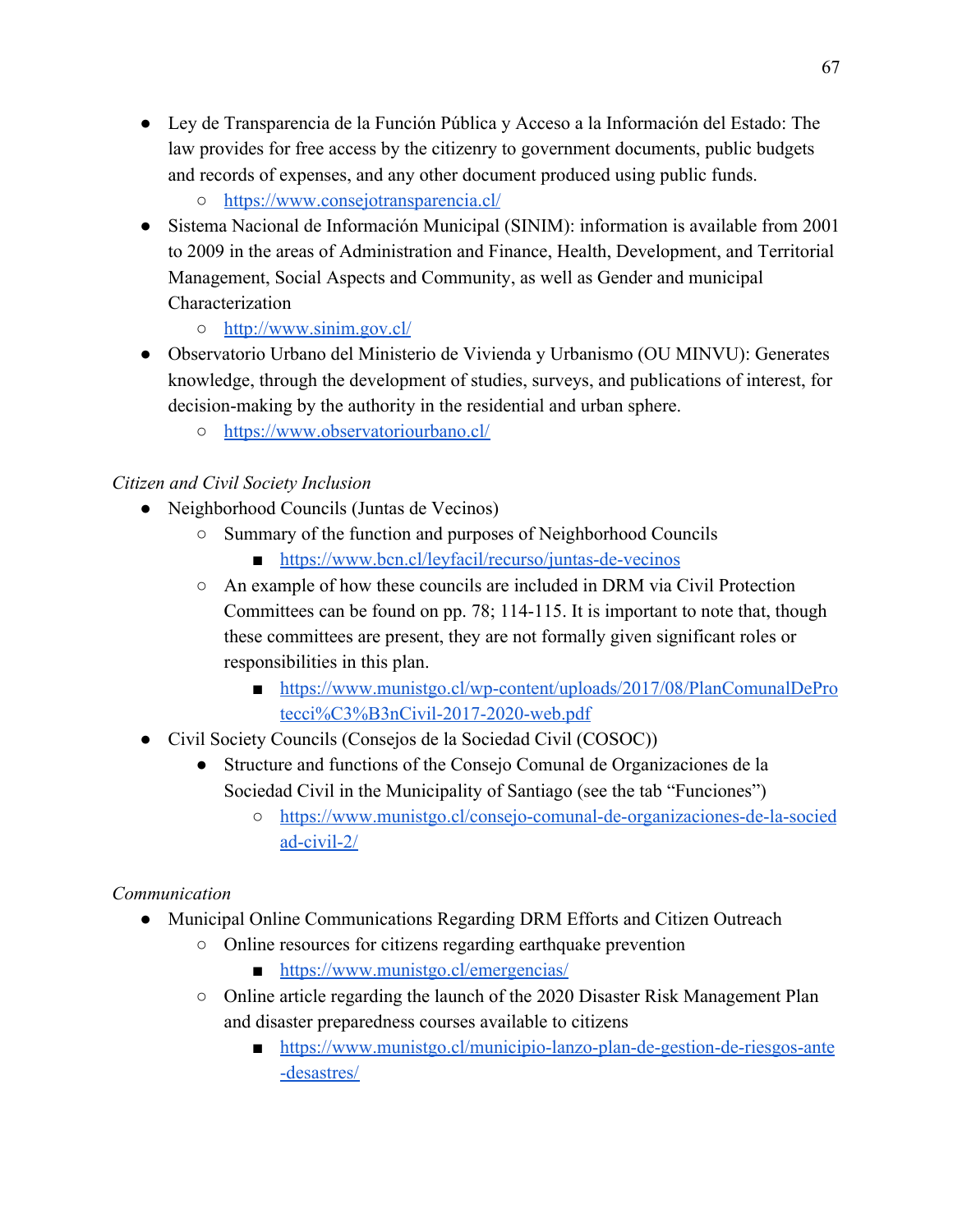- NGO Communications about Prevention and Mitigation via a Training in Risk Analysis and Reduction Carried out by the NGO Caritas Chile
	- Article on Caritas Chile's Taller Nacional de Medioambiente, Gestión de Riesgos y Emergencias
		- [http://www.iglesia.cl/detalle\\_noticia.php?id=20926](http://www.iglesia.cl/detalle_noticia.php?id=20926)

## *Education*

- KimGen Lab: Virtual Laboratory of Natural Risks in Chile: Educating the Community
	- [http://www.lpt.cl/kimgen-lab-laboratorio-virtual-de-riesgos-naturales-de-chile-hac](http://www.lpt.cl/kimgen-lab-laboratorio-virtual-de-riesgos-naturales-de-chile-hace-entrega-de-sus-productos-a-una-comunidad-educativa/) [e-entrega-de-sus-productos-a-una-comunidad-educativa/](http://www.lpt.cl/kimgen-lab-laboratorio-virtual-de-riesgos-naturales-de-chile-hace-entrega-de-sus-productos-a-una-comunidad-educativa/)

## *Partnerships*

- Partnership between ONEMI and ONG Inclusiva produced Inclusive Emergency Management Manual (Manual de Gestión Inclusiva de Emergencias
	- [https://igrd.cl/manual-de-gestion-inclusiva-de-emergencias-derechos-humanos-de](https://igrd.cl/manual-de-gestion-inclusiva-de-emergencias-derechos-humanos-de-las-personas-con-discapacidad-durante-emergencias/) [-las-personas-con-discapacidad-durante-emergencias/](https://igrd.cl/manual-de-gestion-inclusiva-de-emergencias-derechos-humanos-de-las-personas-con-discapacidad-durante-emergencias/)

# *U.S. Accreditations*

- Trainings
	- This link provides an overview of the Emergency Management Institute and its purpose within DRM for the United States. It helps train 2 million individuals annually at various levels of government. Oftentimes, positions will ask for or require specific training that EMI provides.
		- <https://training.fema.gov/aboutemi.aspx>
	- The Emergency Management Institute runs all the courses needed for individuals. Some courses can be accomplished online while others are done in-person. The courses can help individuals understand how to construct a plan to position specific training.
		- <https://training.fema.gov/is/>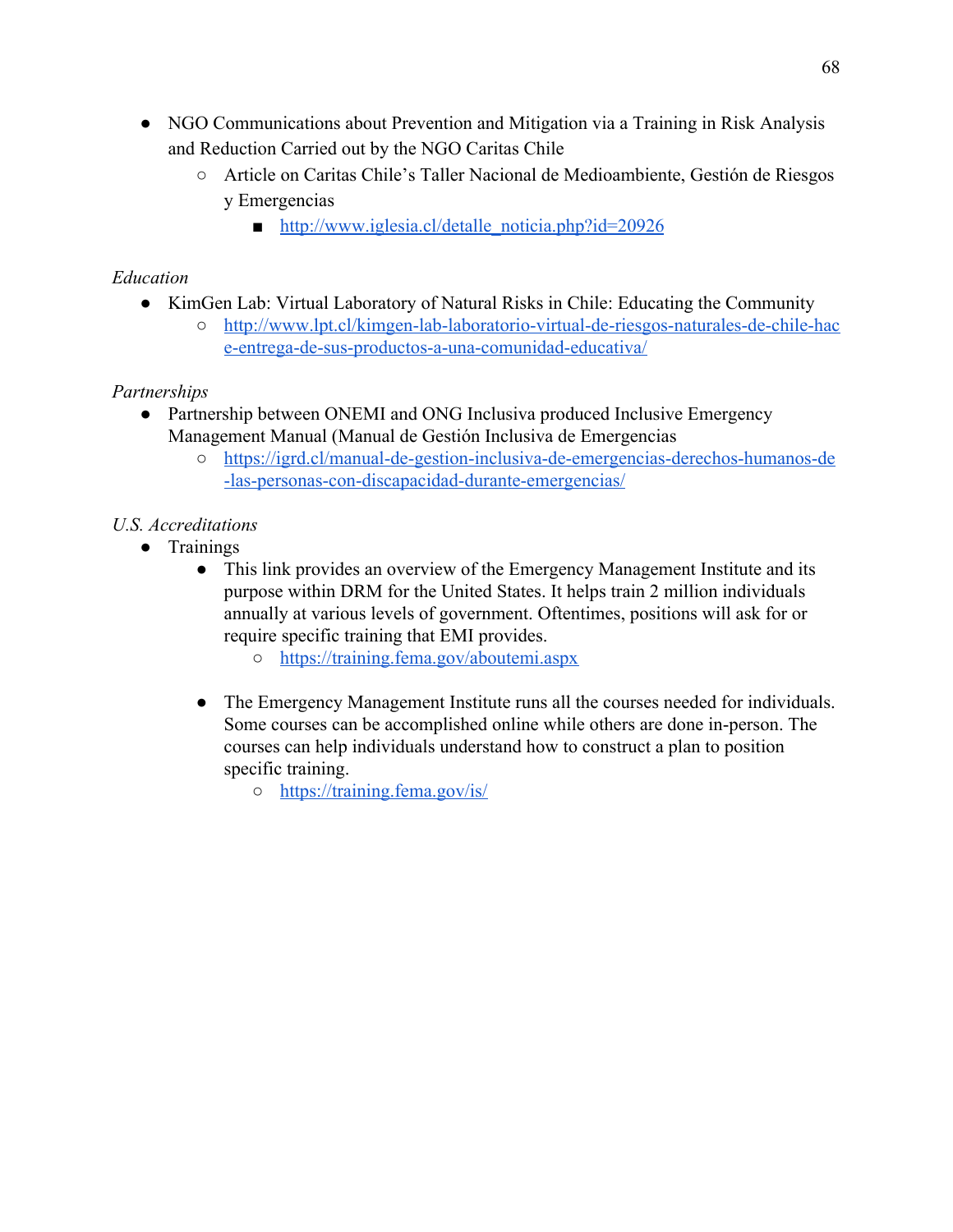#### **REFERENCES**

#### **General References**

- 100 Resilient Cities. (2019). *About Us.* Retrieved from <http://www.100resilientcities.org/> about-us/.
- ABC News. (2019, November 16). Mexico Earthquake: Slow recovery in Mexico City after deadly 2017 quake. Retrieved from<https://abc7.com/mexico-city-sees-slow-recovery> -after-deadly-2017-earthquake-/5698437/.
- Ahmad, R. (2007). Roles of the university in disaster management. *Malaysian Journal of Medical Sciences, 14*(2), 1-3.
- Alba, F., & Potter, J. (1986). Population and Development in Mexico since 1940: An Interpretation. Population and Development Review, 12(1), 47-75. doi:10.2307/1973351
- Albtoush, R. Dobrescu, R., & Ionescou, F. (2011). A Hierarchical Model for Emergency Management Systems. *Universitatea Politehnica din Bucuresti Scientific Bulletin*, *73*(2)[.](https://www.scientificbulletin.upb.ro/rev_docs/arhiva/full87242.pdf) [https://www.scientificbulletin.upb.ro/rev\\_docs/arhiva/full87242.pdf.](https://www.scientificbulletin.upb.ro/rev_docs/arhiva/full87242.pdf)
- Alexander, D. (2015). Disaster and emergency planning for preparedness, response, and recovery. Oxford research encyclopedia, natural hazard science. Retrieved from [https://oxfordre.com/naturalhazardscience/view/10.1093/acrefore/9780199389407.001.00](https://oxfordre.com/naturalhazardscience/view/10.1093/acrefore/9780199389407.001.0001/acrefore-9780199389407-e-12) [01/acrefore-9780199389407-e-12](https://oxfordre.com/naturalhazardscience/view/10.1093/acrefore/9780199389407.001.0001/acrefore-9780199389407-e-12)
- Alcántara-Ayala, I., Garza Salinas, M., López García, A., Magaña Rueda, V., Oropeza Orozco, O., Puente Aguilar, S., Vázquez Rangel, G. (2018, November 16) Gestión Integral de Riesgo de Desastres en México: reflexiones, retos y propuestas de transformación de la política pública desde la academia [PDF file]. Retrieved from [http://www.investigaciones](http://www.investigaciones/) geograficas.unam.mx/index.php/rig/articles/view/59784/53235.
- Becker, C. (2009). Disaster recovery: a local government responsibility. *Public Management*,  *91*(2), 6-12.
- Bevir, M. (2012). *Governance: A Very Short Introduction*. OUP Oxford.
- Bollin, C., Cárdenas, C., Hahn, H., & Vatsa, K. (2003). *Disaster Risk Management by Communities and Local Governments*. Inter-American Development Bank. Retrieved from https://publications.iadb.org/publications/english/document/Disaster-Risk-Management-b y-Communities-and-Local-Governments.pdf

C40 Cities. (2019). *Programmes.* Retrieved from [https://www.c40.org/programmes.](https://www.c40.org/programmes)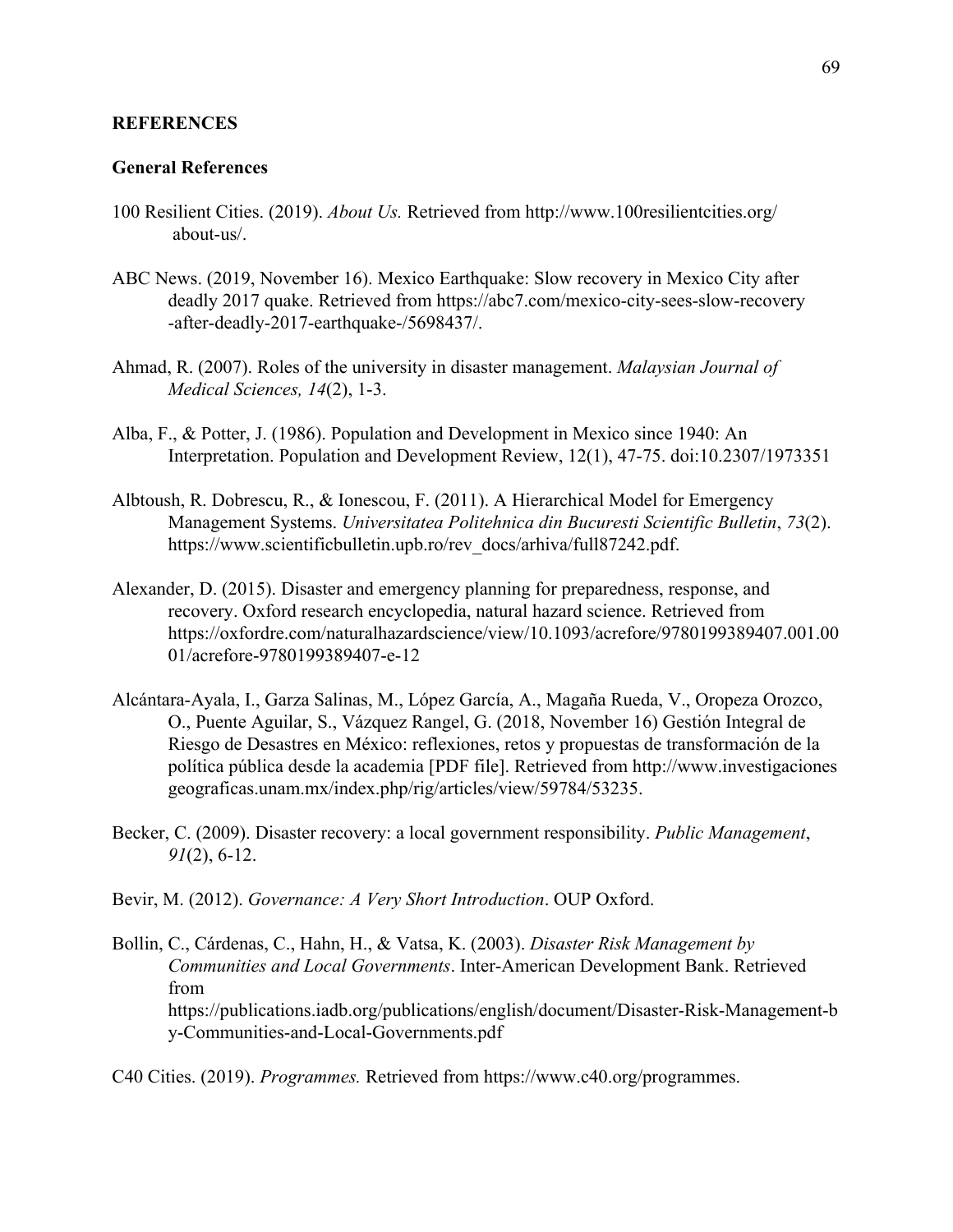- CDMX Resilience Office. (2016). CDMX resilience strategy: Adaptive, inclusive and equitable transformation. Retrieved from<http://www.data.sedema.cdmx.gob.mx/resiliencia/> descargas/ERCDMX-EN.pdf.
- Comfort, L. (2007). Crisis Management in Hindsight: Cognition, Communication, Coordination, and Control. *Public Administration Review, 67*(1), 189-197. [https://doi.org/10.1111/j.](https://doi.org/10.1111/j) 1540-6210.2007.00827.x.
- Coston, J., (1998). A Model and Typology of Government-NGO Relationships. Nonprofit and Voluntary Sector Quarterly, Vol 27. No 3. pp. 358-382.
- Cuthbertson J., Rodriguez-Llanes, J., Robertson, A., and Archer, F., (2019). Current and Emerging Disaster Risks Perceptions in Oceania: Key Stakeholders Recommendations for Disaster Management and Resilience Building. *International Journal Of Environmental Research And Public Health, 16*, 460-473. Doi:10.3390/ijerph16030460.
- Eisenman, D. P., Cordasco, K. M., Asch, S., Golden, J. F., & Glik, D. (2007). Disaster planning and risk communication with vulnerable communities: Lessons from hurricane katrina. *American Journal of Public Health*, 97(Supplement\_1), S109–S115. https://doi.org/10.2105/AJPH.2005.084335
- Haghebaert, P. (2007). Working with vulnerable communities to assess and reduce disaster risk. In: Humanitarian practice network at the Overseas Development Institute No. 38, pp. 15-16. Retrieved from https://odihpn.org/magazine/working-with-vulnerable-communities-to-assess-and-reduce -disaster-risk/
- Herzog, R. (2007) A Model of Natural Disaster Administration: Naming and Framing Theory and Reality. *Administrative Theory & Praxis, 29*(4). [https://doi.org/10.1080/10841806.](https://doi.org/10.1080/10841806) 2007.11029609.
- Huang, C.-M., Chan, E., & Hyder, A. A. (2010). Web 2.0 and Internet Social Networking: A New tool for Disaster Management? - Lessons from Taiwan. *BMC Medical Informatics and Decision Making*, *10*(1), 57. https://doi.org/10.1186/1472-6947-10-57
- Hufty, Marc (2011). "Investigating Policy Processes: The Governance Analytical Framework (GAF). In: Wiesmann, U., Hurni, H., et al. eds. Research for Sustainable Development: Foundations, Experiences, and Perspectives". Bern: Geographica Bernensia: 403–24.
- Lichterman, J. D. (2000). A "community resource" strategy for disaster response. *Public Health Reports*, *115*(2-3), 262.
- Leiss, W., & Powell, D. (2014). Mad cows and mother's milk. Montréal: McGill-Queen's University Press. Retrieved from h[ttps://ebookcentral.proquest.com/lib/\[SITE\\_ID](https://ebookcentral.proquest.com/lib/[SITE_ID)]/detail.action?docID=3248715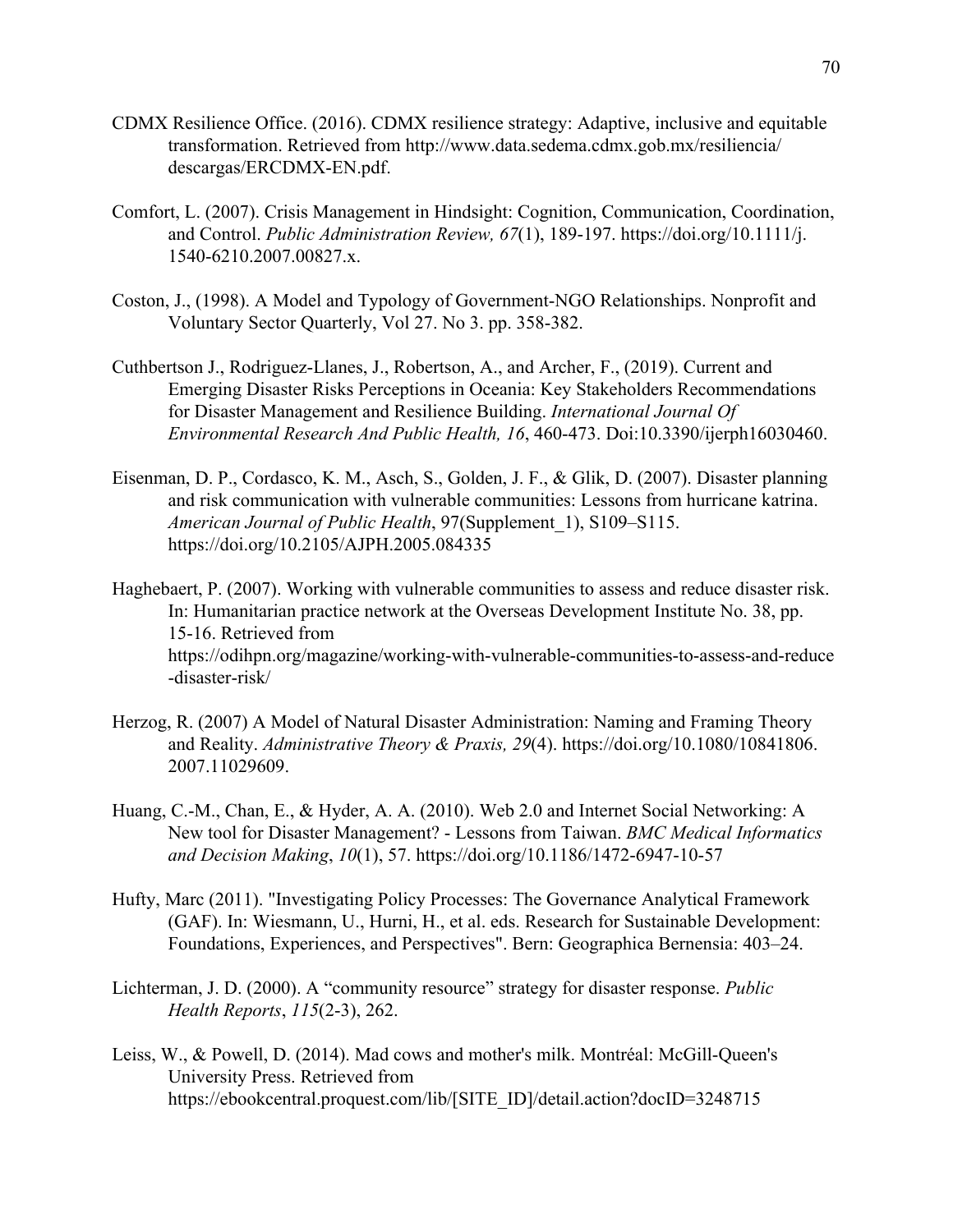- Meissner, A., Luckenbach, T., Risse, T., Kirste, T., & Kirchner, H. (2002). Design challenges for an integrated disaster management communication and information system. *IEEE Workshop on Disaster Recovery Networks, June 24*.
- National Voluntary Organizations Active in Disaster (2012). *Long Term Recovery Guide*. Retrieved from: [http://mhyiy252svc3dxfulliackq1-wpenguine.netdnaa-ssl.com/wp](http://mhyiy252svc3dxfulliackq1-wpenguine.netdnaa-ssl.com/wp-) content/uploads/2014/05/long\_term\_recovery\_guide\_-\_final\_2012.pdf.
- Nojavan, M., Salehi, E., & Omidvar, B. (2018). Conceptual Change of Disaster Management Models: A Thematic Analysis. *Jamba, 10*(1), [10.4102/jamba.v10i1.451.](https://dx.doi.org/10.4102%2Fjamba.v10i1.451)
- Noran, O. (2014). "Collaborative Disaster Management: An Interdisciplinary Approach," *Griffith University Australia, School of ICT*. 65(6). 1032-1040.
- Oficina de Información Científica y Tecnológica para el Congreso de la Unión. (2019, September). Gestión de riesgo de desastres [PDF file]. Retrieved from https:// foroconsultivo.org.mx/INCyTU/documentos/Completa/INCYTU\_19-033.pdf.
- Organisation for Economic Co-operation and Development. (2018). Public Governance. Retrieved from [http://www.oecd.org/investment/toolkit/policyareas/publicgovernance/.](http://www.oecd.org/investment/toolkit/policyareas/publicgovernance/)
- Pandey, B., & Okazaki, K. (2012). *Community based disaster management: Empowering communities to cope with disaster risks*. Retrieved from https://www.researchgate.net/publication/237783698 Community Based Disaster Mana gement Empowering Communities to Cope with Disaster Risks
- Pelfrey, W. (2005). The cycle of Preparedness: Establishing a Framework to Prepare for Terrorist Threats. *Journal of Homeland Security and Emergency Management, 2*(1). DOI: <https://doi.org/10.2202/1547-7355.1081>**.**
- Rios, V. (2016). Mexico City Will Become A State. Retrieved from https://www.wilsoncenter.org/article/mexico-city-will-become-state
- Sagun, A., Bouchlaghem, D., and Anumba, C. J. (2008). "A scenario-based study on information flow and collaboration patterns in disaster management," *Wiley: Overseas Development Institute.* 214-238. doi:10.1111.
- Sheppard, S. R.J., Shaw, A., Flanders, D., Burch, S., Wiek, A., Carmichael, J., Robinson, J., and Cohen, S. (2011). "Future Visioning of Local Climate Change: A Framework for Community Engagement and Planning with Scenarios and Visualisation," *ScienceDirect.* Vol. 43. Issue 4. 400-412.
- Simo, G., & Bies, A. L. (2007). The role of nonprofits in disaster response: An expanded model of cross-sector collaboration. Public Administration Review, 67, 125-142.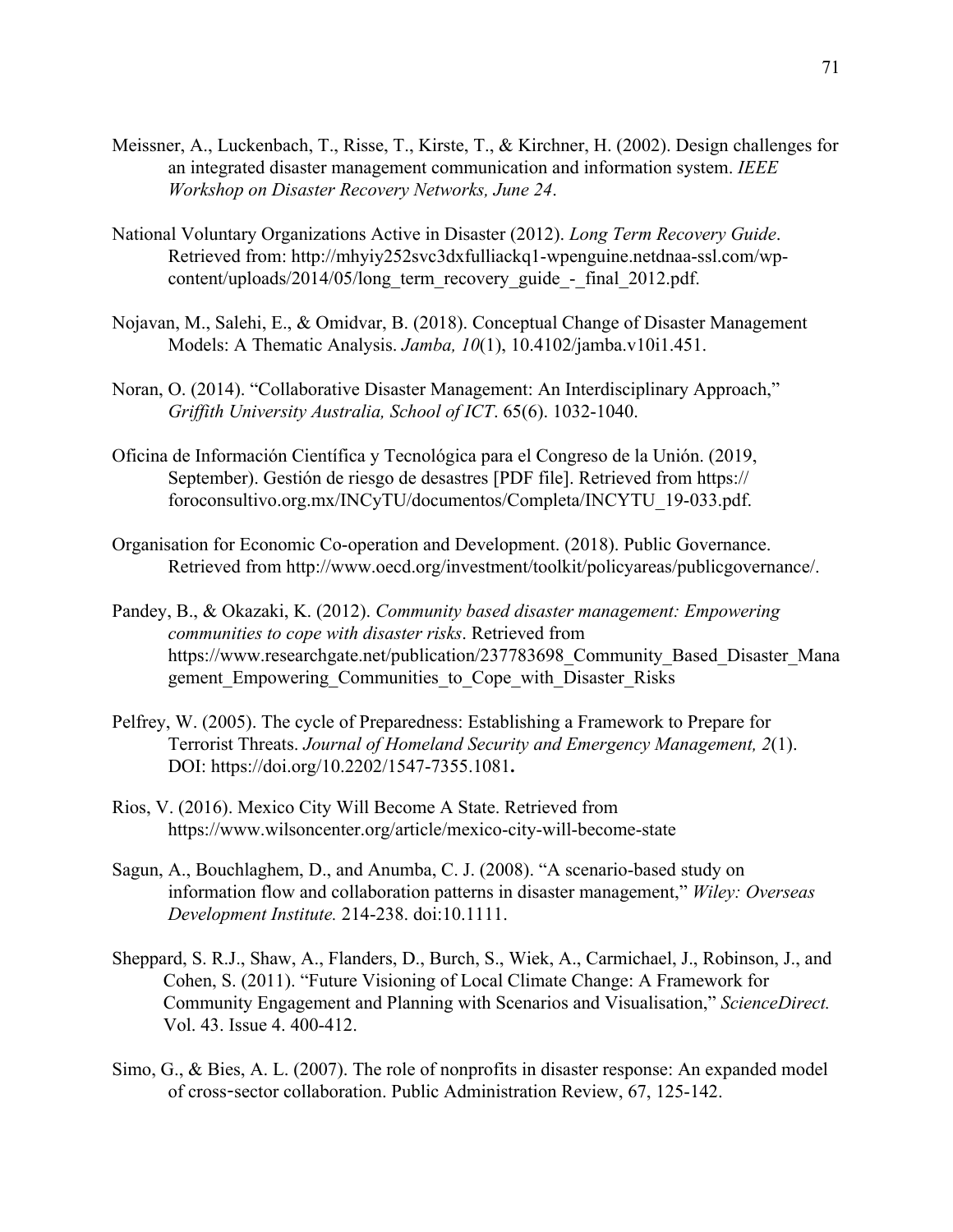- Sledge, D., & Thomas, H. F. (2019). From disaster response to community recovery: nongovernmental entities, government, and public health. *American journal of public health*, *109*(3), 437-444.
- Tummala, R., & Schoenherr, T. (2011). Assessing and managing risks using the supply chain risk management process (SCRMP). *Supply Chain Management: An International Journal*, 16(6), 474-483. DOI:10.1108/13598541111171165
- Waugh, W., & Streib, G. (2006). Collaboration and Leadership for Effective Emergency Management. *Public Administration Review*, *66*(1). [https://doi.org/10.1111/j.1540-6210.2006.00673.x.](https://doi.org/10.1111/j.1540-6210.2006.00673.x)
- Wisner, B. (2007). Self-assessment of coping capacity: Participatory, proactive and qualitative engagement of communities in their own risk management. In J. Birkmann (Ed.), *Measuring Vulnerability to Natural Hazards: Towards Disaster Resilient Societies* (316-328). Japan: TERI Press.
- Vallance, S., & Carlton, S. (2015). First to respond, last to leave: Communities' roles and resilience across the '4Rs'. *International Journal of Disaster Risk Reduction*, *14*, 27-36.

#### **Case Study References**

- 100 Resilient Cities . (2017). Human & Resilient Santiago. Retrieved from http://www.100resilientcities.org/wp-content/uploads/2017/07/Santiago-Resilience-Strate gy-English.pdf
- Cangialosi, J., Latto, A., Berg, R. (2018). National Hurricane Center Tropical Cyclone Report. Retrieved from [https://www.nhc.noaa.gov/data/tcr/AL112017\\_Irma.pdf](https://www.nhc.noaa.gov/data/tcr/AL112017_Irma.pdf)
- Canterbury Civil Defence Emergency Management Group. (2020). *Be Prepared.* <http://cdemcanterbury.govt.nz/be-prepared/>
- Canterbury Civil Defence Emergency Management Group. (2018). *Canterbury Civil Defence Emergency Management Group Plan.* [http://cdemcanterbury.govt.nz/media/37550/canterbury-cdem-group-plan-updated-june-2](http://cdemcanterbury.govt.nz/media/37550/canterbury-cdem-group-plan-updated-june-2018.pdf) [018.pdf](http://cdemcanterbury.govt.nz/media/37550/canterbury-cdem-group-plan-updated-june-2018.pdf)
- Caruso, K., & MacManus, S. A. (2008). Disaster vulnerabilities: How strong a push toward regionalism and intergovernmental cooperation?. *The American Review of Public Administration*, *38*(3), 286-306.

Christchurch City Council. (2020a). *Migration.* [https://ccc.govt.nz/culture-and-community/christchurch/statistics-and-facts/facts-stats-an](https://ccc.govt.nz/culture-and-community/christchurch/statistics-and-facts/facts-stats-and-figures/population-and-demographics/population/migration/) [d-figures/population-and-demographics/population/migration/](https://ccc.govt.nz/culture-and-community/christchurch/statistics-and-facts/facts-stats-and-figures/population-and-demographics/population/migration/)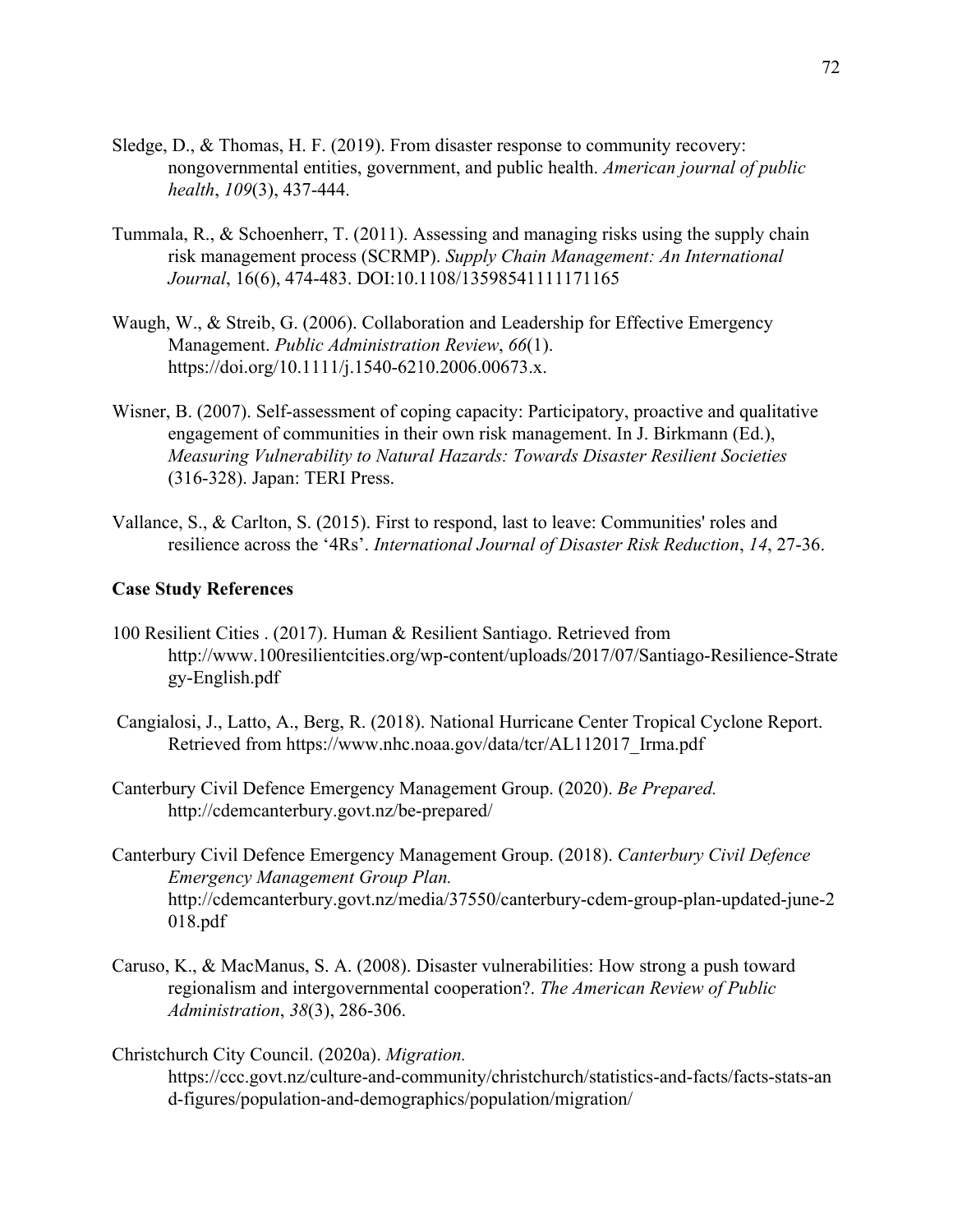- Christchurch NZ. (2020, February). *Economic Insight*. About Us. <https://www.cdc.org.nz/christchurchs-economy-new-normal/>
- CIGIDEN, 2016. Gironás, J; Sandoval, J. Reviewer and Editor: Bacigalupe, G. Informe de profundización temática Resiliencia, pillar: Gestión de Riesgo. p. 23. Available at www.santiagoresiliente.cl
- Community Resilience Indicator Maps (2020). San Francisco Climate & Health Program. Retrieved from <https://sfclimatehealth.org/maps/>
- CONAMA Comisión Nacional del Medio Ambiente (2009): Resumen Ejecutivo Plan de Acción Nacional de Cambio Climático 2008 – 2012. Santiago de Chile: CONAMA, Gráfica Metropolitana. www.conama.cl/portal/1301/articles-47573\_PDF\_01.pdf  $[15.05.10]$
- Department of Internal Affairs. (2011). *Local Government in New Zealand.* [http://www.localcouncils.govt.nz/lgip.nsf/wpg\\_URL/About-Local-Government-Local-Go](http://www.localcouncils.govt.nz/lgip.nsf/wpg_URL/About-Local-Government-Local-Government-In-New-Zealand-Index?OpenDocument) [vernment-In-New-Zealand-Index?OpenDocument](http://www.localcouncils.govt.nz/lgip.nsf/wpg_URL/About-Local-Government-Local-Government-In-New-Zealand-Index?OpenDocument)
- Dirección Regional de ONEMI, Región Metropolitana. (2018). *Plan Regional para la Reducción del Riesgo de Desastres*. [http://repositoriodigitalonemi.cl/web/bitstream/handle/2012/1863/P-PRRD-PO-ARD-04\\_](http://repositoriodigitalonemi.cl/web/bitstream/handle/2012/1863/P-PRRD-PO-ARD-04_RM_13.11.2018.pdf?sequence=5) [RM\\_13.11.2018.pdf?sequence=5](http://repositoriodigitalonemi.cl/web/bitstream/handle/2012/1863/P-PRRD-PO-ARD-04_RM_13.11.2018.pdf?sequence=5)
- Dockemdorff, Rodríguez, & Winchester (2000): Santiago de Chile: Metropolization, Globalization and Inequity. In: Environment & Urbanization, Vol. 12, No. 1, 2000, pp. 171-183. http://eau.sagepub.com/cgi/content/abstract/12/1/171 [13.04.10]
- ENT, 2016. "Séptimo Estudio Nacional de Transparencia, Análisis de Resultados". Conducted in 2015. Council for Transparency. Available at http://www. consejotransparencia.cl/consejo/site/artic/20121213/asocfile/20121213155411/ estudio\_nacional\_de\_transparencia\_2015.pdf
- ENZ Market. (2020). *House Prices in Christchurch*[.https://www.enz.org/house-prices-christchurch.html](https://www.enz.org/house-prices-christchurch.html)
- Fernández, P. (2017). Municipal governance, environmental management and disaster risk reduction in chile. Bulletin of Latin American Research, 36(4), 440-458. doi:10.1111/blar.12595

Garcia, F. (2016). Miami: Immediate Measures to Save a Sinking City. ROOSEVELT REVIEW, 58.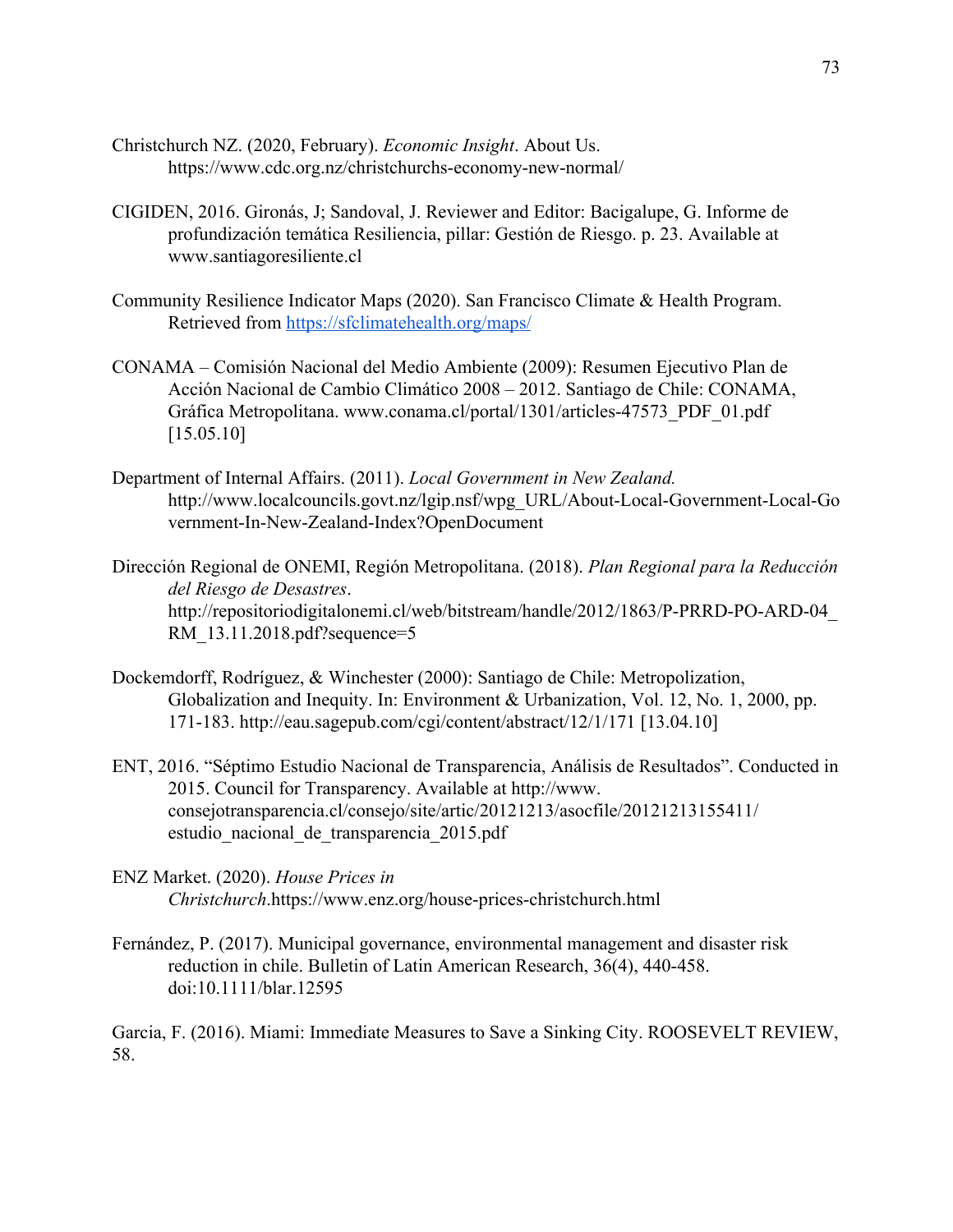- [Goldfinch,](https://onlinelibrary.wiley.com/action/doSearch?ContribAuthorStored=Goldfinch%2C+Shaun) S., [Gauld,](https://onlinelibrary.wiley.com/action/doSearch?ContribAuthorStored=Gauld%2C+Robin) R., & [Herbison](https://onlinelibrary.wiley.com/action/doSearch?ContribAuthorStored=Herbison%2C+Peter) P. (2009). The Participation Divide? Political Participation, Trust in Government, and E-government in Australia and New Zealand. *Australian Journal of Public Administration*, *68*(3), 333-350, [https://doi.org/10.1111/j.1467-8500.2009.00643.x.](https://doi.org/10.1111/j.1467-8500.2009.00643.x)
- Greater Christchurch Partnership. (2020). *Household Income*. <https://greaterchristchurch.org.nz/indicators/economic/income>
- Hagen, L., Seon Yi, H., Pietri, S., & E. Keller, T. (2019, June). Processes, Potential Benefits, and Limitations of Big Data Analytics: A Case Analysis of 311 Data from City of Miami. In *Proceedings of the 20th Annual International Conference on Digital Government Research* (pp. 1-10).
- Harrison, S. E., & Johnson, P. A. (2016). Crowdsourcing the disaster management cycle. *International Journal of Information Systems for Crisis Response and Management (IJISCRAM)*, *8*(4), 17-40.
- Hölzl, C., & Nuissl, H. (2014). Urban Policy and Spatial Planning in a Globalized City—A Stakeholder View of Santiago de Chile. *Planning Practice & Research*, *29*(1), 21–40. <https://doi.org/10.1080/02697459.2013.872895>
- Hudson, R. A. (1994). Chile: a country study. Washington, D.C.: Federal Research Division, Library of Congress.
- International Federation of Red Cross and Red Crescent Societies. (2014). *New Zealand Country Case Study: How Law and Regulations Support Disaster Risk Management.* [https://www.preparecenter.org/sites/default/files/new\\_zealand\\_drr\\_law\\_case\\_study.pdf](https://www.preparecenter.org/sites/default/files/new_zealand_drr_law_case_study.pdf).
- InternetNZ. (2017). *State of The Internet 2017: The State of the Internet in New Zealand.* <https://internetnz.nz/sites/default/files/SOTI%20FINAL.pdf>
- Knoema*. (N.d.). New Zealand Adult (15+) literacy rate*. <https://knoema.com/atlas/New-Zealand/topics/Education/Literacy/Adult-literacy-rate>
- Ministry of Business, Innovation, and Employment. (2018, August). *How the system for managing earthquake-prone buildings works*. Building Performance. [https://www.building.govt.nz/managing-buildings/managing-earthquake-prone-buildings/](https://www.building.govt.nz/managing-buildings/managing-earthquake-prone-buildings/how-the-system-works/) [how-the-system-works/](https://www.building.govt.nz/managing-buildings/managing-earthquake-prone-buildings/how-the-system-works/)
- Ministerio del Interior y Seguridad Pública. (2002). *Plan Nacional de Protección Civil*. [http://repositoriodigitalonemi.cl/web/bitstream/handle/2012/1683/DTO-156\\_13-JUN-200](http://repositoriodigitalonemi.cl/web/bitstream/handle/2012/1683/DTO-156_13-JUN-2002.pdf?sequence=4) [2.pdf?sequence=4](http://repositoriodigitalonemi.cl/web/bitstream/handle/2012/1683/DTO-156_13-JUN-2002.pdf?sequence=4)
- Ministerio del Interior; Subsecretaría de Desarrollo Regional y Administrativo. (1997). La Ley No 19.418, sobre Juntas de Vecinos y demás Organizaciones Comunitarias.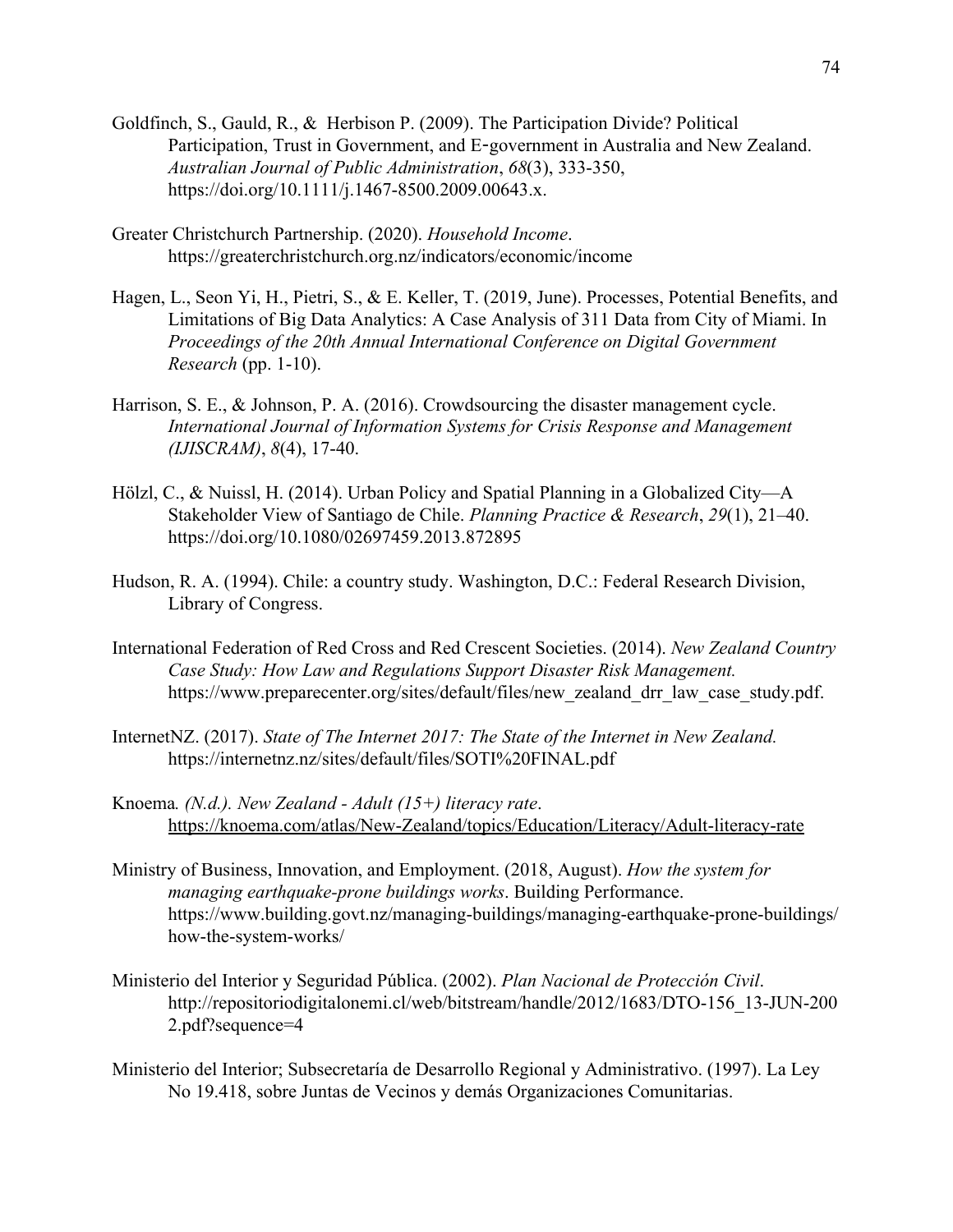[https://new.juntasdevecinos.cl/wp-content/uploads/2017/09/Ley-19.418-Sobre-Juntas-de-](https://new.juntasdevecinos.cl/wp-content/uploads/2017/09/Ley-19.418-Sobre-Juntas-de-Vecinos-y-demas-Organizaciones-Comunitarias.pdf)[Vecinos-y-demas-Organizaciones-Comunitarias.pdf](https://new.juntasdevecinos.cl/wp-content/uploads/2017/09/Ley-19.418-Sobre-Juntas-de-Vecinos-y-demas-Organizaciones-Comunitarias.pdf)

- Ministry of Culture and Heritage. (n.d.-a). *Historic Earthquakes.* Te Ara. <https://teara.govt.nz/en/historic-earthquakes/page-12>
- National Earthquake Hazard Reduction Program. (n.d.). About us. Retrieved from <https://www.nehrp.gov/about/history.htm>
- Observatorio Urbano Ministerio de Vivienda y Urbanismo. (n.d.). Retrieved from https://www.observatoriourbano.cl/
- Oficina Nacional de Emergencia del Ministerio del Interior. (2016). *Plan Estratégico Nacional para la Gestión del Riesgo de Desastres 2015-2018*. [https://siac.onemi.gov.cl/documentos/PLAN\\_ESTRATEGICO\\_BAJA.pdf](https://siac.onemi.gov.cl/documentos/PLAN_ESTRATEGICO_BAJA.pdf)
- Office of Resilience and Capital Planning. (n.d.). OneSF. Retrieved from <https://onesanfrancisco.org/about/who-we-are>
- Office of Resilience and Recovery. (n.d.). Retrieved from <https://sfgov.org/orr/>
- Organisation for Economic Co-operation and Development. (2017). *The Governance of Land Use*. <https://www.oecd.org/regional/regional-policy/land-use-New-Zealand.pdf>.
- Property Council New Zealand. "SUBMISSION ON THE BUILDING (EARTHQUAKE-PRONE BUILDINGS) AMENDMENT BILL." Received by The Local Government and Environment Committee, 2014. https://www.propertynz.co.nz/sites/default/files/uploaded-content/field f content file/bu ilding\_earthquake-prone\_buildings\_amendment\_bill.pdf
- Regulatory & Economic Resources Miami-Dade County. (2019). Retrieved from <https://www.miamidade.gov/environment/flood-maps.asp>
- Reid, P., Cormack, D., & Paine, SJ. (2019 July). Colonial histories, racism and health-The experience of Māori and Indigenous peoples. *Public Health, 172,* 119-124, doi: 10.1016/j.puhe.2019.03.027.
- Resource Management Act. (1991). <http://www.legislation.govt.nz/act/public/1991/0069/226.0/DLM230265.html>
- Richter, D. (2010). Mapping Vulnerability to Climate Change in Santiago. Retrieved from [http://othes.univie.ac.at/11511/1/2010-10-06\\_0307635.pdf](http://othes.univie.ac.at/11511/1/2010-10-06_0307635.pdf)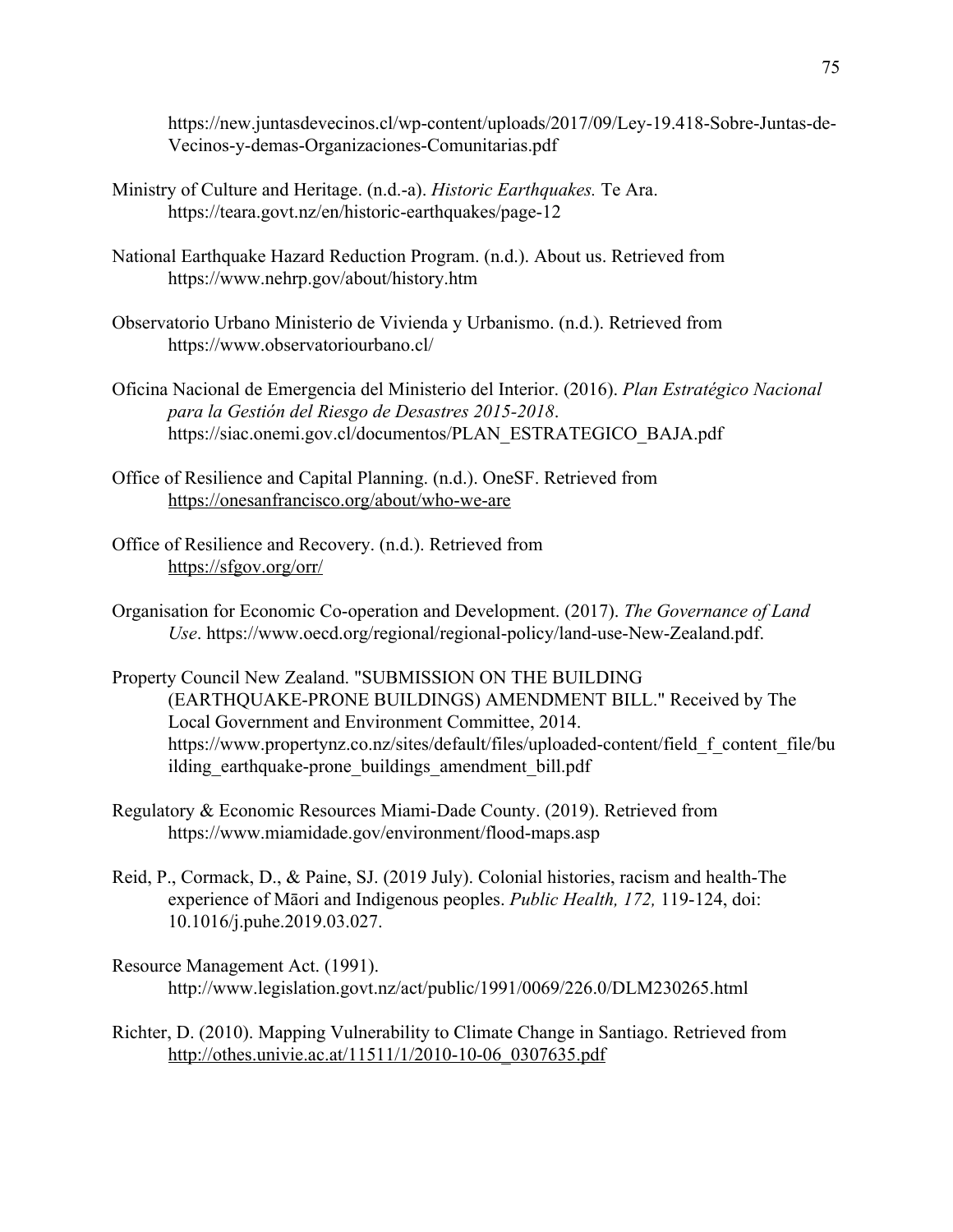- Rodriquez, M. (2019, January). Stronger today, More Resilient Tomorrow. *Planning*, pp. 26-30. San Francisco Department of Building Inspection. (n.d.). BORP. Retrieved from <https://sfdbi.org/borp>
- Rotimi, J., Wilkinson, S., Myburgh, D., & Zuo K. (N.d.). *The Building Act and Reconstruction Programmes in New Zealand: Matters Arising.* Building Abroad. [https://resorgs.org.nz/wp-content/uploads/2017/07/grif-2008-final-submitted-without-bio](https://resorgs.org.nz/wp-content/uploads/2017/07/grif-2008-final-submitted-without-biography.pdf) [graphy.pdf](https://resorgs.org.nz/wp-content/uploads/2017/07/grif-2008-final-submitted-without-biography.pdf).
- Rutherford, B. (2017, October). About 200 'sleeping rough' in Christchurch city. *New Zealand Herold*, [https://www.nzherald.co.nz/nz/news/article.cfm?c\\_id=1&objectid=11935857.](https://www.nzherald.co.nz/nz/news/article.cfm?c_id=1&objectid=11935857)
- Sánchez, R. (2010). La debilidad de la gestión del riesgo en los centros urbanos: El caso del área metropolitana de santiago de chile. Revista De Geografía Norte Grande, (47) doi:10.4067/S0718-34022010000300001
- Sandoval, V., & Voss, M. (2016). Disaster governance and vulnerability: The case of chile. Politics and Governance, 4(4), 107-116. doi:10.17645/pag.v4i4.743
- San Francisco Government. (n.d.-a). Homeless Population. <https://sfgov.org/scorecards/safety-net/homeless-population>
- Santiago, Chile. (2019). Retrieved from [https://www.newworldencyclopedia.org/entry/Santiago,\\_Chile#Economy](https://www.newworldencyclopedia.org/entry/Santiago,_Chile#Economy)
- Santiago, Chile Population 1950-2020. (n.d.). Retrieved from <https://www.macrotrends.net/cities/20439/santiago/population>
- Schellong, A., & Langenberg, T. (2007). Managing Citizen Relationships: Hurricane Wilma, 311 and Miami-Dade County.
- Sheuh, J. (2016). From San Francisco to Pittsburgh: Building Eye maps give government data to the people. Statescoop. Retrieved from [https://statescoop.com/from-san-francisco-to-pittsburgh-buildingeye-maps-give-governm](https://statescoop.com/from-san-francisco-to-pittsburgh-buildingeye-maps-give-government-data-to-the-people/) [ent-data-to-the-people/](https://statescoop.com/from-san-francisco-to-pittsburgh-buildingeye-maps-give-government-data-to-the-people/)
- Sistema Nacional de Información Municipal. (n.d.). Retrieved from http://datos.sinim.gov.cl/ficha\_comunal.php
- Southeast Florida Regional Compact Climate Change. (2020). Retrieved from <https://southeastfloridaclimatecompact.org/recommendation-category/cc/>
- State of California. (2004). Chapter 12.2. Building Earthquake Safety [8875 8875.95]*.* Retrieved from